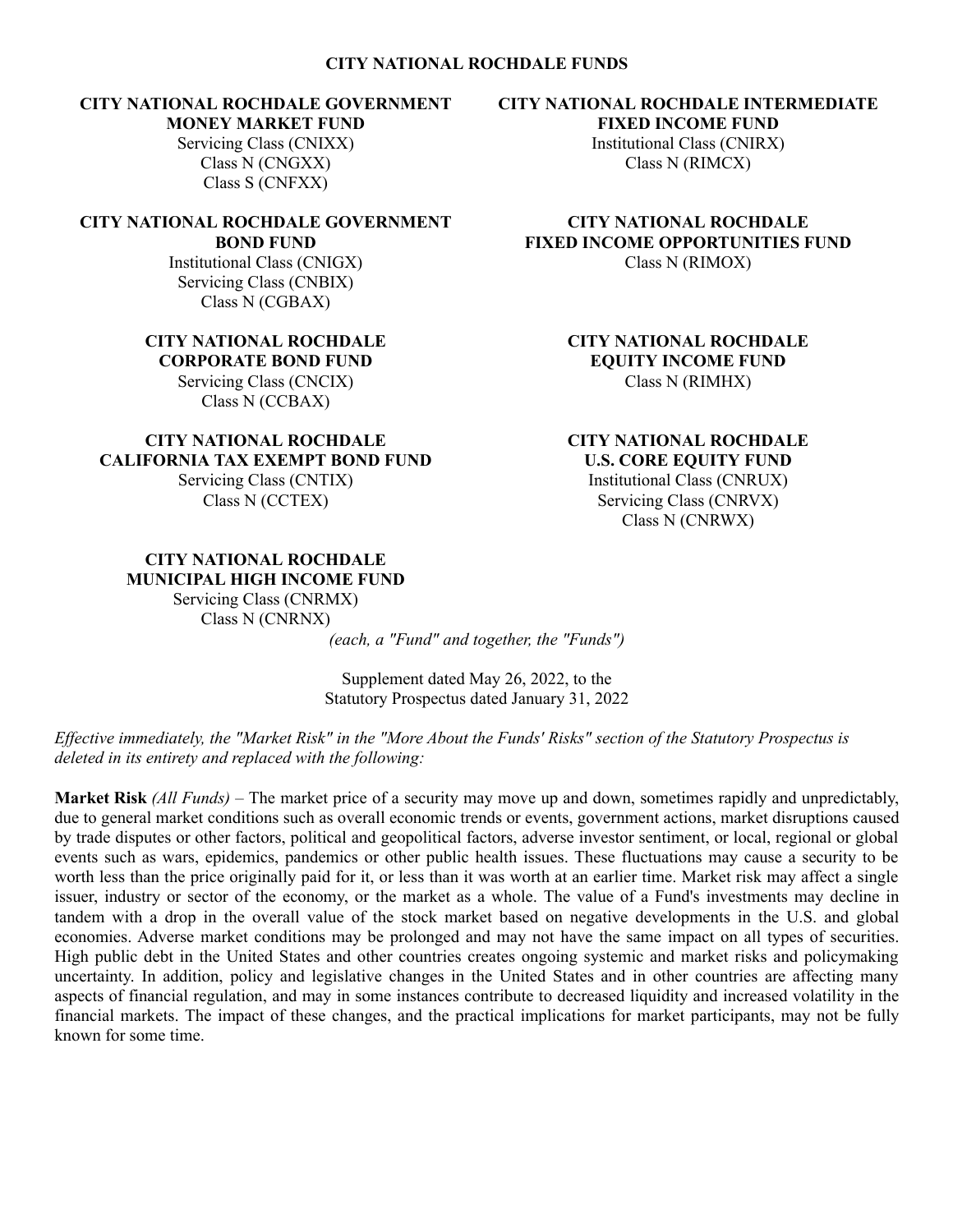Economies and financial markets throughout the world are increasingly interconnected. Economic, financial or political events, trading and tariff arrangements, public health events (such as the spread of infectious disease), wars, terrorism, cybersecurity events, technology and data interruptions, natural disasters, and other circumstances in one or more countries or regions could be highly disruptive to, and have profound impacts on, global economies or markets.

*Additional Market Disruption*. Russia's invasion of Ukraine in February, 2022, the resulting responses by the United States and other countries, and the potential for wider conflict, have increased and may continue to increase volatility and uncertainty in financial markets worldwide. The United States and other countries have imposed broad-ranging economic sanctions on Russia and Russian entities and individuals, and may impose additional sanctions, including on other countries that provide military or economic support to Russia. These sanctions, among other things, restrict companies from doing business with Russia and Russian issuers, and may adversely affect companies with economic or financial exposure to Russia and Russian issuers. The extent and duration of Russia's military actions and the repercussions of such actions are not known. The invasion may widen beyond Ukraine and may escalate, including through retaliatory actions and cyberattacks by Russia and even other countries. These events may result in further and significant market disruptions and may adversely affect regional and global economies including those of Europe and the United States. Certain industries and markets, such as those involving oil, natural gas and other commodities, as well as global supply chains, may be particularly adversely affected. Whether or not a Fund invests in securities of issuers located in Russia, Ukraine and adjacent countries or with significant exposure to issuers in these countries, these events could negatively affect the value and liquidity of a Fund's investments.

\*\*\*\*\*

PLEASE RETAIN THIS SUPPLEMENT FOR FUTURE REFERENCE.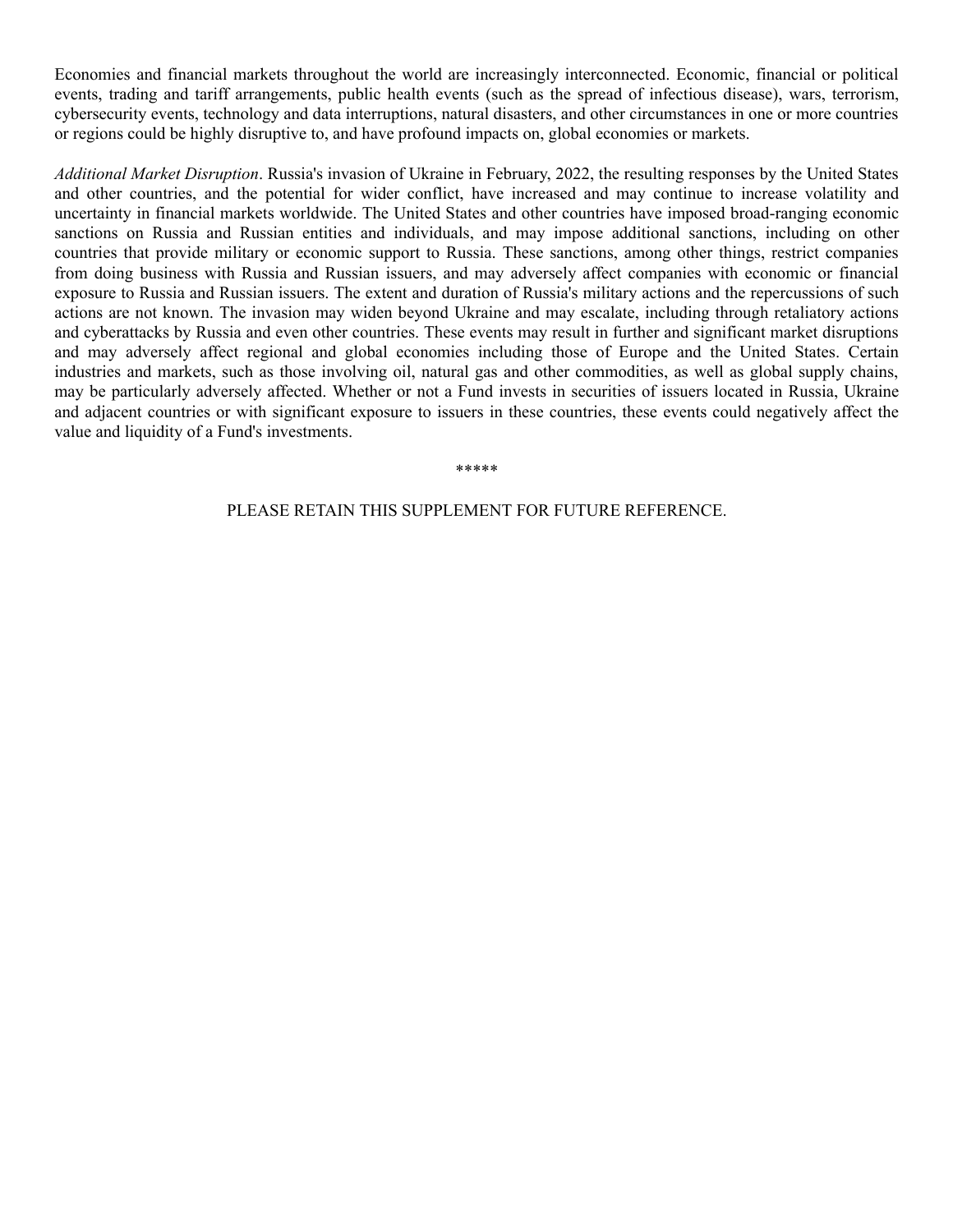# City National Rochdale

INVESTMENT MANAGEMENT

## PROSPECTUS DATED January 31, 2022

| <b>City National Rochdale</b>       |         | <b>City National Rochdale</b>          |                                                   |  |  |
|-------------------------------------|---------|----------------------------------------|---------------------------------------------------|--|--|
| <b>Government Money Market Fund</b> |         | <b>Intermediate Fixed Income Fund</b>  |                                                   |  |  |
| <b>Servicing Class</b>              | (CNIXX) | <b>Institutional Class</b>             | (CNRIX)                                           |  |  |
| Class N                             | (CNGXX) | Class N                                | (RIMCX)                                           |  |  |
| Class S                             | (CNFXX) |                                        |                                                   |  |  |
|                                     |         | <b>City National Rochdale</b>          |                                                   |  |  |
| <b>City National Rochdale</b>       |         | <b>Fixed Income Opportunities Fund</b> |                                                   |  |  |
| <b>Government Bond Fund</b>         |         | Class N                                | (RIMOX)                                           |  |  |
| <b>Servicing Class</b>              | (CNBIX) |                                        |                                                   |  |  |
| Class N                             | (CGBAX) | <b>City National Rochdale</b>          |                                                   |  |  |
|                                     |         |                                        | <b>Equity Income Fund (formerly City National</b> |  |  |
| <b>City National Rochdale</b>       |         | Rochdale Dividend & Income Fund)       |                                                   |  |  |
| <b>Corporate Bond Fund</b>          |         | Class N                                | (RIMHX)                                           |  |  |
| <b>Servicing Class</b>              | (CNCIX) |                                        |                                                   |  |  |
| Class N                             | (CCBAX) | <b>City National Rochdale</b>          |                                                   |  |  |
|                                     |         | <b>U.S. Core Equity Fund</b>           |                                                   |  |  |
| <b>City National Rochdale</b>       |         | <b>Institutional Class</b>             | (CNRUX)                                           |  |  |
| California Tax Exempt Bond Fund     |         | Servicing Class                        | (CNRVX)                                           |  |  |
| <b>Servicing Class</b>              | (CNTIX) | Class N                                | (CNRWX)                                           |  |  |
| Class N                             | (CCTEX) |                                        |                                                   |  |  |
|                                     |         |                                        |                                                   |  |  |

**City National Rochdale Municipal High Income Fund** Servicing Class (CNRMX) Class N (CNRNX)

The Securities and Exchange Commission (the "SEC") has not approved or disapproved these securities or passed upon the adequacy of this prospectus. Any representation to the contrary is a criminal offense.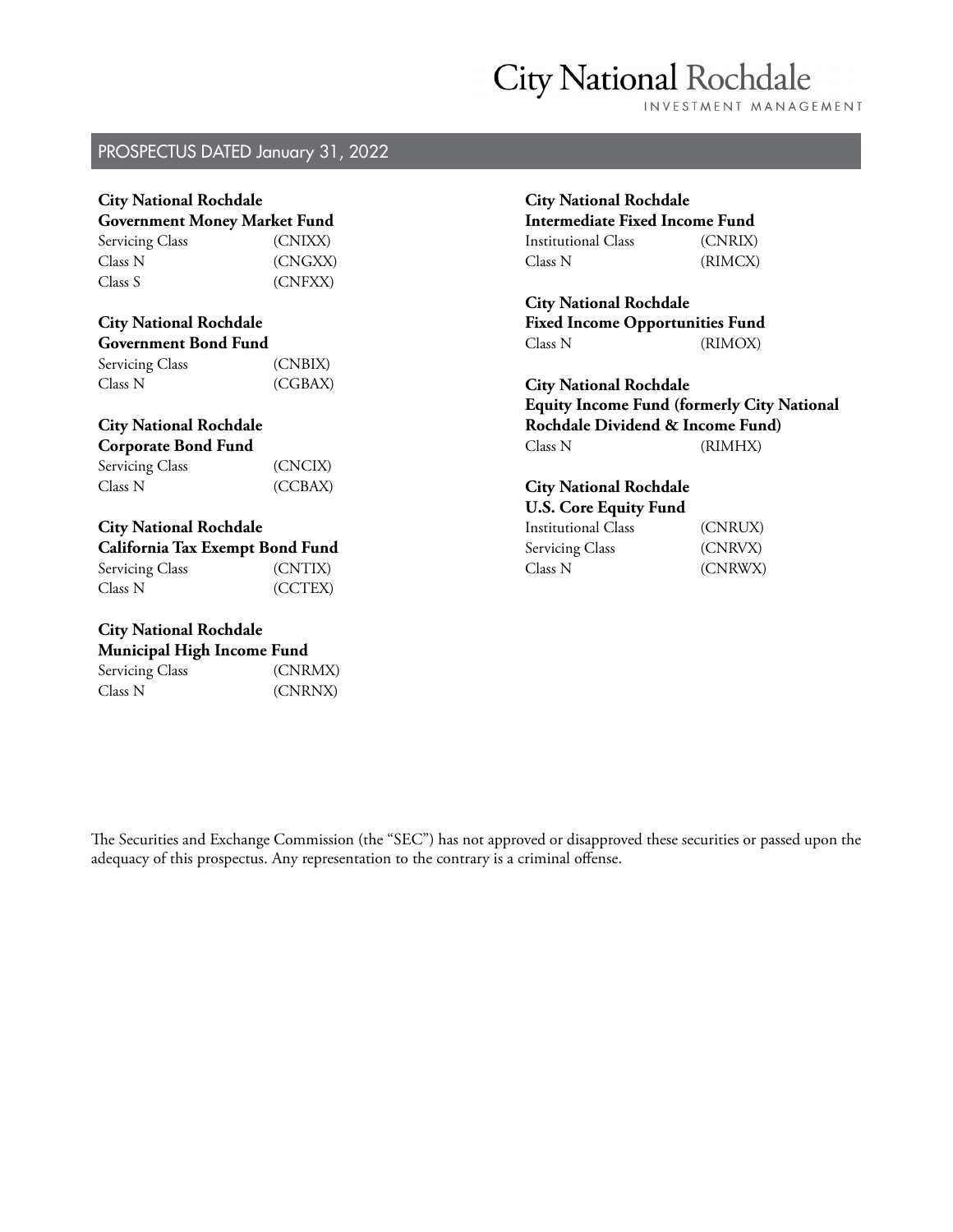## table of contents

|                                                                                                                                                                                                                                | 3  |
|--------------------------------------------------------------------------------------------------------------------------------------------------------------------------------------------------------------------------------|----|
|                                                                                                                                                                                                                                | 3  |
|                                                                                                                                                                                                                                | 7  |
|                                                                                                                                                                                                                                | 12 |
|                                                                                                                                                                                                                                | 17 |
|                                                                                                                                                                                                                                | 23 |
|                                                                                                                                                                                                                                | 29 |
|                                                                                                                                                                                                                                | 35 |
|                                                                                                                                                                                                                                | 44 |
|                                                                                                                                                                                                                                | 49 |
|                                                                                                                                                                                                                                | 54 |
|                                                                                                                                                                                                                                | 58 |
|                                                                                                                                                                                                                                | 71 |
|                                                                                                                                                                                                                                | 77 |
|                                                                                                                                                                                                                                | 85 |
| Financial Highlights (and according to the control of the control of the control of the control of the control of the control of the control of the control of the control of the control of the control of the control of the | 87 |
|                                                                                                                                                                                                                                | 91 |
|                                                                                                                                                                                                                                | 92 |
|                                                                                                                                                                                                                                |    |

Mutual fund shares are not insured or guaranteed by the U.S. Government, the Federal Deposit Insurance Corporation or any other governmental agency. Mutual fund shares are not bank deposits, nor are they obligations of, or issued, endorsed or guaranteed by City National Bank or Royal Bank of Canada. Investing in mutual funds involves risks, including possible loss of principal.

The Funds' Statement of Additional Information (the "SAI") has more detailed information on all subjects covered in this Prospectus. Investors seeking more in-depth explanations of the Funds should request the SAI and review it before purchasing shares.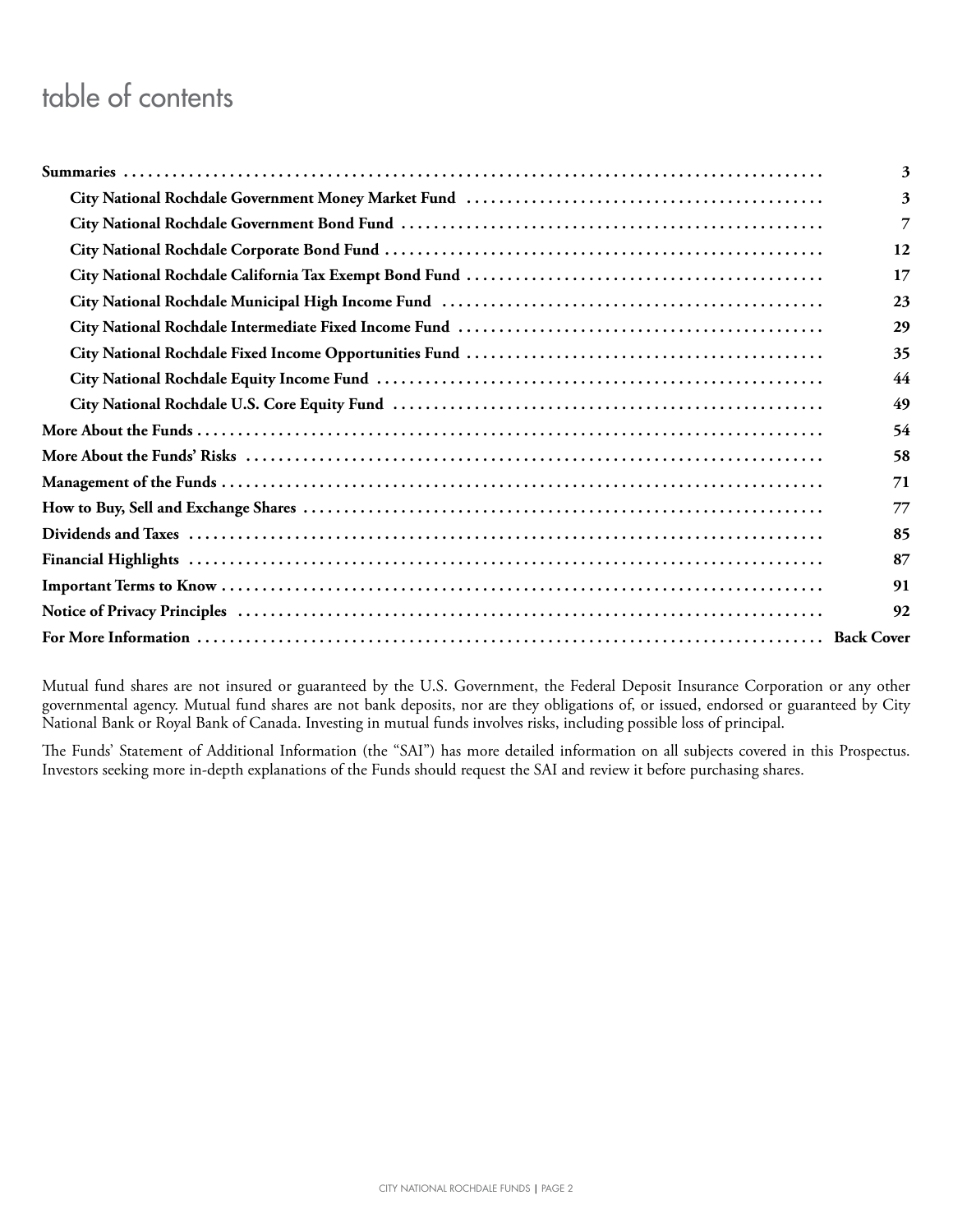## <span id="page-4-0"></span>**summaries**

## <span id="page-4-1"></span>City National Rochdale Government Money Market Fund

## INVESTMENT GOALS

The City National Rochdale Government Money Market Fund (the "Government Money Fund" or the "Fund") is a money market fund that seeks to preserve your principal and maintain a high degree of liquidity while providing current income. Also, the Government Money Fund seeks to maintain a \$1.00 per share net asset value ("NAV").

### FEES AND EXPENSES OF THE FUND

The table below describes the fees and expenses you may pay if you buy, hold, and sell shares of the Government Money Fund. You may pay other fees, such as brokerage commissions and other fees to financial intermediaries, which are not reflected in the table and example below.

#### **Annual Fund Operating Expenses**

(expenses that you pay each year as a percentage of the value of your investment)

|                                                                                                      | Servicing Class | Class <sub>N</sub> | Class S    |
|------------------------------------------------------------------------------------------------------|-----------------|--------------------|------------|
| Management Fees <sup>(1)</sup>                                                                       | 0.26%           | 0.26%              | $0.26\%$   |
| Distribution (12b-1) Fee <sup>(2)</sup>                                                              | None            | 0.30%              | 0.45%      |
| Other Expenses                                                                                       |                 |                    |            |
| Shareholder Servicing Fee                                                                            | $0.25\%$        | 0.25%              | 0.25%      |
| Other Fund Expenses                                                                                  | $0.06\%$        | $0.06\%$           | $0.06\%$   |
| <b>Total Other Expenses</b>                                                                          | 0.31%           | 0.31%              | 0.31%      |
| <b>Total Annual Fund Operating Expenses</b>                                                          | 0.57%           | 0.87%              | 1.02%      |
| Fee Waiver and/or Expense Reimbursement <sup>(1)(2)</sup>                                            | $(0.50\%)$      | $(0.80\%)$         | $(0.95\%)$ |
| Total Annual Fund Operating Expenses after Fee<br>Waiver and/or Expense Reimbursement <sup>(3)</sup> | $0.07\%$        | $0.07\%$           | $0.07\%$   |

<sup>(1)</sup> City National Rochdale, LLC, the Fund's investment adviser (the "Adviser"), has contractually agreed to waive Management Fees for the Fund such that the fee charged is 0.15% through January 31, 2023. Prior to that date, the arrangement may be terminated without penalty (a) by the Fund's Board of Trustees, or (b) by the Adviser effective no earlier than January 31, 2023, upon at least 60 days' prior written notice. Management Fees waived by the Adviser pursuant to this arrangement will not be eligible for reimbursement by the Fund to the Adviser. The Adviser has agreed to voluntarily waive additional Management Fees for the Fund such that the fee charged is 0.04%. This additional voluntary waiver is not reflected in the fee table and may be terminated at any time.

<sup>(2)</sup> The Fund has contractually agreed to limit the Distribution (12b-1) Fee payable by Class S shares of the Fund to 0.45% through January 31, 2023. Prior to that date, the arrangement may be terminated without penalty by the Fund's Board of Trustees.

(3) The Adviser has agreed to voluntarily waive a portion of the expenses of the Fund to the extent needed to maintain a one-day net income yield (yield floor) of not less than 0.01% of the Fund's average daily net assets. The fee table does not reflect the impact of the voluntarily waived expenses. This waiver may be terminated at any time.

### EXAMPLE

This Example is intended to help you compare the cost of investing in the Government Money Fund with the cost of investing in other mutual funds.

The Example assumes that you invest \$10,000 in the Government Money Fund for the time periods indicated and then redeem all of your shares at the end of those periods. The Example also assumes that your investment has a 5% return each year and that the Fund's operating expenses remain the same. Although your actual costs may be higher or lower, based on these assumptions your costs would be:

|                        | 1 Year |   | 3 Years | 5 Years | 10 Years |
|------------------------|--------|---|---------|---------|----------|
| <b>Servicing Class</b> |        |   | 132     | 268     | 666      |
| Class N                |        |   | 197     | 404     | 998      |
| Class S                |        | S | 230     | 471     | \$1,161  |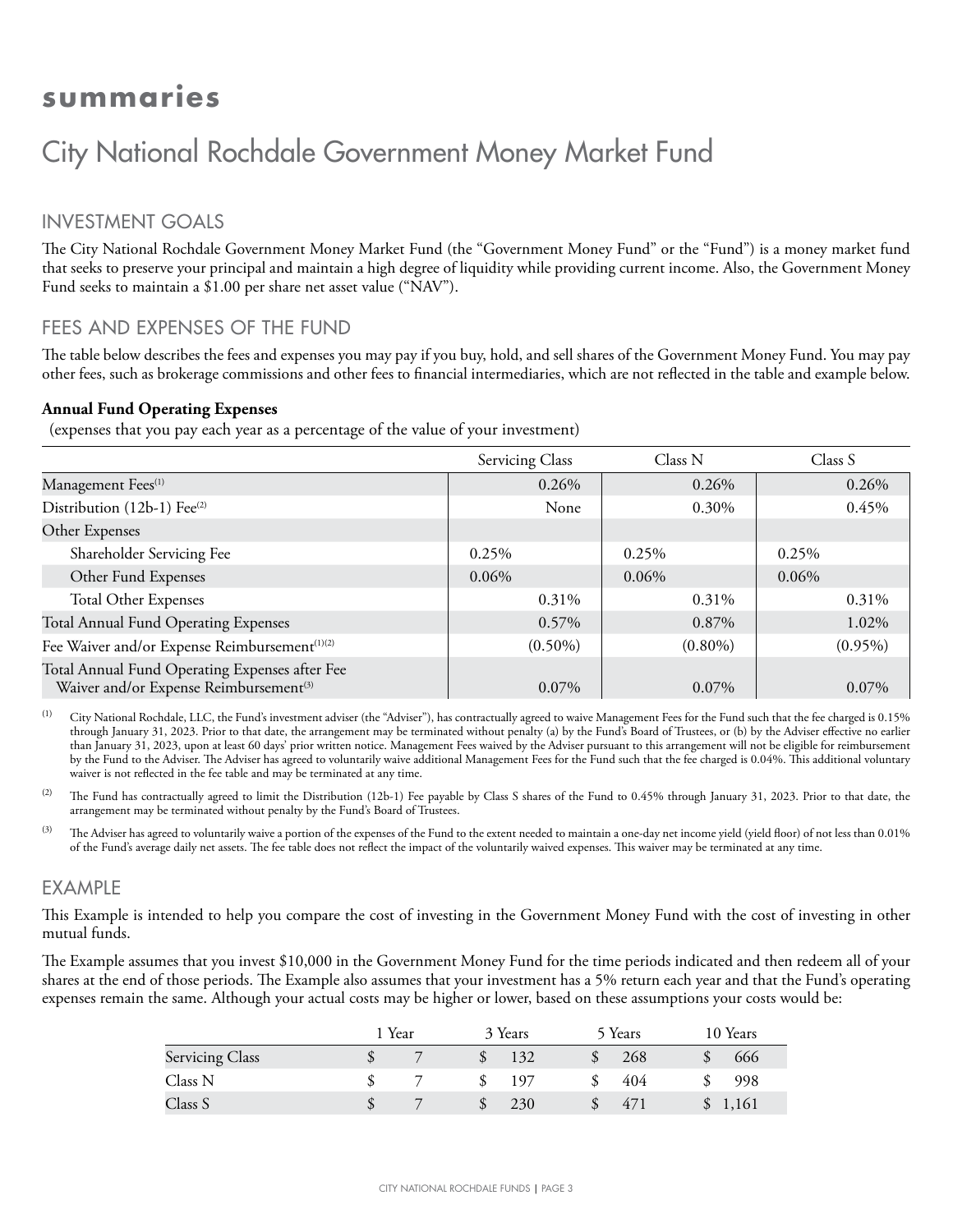## PRINCIPAL INVESTMENT STRATEGIES

The Government Money Fund invests at least 99.5% of its total assets in cash, U.S. Treasury securities and other government securities guaranteed or issued by an agency or instrumentality of the U.S. Government, and/or repurchase agreements that are fully collateralized by cash or government securities. In addition, the Fund invests at least 80% of its net assets (plus any borrowings for investment purposes) in U.S. Government securities and/or repurchase agreements that are fully collateralized by government securities. In particular, the Fund invests in U.S. Treasury obligations, obligations issued or guaranteed as to principal and interest by agencies or instrumentalities of the U.S. Government and repurchase agreements involving these obligations. Obligations issued or guaranteed by the U.S. Government or its agencies or instrumentalities in which the Government Money Fund invests consist principally of securities issued or guaranteed by Fannie Mae (formerly known as the Federal National Mortgage Association), the Federal Home Loan Bank ("FHLB"), Freddie Mac (formerly known as the Federal Home Loan Mortgage Corporation) and the Government National Mortgage Association ("Ginnie Mae"). The securities held by the Fund must, in the opinion of City National Rochdale, LLC (the "Adviser"), the Fund's investment adviser, present minimal credit risk. The Fund invests in compliance with the requirements of Rule 2a-7 under the Investment Company Act of 1940 relating to the credit quality, maturity, liquidity and diversification of investments for money market funds.

Using a top-down strategy and bottom-up security selection, the Adviser seeks securities with an acceptable maturity that are marketable and liquid and offer competitive yields. The Adviser also considers factors such as the anticipated level of interest rates and the maturity of individual securities relative to the maturity of the Fund as a whole.

The Fund does not currently intend to avail itself of the ability to impose "liquidity fees" and/or "gates" on Fund redemptions, as permitted by Rule 2a-7. However, the Board of Trustees reserves the right, with notice to shareholders, to change this policy in the future.

## PRINCIPAL RISKS OF INVESTING IN THE FUND

As with any money market fund, there are risks to investing. Neither the Government Money Fund nor the Adviser can guarantee that the Fund will meet its investment goals. Here are the principal risks to consider:

**Market Risk** – The market price of a security may move up and down, sometimes rapidly and unpredictably, due to general market conditions such as overall economic trends or events, government actions, market disruptions caused by trade disputes or other factors, political factors, adverse investor sentiment, or local, regional or global events such as epidemics, pandemics or other public health issues. These fluctuations may cause a security to be worth less than the price originally paid for it, or less than it was worth at an earlier time. Market risk may affect a single issuer, industry or sector of the economy, or the market as a whole. The value of the Fund's investments may decline in tandem with a drop in the overall value of the stock market based on negative developments in the U.S. and global economies, which could result in losses for the Fund. Adverse market conditions may be prolonged and may not have the same impact on all types of securities.

**Market Risk of Fixed Income Securities** – The prices of fixed income securities respond to economic developments, particularly interest rate changes, as well as to perceptions about the creditworthiness of individual issuers, including governments. Generally, fixed income securities decrease in value if interest rates rise and increase in value if interest rates fall, with lower rated and longer-maturity securities more volatile than higher rated and shorter-maturity securities. Additionally, especially during periods of declining interest rates, borrowers may pay back principal before the scheduled due date, requiring the Fund to replace a particular loan or bond with another, lower-yield security.

**Recent Market Events –** The pandemic of the novel coronavirus respiratory disease designated COVID-19 has resulted in extreme volatility in the financial markets, a domestic and global economic downturn, severe losses, particularly to some sectors of the economy and individual issuers, and reduced liquidity of many instruments. There have also been significant disruptions to business operations, including business closures; strained healthcare systems; disruptions to supply chains and employee availability; large fluctuations in consumer demand; and widespread uncertainty regarding the duration and long-term effects of the pandemic. The pandemic may result in domestic and foreign political and social instability, damage to diplomatic and international trade relations, and continued volatility and/or decreased liquidity in the securities markets. Some interest rates are very low and in some cases yields are negative. Governments and central banks, including the Federal Reserve in the United States, are taking extraordinary and unprecedented actions to support local and global economies and the financial markets. This and other government intervention into the economy and financial markets to address the pandemic may not work as intended, particularly if the efforts are perceived by investors as being unlikely to achieve the desired results. Rates of inflation have also recently risen, which could adversely affect economies and markets. In addition, the COVID-19 pandemic, and measures taken to mitigate its effects, could result in disruptions to the services provided to the Fund by its service providers. Other market events like the COVID-19 pandemic may cause similar disruptions and effects.

**Government-Sponsored Entities** – The Fund invests in securities issued by government-sponsored entities, such as mortgage-related securities, which may not be guaranteed or insured by the U.S. Government and may only be supported by the credit of the issuing agency.

**Credit** – The Fund invests exclusively in securities that are rated, when the Fund buys them, in the highest short-term rating category, or if unrated, are of comparable quality in the Adviser's opinion. However, it is possible that some issuers or other obligors will be unable to make the required payments on securities held by the Fund. Debt securities also go up or down in value based on the perceived creditworthiness of issuers or other obligors. If an obligor for a security held by the Fund fails to pay, otherwise defaults or is perceived to be less creditworthy, a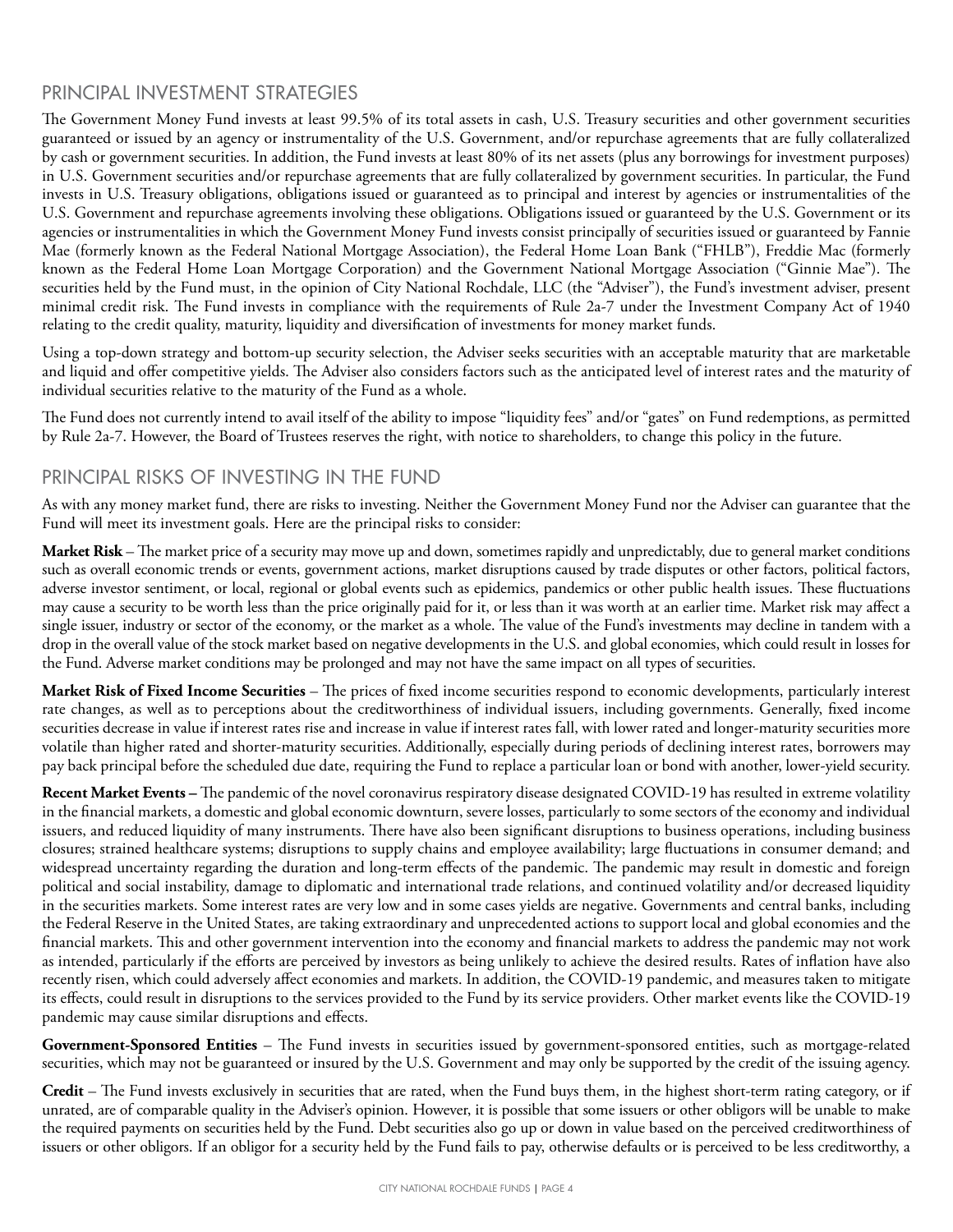security's credit rating is downgraded (which could happen rapidly), or the credit quality or value of any underlying assets declines, the value of your investment in the Fund could decline significantly, particularly in certain market environments. If the Fund enters into a financial contract (such as a repurchase agreement or reverse repurchase agreement) the Fund will be subject to the credit risk presented by the counterparty. In addition, the Fund may incur costs and may be hindered or delayed in enforcing its rights against an issuer, obligor or counterparty.

**Interest Rates** – The Fund's yield typically moves in the same direction as movements in short-term interest rates, although it does not do so as quickly. The Fund's expenses could absorb all or a significant portion of the Fund's income, and, if the Fund's expenses exceed the Fund's income, the Fund may be unable to maintain its \$1.00 share price without a subsidy by the Adviser or its affiliates. In addition, during periods when interest rates are low or there are negative interest rates, the Fund's yield also may be low or the Fund may be unable to maintain a positive yield or a stable net asset value of \$1.00 per share.

**Management** – The Fund's performance depends on the Adviser's skill in making appropriate investments. As a result, the Fund's investment strategies may not work as intended or otherwise fail to produce the desired results, and the Fund may underperform the markets in which it invests or similar funds.

Repurchase Agreements – Repurchase agreements are agreements under which securities are acquired from a securities dealer or bank subject to resale at an agreed upon price which includes principal and interest. Under all repurchase agreements entered into by the Fund, the Fund's custodian or its agent must take possession of the underlying collateral. However, if the seller defaults, the Fund could realize a loss on the sale of the underlying security to the extent the proceeds of the sale are less than the resale price. If the counterparty becomes insolvent, there is some risk that the Fund will not have a right to the securities, or the immediate right to sell the securities.

**No Guarantees** – You could lose money by investing in the Fund. Although the Fund seeks to preserve the value of your investment at \$1.00 per share, it cannot guarantee it will do so. An investment in the Fund is not a deposit of City National Bank or Royal Bank of Canada and is not insured or guaranteed by the Federal Deposit Insurance Corporation or any other government agency. The Adviser and its affiliates have no legal obligation to provide financial support to the Fund, and you should not expect that the Adviser or its affiliates will provide financial support to the Fund at any time.

**Defensive Investments** – During unusual economic or market conditions, or for temporary defensive or liquidity purposes, the Fund may invest up to 100% of its assets in cash or cash equivalents that would not ordinarily be consistent with the Fund's investment goals.

**Redemptions** – The Fund may experience heavy redemptions, particularly during periods of declining or illiquid markets, that could cause the Fund to liquidate its assets at inopportune times or at a loss or depressed value and that could affect the Fund's ability to maintain a \$1.00 share price. Redemption risk is greater to the extent that the Fund has investors with large shareholdings, short investment horizons, or unpredictable cash flow needs.

**Cybersecurity Risk** – Cybersecurity incidents may allow an unauthorized party to gain access to Fund assets, customer data (including private shareholder information), or proprietary information, or cause the Fund, the Adviser, and/or other service providers (including custodians, sub-custodians, transfer agents and financial intermediaries) to suffer data breaches, data corruption or loss of operational functionality. In an extreme case, a shareholder's ability to exchange or redeem Fund shares may be affected. Issuers of securities in which the Fund invests are also subject to cybersecurity risks, and the value of those securities could decline if the issuers experience cybersecurity incidents.

**Conflicts of Interest** – The Adviser and its affiliates are engaged in a variety of businesses and have interests other than that of managing the Fund. The broad range of activities and interests of the Adviser and its affiliates gives rise to actual, potential and perceived conflicts of interest that could affect the Fund and its shareholders.

#### **PERFORMANCE**

The bar chart and the performance table that follow illustrate some of the risks and volatility of an investment in the Government Money Fund by showing changes in the Fund's performance from year to year and by showing the Fund's average annual total returns for the indicated periods. Of course, the Fund's past performance (before and after taxes) does not necessarily indicate how the Fund will perform in the future. Call (888) 889-0799 or visit www.citynationalrochdalefunds.com for the Fund's most current 7-day yield or to obtain updated performance information.

This bar chart shows the performance of the Government Money Fund's Servicing Class (formerly designated as Institutional Class) shares based on a calendar year.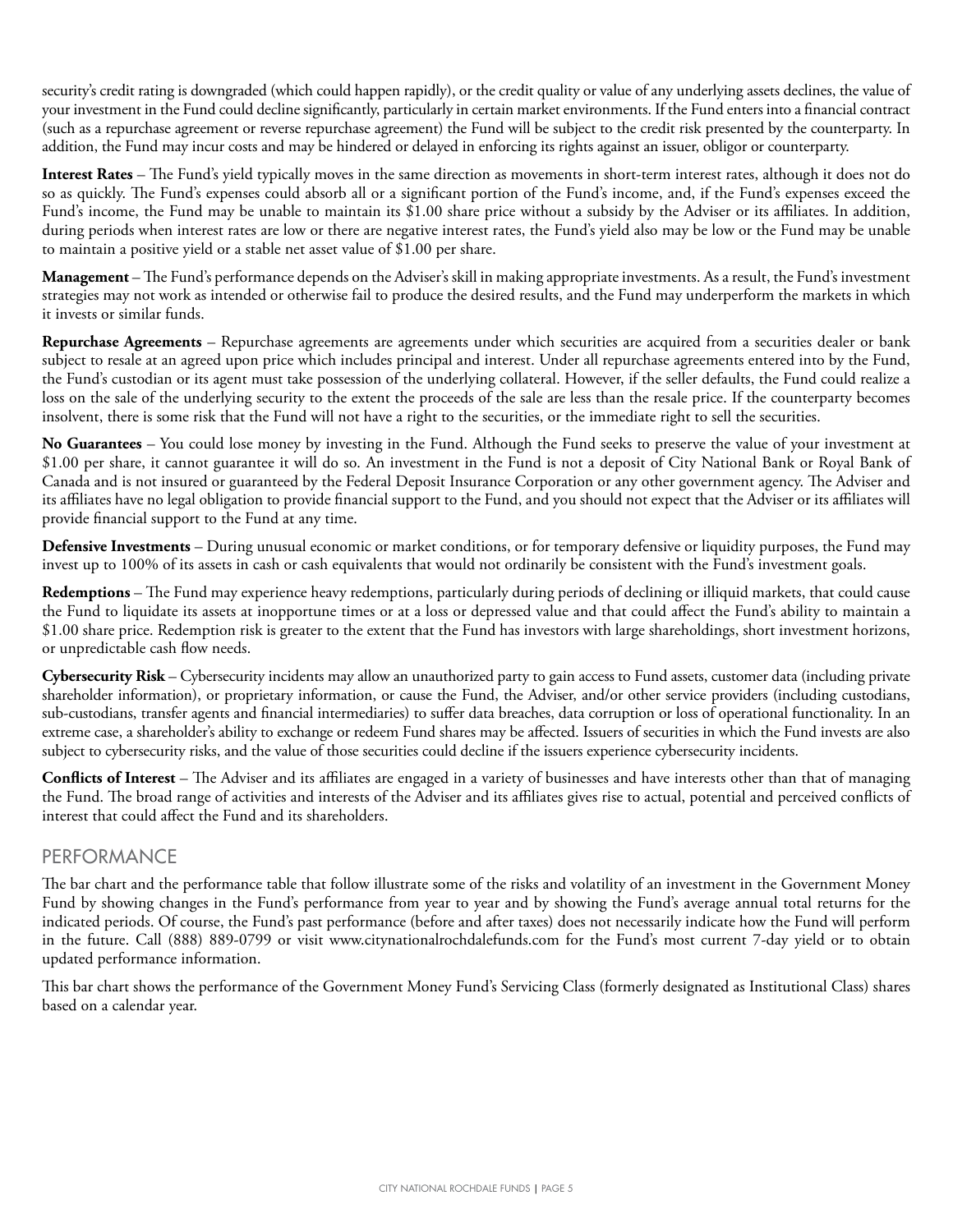

This table shows the Government Money Fund's average annual total returns for the periods ended December 31, 2021.

#### **Average Annual Total Returns**

| (for the periods ended December 31, 2021) | One Year | Five Years | Ten Years |
|-------------------------------------------|----------|------------|-----------|
| <b>Servicing Class</b>                    | $0.01\%$ | $0.75\%$   | 0.38%     |
| Class N                                   | $0.01\%$ | $0.55\%$   | 0.28%     |
| Class S                                   | $0.01\%$ | $0.49\%$   | 0.25%     |

#### INVESTMENT ADVISER

City National Rochdale, LLC

#### PORTFOLIO MANAGERS

Charles Luke, Managing Director and Senior Portfolio Manager of the Adviser, and Michael Taila, Managing Director and Senior Portfolio Manager of the Adviser, are primarily responsible for the day-to-day management of the Fund and have served as portfolio managers for the Government Money Fund since 2021.

### PURCHASE AND SALE OF FUND SHARES

The Servicing Class shares of the Fund are available only to fiduciary, advisory, agency, custodial and other similar accounts, including separately managed accounts advised by the Adviser, maintained at City National Bank and certain retirement plan platforms, including retirement plan accounts and individual retirement accounts ("IRAs") maintained at City National Bank, advisory accounts with City National Securities, institutional investors/agents with \$50 million or more in non-managed brokerage accounts maintained at City National Securities, and other institutional investors/agents approved by the Adviser. The Class N shares of the Fund are available to individual investors, partnerships, corporations and other accounts. The Class S shares of the Fund are available to investors who have funds with City National Bank and certain tax-deferred retirement plans (including 401(k) plans, employer-sponsored 403(b) plans, 457 plans, profit sharing and money purchase pension plans, defined benefit plans and non-qualified deferred compensation plans) held in plan level or omnibus accounts. The Government Money Fund has no minimum purchase requirement; however, you will have to comply with the purchase and account balance minimums of your approved broker-dealer or other financial institution (each, an "Authorized Institution"). The Fund may require each Authorized Institution to meet certain aggregate investment levels before it may open an account with the Fund on behalf of its customers. Contact your Authorized Institution for more information. The shares of the Government Money Fund are redeemable. You may redeem your shares only through your Authorized Institution. To redeem shares of the Fund, you should contact your Authorized Institution and follow its procedures, including deadlines for receipt by the Authorized Institution of your share redemption instructions. Your Authorized Institution may charge a fee for its services, in addition to the fees charged by the Fund.

### TAX INFORMATION

The Government Money Fund intends to make distributions that may be taxed as ordinary income or capital gains.

Supplemental tax reporting information concerning the City National Rochdale Funds is posted online at www.citynationalrochdalefunds.com under the "Important Tax Information" tab.

### PAYMENTS TO BROKER-DEALERS AND OTHER FINANCIAL INTERMEDIARIES

If you purchase the Government Money Fund through a broker-dealer or other financial intermediary (such as a bank), the Fund and its related companies may pay the intermediary for the sale of Fund shares and related services. These payments may create a conflict of interest by influencing the broker-dealer or other intermediary and your salesperson to recommend the Fund over another investment. Ask your salesperson or visit your financial intermediary's web site for more information.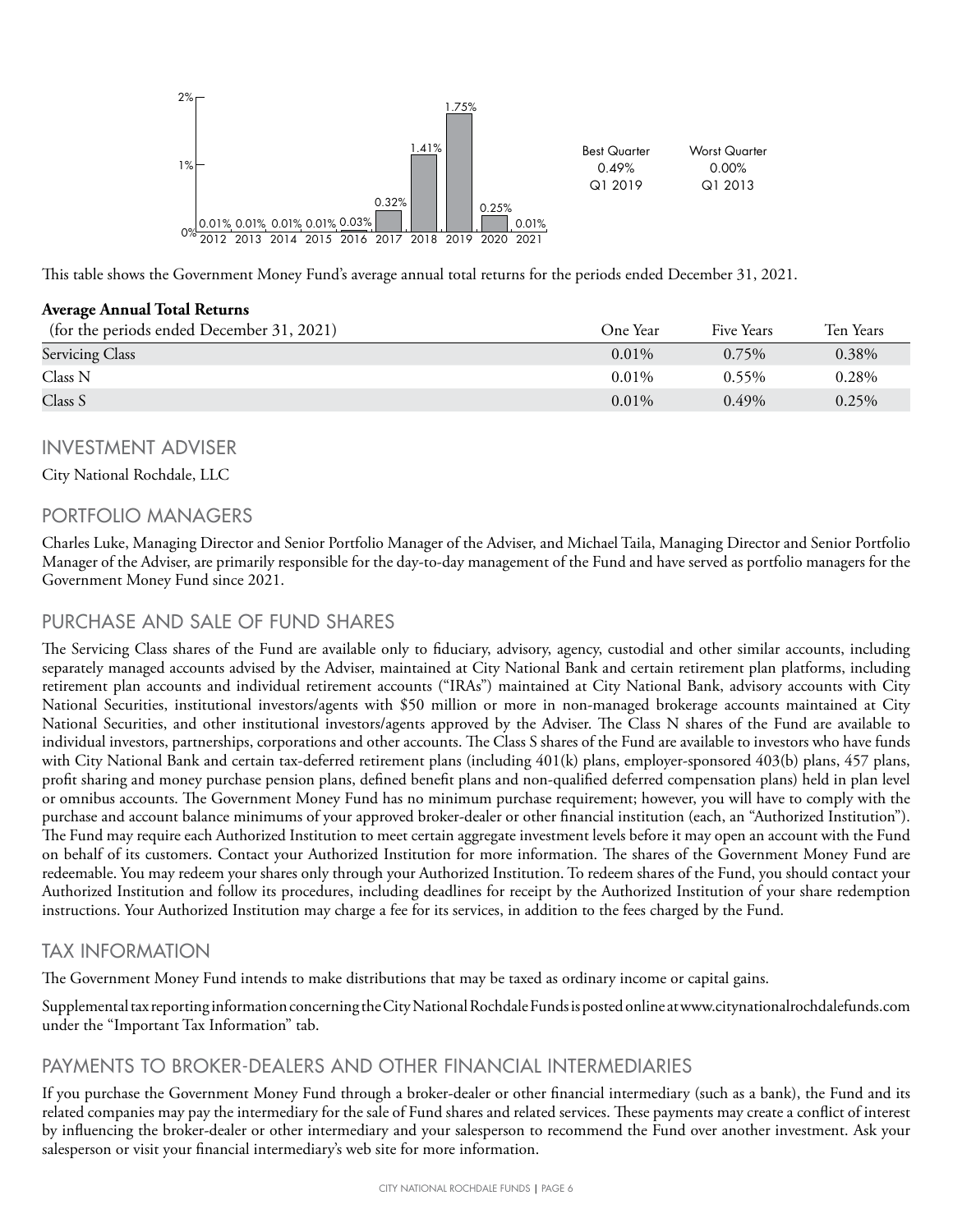## <span id="page-8-0"></span>City National Rochdale Government Bond Fund

## INVESTMENT GOALS

The City National Rochdale Government Bond Fund (the "Government Bond Fund" or the "Fund") seeks to provide current income (as the primary component of a total return intermediate duration strategy) by investing primarily in U.S. Government securities.

## FEES AND EXPENSES OF THE FUND

The table below describes the fees and expenses you may pay if you buy, hold, and sell shares of the Government Bond Fund. You may pay other fees, such as brokerage commissions and other fees to financial intermediaries, which are not reflected in the table and example below.

#### **Annual Fund Operating Expenses**

(expenses that you pay each year as a percentage of the value of your investment)

|                                      | Servicing Class | Class N |
|--------------------------------------|-----------------|---------|
| Management Fees                      | 0.43%           | 0.43%   |
| Distribution (12b-1) Fee             | None            | 0.25%   |
| Other Expenses                       |                 |         |
| Shareholder Servicing Fee            | 0.25%           | 0.25%   |
| Other Fund Expenses                  | 0.73%           | 0.74%   |
| <b>Total Other Expenses</b>          | 0.98%           | 0.99%   |
| Total Annual Fund Operating Expenses | 1.41%           | 1.67%   |

#### EXAMPLE

This Example is intended to help you compare the cost of investing in the Government Bond Fund with the cost of investing in other mutual funds.

The Example assumes that you invest \$10,000 in the Government Bond Fund for the time periods indicated and then redeem all of your shares at the end of those periods. The Example also assumes that your investment has a 5% return each year and that the Fund's operating expenses remain the same. Although your actual costs may be higher or lower, based on these assumptions your costs would be:

|                        | 1 Year | 3 Years | 5 Years | 10 Years |
|------------------------|--------|---------|---------|----------|
| <b>Servicing Class</b> | 144    | 446     | 771     | \$1,691  |
| Class N                | 170    | 526     | 907     | \$1,976  |

### PORTFOLIO TURNOVER

The Government Bond Fund pays transaction costs, such as commissions, when it buys and sells securities (or "turns over" its portfolio). A higher portfolio turnover rate may indicate higher transaction costs and may result in higher taxes when Fund shares are held in a taxable account. These costs, which are not reflected in annual fund operating expenses or in the example, affect the Fund's performance. During the most recent fiscal year, the Fund's portfolio turnover rate was 14% of the average value of its portfolio.

## PRINCIPAL INVESTMENT STRATEGIES

At least 80% of the Government Bond Fund's net assets (plus any borrowings for investment purposes) consists of U.S. Government securities either issued or guaranteed by the U.S. Government or its agencies or instrumentalities. The Fund may also purchase prime quality, conforming mortgage-backed securities issued by the U.S. Government or Fannie Mae (formerly known as the Federal National Mortgage Association), the Federal Home Loan Bank ("FHLB"), Freddie Mac (formerly known as the Federal Home Loan Mortgage Corporation) or the Government National Mortgage Association ("Ginnie Mae") the maturity and duration of which are consistent with an intermediate term strategy. The Fund typically invests in securities rated investment-grade by Standard & Poor's Ratings Services, Moody's Investors Services and/or Fitch Ratings, or unrated securities considered to be of equivalent quality by City National Rochdale, LLC (the "Adviser"), the Fund's investment adviser. Although the Adviser considers credit ratings in selecting investments for the Fund, the Adviser bases its investment decision for a particular instrument primarily on its own credit analysis and not on a credit rating by a nationally recognized statistical rating organization. The Adviser considers, among other things, the issuer's financial resources and operating history,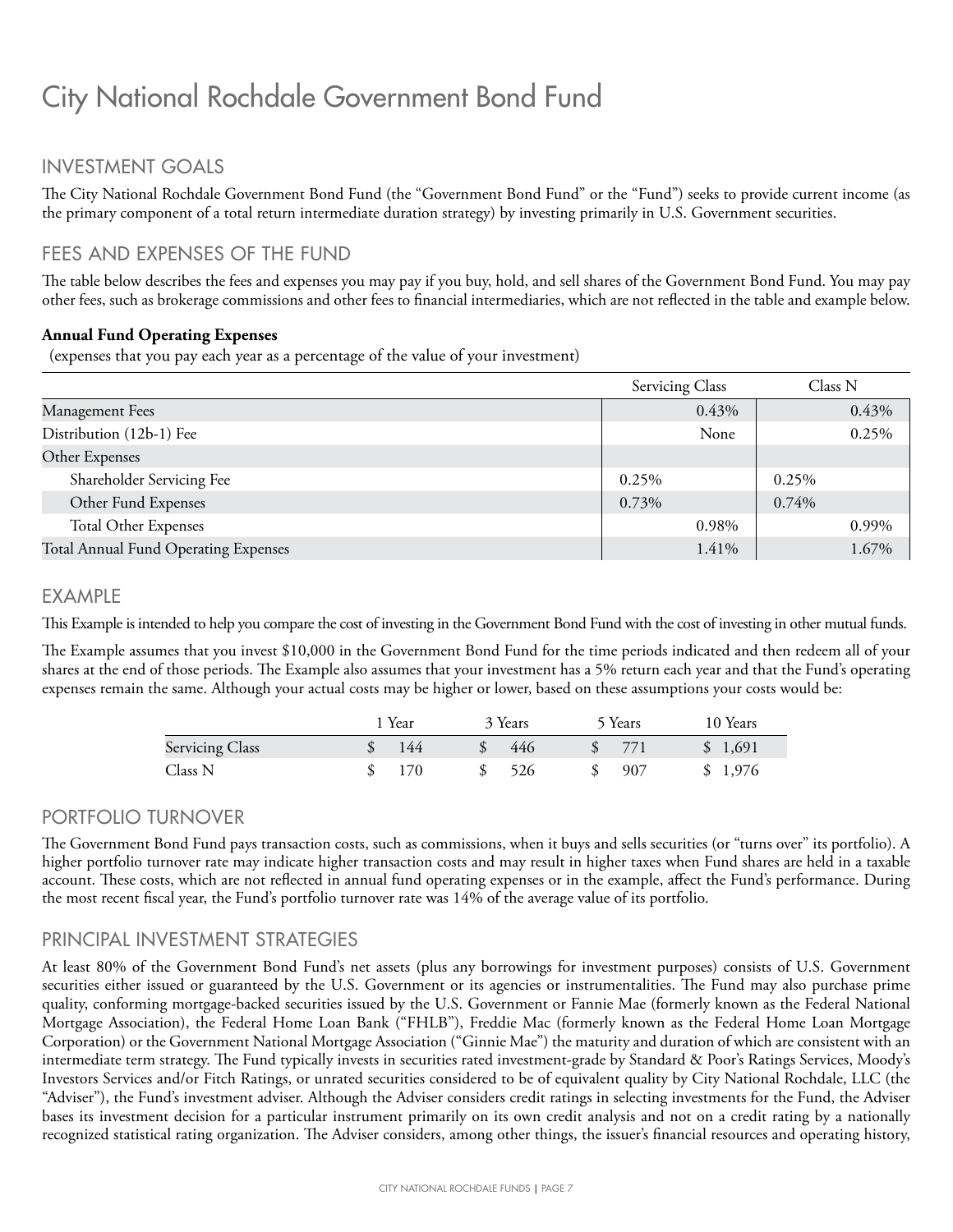its sensitivity to economic conditions and trends, its debt maturity schedules and borrowing requirements, and relative values based on anticipated cash flow, interest and asset coverage. The Fund may retain a security after it has been downgraded to any rating below the minimum credit rating if the Adviser determines that doing so is in the best interests of the Fund.

The Adviser actively manages the average duration of the Fund's portfolio in accordance with its expectations of interest rate changes as driven by economic trends. The average duration of the Fund's portfolio typically ranges from two to six years, but may vary due to unusually large purchases or redemptions of the Fund's shares. There is no limit on the maturities of individual securities held by the Fund. The Government Bond Fund may also invest in the shares of money market mutual funds the investments of which are consistent with those of the Fund.

Generally, in determining whether to sell a security, the Adviser uses the same type of analysis that it uses when buying securities to determine whether the security continues to be a desirable investment for the Fund, including consideration of the security's current credit quality. The Adviser may also sell a security to reduce the Fund's holding in that security, to take advantage of what it believes are more attractive investment opportunities or to raise cash.

#### PRINCIPAL RISKS OF INVESTING IN THE FUND

As with any mutual fund, there are risks to investing. Neither the Government Bond Fund nor the Adviser can guarantee that the Fund will meet its investment goals. The Fund will expose you to risks that could cause you to lose money. Here are the principal risks to consider:

**Market Risk** – The market price of a security may move up and down, sometimes rapidly and unpredictably, due to general market conditions such as overall economic trends or events, government actions, market disruptions caused by trade disputes or other factors, political factors, adverse investor sentiment, or local, regional or global events such as epidemics, pandemics or other public health issues. These fluctuations may cause a security to be worth less than the price originally paid for it, or less than it was worth at an earlier time. Market risk may affect a single issuer, industry or sector of the economy, or the market as a whole. The value of the Fund's investments may decline in tandem with a drop in the overall value of the stock market based on negative developments in the U.S. and global economies. Adverse market conditions may be prolonged and may not have the same impact on all types of securities.

**Market Risk of Fixed Income Securities** – The prices of fixed income securities respond to economic developments, particularly interest rate changes, as well as to perceptions about the creditworthiness of individual issuers, including governments. Generally, fixed income securities decrease in value if interest rates rise and increase in value if interest rates fall, with lower rated and longer-maturity securities more volatile than higher rated and shorter-maturity securities. Additionally, especially during periods of declining interest rates, borrowers may pay back principal before the scheduled due date, requiring the Fund to replace a particular loan or bond with another, lower-yield security.

**Recent Market Events –** The pandemic of the novel coronavirus respiratory disease designated COVID-19 has resulted in extreme volatility in the financial markets, a domestic and global economic downturn, severe losses, particularly to some sectors of the economy and individual issuers, and reduced liquidity of many instruments. There have also been significant disruptions to business operations, including business closures; strained healthcare systems; disruptions to supply chains and employee availability; large fluctuations in consumer demand; and widespread uncertainty regarding the duration and long-term effects of the pandemic. The pandemic may result in domestic and foreign political and social instability, damage to diplomatic and international trade relations, and continued volatility and/or decreased liquidity in the securities markets. Some interest rates are very low and in some cases yields are negative. Governments and central banks, including the Federal Reserve in the United States, are taking extraordinary and unprecedented actions to support local and global economies and the financial markets. This and other government intervention into the economy and financial markets to address the pandemic may not work as intended, particularly if the efforts are perceived by investors as being unlikely to achieve the desired results. Rates of inflation have also recently risen, which could adversely affect economies and markets. In addition, the COVID-19 pandemic, and measures taken to mitigate its effects, could result in disruptions to the services provided to the Fund by its service providers. Other market events like the COVID-19 pandemic may cause similar disruptions and effects.

**Government-Sponsored Entities** – The Fund invests in securities issued by government-sponsored entities which may not be guaranteed or insured by the U.S. Government and may only be supported by the credit of the issuing agency.

**Issuers** – The Fund may be adversely affected if the issuers of securities that the Fund holds do not make their principal or interest payments on time. In addition, the Fund may incur costs and may be hindered or delayed in enforcing its rights against an issuer.

**Credit** – Changes in the credit quality rating of a security or changes in an issuer's financial condition can affect the Fund. A default on a security held by the Fund could cause the value of your investment in the Fund to decline.

**Interest Rates** – The value of fixed income securities will fall if interest rates rise. Fixed income securities with longer maturities generally entail greater interest rate risk than those with shorter maturities. The Fund's yield typically moves in the same direction as movements in short-term interest rates, although it does not do so as quickly. Recent and potential future changes in monetary policy made by central banks and governments are likely to impact the level of interest rates.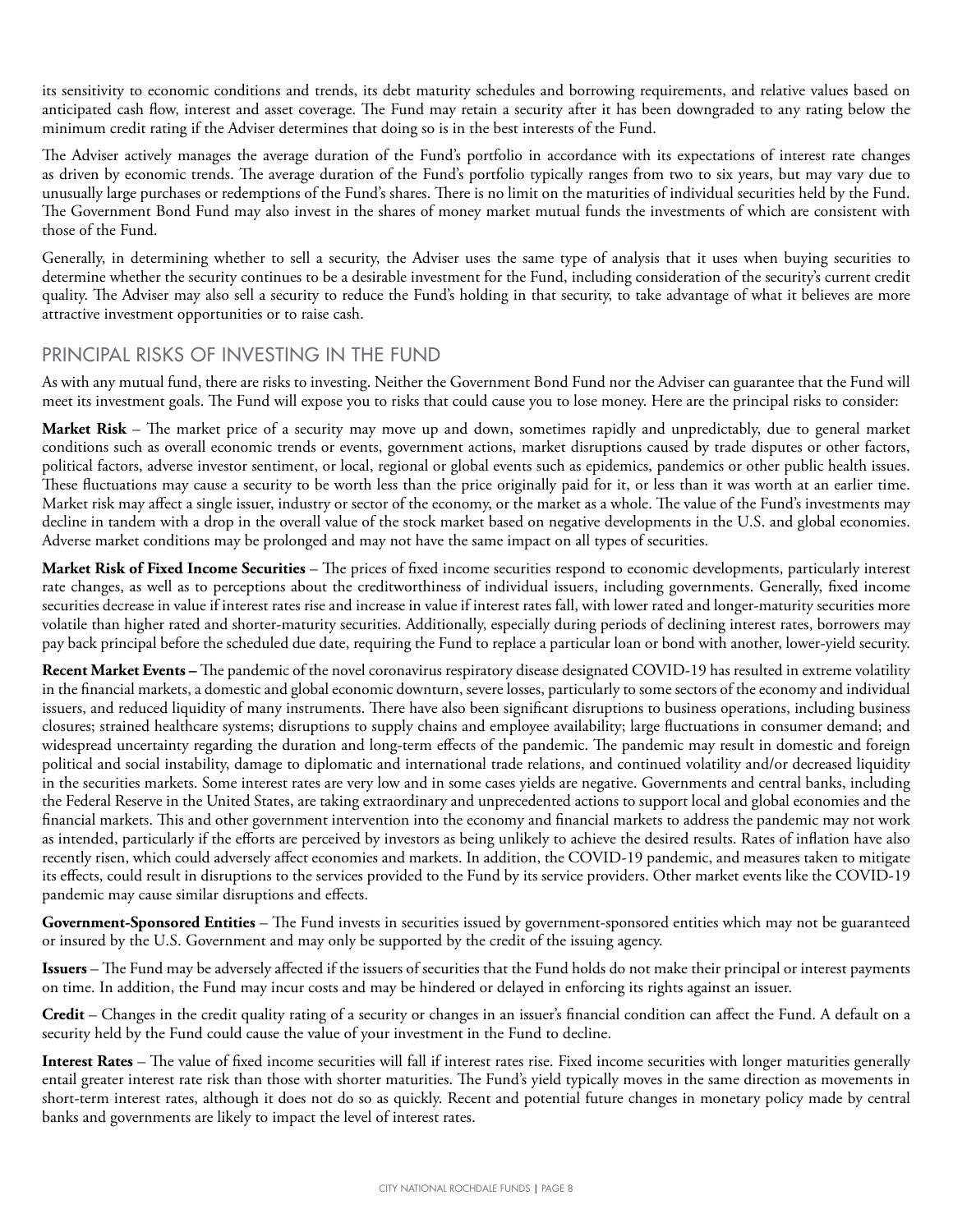**Management** – The Fund's performance depends on the Adviser's skill in making appropriate investments. As a result, the Fund's investment strategies may not work as intended or otherwise fail to produce the desired results, and the Fund may underperform the markets in which it invests or similar funds.

**Extension** – Rising interest rates can cause the average maturity of the Fund's holdings of mortgage-backed or other pass-through securities to lengthen unexpectedly due to a drop in prepayments. This would increase the sensitivity of the Fund to rising rates and the potential for price declines of portfolio securities.

**Prepayments** – As a general rule, prepayments of principal of loans underlying mortgage-backed or other pass-through securities increase during a period of falling interest rates and decrease during a period of rising interest rates. In periods of declining interest rates, as a result of prepayments the Fund may be required to reinvest its assets in securities with lower interest rates. In periods of increasing interest rates, the securities subject to prepayment risk held by the Fund may exhibit price characteristics of longer-term debt securities.

**Rating Agencies** – Credit ratings are issued by rating agencies, which are private entities that provide ratings of the credit quality of debt obligations. A credit rating is not an absolute standard of quality, but rather a general indicator that reflects only the view of the originating rating agency. If a rating agency revises downward or withdraws its rating of a security in which the Fund invests, that security may become less liquid or may lose value. Rating agencies are subject to an inherent conflict of interest because they are often compensated by the issuers of the securities they rate.

**Defensive Investments** – During unusual economic or market conditions, or for temporary defensive or liquidity purposes, the Fund may invest up to 100% of its assets in cash or cash equivalents that would not ordinarily be consistent with the Fund's investment goals.

**Redemptions** – The Fund may experience heavy redemptions, particularly during periods of declining or illiquid markets, that could cause the Fund to liquidate its assets at inopportune times or at a loss or depressed value. Redemption risk is greater to the extent that the Fund has investors with large shareholdings, short investment horizons, or unpredictable cash flow needs.

**Cybersecurity Risk** – Cybersecurity incidents may allow an unauthorized party to gain access to Fund assets, customer data (including private shareholder information), or proprietary information, or cause the Fund, the Adviser, and/or other service providers (including custodians, sub-custodians, transfer agents and financial intermediaries) to suffer data breaches, data corruption or loss of operational functionality. In an extreme case, a shareholder's ability to exchange or redeem Fund shares may be affected. Issuers of securities in which the Fund invests are also subject to cybersecurity risks, and the value of those securities could decline if the issuers experience cybersecurity incidents.

**Conflicts of Interest** – The Adviser and its affiliates are engaged in a variety of businesses and have interests other than that of managing the Fund. The broad range of activities and interests of the Adviser and its affiliates gives rise to actual, potential and perceived conflicts of interest that could affect the Fund and its shareholders.

An investment in the Fund is not a deposit of City National Bank or Royal Bank of Canada and is not insured or guaranteed by the Federal Deposit Insurance Corporation or any other government agency.

### PERFORMANCE

The bar chart and the performance table that follow illustrate some of the risks and volatility of an investment in the Government Bond Fund by showing changes in the Fund's performance from year to year and by showing the Fund's average annual total returns for the indicated periods. Of course, the Fund's past performance (before and after taxes) does not necessarily indicate how the Fund will perform in the future. Call (888) 889-0799 or visit www.citynationalrochdalefunds.com to obtain updated performance information.

This bar chart shows the performance of the Government Bond Fund's Servicing Class (formerly designated as Institutional Class) shares based on a calendar year.

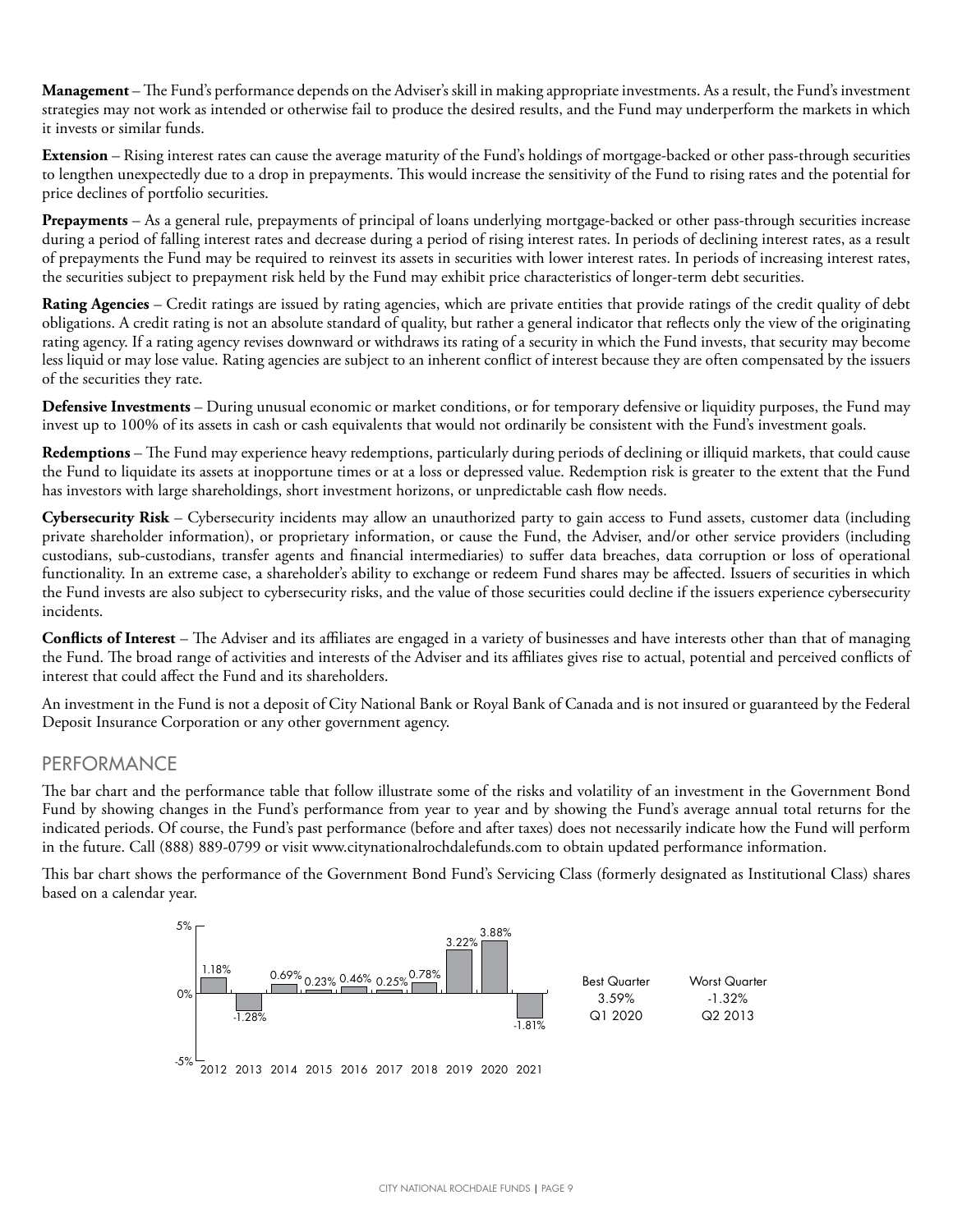This table shows the average annual total returns of each class of the Government Bond Fund for the periods ended December 31, 2021. The table also shows how the Fund's performance compares with the returns of indices comprised of investments similar to those held by the Fund.

#### **Average Annual Total Returns**

| (for the periods ended December 31, 2021)                                                            | One Year  | <b>Five Years</b> | Ten Years |
|------------------------------------------------------------------------------------------------------|-----------|-------------------|-----------|
| <b>Servicing Class</b>                                                                               |           |                   |           |
| Return Before Taxes                                                                                  | $-1.81\%$ | $1.24\%$          | 0.75%     |
| Return After Taxes on Distributions                                                                  | $-2.13\%$ | $0.83\%$          | 0.39%     |
| Return After Taxes on Distributions and Sale of Fund Shares                                          | $-1.07\%$ | $0.77\%$          | 0.42%     |
| Class N                                                                                              |           |                   |           |
| Return Before Taxes                                                                                  | $-2.06\%$ | $0.99\%$          | $0.50\%$  |
| Bloomberg U.S. 1-5 Year Government Bond Index<br>(Reflects no deduction for fees, expenses or taxes) | $-1.18\%$ | 1.90%             | 1.35%     |

After-tax returns are calculated using the historical highest individual federal marginal income tax rates and do not reflect the impact of state and local taxes. Actual after-tax returns depend on an investor's tax situation and may differ from those shown. The performance of Servicing Class shares does not reflect Class N shares' Rule 12b-1 fees and expenses. After-tax returns for Class N shares will vary from the after-tax returns shown above for Servicing Class shares. The after-tax returns shown are not relevant to investors who hold their Fund shares through tax-deferred arrangements, such as 401(k) plans or individual retirement accounts.

#### INVESTMENT ADVISER

City National Rochdale, LLC

#### PORTFOLIO MANAGERS

Charles Luke, Managing Director and Senior Portfolio Manager of the Adviser, and David Krouth, Portfolio Manager of the Adviser, are primarily responsible for the day-to-day management of the Fund and have served as portfolio managers for the Government Bond Fund since 2020 and 2021, respectively.

## PURCHASE AND SALE OF FUND SHARES

The Servicing Class shares of the Fund are available only to fiduciary, advisory, agency, custodial and other similar accounts, including separately managed accounts advised by the Adviser, maintained at City National Bank and certain retirement plan platforms. The Class N shares of the Fund are available to individual investors, partnerships, corporations and other accounts, including separately managed accounts of the Adviser not maintained at City National Bank, and certain tax deferred retirement plans (including 401(k) plans, employer sponsored 403(b) plans, 457 plans, profit sharing and money purchase plans, defined benefit plans and non-qualified deferred compensation plans) held in plan level or omnibus accounts. There are no minimum purchase or minimum shareholder account balance requirements for Servicing Class or Class N shares; however, you will have to comply with the purchase and account balance minimums of your approved broker-dealer or other financial institution (each, an "Authorized Institution"). The Fund may require each Authorized Institution to meet certain aggregate investment levels before it may open an account with the Fund on behalf of its customers. Contact your Authorized Institution for more information.

The shares of the Government Bond Fund are redeemable. You may redeem your shares only through your Authorized Institution. To redeem shares of the Fund, you should contact your Authorized Institution and follow its procedures, including deadlines for receipt by the Authorized Institution of your share redemption instructions. Your Authorized Institution may charge a fee for its services, in addition to the fees charged by the Fund.

#### TAX INFORMATION

The Government Bond Fund intends to make distributions that may be taxed as ordinary income or capital gains.

Supplemental tax reporting information concerning the City National Rochdale Funds is posted online at www.citynationalrochdalefunds.com under the "Important Tax Information" tab.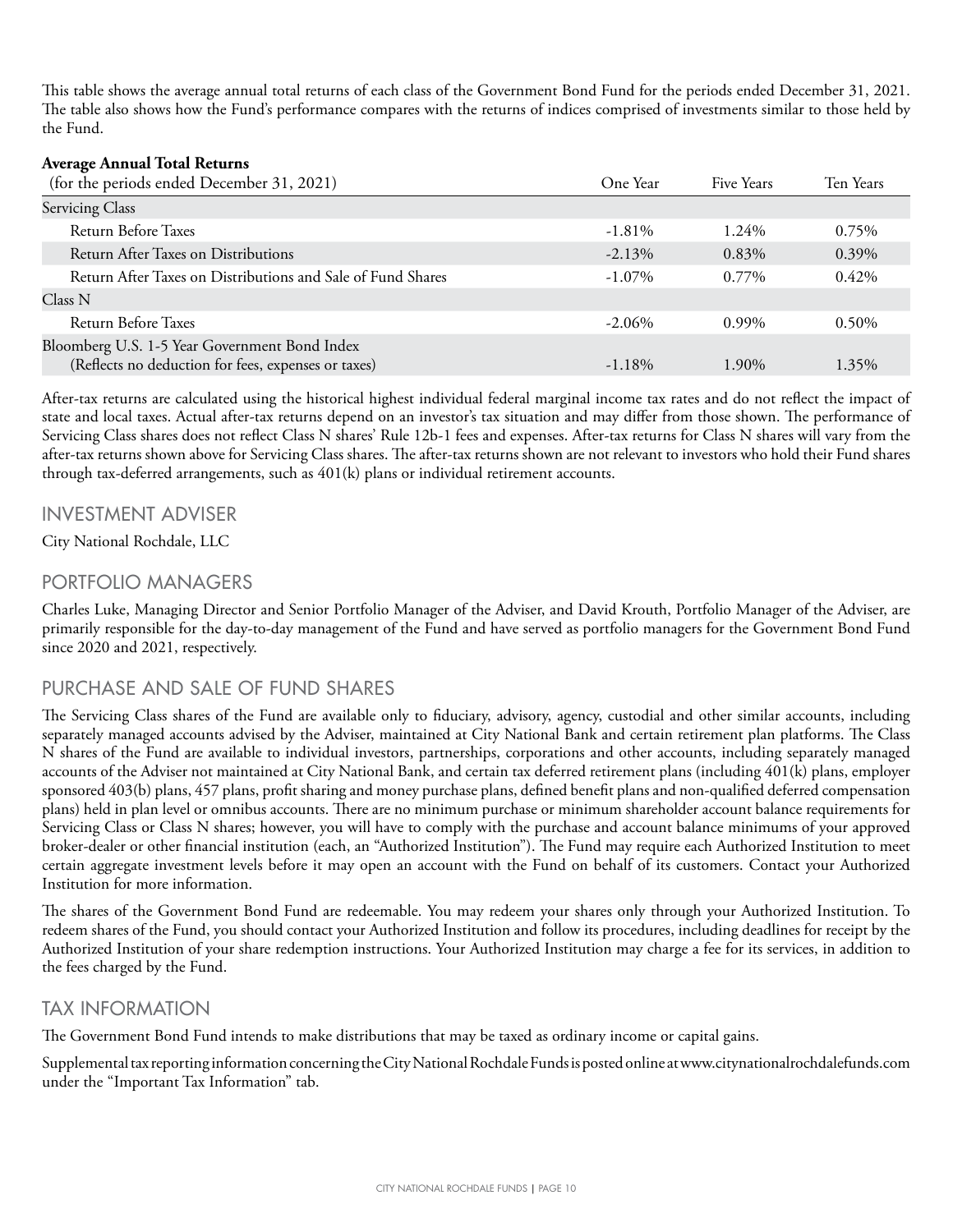## PAYMENTS TO BROKER-DEALERS AND OTHER FINANCIAL INTERMEDIARIES

If you purchase the Government Bond Fund through a broker-dealer or other financial intermediary (such as a bank), the Fund and its related companies may pay the intermediary for the sale of Fund shares and related services. These payments may create a conflict of interest by influencing the broker-dealer or other intermediary and your salesperson to recommend the Fund over another investment. Ask your salesperson or visit your financial intermediary's web site for more information.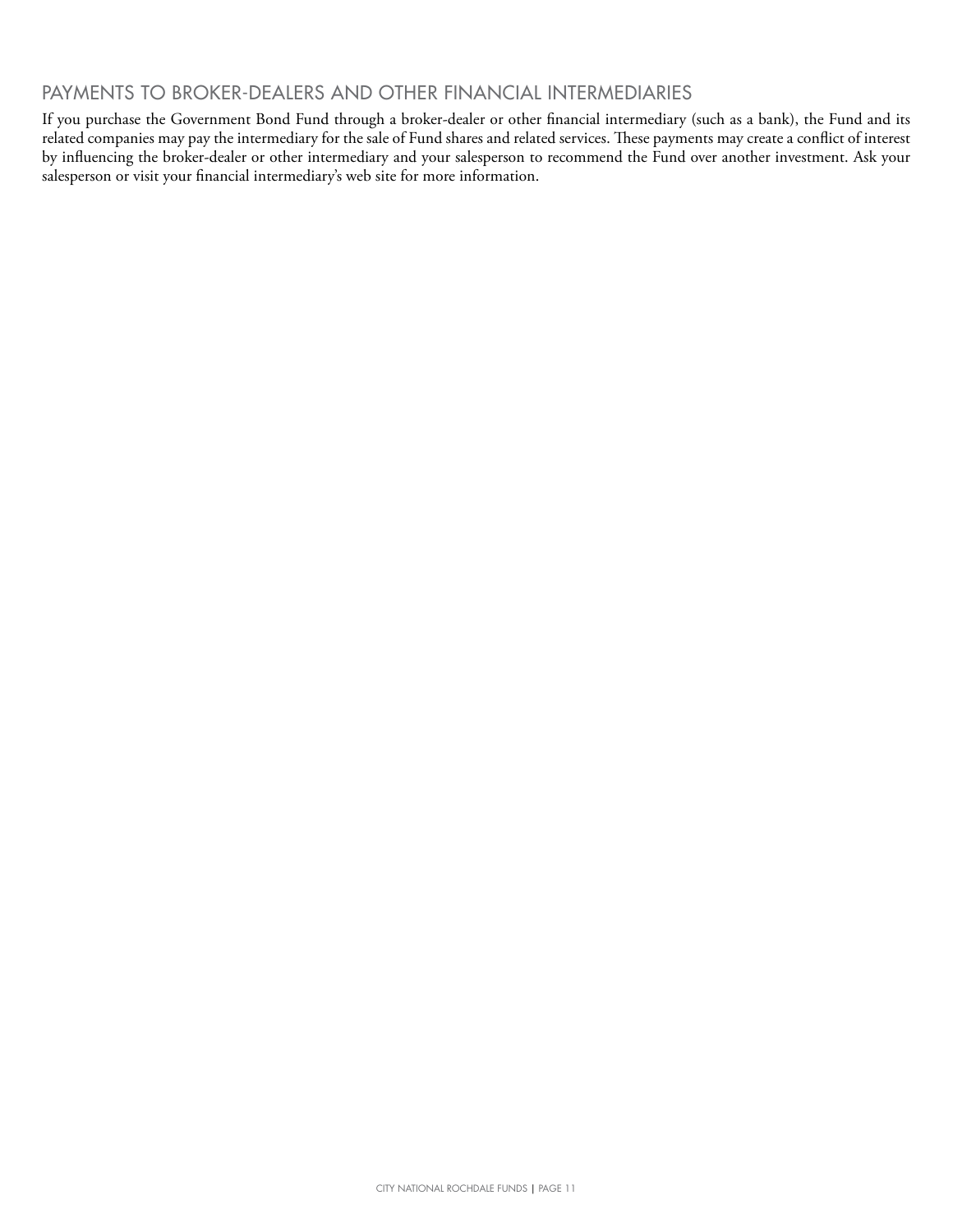## <span id="page-13-0"></span>City National Rochdale Corporate Bond Fund

## INVESTMENT GOALS

The City National Rochdale Corporate Bond Fund (the "Corporate Bond Fund" or the "Fund") seeks to provide current income (as the primary component of a total return intermediate duration strategy) by investing in a diversified portfolio of fixed income securities.

## FEES AND EXPENSES OF THE FUND

The table below describes the fees and expenses you may pay if you buy, hold, and sell shares of the Corporate Bond Fund. You may pay other fees, such as brokerage commissions and other fees to financial intermediaries, which are not reflected in the table and example below.

#### **Annual Fund Operating Expenses**

(expenses that you pay each year as a percentage of the value of your investment)

|                                      | Servicing Class | Class N |
|--------------------------------------|-----------------|---------|
| Management Fees                      | 0.40%           | 0.40%   |
| Distribution (12b-1) Fee             | None            | 0.25%   |
| Other Expenses                       |                 |         |
| Shareholder Servicing Fee            | 0.25%           | 0.25%   |
| Other Fund Expenses                  | 0.24%           | 0.24%   |
| <b>Total Other Expenses</b>          | 0.49%           | 0.49%   |
| Acquired Fund Fees and Expenses      | 0.04%           | 0.04%   |
| Total Annual Fund Operating Expenses | 0.93%           | 1.18%   |

#### EXAMPLE

This Example is intended to help you compare the cost of investing in the Corporate Bond Fund with the cost of investing in other mutual funds.

The Example assumes that you invest \$10,000 in the Corporate Bond Fund for the time periods indicated and then redeem all of your shares at the end of those periods. The Example also assumes that your investment has a 5% return each year and that the Fund's operating expenses remain the same. Although your actual costs may be higher or lower, based on these assumptions your costs would be:

|                        | 1 Year         | 3 Years | 5 Years | 10 Years |
|------------------------|----------------|---------|---------|----------|
| <b>Servicing Class</b> | O <sub>5</sub> | 296     | 515     | \$1,143  |
| Class N                | 120            | -375    | 649     | \$1,432  |

### PORTFOLIO TURNOVER

The Corporate Bond Fund pays transaction costs, such as commissions, when it buys and sells securities (or "turns over" its portfolio). A higher portfolio turnover rate may indicate higher transaction costs and may result in higher taxes when Fund shares are held in a taxable account. These costs, which are not reflected in annual fund operating expenses or in the example, affect the Fund's performance. During the most recent fiscal year, the Fund's portfolio turnover rate was 59% of the average value of its portfolio.

#### PRINCIPAL INVESTMENT STRATEGIES

At least 80% of the Corporate Bond Fund's net assets (plus any borrowings for investment purposes) consists of investment grade corporate notes, bonds and debentures that are nationally traded and corporate issues of domestic and international companies (including emerging market companies) denominated in U.S. dollars. The Fund may also purchase mortgage-backed and asset-backed instruments the maturities and durations of which are consistent with an intermediate term strategy.

City National Rochdale, LLC (the "Adviser"), the Fund's investment adviser, actively manages the average duration of the portfolio in accordance with its expectations of interest rate changes as driven by economic trends. The average duration of the Fund's portfolio typically ranges from two to six years, but may vary due to unusually large purchases or redemptions of the Fund's shares. There is no limit on the maturities of individual securities held by the Fund.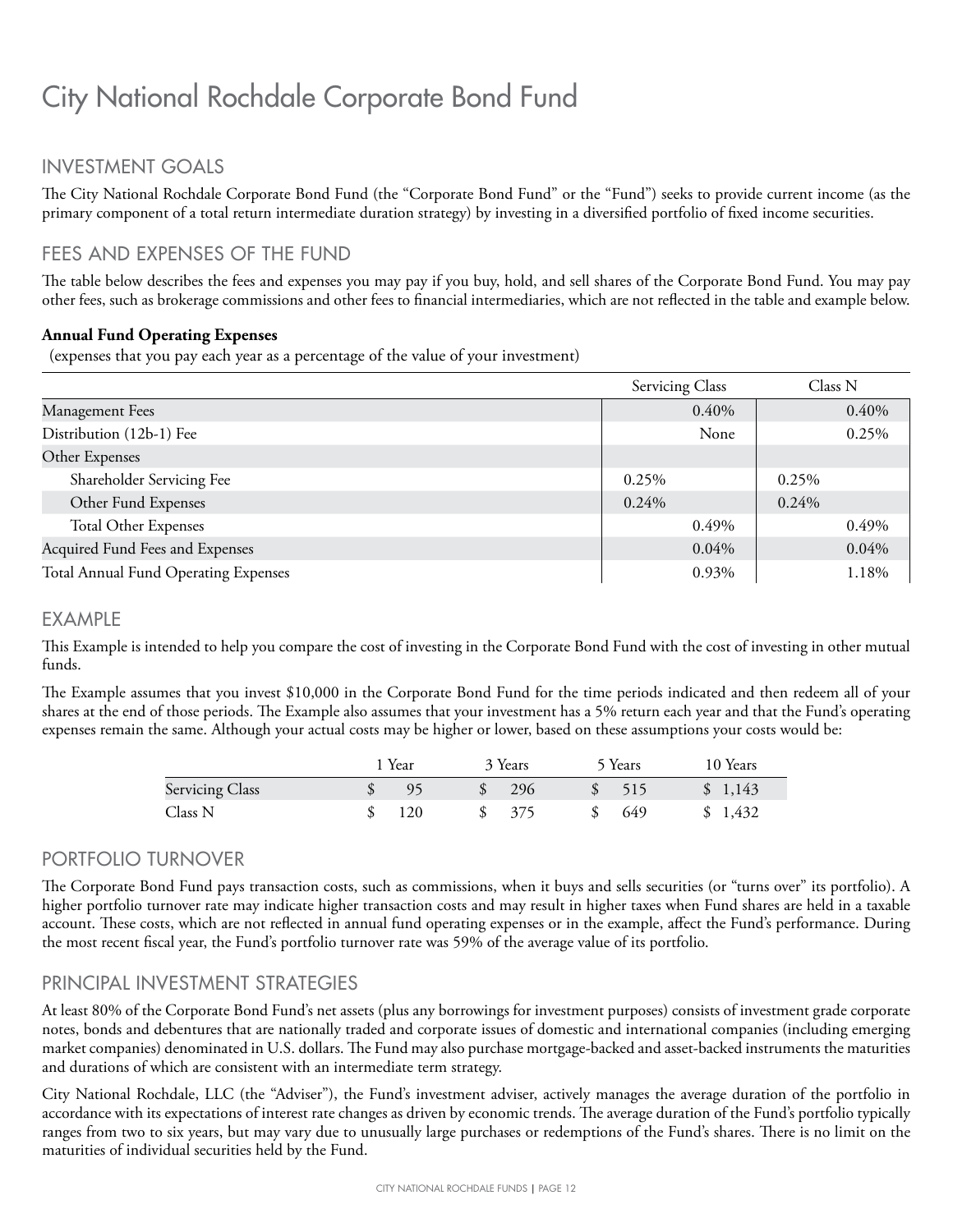The Adviser typically invests in corporate issues with a minimum credit rating from Moody's Investors Service or Standard & Poor's Ratings Services of Baa or BBB, mortgage-backed and asset-backed instruments with a minimum rating of Aa or AA and corporate commercial paper issued by issuers with a minimum credit rating of P1 or A1. Although the Adviser considers credit ratings in selecting investments for the Fund, the Adviser bases its investment decision for a particular instrument primarily on its own credit analysis and not on a credit rating by a nationally recognized statistical rating organization. The Adviser considers, among other things, the issuer's financial resources and operating history, its sensitivity to economic conditions and trends, its debt maturity schedules and borrowing requirements, and relative values based on anticipated cash flow, interest and asset coverage. The Fund may retain a security after it has been downgraded to any rating below the minimum credit rating if the Adviser determines that doing so is in the best interests of the Fund. The Fund may also invest in municipal securities and in the shares of money market mutual funds, the investments of which are consistent with those of the Fund.

Generally, in determining whether to sell a security, the Adviser uses the same type of analysis that it uses when buying securities to determine whether the security continues to be a desirable investment for the Fund, including consideration of the security's current credit quality. The Adviser may also sell a security to reduce the Fund's holding in that security, to take advantage of what it believes are more attractive investment opportunities or to raise cash.

## PRINCIPAL RISKS OF INVESTING IN THE FUND

As with any mutual fund, there are risks to investing. Neither the Corporate Bond Fund nor the Adviser can guarantee that the Fund will meet its investment goals. The Fund will expose you to risks that could cause you to lose money. Here are the principal risks to consider:

**Market Risk** – The market price of a security may move up and down, sometimes rapidly and unpredictably, due to general market conditions such as overall economic trends or events, government actions, market disruptions caused by trade disputes or other factors, political factors, adverse investor sentiment, or local, regional or global events such as epidemics, pandemics or other public health issues. These fluctuations may cause a security to be worth less than the price originally paid for it, or less than it was worth at an earlier time. Market risk may affect a single issuer, industry or sector of the economy, or the market as a whole. The value of the Fund's investments may decline in tandem with a drop in the overall value of the stock market based on negative developments in the U.S. and global economies. Adverse market conditions may be prolonged and may not have the same impact on all types of securities.

**Market Risk of Fixed Income Securities** – The prices of fixed income securities respond to economic developments, particularly interest rate changes, as well as to perceptions about the creditworthiness of individual issuers, including governments. Generally, fixed income securities decrease in value if interest rates rise and increase in value if interest rates fall, with lower rated and longer-maturity securities more volatile than higher rated and shorter-maturity securities. Additionally, especially during periods of declining interest rates, borrowers may pay back principal before the scheduled due date, requiring the Fund to replace a particular loan or bond with another, lower-yield security.

**Recent Market Events** – The pandemic of the novel coronavirus respiratory disease designated COVID-19 has resulted in extreme volatility in the financial markets, a domestic and global economic downturn, severe losses, particularly to some sectors of the economy and individual issuers, and reduced liquidity of many instruments. There have also been significant disruptions to business operations, including business closures; strained healthcare systems; disruptions to supply chains and employee availability; large fluctuations in consumer demand; and widespread uncertainty regarding the duration and long-term effects of the pandemic. The pandemic may result in domestic and foreign political and social instability, damage to diplomatic and international trade relations, and continued volatility and/or decreased liquidity in the securities markets. Some interest rates are very low and in some cases yields are negative. Governments and central banks, including the Federal Reserve in the United States, are taking extraordinary and unprecedented actions to support local and global economies and the financial markets. This and other government intervention into the economy and financial markets to address the pandemic may not work as intended, particularly if the efforts are perceived by investors as being unlikely to achieve the desired results. Rates of inflation have also recently risen, which could adversely affect economies and markets. In addition, the COVID-19 pandemic, and measures taken to mitigate its effects, could result in disruptions to the services provided to the Fund by its service providers. Other market events like the COVID-19 pandemic may cause similar disruptions and effects.

**Issuers** – The Fund may be adversely affected if the issuers of securities that the Fund holds do not make their principal or interest payments on time. In addition, the Fund may incur costs and may be hindered or delayed in enforcing its rights against an issuer.

**Credit** – Changes in the credit quality rating of a security or changes in an issuer's financial condition can affect the Fund. A default on a security held by the Fund could cause the value of your investment in the Fund to decline.

**Interest Rates** – The value of fixed income securities will fall if interest rates rise. Fixed income securities with longer maturities generally entail greater interest rate risk than those with shorter maturities. The Fund's yield typically moves in the same direction as movements in short-term interest rates, although it does not do so as quickly. Recent and potential future changes in monetary policy made by central banks and governments are likely to impact the level of interest rates.

**Foreign Securities** – Investments in securities of foreign issuers tend to be more volatile than domestic securities because of economic and social conditions abroad, political developments, and changes in the regulatory environments of foreign countries. Changes in currency rates and exchange control regulations, and the imposition of sanctions, withholding taxes on income, confiscations, trade restrictions (including tariffs)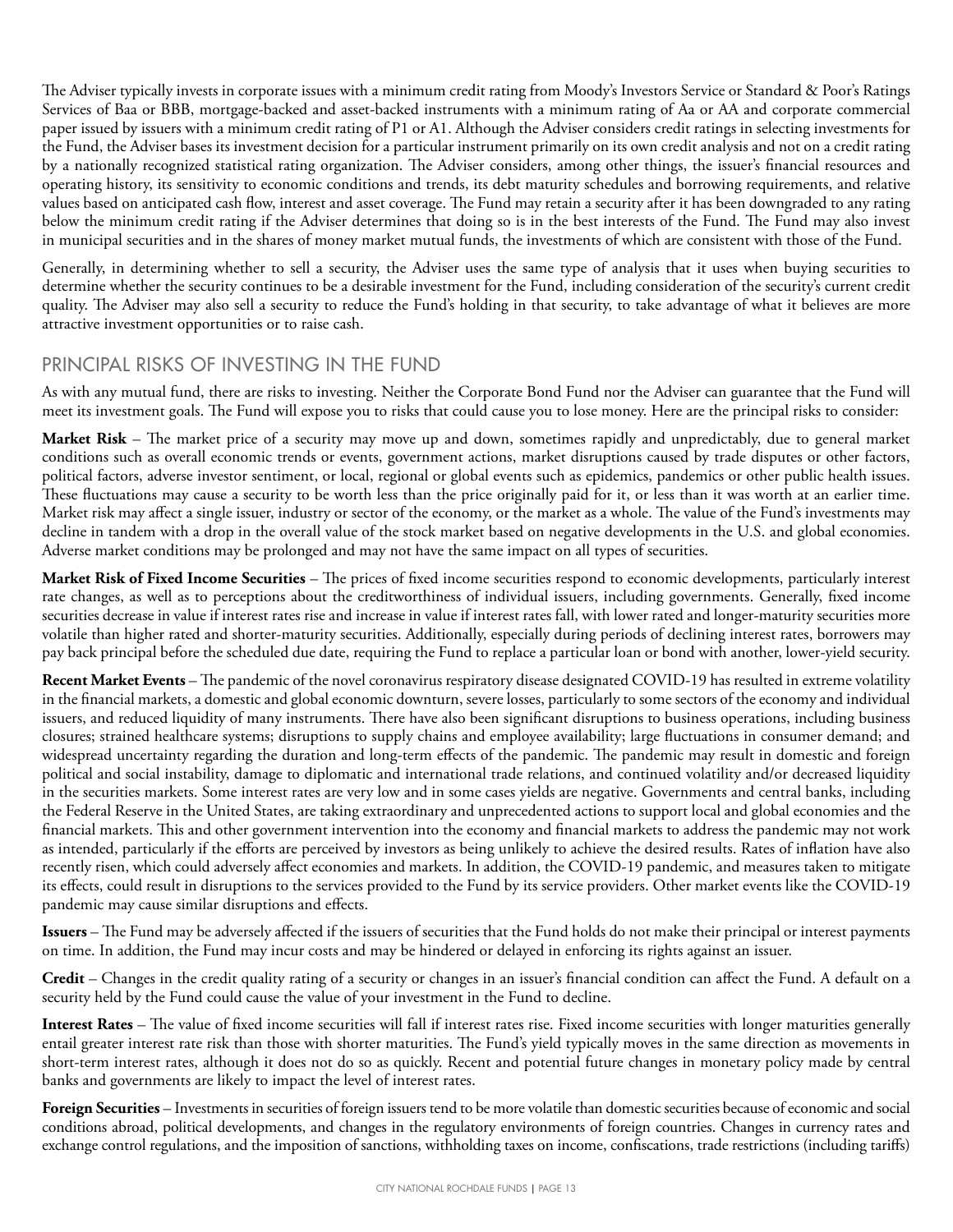and other government restrictions by the United States and/or other governments may adversely affect the value of the Fund's investments in foreign securities. There may be less government supervision of foreign markets. As a result, foreign issuers may not be subject to the uniform accounting, auditing, and financial reporting standards and practices applicable to domestic issuers, and there may be less publicly available information about foreign issuers. Foreign securities may be less liquid and more difficult to value than domestic securities.

**Emerging Market Securities** – Many of the risks with respect to foreign securities are more pronounced for investments in developing or emerging market countries. Emerging market countries may have more government exchange controls, more volatile interest and currency exchange rates, less market regulation, and less developed and less stable securities markets and economic, political, and legal systems than those of more developed countries. There may be less publicly available and reliable information about issuers in emerging markets than is available about issuers in more developed markets. In addition, emerging market countries may experience high levels of inflation and may have less liquid securities markets and less efficient trading and settlement systems. Their economies also depend heavily upon international trade and may be adversely affected by protective trade barriers and the economic and political conditions of their trading partners.

**Municipal Securities** – U.S. state and local governments issuing municipal securities held by the Fund rely on revenues including taxes and revenues from public and private projects to pay interest and principal on municipal debt. The payment of principal and interest on these obligations may be adversely affected by a variety of factors at the state or local level, including poor statewide or local economic results, changing political sentiments, legislation, policy changes or voter-based initiatives, erosion of the tax base or revenues of the state or one or more local governments, natural disasters, or other economic or credit problems.

**Management** – The Fund's performance depends on the Adviser's skill in making appropriate investments. As a result, the Fund's investment strategies may not work as intended or otherwise fail to produce the desired results, and the Fund may underperform the markets in which it invests or similar funds.

**Extension** – Rising interest rates can cause the average maturity of the Fund's holdings of mortgage-backed or other pass-through securities to lengthen unexpectedly due to a drop in prepayments. This would increase the sensitivity of the Fund to rising rates and the potential for price declines of portfolio securities.

**Prepayments** – As a general rule, prepayments of principal of loans underlying mortgage-backed or other pass-through securities increase during a period of falling interest rates and decrease during a period of rising interest rates. In periods of declining interest rates, as a result of prepayments the Fund may be required to reinvest its assets in securities with lower interest rates. In periods of increasing interest rates, the securities subject to prepayment risk held by the Fund may exhibit price characteristics of longer-term debt securities.

**Privately Placed and Restricted Securities Risk** – Privately placed and restricted securities, including those that are normally purchased pursuant to Rule 144A or Regulation S under the Securities Act of 1933, as amended (the "1933 Act"), may be considered illiquid. Privately placed and restricted securities typically may be resold only to qualified institutional buyers, or in a privately negotiated transaction, or to a limited number of purchasers, or in limited quantities after they have been held for a specified period of time and other conditions are met for an exemption from registration. Because there may be relatively few potential purchasers for such securities, especially under adverse market conditions or in the event of adverse changes in the financial condition of the issuer, the Fund may find it more difficult to sell such securities when it may be advisable to do so or it may be able to sell such securities only at prices lower than if such securities were more widely held and traded. The absence of an active trading market may also make it difficult to determine the fair value of such securities for purposes of computing the Fund's net asset value.

**LIBOR Risk** – Many financial instruments, financings or other transactions to which the Fund may be a party use or may use a floating rate based on the London Interbank Offered Rate ("LIBOR"). In July 2017, the Financial Conduct Authority, the United Kingdom's financial regulatory body, announced that after 2021 it will cease its active encouragement of banks to provide the quotations needed to sustain LIBOR. In March 2021, the administrator of LIBOR announced a delay in the phase out of the majority of U.S. Dollar LIBOR publications until June 30, 2023, although the remainder of LIBOR publications ended on December 31, 2021. The unavailability and/ or discontinuation of LIBOR could have adverse impacts on newly issued financial instruments and existing financial instruments that reference LIBOR. While some instruments may contemplate a scenario in which LIBOR is no longer available by providing for an alternative rate setting methodology, not all instruments may have such provisions and there is uncertainty regarding the effectiveness of any alternative methodology. In addition, the unavailability or replacement of LIBOR may affect the value, liquidity or return on certain Fund investments and may result in costs incurred in connection with closing out positions and entering into new trades. The potential effect of the transition away from LIBOR on the Fund or the financial instruments in which the Fund invests cannot yet be determined and may adversely affect the Fund's performance or net asset value.

**Underlying Funds** – To the extent the Fund invests in other funds, the risks associated with investing in the Fund are closely related to the risks associated with the securities and other investments held by the underlying funds. The ability of the Fund to achieve its investment goals depends in part upon the ability of the underlying funds to achieve their investment goals. The underlying funds may not achieve their investment goals. In addition, by investing in the Fund, shareholders indirectly bear fees and expenses charged by the underlying funds in addition to the Fund's direct fees and expenses. Further, the Fund is subject to the effects of the business and regulatory developments that affect these underlying funds and the investment company industry generally.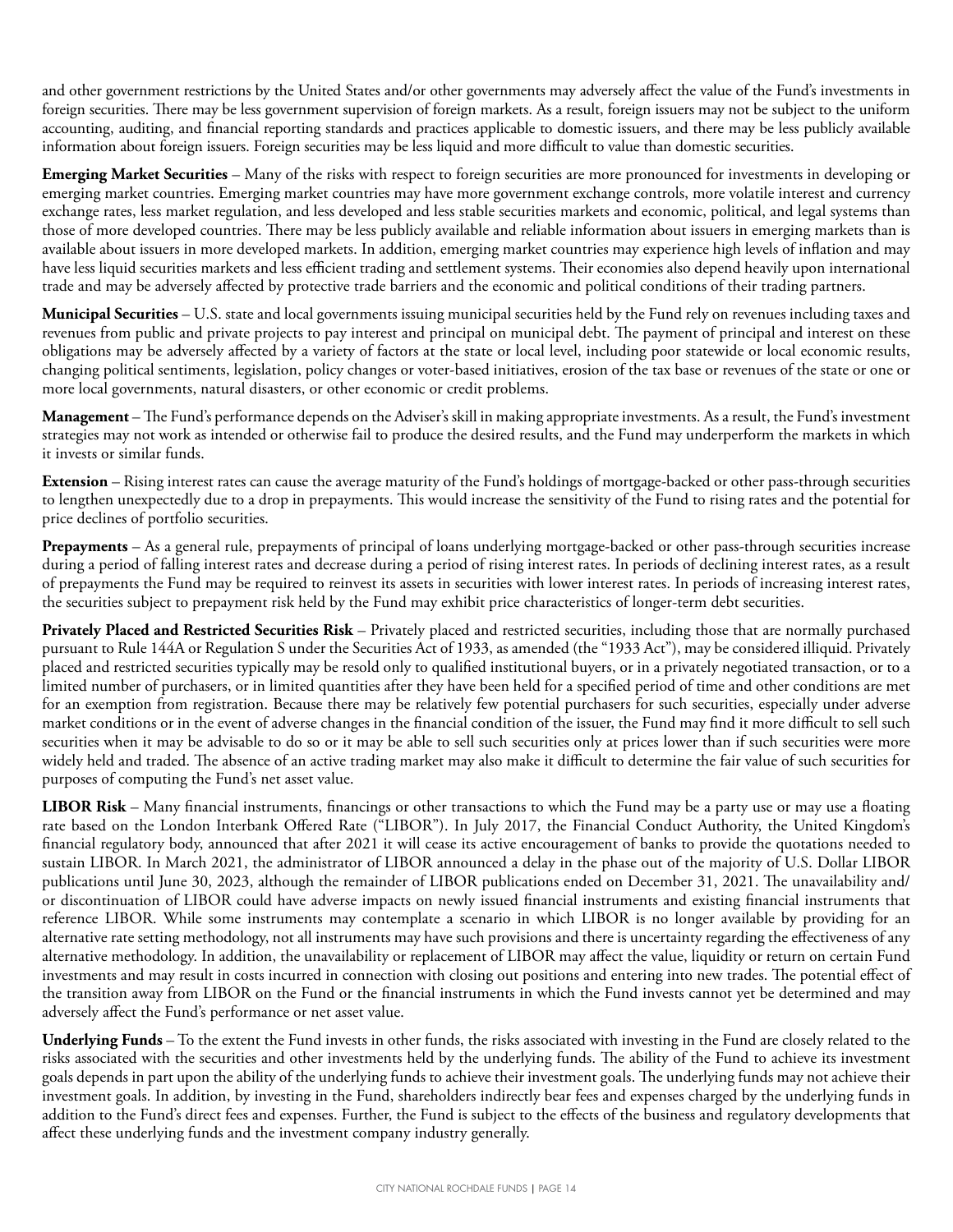**Rating Agencies** – Credit ratings are issued by rating agencies, which are private entities that provide ratings of the credit quality of debt obligations. A credit rating is not an absolute standard of quality, but rather a general indicator that reflects only the view of the originating rating agency. If a rating agency revises downward or withdraws its rating of a security in which the Fund invests, that security may become less liquid or may lose value. Rating agencies are subject to an inherent conflict of interest because they are often compensated by the issuers of the securities they rate.

**Defensive Investments** – During unusual economic or market conditions, or for temporary defensive or liquidity purposes, the Fund may invest up to 100% of its assets in cash or cash equivalents that would not ordinarily be consistent with the Fund's investment goals.

**Redemptions** – The Fund may experience heavy redemptions, particularly during periods of declining or illiquid markets, that could cause the Fund to liquidate its assets at inopportune times or at a loss or depressed value. Redemption risk is greater to the extent that the Fund has investors with large shareholdings, short investment horizons, or unpredictable cash flow needs.

**Cybersecurity Risk** – Cybersecurity incidents may allow an unauthorized party to gain access to Fund assets, customer data (including private shareholder information), or proprietary information, or cause the Fund, the Adviser, and/or other service providers (including custodians, sub-custodians, transfer agents and financial intermediaries) to suffer data breaches, data corruption or loss of operational functionality. In an extreme case, a shareholder's ability to exchange or redeem Fund shares may be affected. Issuers of securities in which the Fund invests are also subject to cybersecurity risks, and the value of those securities could decline if the issuers experience cybersecurity incidents.

**Conflicts of Interest** – The Adviser and its affiliates are engaged in a variety of businesses and have interests other than that of managing the Fund. The broad range of activities and interests of the Adviser and its affiliates gives rise to actual, potential and perceived conflicts of interest that could affect the Fund and its shareholders.

An investment in the Fund is not a deposit of City National Bank or Royal Bank of Canada and is not insured or guaranteed by the Federal Deposit Insurance Corporation or any other government agency.

### **PERFORMANCE**

The bar chart and the performance table that follow illustrate some of the risks and volatility of an investment in the Corporate Bond Fund by showing changes in the Fund's performance from year to year and by showing the Fund's average annual total returns for the indicated periods. Of course, the Fund's past performance (before and after taxes) does not necessarily indicate how the Fund will perform in the future. Call (888) 889-0799 or visit www.citynationalrochdalefunds.com to obtain updated performance information.

This bar chart shows the performance of the Corporate Bond Fund's Servicing Class (formerly designated as Institutional Class) shares based on a calendar year.



This table shows the average annual total returns of each class of the Corporate Bond Fund for the periods ended December 31, 2021. The table also shows how the Fund's performance compares with the returns of indices comprised of companies similar to those held by the Fund.

#### **Average Annual Total Returns**

| (for the periods ended December 31, 2021)                              | One Year  | Five Years | Ten Years |
|------------------------------------------------------------------------|-----------|------------|-----------|
| <b>Servicing Class</b>                                                 |           |            |           |
| Return Before Taxes                                                    | $-1.27\%$ | 2.21%      | 2.07%     |
| Return After Taxes on Distributions                                    | $-2.11\%$ | 1.37%      | 1.22%     |
| Return After Taxes on Distributions and Sale of Fund Shares            | $-0.55\%$ | 1.35%      | 1.25%     |
| Class N                                                                |           |            |           |
| Return Before Taxes                                                    | $-1.52\%$ | 1.95%      | 1.81%     |
| Bloomberg 1-5 U.S. Corporate A3 or Higher, 2% Issuer Constrained Index |           |            |           |
| (Reflects no deduction for fees, expenses or taxes)                    | $-0.71\%$ | 2.77%      | 2.51%     |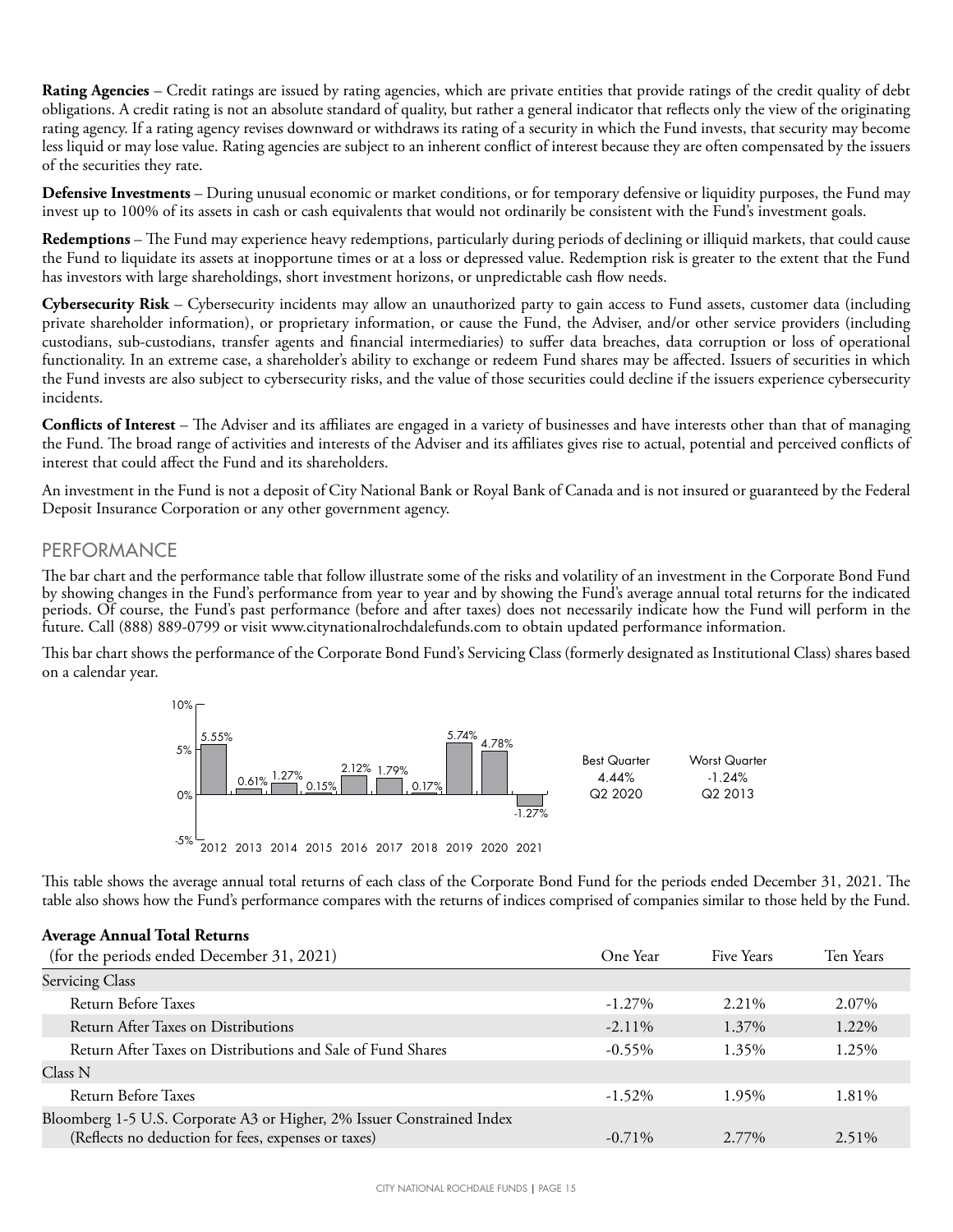After-tax returns are calculated using the historical highest individual federal marginal income tax rates and do not reflect the impact of state and local taxes. Actual after-tax returns depend on an investor's tax situation and may differ from those shown. The performance of Servicing Class shares does not reflect Class N shares' Rule 12b-1 fees and expenses. After-tax returns for Class N shares will vary from the after-tax returns shown above for Servicing Class shares. The after-tax returns shown are not relevant to investors who hold their Fund shares through tax-deferred arrangements, such as 401(k) plans or individual retirement accounts.

#### INVESTMENT ADVISER

City National Rochdale, LLC

## PORTFOLIO MANAGERS

Charles Luke, Managing Director and Senior Portfolio Manager of the Adviser, and David Krouth, Portfolio Manager of the Adviser, are primarily responsible for the day-to-day management of the Fund and have served as portfolio managers for the Corporate Bond Fund since 2020 and 2015, respectively.

## PURCHASE AND SALE OF FUND SHARES

The Servicing Class shares of the Fund are available only to fiduciary, advisory, agency, custodial and other similar accounts, including separately managed accounts advised by the Adviser, maintained at City National Bank and certain retirement plan platforms. The Class N shares of the Fund are available to individual investors, partnerships, corporations and other accounts, including separately managed accounts of the Adviser not maintained at City National Bank, and certain tax-deferred retirement plans (including 401(k) plans, employer-sponsored 403(b) plans, 457 plans, profit sharing and money purchase pension plans, defined benefit plans and non-qualified deferred compensation plans) held in plan level or omnibus accounts. The Corporate Bond Fund has no minimum purchase or minimum shareholder account balance requirements; however, you will have to comply with the purchase and account balance minimums of your approved broker-dealer or other financial institution (each, an "Authorized Institution"). The Fund may require each Authorized Institution to meet certain aggregate investment levels before it may open an account with the Fund on behalf of its customers. Contact your Authorized Institution for more information.

The shares of the Corporate Bond Fund are redeemable. You may redeem your shares only through your Authorized Institution. To redeem shares of the Fund, you should contact your Authorized Institution and follow its procedures, including deadlines for receipt by the Authorized Institution of your share redemption instructions. Your Authorized Institution may charge a fee for its services, in addition to the fees charged by the Fund.

### TAX INFORMATION

The Corporate Bond Fund intends to make distributions that may be taxed as ordinary income or capital gains.

Supplemental tax reporting information concerning the City National Rochdale Funds is posted online at www.citynationalrochdalefunds.com under the "Important Tax Information" tab.

### PAYMENTS TO BROKER-DEALERS AND OTHER FINANCIAL INTERMEDIARIES

If you purchase the Corporate Bond Fund through a broker-dealer or other financial intermediary (such as a bank), the Fund and its related companies may pay the intermediary for the sale of Fund shares and related services. These payments may create a conflict of interest by influencing the broker-dealer or other intermediary and your salesperson to recommend the Fund over another investment. Ask your salesperson or visit your financial intermediary's web site for more information.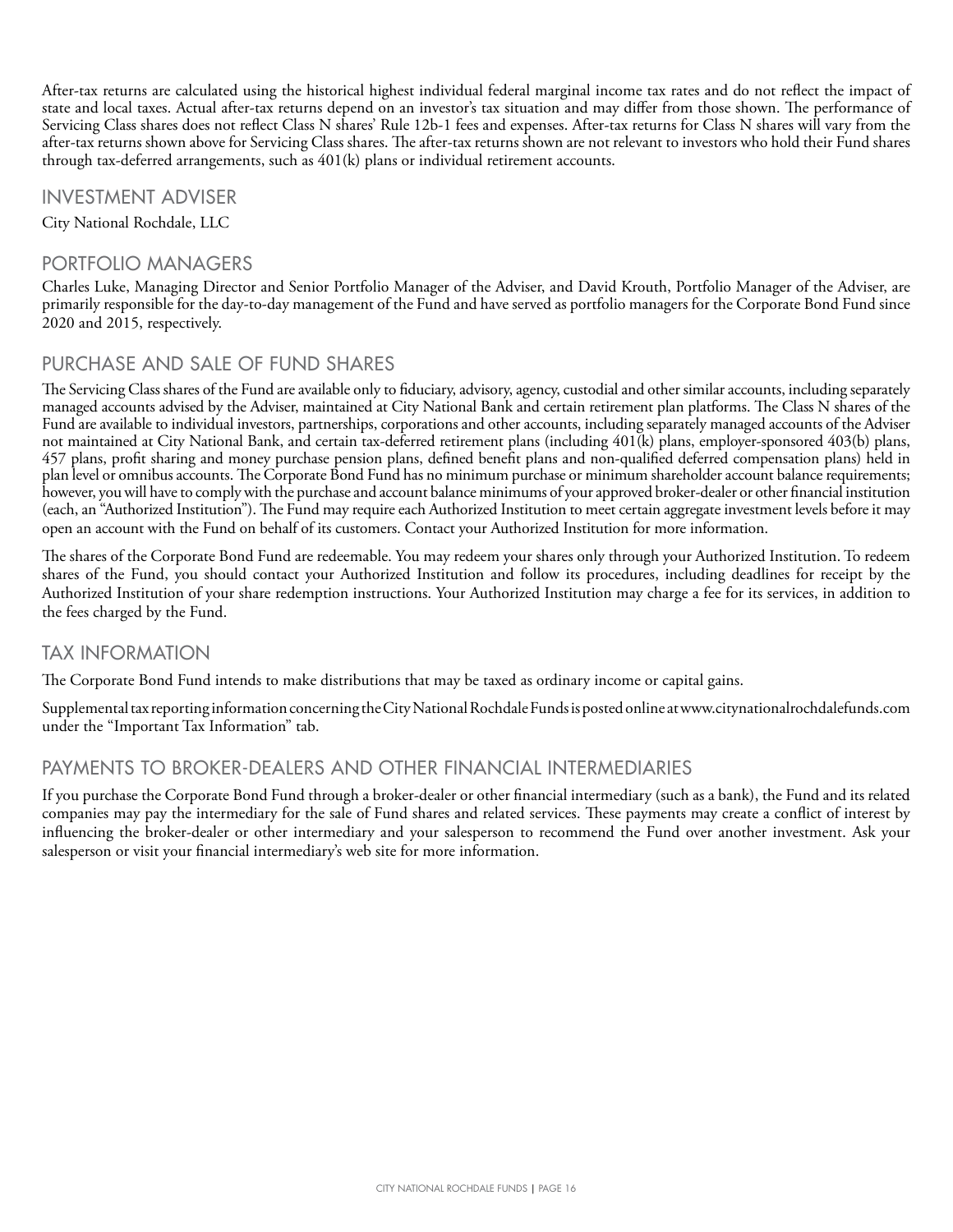## <span id="page-18-0"></span>INVESTMENT GOALS

The City National Rochdale California Tax Exempt Bond Fund (the "California Tax Exempt Bond Fund" or the "Fund") seeks to provide current income exempt from federal and California state income tax (as the primary component of a total return strategy) by investing primarily in California municipal bonds.

## FEES AND EXPENSES OF THE FUND

The table below describes the fees and expenses you may pay if you buy, hold, and sell shares of the California Tax Exempt Bond Fund. You may pay other fees, such as brokerage commissions and other fees to financial intermediaries, which are not reflected in the table and example below.

#### **Annual Fund Operating Expenses**

(expenses that you pay each year as a percentage of the value of your investment)

|                                      | Servicing Class | Class N |
|--------------------------------------|-----------------|---------|
| Management Fees                      | 0.27%           | 0.27%   |
| Distribution (12b-1) Fee             | None            | 0.25%   |
| Other Expenses                       |                 |         |
| Shareholder Servicing Fee            | 0.25%           | 0.25%   |
| Other Fund Expenses                  | 0.37%           | 0.36%   |
| <b>Total Other Expenses</b>          | $0.62\%$        | 0.61%   |
| Total Annual Fund Operating Expenses | 0.89%           | 1.13%   |

### EXAMPLE

This Example is intended to help you compare the cost of investing in the California Tax Exempt Bond Fund with the cost of investing in other mutual funds.

The Example assumes that you invest \$10,000 in the California Tax Exempt Bond Fund for the time periods indicated and then redeem all of your shares at the end of those periods. The Example also assumes that your investment has a 5% return each year and that the Fund's operating expenses remain the same. Although your actual costs may be higher or lower, based on these assumptions your costs would be:

|                        | 1 Year         | 3 Years | 5 Years | 10 Years |
|------------------------|----------------|---------|---------|----------|
| <b>Servicing Class</b> | Q <sub>1</sub> | 284     | 493     | \$1,096  |
| Class N                | 115            | 359     | 622     | \$1,375  |

### PORTFOLIO TURNOVER

The California Tax Exempt Bond Fund pays transaction costs, such as commissions, when it buys and sells securities (or "turns over" its portfolio). A higher portfolio turnover rate may indicate higher transaction costs and may result in higher taxes when Fund shares are held in a taxable account. These costs, which are not reflected in annual fund operating expenses or in the example, affect the Fund's performance. During the most recent fiscal year, the Fund's portfolio turnover rate was 33% of the average value of its portfolio.

### PRINCIPAL INVESTMENT STRATEGIES

The California Tax Exempt Bond Fund invests at least 80% of its net assets (plus any borrowings for investment purposes) in short to intermediate-term, high quality municipal bonds and notes, the interest from which is expected to be exempt from federal and California state personal income taxes. This policy may not be changed without shareholder approval. The municipal bond obligations in which the Fund invests consist of general obligation bonds, revenue bonds, notes and obligations issued by the State of California and its agencies and by various counties, cities and regional or special districts in California. The Fund may also invest in short-term tax exempt commercial paper, floating rate notes, variable rate demand notes, tender option bonds or shares of money market mutual funds the goals of which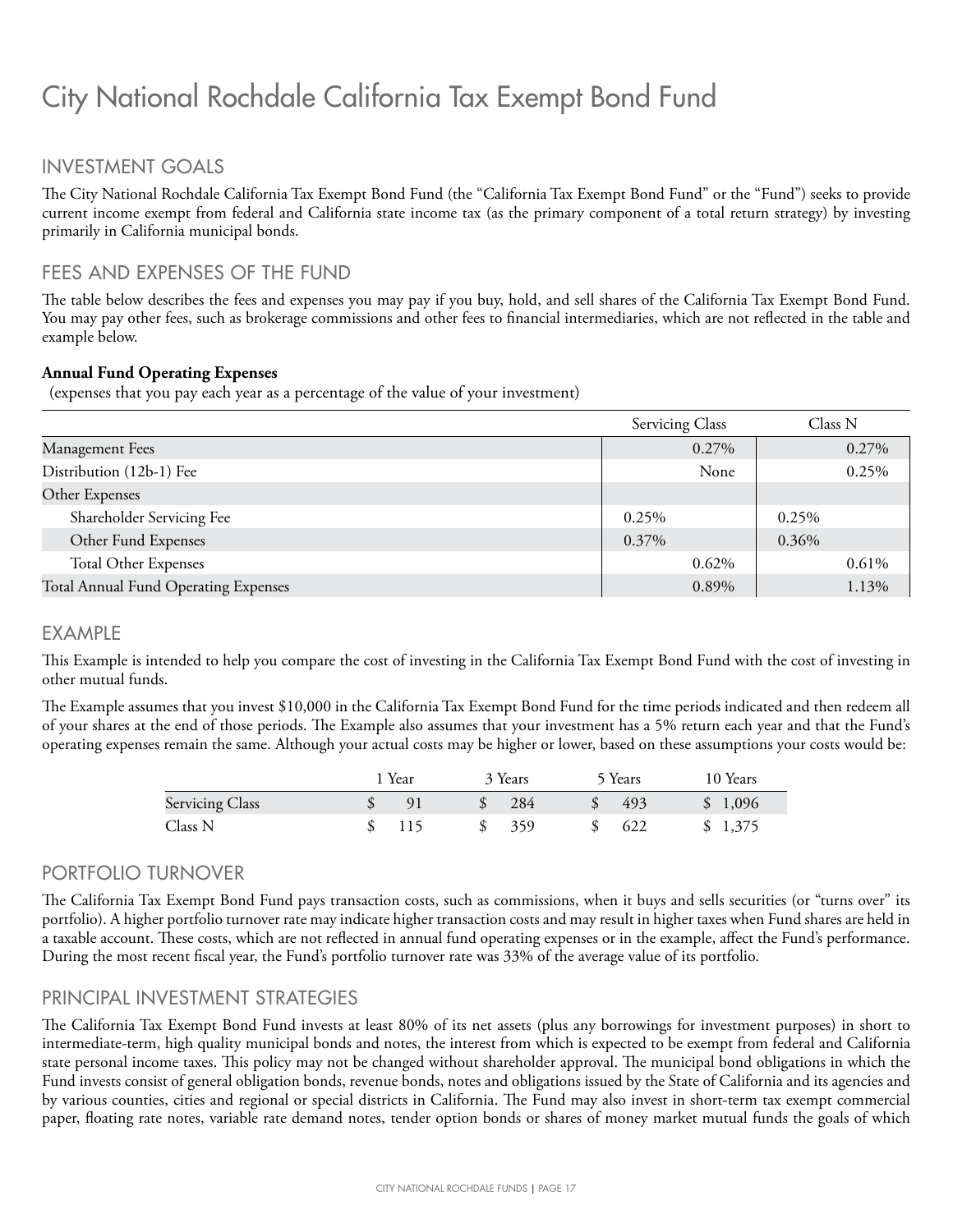are consistent with the Fund's goals (i.e., money market funds that invest primarily in securities the interest from which is expected to be exempt from federal and California state personal income taxes). Up to 20% of the Fund's net assets may be invested in securities subject to the federal alternative minimum tax (the "AMT").

City National Rochdale, LLC (the "Adviser"), the Fund's investment adviser, actively manages the average duration of the Fund's portfolio in accordance with its expectations of interest rate changes as driven by economic trends. The average duration of the Fund's portfolio typically ranges from three to eight years, but may vary due to unusually large purchases or redemptions of the Fund's shares. There is no limit on the maturities of individual securities held by the Fund. The Fund typically invests in issues with a minimum credit rating from Moody's Investors Service ("Moody's") or Standard & Poor's Ratings Services ("Standard & Poor's") of Baa or BBB, issues carrying credit enhancements such as insurance by the major bond insurance companies with an underlying minimum credit rating of Baa or BBB, and short-term notes with a rating from Moody's of MIG1 or VMIG1 or from Standard & Poor's of SP1 or A1. Although the Adviser considers credit ratings in selecting investments for the Fund, the Adviser bases its investment decision for a particular instrument primarily on its own credit analysis and not on a credit rating by a nationally recognized statistical rating organization. The Adviser considers, among other things, the issuer's financial resources and operating history, its sensitivity to economic conditions and trends, its debt maturity schedules and borrowing requirements, and relative values based on anticipated cash flow, interest and asset coverage. The Fund may retain a security after it has been downgraded to any rating below the minimum credit rating if the Adviser determines that doing so is in the best interests of the Fund.

Generally, in determining whether to sell a security, the Adviser uses the same type of analysis that it uses when buying securities to determine whether the security continues to be a desirable investment for the Fund, including consideration of the security's current credit quality. The Adviser may also sell a security to reduce the Fund's holding in that security, to take advantage of what it believes are more attractive investment opportunities or to raise cash.

## PRINCIPAL RISKS OF INVESTING IN THE FUND

As with any mutual fund, there are risks to investing. Neither the California Tax Exempt Bond Fund nor the Adviser can guarantee that the Fund will meet its investment goals. The Fund will expose you to risks that could cause you to lose money. Here are the principal risks to consider:

**Market Risk** – The market price of a security may move up and down, sometimes rapidly and unpredictably, due to general market conditions such as overall economic trends or events, government actions, market disruptions caused by trade disputes or other factors, political factors, adverse investor sentiment, or local, regional or global events such as epidemics, pandemics or other public health issues. These fluctuations may cause a security to be worth less than the price originally paid for it, or less than it was worth at an earlier time. Market risk may affect a single issuer, industry or sector of the economy, or the market as a whole. The value of the Fund's investments may decline in tandem with a drop in the overall value of the stock market based on negative developments in the U.S. and global economies. Adverse market conditions may be prolonged and may not have the same impact on all types of securities.

**Market Risk of Fixed Income Securities** – The prices of fixed income securities respond to economic developments, particularly interest rate changes, as well as to perceptions about the creditworthiness of individual issuers, including governments. Generally, fixed income securities decrease in value if interest rates rise and increase in value if interest rates fall, with lower rated and longer-maturity securities more volatile than higher rated and shorter-maturity securities. Additionally, especially during periods of declining interest rates, borrowers may pay back principal before the scheduled due date, requiring the Fund to replace a particular loan or bond with another, lower-yield security.

**Recent Market Events** – The pandemic of the novel coronavirus respiratory disease designated COVID-19 has resulted in extreme volatility in the financial markets, a domestic and global economic downturn, severe losses, particularly to some sectors of the economy and individual issuers, and reduced liquidity of many instruments. There have also been significant disruptions to business operations, including business closures; strained healthcare systems; disruptions to supply chains and employee availability; large fluctuations in consumer demand; and widespread uncertainty regarding the duration and long-term effects of the pandemic. The pandemic may result in domestic and foreign political and social instability, damage to diplomatic and international trade relations, and continued volatility and/or decreased liquidity in the securities markets. Some interest rates are very low and in some cases yields are negative. Governments and central banks, including the Federal Reserve in the United States, are taking extraordinary and unprecedented actions to support local and global economies and the financial markets. This and other government intervention into the economy and financial markets to address the pandemic may not work as intended, particularly if the efforts are perceived by investors as being unlikely to achieve the desired results. Rates of inflation have also recently risen, which could adversely affect economies and markets. In addition, the COVID-19 pandemic, and measures taken to mitigate its effects, could result in disruptions to the services provided to the Fund by its service providers. Other market events like the COVID-19 pandemic may cause similar disruptions and effects.

**California Risk Factors** – The Fund may be subject to greater risks than other tax exempt bond funds that are diversified across issuers located in a number of states. The Fund is vulnerable to adverse economic, political or other events that may lessen the ability of California municipal securities issuers to pay interest and principal on their securities. Poor statewide or local economic results, changing political sentiments, legislation, policy changes or voter-based initiatives at the state or local level, erosion of the tax base or revenues of the state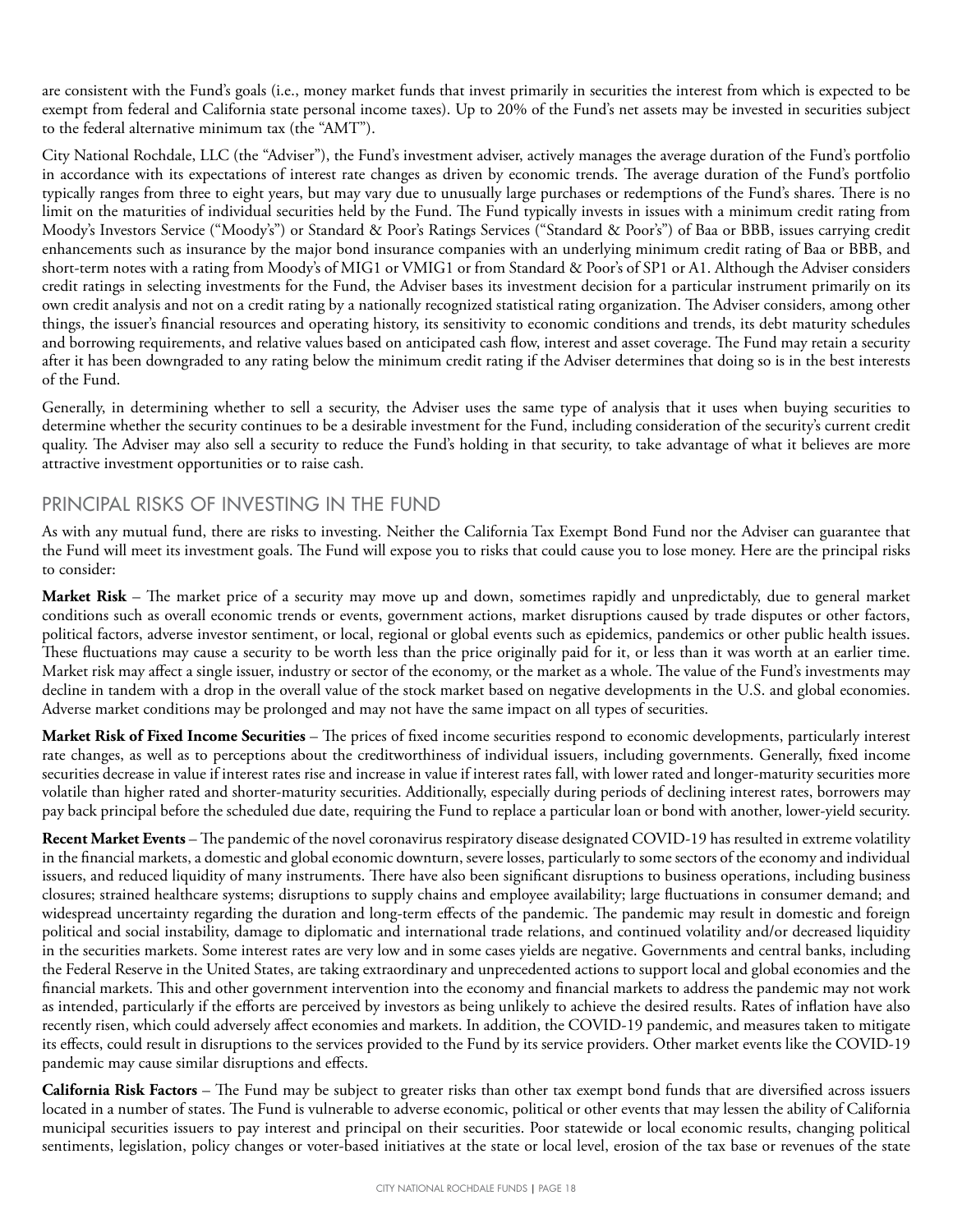or one or more local governments, seismic or other natural disasters, or other economic or credit problems affecting the state generally or a particular issuer may reduce tax revenues and increase the expenses of California municipal issuers, making it more difficult for them to meet their obligations. Actual or perceived erosion of the creditworthiness of California municipal issuers may also reduce the value of the Fund's holdings.

**Municipal Securities** – U.S. state and local governments issuing municipal securities held by the Fund rely on taxes and revenues from private projects financed by municipal securities to pay interest and principal on municipal debt. The payment of principal and interest on these obligations may be adversely affected by a variety of factors at the state or local level, including poor statewide or local economic results, changing political sentiments, legislation, policy changes or voter-based initiatives, erosion of the tax base or revenues of the state or one or more local governments, natural disasters, or other economic or credit problems.

**Taxes** – Although one of the Fund's goals is to provide income exempt from federal and California state personal income taxes, some of its distributions are expected to be subject to the AMT. If certain types of investments the Fund buys as tax-exempt are later ruled not to meet the applicable requirements, a portion of the Fund's distributions could become subject to regular personal income taxes.

**Credit** – Changes in the credit quality rating of a security or changes in an issuer's financial condition can affect the Fund. A default on a security held by the Fund could cause the value of your investment in the Fund to decline. Investments in lower rated debt securities involve higher credit risks. There is a relatively higher risk that the issuer of such debt securities will fail to make timely payments of interest or principal, or go bankrupt. In addition, the Fund may incur costs and may be hindered or delayed in enforcing its rights against an issuer.

**Interest Rates** – The value of fixed income securities will fall if interest rates rise. Fixed income securities with longer maturities generally entail greater interest rate risk than those with shorter maturities. The Fund's yield typically moves in the same direction as movements in short-term interest rates, although it does not do so as quickly. Recent and potential future changes in monetary policy made by central banks and governments are likely to impact the level of interest rates.

**Management** – The Fund's performance depends on the Adviser's skill in making appropriate investments. As a result, the Fund's investment strategies may not work as intended or otherwise fail to produce the desired results, and the Fund may underperform the markets in which it invests or similar funds.

**Credit Enhancement** – The securities in which the Fund invests may be subject to credit enhancement (for example, guarantees, letters of credit or bond insurance). If the credit quality of the credit enhancement provider (for example, a bank or bond insurer) is downgraded, the rating on a security credit enhanced by such credit enhancement provider also may be downgraded. Having multiple securities credit enhanced by the same enhancement provider will increase the adverse effects on the Fund that are likely to result from a downgrading of, or a default by, such an enhancement provider. Adverse developments in the banking or bond insurance industries also may negatively affect the Fund.

**Non-Diversification** – The Fund is non-diversified, which means that it may invest in the securities of relatively few issuers. As a result, the Fund may be more susceptible to adverse events affecting those issuers and may experience increased volatility.

**LIBOR Risk** – Many financial instruments, financings or other transactions to which the Fund may be a party use or may use a floating rate based on the London Interbank Offered Rate ("LIBOR"). In July 2017, the Financial Conduct Authority, the United Kingdom's financial regulatory body, announced that after 2021 it will cease its active encouragement of banks to provide the quotations needed to sustain LIBOR. In March 2021, the administrator of LIBOR announced a delay in the phase out of the majority of U.S. Dollar LIBOR publications until June 30, 2023, although the remainder of LIBOR publications ended on December 31, 2021. The unavailability and/ or discontinuation of LIBOR could have adverse impacts on newly issued financial instruments and existing financial instruments that reference LIBOR. While some instruments may contemplate a scenario in which LIBOR is no longer available by providing for an alternative rate setting methodology, not all instruments may have such provisions and there is uncertainty regarding the effectiveness of any alternative methodology. In addition, the unavailability or replacement of LIBOR may affect the value, liquidity or return on certain Fund investments and may result in costs incurred in connection with closing out positions and entering into new trades. The potential effect of the transition away from LIBOR on the Fund or the financial instruments in which the Fund invests cannot yet be determined and may adversely affect the Fund's performance or net asset value.

**Tender Option Bonds** – Tender option bond receipts are derived from fixed-rate municipal bonds that are placed in a trust that also contains a liquidity facility. The trust issues two classes of receipts, one of which is a synthetic variable-rate demand obligation (a "floater receipt") and one of which is an inverse-rate long-term obligation. Each obligation represents a proportionate interest in the underlying bonds. In the event of certain defaults or a significant downgrade of the credit rating assigned to the issuer of an underlying bond, the liquidity facility provider may not be obligated to accept tendered floater receipts. In this event, the underlying bonds in the trust are priced for sale in the market and the proceeds are used to repay the floater and inverse receipt holders. If the receipt holders cannot be repaid in full from the sale of the underlying bonds then the bonds will be distributed to the receipt holders on a pro rata basis, in which case the holders would likely incur losses.

**Underlying Funds** – To the extent the Fund invests in other funds, the risks associated with investing in the Fund are closely related to the risks associated with the securities and other investments held by the underlying funds. The ability of the Fund to achieve its investment goals depends in part upon the ability of the underlying funds to achieve their investment goals. The underlying funds may not achieve their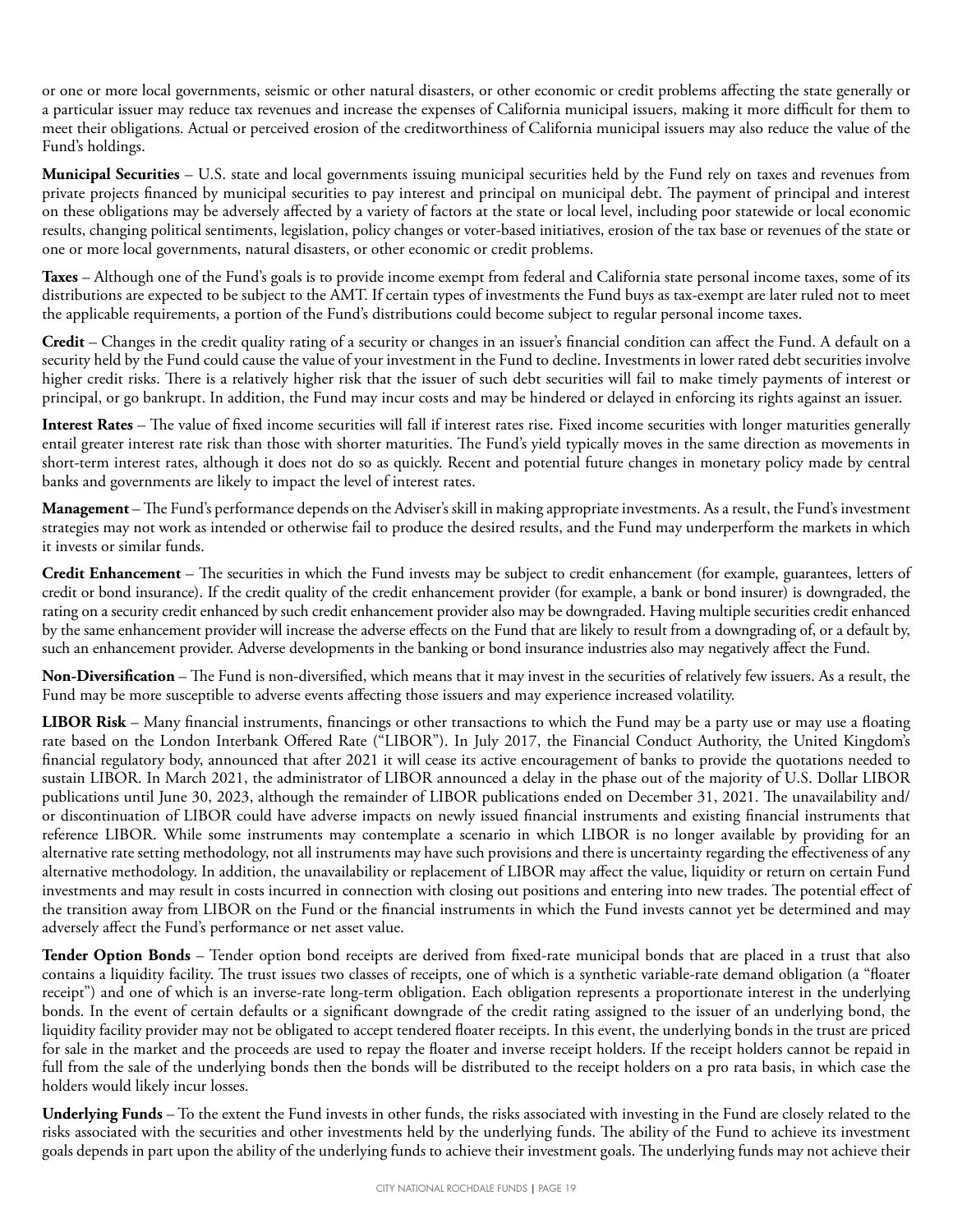investment goals. In addition, by investing in the Fund, shareholders indirectly bear fees and expenses charged by the underlying funds in addition to the Fund's direct fees and expenses. Further, the Fund is subject to the effects of the business and regulatory developments that affect these underlying funds and the investment company industry generally.

**Rating Agencies** – Credit ratings are issued by rating agencies, which are private entities that provide ratings of the credit quality of debt obligations. A credit rating is not an absolute standard of quality, but rather a general indicator that reflects only the view of the originating rating agency. If a rating agency revises downward or withdraws its rating of a security in which the Fund invests, that security may become less liquid or may lose value. Rating agencies are subject to an inherent conflict of interest because they are often compensated by the issuers of the securities they rate.

**Defensive Investments** – During unusual economic or market conditions, or for temporary defensive or liquidity purposes, the Fund may invest up to 100% of its assets in municipal securities of issuers in states other than California or in cash or cash equivalents (including taxable money market securities). During such a period, the Fund may not be seeking its investment goals. If the Fund makes defensive investments, it may generate taxable income.

**Redemptions** – The Fund may experience heavy redemptions, particularly during periods of declining or illiquid markets, that could cause the Fund to liquidate its assets at inopportune times or at a loss or depressed value. Redemption risk is greater to the extent that the Fund has investors with large shareholdings, short investment horizons, or unpredictable cash flow needs.

**Cybersecurity Risk** – Cybersecurity incidents may allow an unauthorized party to gain access to Fund assets, customer data (including private shareholder information), or proprietary information, or cause the Fund, the Adviser, and/or other service providers (including custodians, sub-custodians, transfer agents and financial intermediaries) to suffer data breaches, data corruption or loss of operational functionality. In an extreme case, a shareholder's ability to exchange or redeem Fund shares may be affected. Issuers of securities in which the Fund invests are also subject to cybersecurity risks, and the value of those securities could decline if the issuers experience cybersecurity incidents.

**Conflicts of Interest** – The Adviser and its affiliates are engaged in a variety of businesses and have interests other than that of managing the Fund. The broad range of activities and interests of the Adviser and its affiliates gives rise to actual, potential and perceived conflicts of interest that could affect the Fund and its shareholders.

An investment in the Fund is not a deposit of City National Bank or Royal Bank of Canada and is not insured or guaranteed by the Federal Deposit Insurance Corporation or any other government agency.

### PERFORMANCE

The bar chart and the performance table that follow illustrate some of the risks and volatility of an investment in the California Tax Exempt Bond Fund by showing changes in the Fund's performance from year to year and by showing the Fund's average annual total returns for the indicated periods. Of course, the Fund's past performance (before and after taxes) does not necessarily indicate how the Fund will perform in the future. Call (888) 889-0799 or visit www.citynationalrochdalefunds.com to obtain updated performance information.

This bar chart shows the performance of the California Tax Exempt Bond Fund's Servicing Class (formerly designated as Institutional Class) shares based on a calendar year.

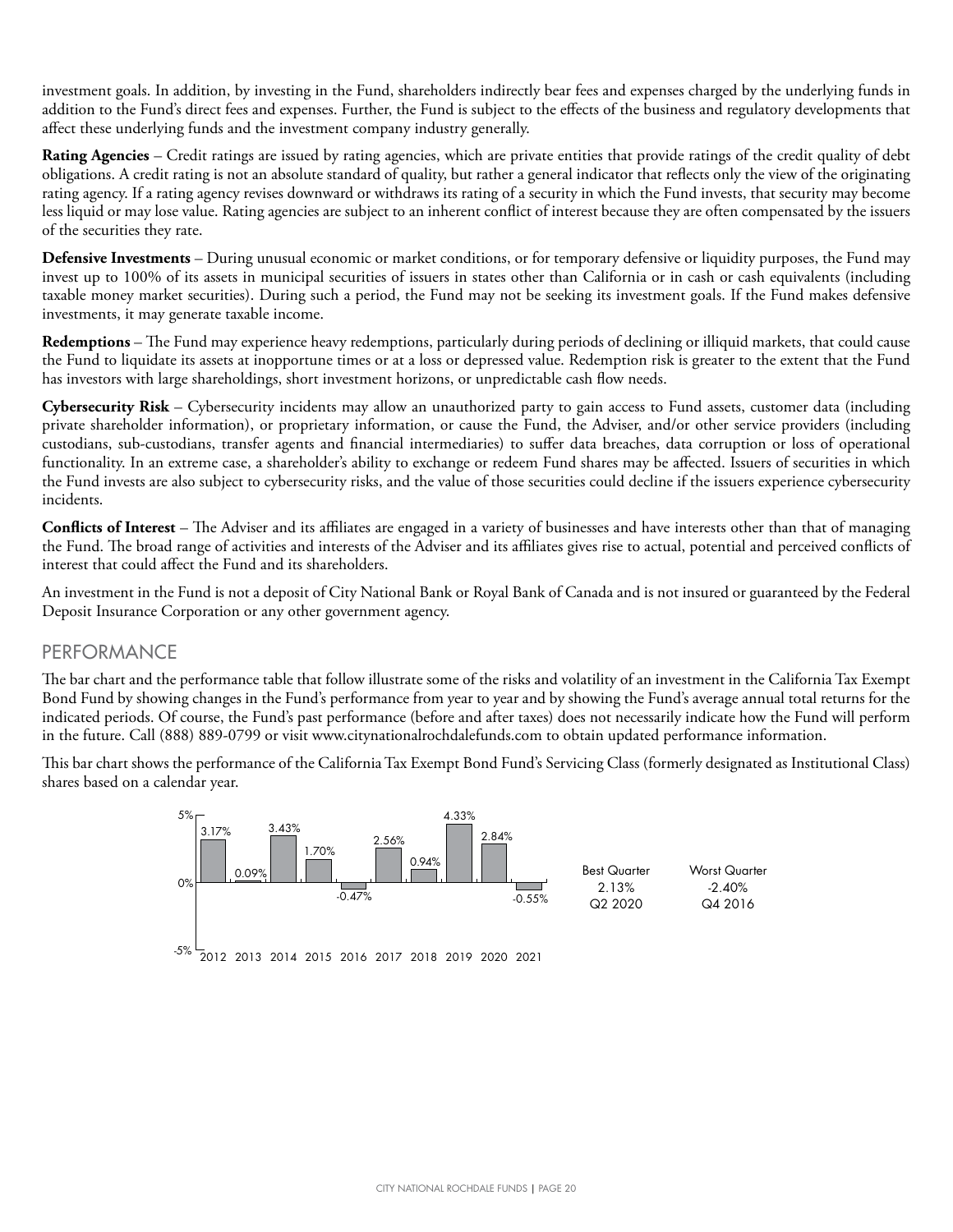This table shows the average annual total returns of each class of the California Tax Exempt Bond Fund for the periods ended December 31, 2021. The table also shows how the Fund's performance compares with the returns of an index comprised of investments similar to those held by the Fund.

#### **Average Annual Total Returns**

| (for the periods ended December 31, 2021)                                                              | One Year  | <b>Five Years</b> | Ten Years |
|--------------------------------------------------------------------------------------------------------|-----------|-------------------|-----------|
| <b>Servicing Class</b>                                                                                 |           |                   |           |
| Return Before Taxes                                                                                    | $-0.55\%$ | 2.01%             | 1.79%     |
| Return After Taxes on Distributions                                                                    | $-0.57\%$ | 1.98%             | 1.72%     |
| Return After Taxes on Distributions and Sale of Fund Shares                                            | $0.10\%$  | 1.85%             | 1.71%     |
| Class N                                                                                                |           |                   |           |
| Return Before Taxes                                                                                    | $-0.89\%$ | 1.75%             | 1.53%     |
| Bloomberg CA Intermediate-Short Municipal Index<br>(Reflects no deduction for fees, expenses or taxes) | $0.06\%$  | 2.61%             | 2.30%     |

After-tax returns are calculated using the historical highest individual federal marginal income tax rates and do not reflect the impact of state and local taxes. Actual after-tax returns depend on an investor's tax situation and may differ from those shown. The performance of Servicing Class shares does not reflect Class N shares' Rule 12b-1 fees and expenses. After-tax returns for Class N shares will vary from the after-tax returns shown above for Servicing Class shares. The after-tax returns shown are not relevant to investors who hold their Fund shares through tax-deferred arrangements, such as 401(k) plans or individual retirement accounts.

#### INVESTMENT ADVISER

City National Rochdale, LLC

#### PORTFOLIO MANAGERS

Michael Taila, Managing Director and Senior Portfolio Manager of the Adviser, and Pam Nelson, Portfolio Manager of the Adviser, are primarily responsible for the day-to-day management of the Fund and have served as portfolio managers for the California Tax Exempt Bond Fund since 2020 and 2021, respectively.

#### PURCHASE AND SALE OF FUND SHARES

The Servicing Class shares of the Fund are available only to fiduciary, advisory, agency, custodial and other similar accounts, including separately managed accounts advised by the Adviser, maintained at City National Bank and certain retirement plan platforms. The Class N shares of the Fund are available to individual investors, partnerships, corporations and other accounts, including separately managed accounts of the Adviser not maintained at City National Bank, and certain tax-deferred retirement plans (including 401(k) plans, employersponsored 403(b) plans, 457 plans, profit sharing and money purchase pension plans, defined benefit plans and non-qualified deferred compensation plans) held in plan level or omnibus accounts. The California Tax Exempt Bond Fund has no minimum purchase or minimum shareholder account balance requirements; however, you will have to comply with the purchase and account balance minimums of your approved broker-dealer or other financial institution (each, an "Authorized Institution"). The Fund may require each Authorized Institution to meet certain aggregate investment levels before it may open an account with the Fund on behalf of its customers. Contact your Authorized Institution for more information.

The shares of the California Tax Exempt Bond Fund are redeemable. You may redeem your shares only through your Authorized Institution. To redeem shares of the Fund, you should contact your Authorized Institution and follow its procedures, including deadlines for receipt by the Authorized Institution of your share redemption instructions. Your Authorized Institution may charge a fee for its services, in addition to the fees charged by the Fund.

#### TAX INFORMATION

The California Tax Exempt Bond Fund intends to distribute income that is exempt from regular federal and California state income taxes. A portion of the Fund's distributions, however, may be subject to such taxes and a portion is expected to be subject to the federal AMT.

Supplemental tax reporting information concerning the City National Rochdale Funds is posted online at www.citynationalrochdalefunds.com under the "Important Tax Information" tab.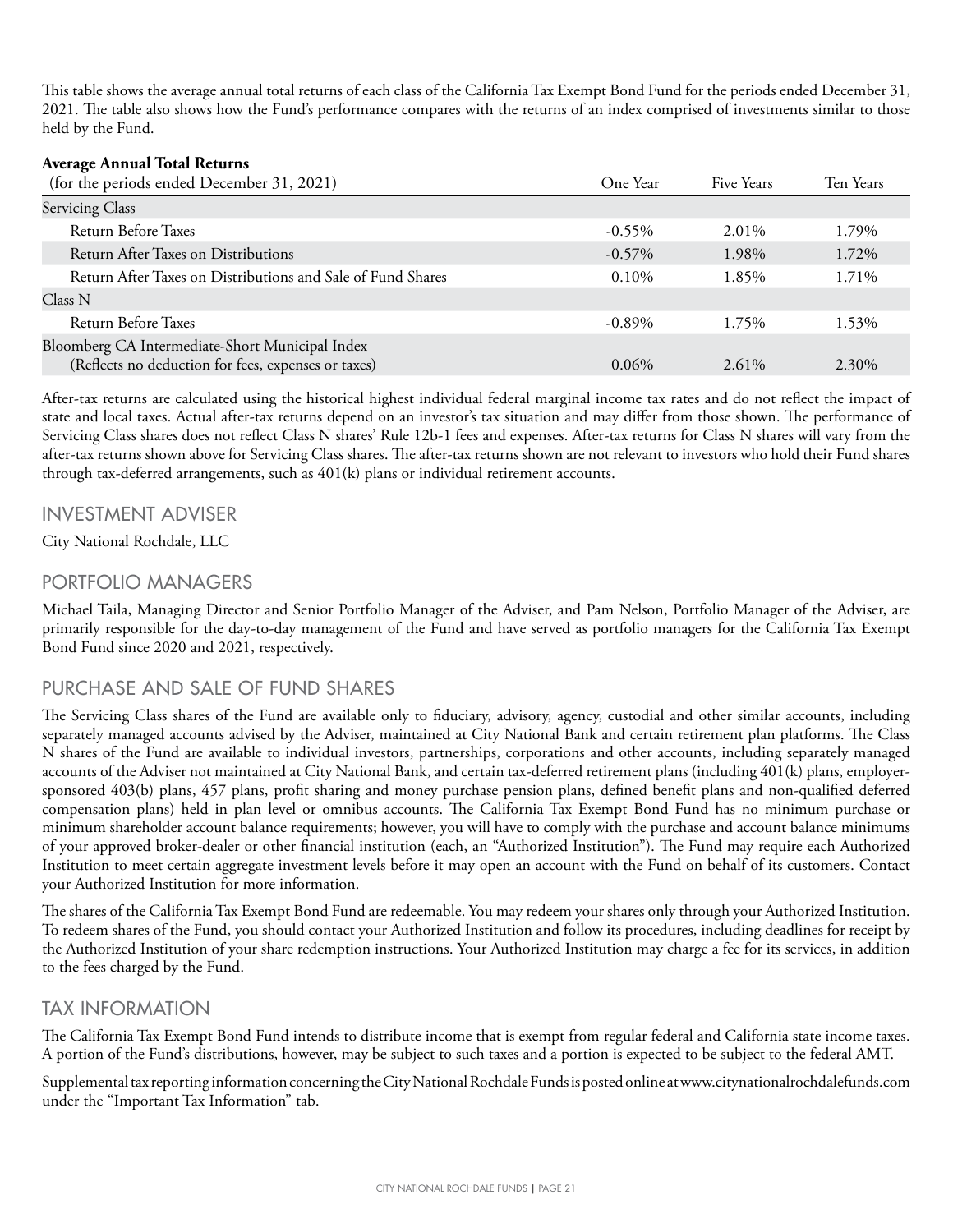## PAYMENTS TO BROKER-DEALERS AND OTHER FINANCIAL INTERMEDIARIES

If you purchase the California Tax Exempt Bond Fund through a broker-dealer or other financial intermediary (such as a bank), the Fund and its related companies may pay the intermediary for the sale of Fund shares and related services. These payments may create a conflict of interest by influencing the broker-dealer or other intermediary and your salesperson to recommend the Fund over another investment. Ask your salesperson or visit your financial intermediary's web site for more information.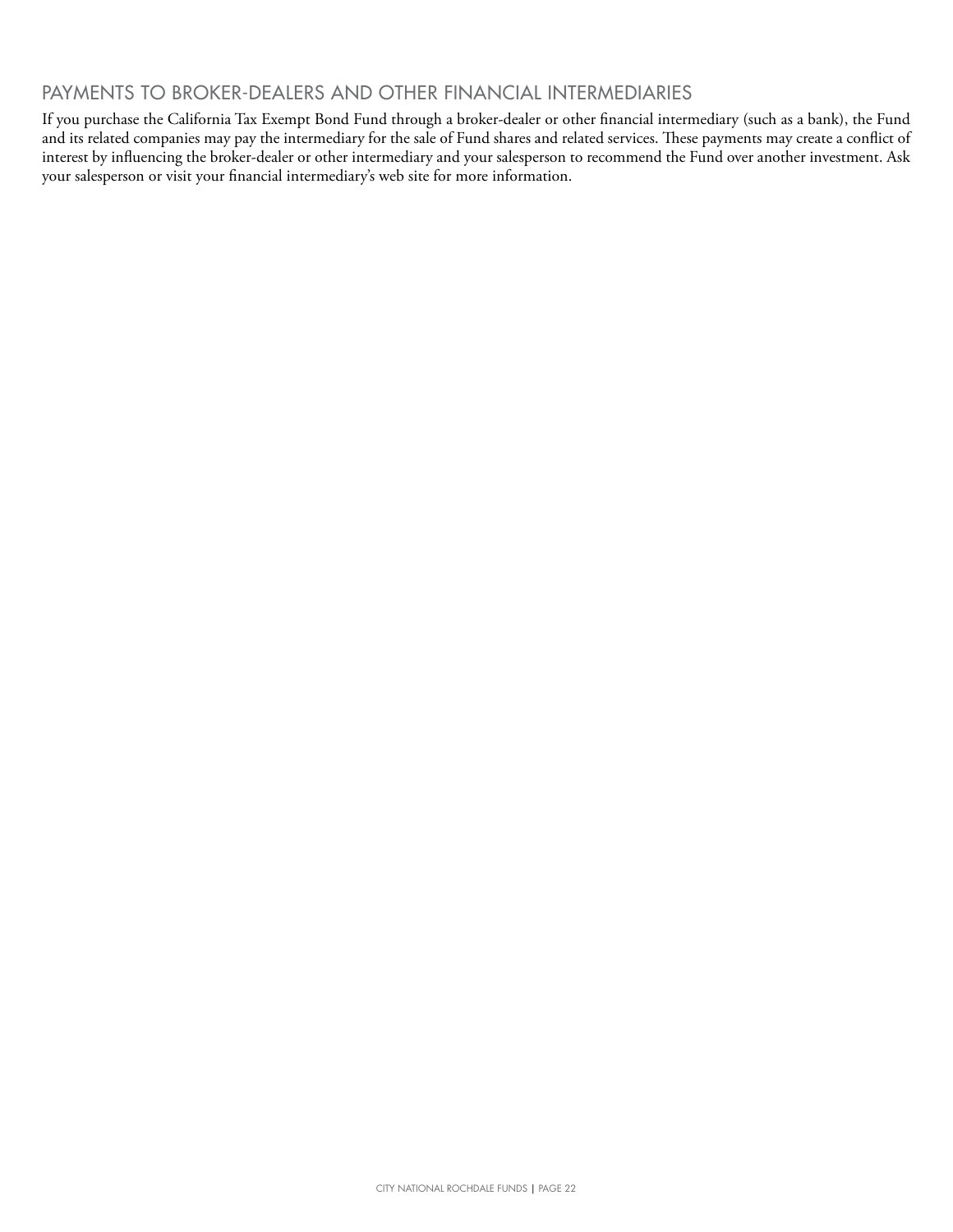## <span id="page-24-0"></span>City National Rochdale Municipal High Income Fund

## INVESTMENT GOAL

The City National Rochdale Municipal High Income Fund (the "Muni High Income Fund" or the "Fund") seeks to provide a high level of current income that is not subject to federal income tax.

## FEES AND EXPENSES OF THE FUND

The table below describes the fees and expenses you may pay if you buy, hold, and sell shares of the Muni High Income Fund. You may pay other fees, such as brokerage commissions and other fees to financial intermediaries, which are not reflected in the table and example below.

#### **Annual Fund Operating Expenses**

(expenses that you pay each year as a percentage of the value of your investment)

|                                      | Servicing Class | Class N  |
|--------------------------------------|-----------------|----------|
| Management Fees                      | 0.50%           | 0.50%    |
| Distribution (12b-1) Fee             | None            | 0.25%    |
| Other Expenses                       |                 |          |
| Shareholder Servicing Fee            | 0.25%           | 0.25%    |
| Other Fund Expenses                  | $0.07\%$        | $0.07\%$ |
| <b>Total Other Expenses</b>          | 0.32%           | 0.32%    |
| Total Annual Fund Operating Expenses | 0.82%           | 1.07%    |

#### EXAMPLE

This Example is intended to help you compare the cost of investing in the Muni High Income Fund with the cost of investing in other mutual funds.

The Example assumes that you invest \$10,000 in the Muni High Income Fund for the time periods indicated and then redeem all of your shares at the end of those periods. The Example also assumes that your investment has a 5% return each year and that the Fund's operating expenses remain the same. Although your actual costs may be higher or lower, based on these assumptions your costs would be:

|                        | Year . | 3 Years | 5 Years | 10 Years |
|------------------------|--------|---------|---------|----------|
| <b>Servicing Class</b> | 84     | 262     | 455     | \$1,014  |
| Class N                | 109    | 340     | 590     | \$1,306  |

### PORTFOLIO TURNOVER

The Muni High Income Fund pays transaction costs when it buys and sells securities (or "turns over" its portfolio). A higher portfolio turnover rate may indicate higher transaction costs and may result in higher taxes when Fund shares are held in a taxable account. These costs, which are not reflected in annual fund operating expenses or in the example, affect the Fund's performance. During the most recent fiscal year, the Fund's portfolio turnover rate was 15% of the average value of its portfolio.

## PRINCIPAL INVESTMENT STRATEGIES

Under normal market conditions, the Muni High Income Fund invests at least 80% of its net assets (plus any borrowings for investment purposes) in a diversified portfolio of tax-exempt municipal bonds. Municipal bonds are obligations issued by or on behalf of states, territories and possessions of the United States (including the District of Columbia, Puerto Rico, the U.S. Virgin Islands, and Guam), their political subdivisions such as counties and cities, and agencies or authorities, to finance public-purpose projects. The interest on municipal bonds is excludable from gross income for federal income tax purposes, although a significant portion of such interest may be a tax preference item ("Tax Preference Item") for purposes of the federal alternative minimum tax (the "AMT").

The Fund typically invests in medium- and lower-quality bonds, which are bonds that are rated BBB+ or lower by Standard & Poor's Ratings Services ("Standard & Poor's"), are comparably rated by another nationally recognized statistical rating organization ("NRSRO") or, if unrated, are determined by City National Rochdale, LLC (the "Adviser"), the Fund's investment adviser, to be of comparable quality. The Fund's typical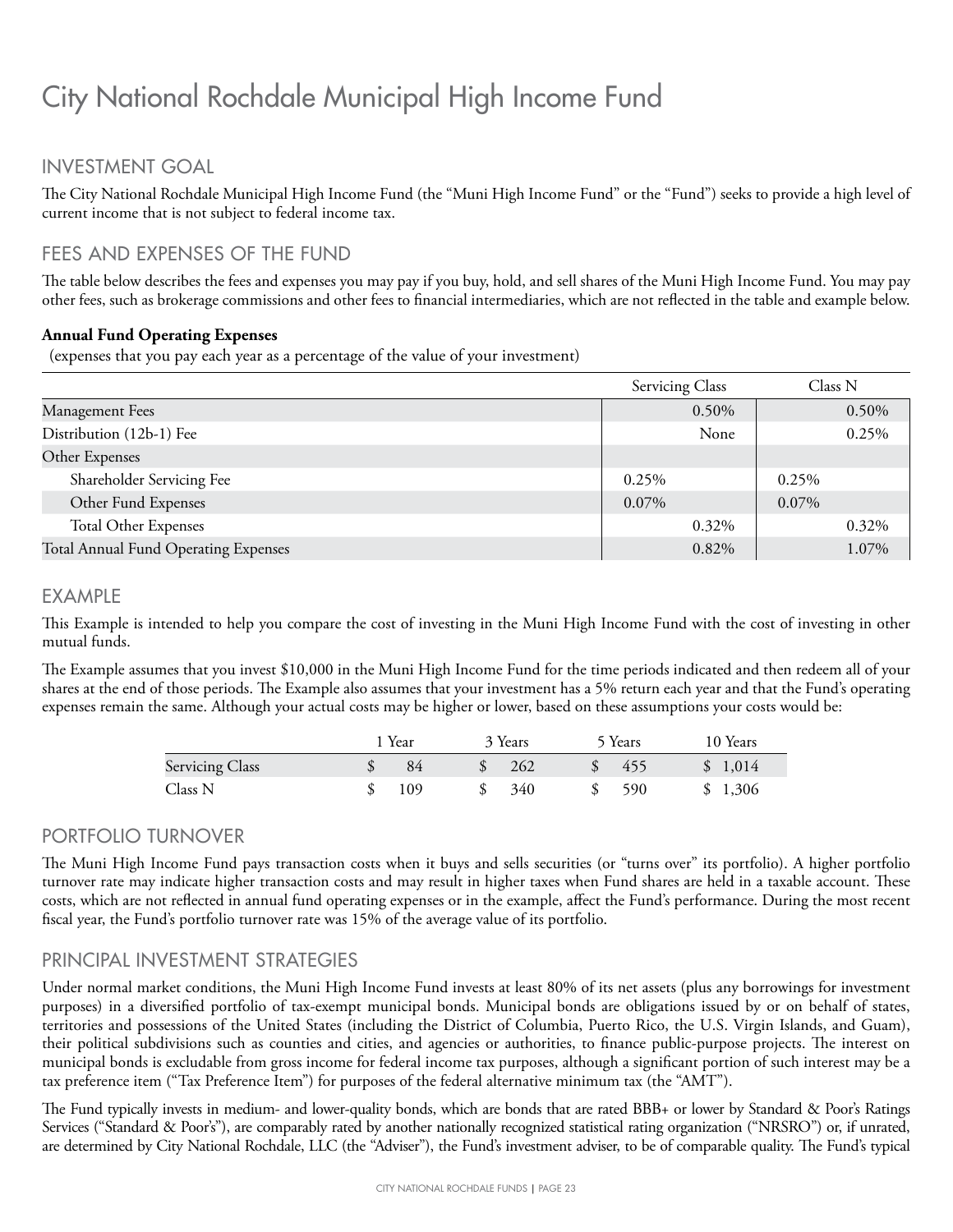investments include non-investment grade debt securities (commonly called junk bonds), which are rated BB+ or lower by Standard & Poor's, comparably rated by another NRSRO or, if unrated, determined by the Adviser to be of comparable quality. The Fund may invest an unlimited amount of its total assets in non-investment grade debt securities. Although the Adviser considers credit ratings in selecting investments for the Fund, the Adviser bases its investment decision for a particular instrument primarily on its own credit analysis and not on an NRSRO's credit rating. The Adviser will consider, among other things, the issuer's financial resources and operating history, its sensitivity to economic conditions and trends, its debt maturity schedules and borrowing requirements, and relative values based on anticipated cash flow, interest and asset coverage.

The Fund may invest in higher quality municipal bonds at times when yield spreads are narrow and the Adviser believes that the higher yields do not justify the increased risk, or when, in the opinion of the Adviser, there is a lack of medium- and lower-quality bonds in which to invest.

The Adviser's view on interest rates largely determines the desired duration of the Fund's holdings and how the Adviser structures the portfolio to achieve a duration target. In current market conditions, the Fund invests substantially in municipal bonds with remaining maturities of ten to 30 years.

In selecting investments for the Fund the Adviser typically conducts a macro-economic analysis, and it may consider a number of factors including the security's current coupon; the maturity, relative value and market yield of the security; the creditworthiness of the particular issuer or of the private company involved; the sector in which the issuer operates; the structure of the security, including whether it has a call feature; and the state in which the issuer is located.

The Fund primarily invests in revenue bonds, which are payable only from specific sources, such as the revenue from a particular project, a special tax, lease payments and/or appropriated funds. Revenue bonds include certain private activity bonds ("PABs"), which finance privately operated facilities. Revenue bonds may also include housing bonds that finance pools of single-family home mortgages and student loan bonds that finance pools of student loans, as well as bonds that finance charter schools. Revenue bonds may also include tobacco bonds that are issued by state created special purpose entities as a means to securitize a state's share of annual tobacco settlement revenues. The Fund may invest significantly in PABs in general; in revenue bonds payable from revenues derived from similar projects, such as those in the health care, life care, education and special tax sectors; and in municipal bonds of issuers located in the same geographic area.

Generally, in determining whether to sell a security, the Adviser uses the same type of analysis that it uses when buying securities to determine whether the security continues to be a desirable investment for the Fund, including consideration of the security's current credit quality. The Adviser may also sell a security to reduce the Fund's holding in that security, to take advantage of what it believes are more attractive investment opportunities or to raise cash.

## PRINCIPAL RISKS OF INVESTING IN THE FUND

As with any mutual fund, there are risks to investing. Neither the Muni High Income Fund nor the Adviser can guarantee that the Fund will meet its investment goal. The Fund will expose you to risks that could cause you to lose money. Here are the principal risks to consider:

**Market Risk** – The market price of a security may move up and down, sometimes rapidly and unpredictably, due to general market conditions such as overall economic trends or events, government actions, market disruptions caused by trade disputes or other factors, political factors, adverse investor sentiment, or local, regional or global events such as epidemics, pandemics or other public health issues. These fluctuations may cause a security to be worth less than the price originally paid for it, or less than it was worth at an earlier time. Market risk may affect a single issuer, industry or sector of the economy, or the market as a whole. The value of the Fund's investments may decline in tandem with a drop in the overall value of the stock market based on negative developments in the U.S. and global economies. Adverse market conditions may be prolonged and may not have the same impact on all types of securities.

**Market Risk of Fixed Income Securities** – The prices of fixed income securities respond to economic developments, particularly interest rate changes, as well as to perceptions about the creditworthiness of individual issuers, including governments. Generally, fixed income securities decrease in value if interest rates rise and increase in value if interest rates fall, with lower rated and longer-maturity securities more volatile than higher rated and shorter-maturity securities. Additionally, especially during periods of declining interest rates, borrowers may pay back principal before the scheduled due date, requiring the Fund to replace a particular loan or bond with another, lower-yield security.

**Recent Market Events** – The pandemic of the novel coronavirus respiratory disease designated COVID-19 has resulted in extreme volatility in the financial markets, a domestic and global economic downturn, severe losses, particularly to some sectors of the economy and individual issuers, and reduced liquidity of many instruments. There have also been significant disruptions to business operations, including business closures; strained healthcare systems; disruptions to supply chains and employee availability; large fluctuations in consumer demand; and widespread uncertainty regarding the duration and long-term effects of the pandemic. The pandemic may result in domestic and foreign political and social instability, damage to diplomatic and international trade relations, and continued volatility and/or decreased liquidity in the securities markets. Some interest rates are very low and in some cases yields are negative. Governments and central banks, including the Federal Reserve in the United States, are taking extraordinary and unprecedented actions to support local and global economies and the financial markets. This and other government intervention into the economy and financial markets to address the pandemic may not work as intended, particularly if the efforts are perceived by investors as being unlikely to achieve the desired results. Rates of inflation have also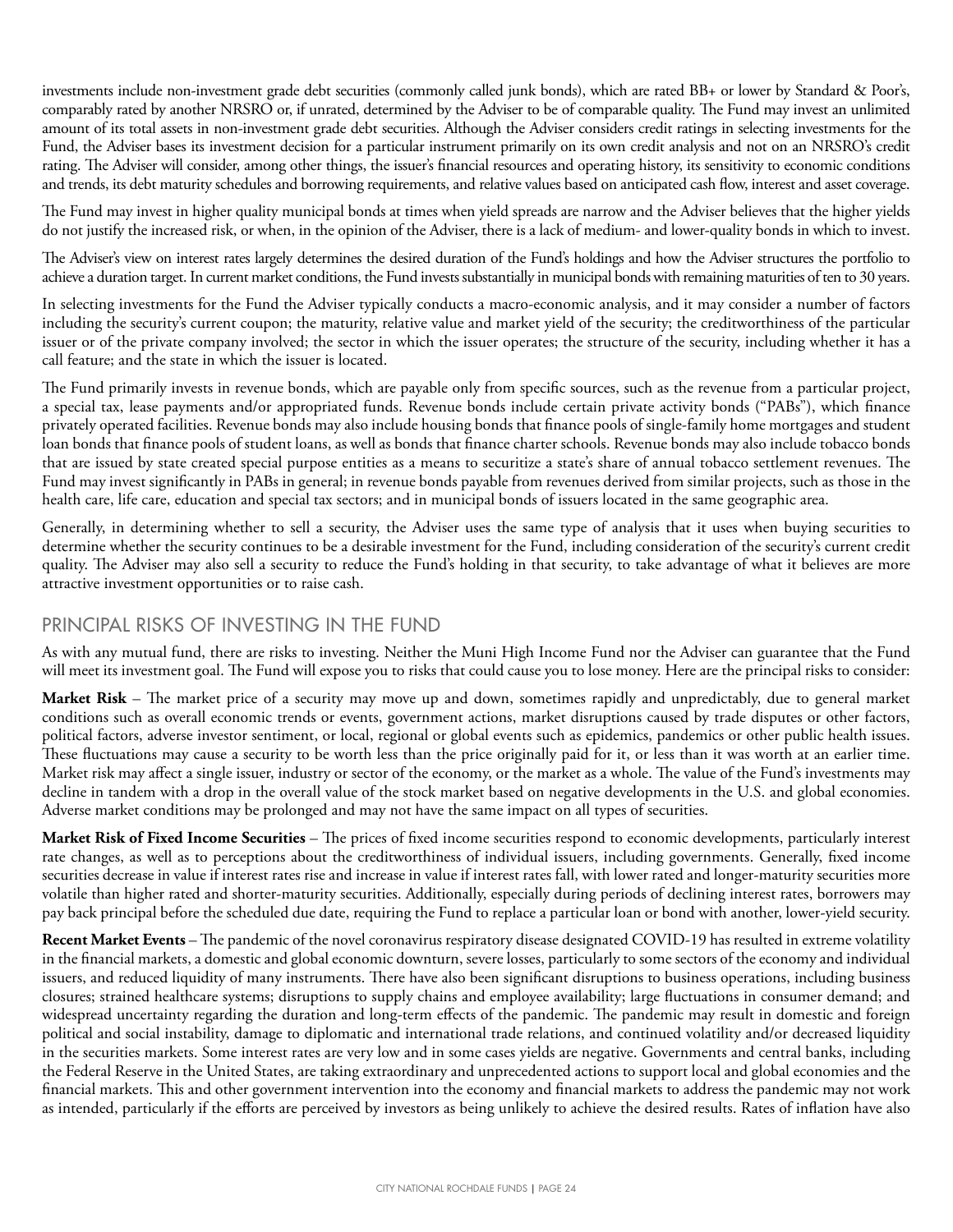recently risen, which could adversely affect economies and markets. In addition, the COVID-19 pandemic, and measures taken to mitigate its effects, could result in disruptions to the services provided to the Fund by its service providers. Other market events like the COVID-19 pandemic may cause similar disruptions and effects.

**High Yield ("Junk") Bonds** – High yield bonds involve greater risks of default, downgrade, or price declines and are more volatile than investment grade securities. Issuers of high yield bonds may be more susceptible than other issuers to economic downturns and are subject to a greater risk that the issuer may not be able to pay interest or dividends and ultimately to repay principal upon maturity. Discontinuation of these payments could have a substantial adverse effect on the market value of the security, and could result in losses for the Fund.

**Municipal Securities** – U.S. state and local governments issuing municipal securities held by the Fund rely on revenues including taxes and revenues from public and private projects to pay interest and principal on municipal debt. The payment of principal and interest on these obligations may be adversely affected by a variety of factors at the state or local level, including poor statewide or local economic results, changing political sentiments, legislation, policy changes or voter-based initiatives, erosion of the tax base or revenues of the state or one or more local governments, natural disasters, or other economic or credit problems.

**Taxes** – Although the Fund seeks to provide income exempt from federal income taxes, the Fund may invest in municipal bonds the interest on which is a Tax Preference Item. A Fund dividend attributable to such interest will also be a Tax Preference Item. If a Fund shareholder's AMT liability increases as a result, that would reduce the Fund's after-tax return to the shareholder. In addition, if certain types of investments the Fund buys as tax-exempt are later determined not to meet the applicable requirements, a portion of the Fund's income could become subject to regular personal income taxes.

**Credit** – Changes in the credit quality rating of a security or changes in an issuer's financial condition can affect the Fund. A default on a security held by the Fund could cause the value of your investment in the Fund to decline. Investments in bank loans and lower rated debt securities involve higher credit risks. There is a relatively higher risk that the issuer of such loans or debt securities will fail to make timely payments of interest or principal, or go bankrupt. Credit risk may be high for the Fund because it invests in lower rated investment quality fixed income securities. In addition, the Fund may incur costs and may be hindered or delayed in enforcing its rights against an issuer.

**Interest Rates** – The value of fixed income securities will fall if interest rates rise. Fixed income securities with longer maturities generally entail greater interest rate risk than those with shorter maturities. The Fund's yield typically moves in the same direction as movements in short-term interest rates, although it does not do so as quickly. Recent and potential future changes in monetary policy made by central banks and governments are likely to impact the level of interest rates.

**Privately Placed and Restricted Securities Risk** – Privately placed and restricted securities, including those that are normally purchased pursuant to Rule 144A or Regulation S under the Securities Act of 1933, as amended (the "1933 Act"), may be considered illiquid. Privately placed and restricted securities typically may be resold only to qualified institutional buyers, or in a privately negotiated transaction, or to a limited number of purchasers, or in limited quantities after they have been held for a specified period of time and other conditions are met for an exemption from registration. Because there may be relatively few potential purchasers for such securities, especially under adverse market conditions or in the event of adverse changes in the financial condition of the issuer, the Fund may find it more difficult to sell such securities when it may be advisable to do so or it may be able to sell such securities only at prices lower than if such securities were more widely held and traded. The absence of an active trading market may also make it difficult to determine the fair value of such securities for purposes of computing the Fund's net asset value.

**Management** – The Fund's performance depends on the Adviser's skill in making appropriate investments. As a result, the Fund's investment strategies may not work as intended or otherwise fail to produce the desired results, and the Fund may underperform the markets in which it invests or similar funds.

**Liquidity** – High-yield bonds and lower rated securities may experience illiquidity, particularly during certain periods of financial or economic distress, causing the value of the Fund's investments to decline. It may be more difficult for the Fund to sell its investments when they are less liquid or illiquid, and the Fund may receive less than expected. Additionally, one or more of the instruments in which the Fund invests may be permanently illiquid in nature and market prices for these instruments are unlikely to be readily available at any time. In the absence of readily available market prices or, as may be the case for certain illiquid asset-backed investments, the absence of any pricing service or observable pricing inputs, the valuation process will depend on the evaluation of factors such as prevailing interest rates, creditworthiness of the issuer, the relative value of the cash flows represented by the underlying assets and other factors. The sales price the Fund may receive for an illiquid security may differ from the Fund's valuation of the illiquid security.

**Credit Enhancement** – The securities in which the Fund invests may be subject to credit enhancement (for example, guarantees, letters of credit or bond insurance). If the credit quality of the credit enhancement provider (for example, a bank or bond insurer) is downgraded, the rating on a security credit enhanced by such credit enhancement provider also may be downgraded. Having multiple securities credit enhanced by the same enhancement provider will increase the adverse effects on the Fund that are likely to result from a downgrading of, or a default by, such an enhancement provider. Adverse developments in the banking or bond insurance industries also may negatively affect the Fund.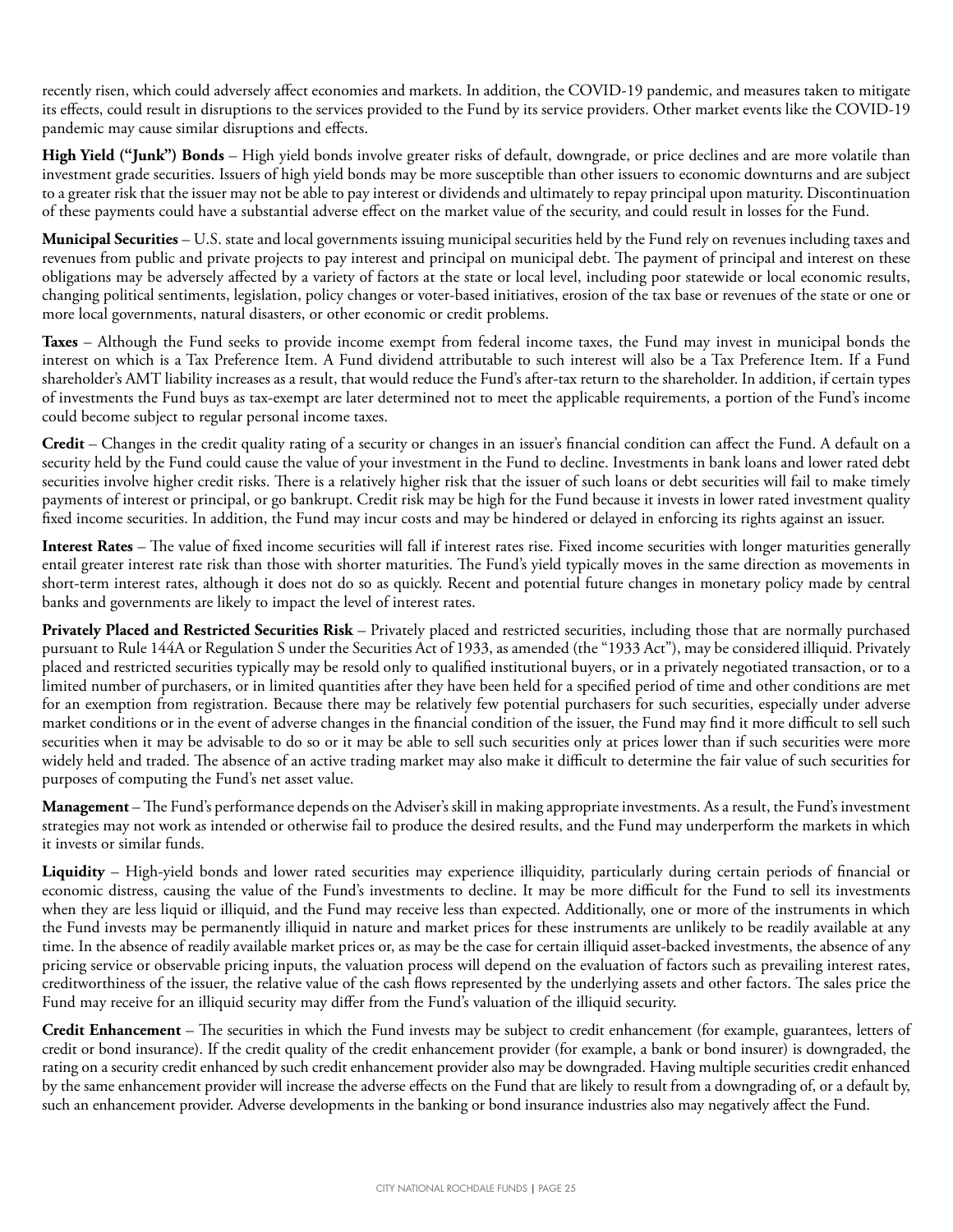**Prepayment or Call Risk** – Many issuers have a right to prepay their securities. If interest rates fall, an issuer may exercise this right. If this happens, the Fund will be forced to reinvest prepayment proceeds at a time when yields on securities available in the market are lower than the yield on the prepaid security. The Fund also may lose any premium it paid on the security.

**LIBOR Risk** – Many financial instruments, financings or other transactions to which the Fund may be a party use or may use a floating rate based on the London Interbank Offered Rate ("LIBOR"). In July 2017, the Financial Conduct Authority, the United Kingdom's financial regulatory body, announced that after 2021 it will cease its active encouragement of banks to provide the quotations needed to sustain LIBOR. In March 2021, the administrator of LIBOR announced a delay in the phase out of the majority of U.S. Dollar LIBOR publications until June 30, 2023, although the remainder of LIBOR publications ended on December 31, 2021. The unavailability and/ or discontinuation of LIBOR could have adverse impacts on newly issued financial instruments and existing financial instruments that reference LIBOR. While some instruments may contemplate a scenario in which LIBOR is no longer available by providing for an alternative rate setting methodology, not all instruments may have such provisions and there is uncertainty regarding the effectiveness of any alternative methodology. In addition, the unavailability or replacement of LIBOR may affect the value, liquidity or return on certain Fund investments and may result in costs incurred in connection with closing out positions and entering into new trades. The potential effect of the transition away from LIBOR on the Fund or the financial instruments in which the Fund invests cannot yet be determined and may adversely affect the Fund's performance or net asset value.

**Private Activity Bonds** – Municipalities and other public authorities issue private activity bonds to finance development of industrial facilities for use by a private enterprise. The private enterprise pays the principal and interest on the bond, and the issuer does not pledge its faith, credit and taxing power for repayment.

**Rating Agencies** – Credit ratings are issued by rating agencies, which are private entities that provide ratings of the credit quality of debt obligations. A credit rating is not an absolute standard of quality, but rather a general indicator that reflects only the view of the originating rating agency. If a rating agency revises downward or withdraws its rating of a security in which the Fund invests, that security may become less liquid or may lose value. Rating agencies are subject to an inherent conflict of interest because they are often compensated by the issuers of the securities they rate.

**Defensive Investments** – During unusual economic or market conditions, or for temporary defensive or liquidity purposes, the Fund may invest up to 100% of its assets in cash or cash equivalents that would not ordinarily be consistent with the Fund's investment goal.

**Redemptions** – The Fund may experience heavy redemptions, particularly during periods of declining or illiquid markets, that could cause the Fund to liquidate its assets at inopportune times or at a loss or depressed value. Redemption risk is greater to the extent that the Fund has investors with large shareholdings, short investment horizons, or unpredictable cash flow needs.

**Cybersecurity Risk** – Cybersecurity incidents may allow an unauthorized party to gain access to Fund assets, customer data (including private shareholder information), or proprietary information, or cause the Fund, the Adviser, and/or other service providers (including custodians, sub-custodians, transfer agents and financial intermediaries) to suffer data breaches, data corruption or loss of operational functionality. In an extreme case, a shareholder's ability to exchange or redeem Fund shares may be affected. Issuers of securities in which the Fund invests are also subject to cybersecurity risks, and the value of those securities could decline if the issuers experience cybersecurity incidents.

**Conflicts of Interest** – The Adviser and its affiliates are engaged in a variety of businesses and have interests other than that of managing the Fund. The broad range of activities and interests of the Adviser and its affiliates gives rise to actual, potential and perceived conflicts of interest that could affect the Fund and its shareholders.

An investment in the Fund is not a deposit of City National Bank or Royal Bank of Canada and is not insured or guaranteed by the Federal Deposit Insurance Corporation or any other government agency.

### **PERFORMANCE**

The bar chart and the performance table that follow illustrate some of the risks and volatility of an investment in the Muni High Income Fund by showing changes in the Fund's performance from year to year and by showing the Fund's average annual total returns for the indicated periods. Of course, the Fund's past performance (before and after taxes) does not necessarily indicate how the Fund will perform in the future. Call (888) 889-0799 or visit www.citynationalrochdalefunds.com to obtain updated performance information.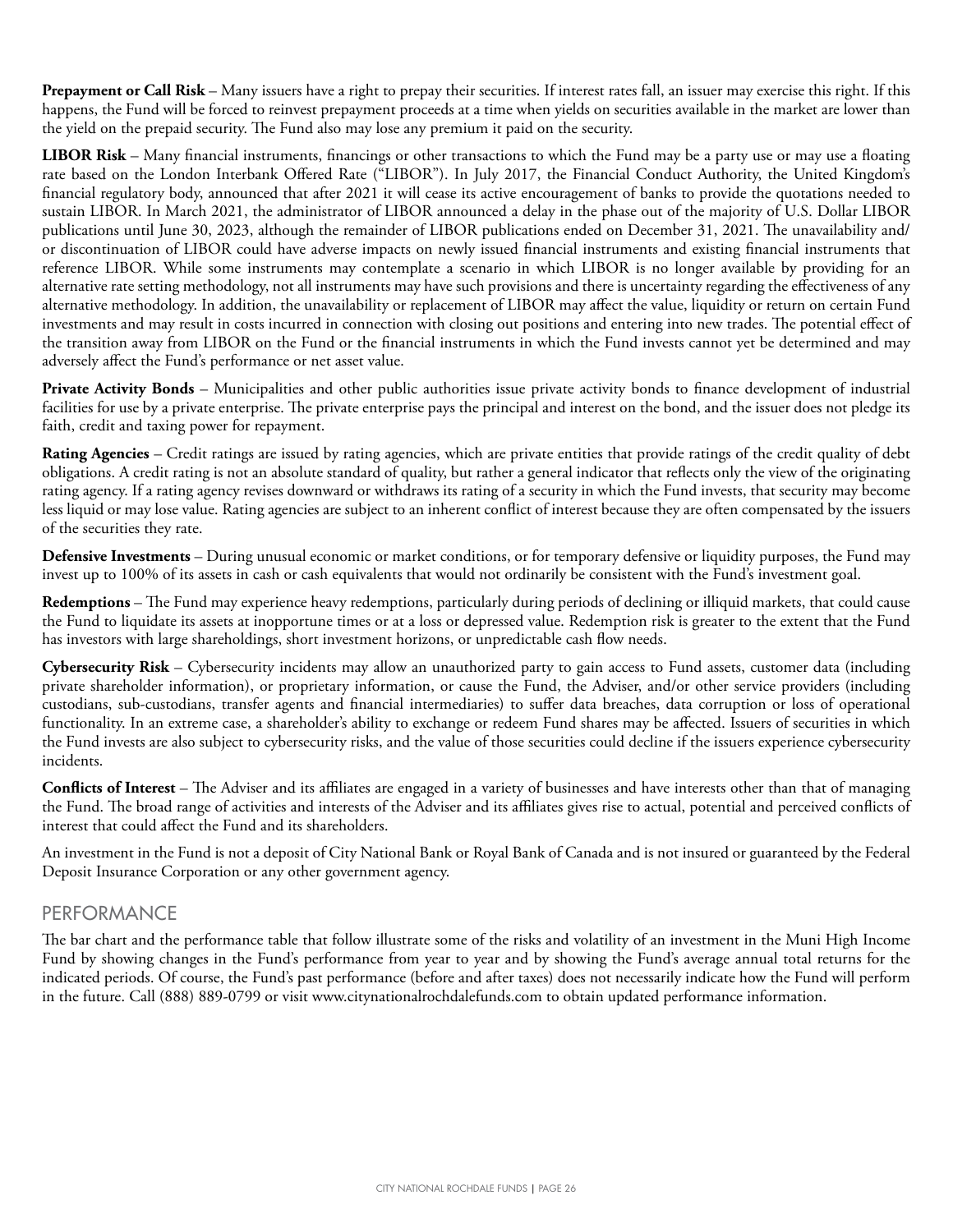This bar chart shows the performance of the Muni High Income Fund Servicing Class shares based on a calendar year.



This table shows the average annual total returns of each class of the Muni High Income Fund for the periods ended December 31, 2021. The table also shows how the Fund's performance compares with the returns of an index comprised of investments similar to those held by the Fund.

| <b>Average Annual Total Returns</b><br>(for the periods ended December 31, 2021)                                                                                                                   | One Year | Five Years | Since Inception<br>(12/30/2013) |
|----------------------------------------------------------------------------------------------------------------------------------------------------------------------------------------------------|----------|------------|---------------------------------|
| <b>Servicing Class</b>                                                                                                                                                                             |          |            |                                 |
| Return Before Taxes                                                                                                                                                                                | 5.05%    | 5.33%      | 5.24%                           |
| Return After Taxes on Distributions                                                                                                                                                                | 5.00%    | 5.29%      | 5.21%                           |
| Return After Taxes on Distributions and Sale of Fund Shares                                                                                                                                        | 4.25%    | 4.94%      | 4.95%                           |
| Class N                                                                                                                                                                                            |          |            |                                 |
| Return Before Taxes                                                                                                                                                                                | 4.88%    | 5.07%      | 4.98%                           |
| Bloomberg 60% Tax-Exempt High Yield/40% Municipal Investment Grade Custom<br>Capped Custom Weighted Index Unhedged USD Index <sup>(1)</sup><br>(Reflects no deduction for fees, expenses or taxes) | 5.23%    | N/A        | N/A                             |
| S&P Municipal Yield Index<br>(Reflects no deduction for fees, expenses or taxes)                                                                                                                   | 6.35%    | 6.81%      | 6.82%                           |

(1) Previously, the Fund's performance was compared to the S&P Municipal Yield Index as its benchmark. The Trust has elected to compare the Fund's performance to the Bloomberg 60% Tax-Exempt High Yield/40% Municipal Investment Grade Custom Capped Custom Weighted Index Unhedged USD Index, as the Adviser believes this index is more aligned with the Fund's investment strategy.

After-tax returns are calculated using the historical highest individual federal marginal income tax rates and do not reflect the impact of state and local taxes. Actual after-tax returns depend on an investor's tax situation and may differ from those shown. The performance of Servicing Class shares does not reflect Class N shares' Rule 12b-1 fees and expenses. After-tax returns for Class N shares will vary from the after-tax returns shown above for Servicing Class shares. The after-tax returns shown are not relevant to investors who hold their Fund shares through tax-deferred arrangements, such as 401(k) plans or individual retirement accounts.

### INVESTMENT ADVISER

City National Rochdale, LLC

## PORTFOLIO MANAGERS

William Black, Managing Director and Senior Portfolio Manager of the Adviser, Douglas Gibbs, Director and Portfolio Manager / Senior High Yield Municipal Analyst of the Adviser, and Brian Winters, Director and Portfolio Manager / Senior High Yield Municipal Analyst of the Advisor, are primarily responsible for the day-to-day management of the Fund. Mr. Black has served as portfolio manager for the Fund since April 2016. Messrs. Gibbs and Winters have served as portfolio managers for the Fund since January 2017.

## PURCHASE AND SALE OF FUND SHARES

The Servicing Class shares of the Fund are available only to fiduciary, advisory, agency, custodial and other similar accounts, including separately managed accounts advised by the Adviser, maintained at City National Bank and certain retirement plan platforms. The Class N shares of the Fund are available to individual investors, partnerships, corporations and other accounts, including separately managed accounts of the Adviser not maintained at City National Bank. The Muni High Income Fund has no minimum purchase or minimum shareholder account balance requirements; however, you will have to comply with the purchase and account balance minimums of your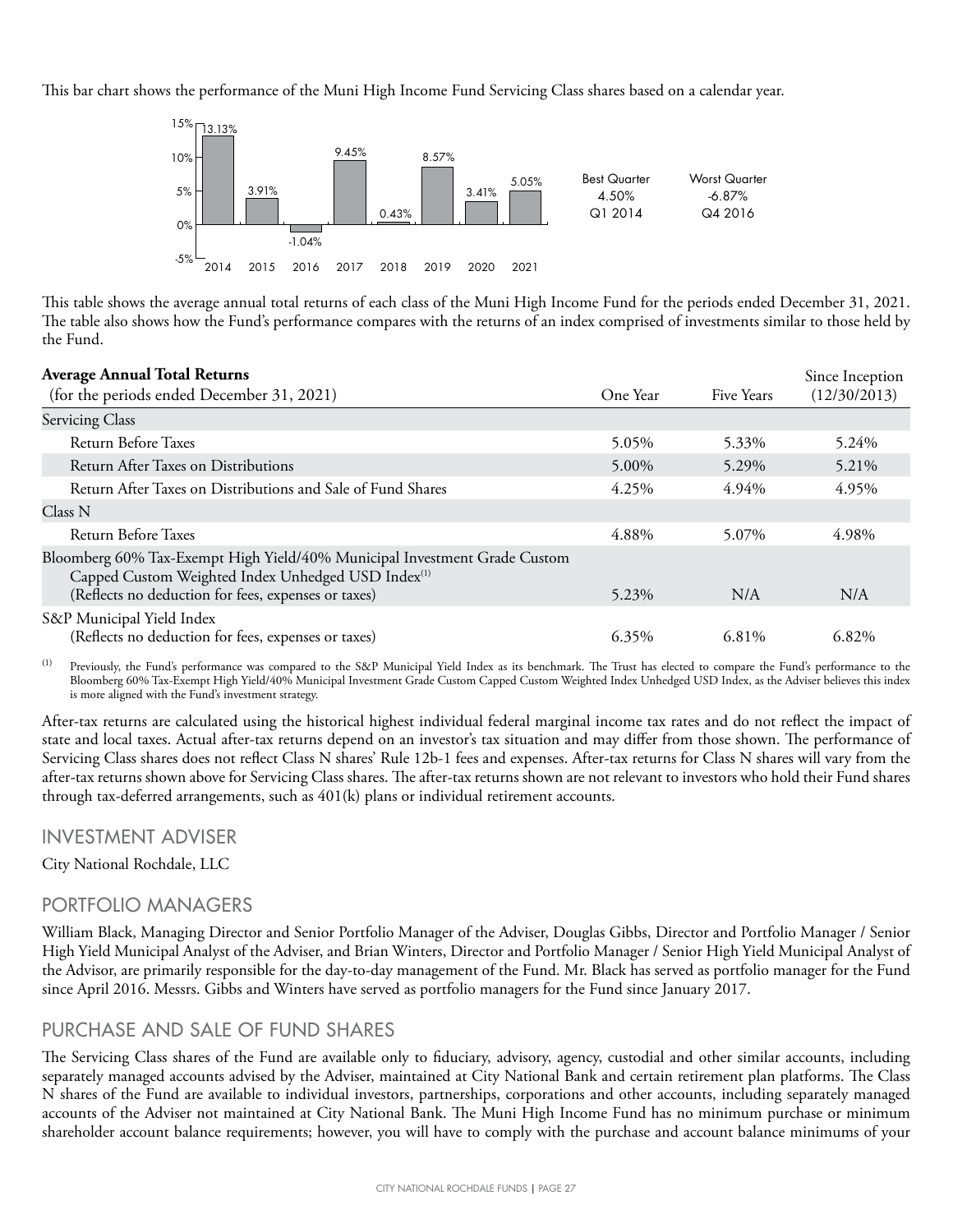approved broker-dealer or other financial institution (each, an "Authorized Institution"). The Fund may require each Authorized Institution to meet certain aggregate investment levels before it may open an account with the Fund on behalf of its customers. Contact your Authorized Institution for more information.

The shares of the Muni High Income Fund are redeemable. You may redeem your shares only through your Authorized Institution. To redeem shares of the Fund, you should contact your Authorized Institution and follow its procedures, including deadlines for receipt by the Authorized Institution of your share redemption instructions. Your Authorized Institution may charge a fee for its services, in addition to the fees charged by the Fund.

#### TAX INFORMATION

The Muni High Income Fund intends to distribute income that is exempt from regular federal income taxes. A portion of the Fund's distributions, however, may be subject to such taxes, and a significant portion is expected to be a Tax Preference Item subject to the AMT.

Supplemental tax reporting information concerning the City National Rochdale Funds is posted online at www.citynationalrochdalefunds.com under the "Important Tax Information" tab.

### PAYMENTS TO BROKER-DEALERS AND OTHER FINANCIAL INTERMEDIARIES

If you purchase the Muni High Income Fund through a broker-dealer or other financial intermediary (such as a bank), the Fund and its related companies may pay the intermediary for the sale of Fund shares and related services. These payments may create a conflict of interest by influencing the broker-dealer or other intermediary and your salesperson to recommend the Fund over another investment. Ask your salesperson or visit your financial intermediary's web site for more information.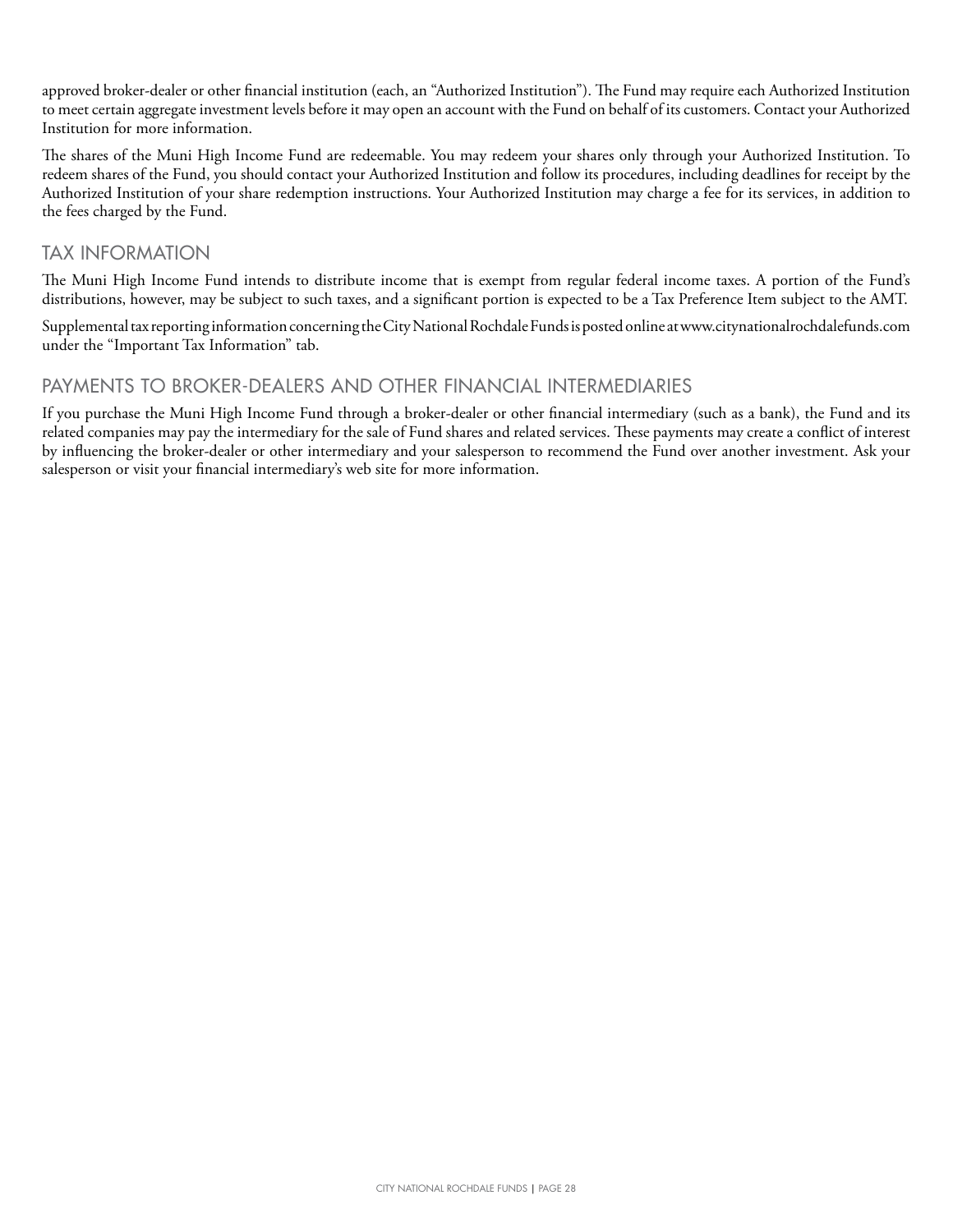## <span id="page-30-0"></span>City National Rochdale Intermediate Fixed Income Fund

## INVESTMENT GOALS

The City National Rochdale Intermediate Fixed Income Fund (the "Intermediate Fixed Income Fund" or the "Fund") seeks current income and, to the extent consistent with this goal, capital appreciation.

## FEES AND EXPENSES OF THE FUND

This table describes the fees and expenses that you may pay if you buy, hold, and sell shares of the Intermediate Fixed Income Fund. You may pay other fees, such as brokerage commissions and other fees to financial intermediaries, which are not reflected in the table and example below.

#### **Annual Fund Operating Expenses**

(expenses that you pay each year as a percentage of the value of your investment)

|                                      | <b>Institutional Class</b> | Class N |
|--------------------------------------|----------------------------|---------|
| Management Fees                      | 0.40%                      | 0.40%   |
| Distribution (12b-1) Fee             | None                       | 0.25%   |
| Other Expenses                       |                            |         |
| Shareholder Servicing Fee            | None                       | 0.25%   |
| Other Fund Expenses                  | 0.27%                      | 0.28%   |
| <b>Total Other Expenses</b>          | 0.27%                      | 0.53%   |
| Acquired Fund Fees and Expenses      | 0.04%                      | 0.04%   |
| Total Annual Fund Operating Expenses | 0.71%                      | 1.22%   |

#### EXAMPLE

This Example is intended to help you compare the cost of investing in the Intermediate Fixed Income Fund with the cost of investing in other mutual funds.

The Example assumes that you invest \$10,000 in the Fund for the time periods indicated and then redeem all of your shares at the end of those periods. The Example also assumes that your investment has a 5% return each year and that the Fund's operating expenses remain the same. Although your actual costs may be higher or lower, based on these assumptions, your costs would be:

|                     | 1 Year |               | 3 Years | 5 Years | 10 Years |
|---------------------|--------|---------------|---------|---------|----------|
| Institutional Class | 73     | $\mathcal{S}$ | 227     | -395    | 883      |
| Class N             | 124    | S             | 387     | 670     | \$1,477  |

### PORTFOLIO TURNOVER

The Fund pays transaction costs, such as commissions, when it buys and sells securities (or "turns over" its portfolio). A higher portfolio turnover rate may indicate higher transaction costs and may result in higher taxes when Fund shares are held in a taxable account. These costs, which are not reflected in annual fund operating expenses or in the example, affect the Fund's performance. During its most recent fiscal year, the portfolio turnover rate of the Fund was 74% of the average value of its portfolio.

### PRINCIPAL INVESTMENT STRATEGIES

Under normal conditions, the Intermediate Fixed Income Fund invests at least 80% of its net assets (plus any borrowings for investment purposes) in fixed income securities. The Fund's investments in fixed income securities consist primarily of fixed rate and variable rate corporate debt obligations, debt obligations of the U.S. Government and its agencies, municipal securities, bank obligations, commercial paper, repurchase agreements and Eurodollar obligations. In investing its assets, the Fund seeks to purchase debt obligations of corporate and government issuers that provide an attractive rate of current income or provide for an attractive return based on the maturity, duration, and credit quality of the issuer relative to comparable issuers included in the Bloomberg Intermediate U.S. Government/Credit Bond Index. The Fund also invests in bank loans and agency and non-agency mortgage-backed securities and asset-backed securities.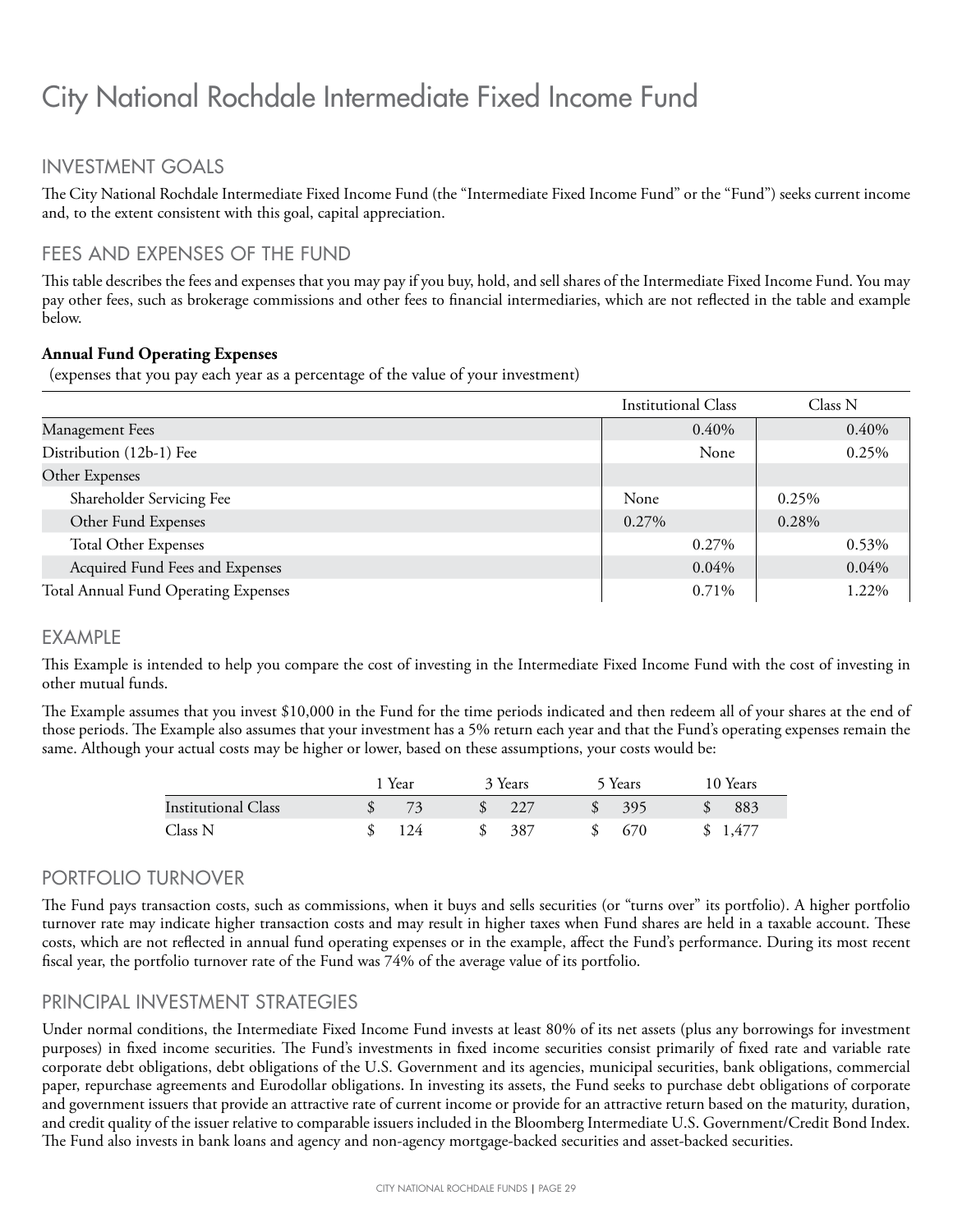Under normal market conditions, the Fund's assets will principally be invested in investment grade fixed-income securities (i.e., obligations rated BBB- or better by Standard & Poor's or Baa3 or better by Moody's, or if unrated, determined by the Fund's investment adviser, City National Rochdale, LLC (the "Adviser"), to be of equal quality). The Fund may also invest a portion of its assets in fixed-income securities rated below investment grade (commonly known as "junk" bonds). Although the Adviser considers credit ratings in selecting investments for the Fund, the Adviser bases its investment decision for a particular instrument primarily on its own credit analysis and not on a credit rating by a nationally recognized statistical rating organization. The Adviser considers, among other things, the issuer's financial resources and operating history, its sensitivity to economic conditions and trends, its debt maturity schedules and borrowing requirements, and relative values based on anticipated cash flow, interest and asset coverage. The Adviser expects that the average credit quality of the Fund will be BBB or higher.

The Fund seeks to have an average portfolio maturity and duration between three and ten years, as such debt obligations generally pay a higher rate of current income than shorter maturity debt obligations. The Adviser expects the Fund to maintain a dollar-weighted average maturity and average duration similar to those of the Bloomberg Intermediate U.S. Government/Credit Bond Index (which are 4.08% and 4.05%) respectively, as of December 31, 2021, but may position the Fund's portfolio to be longer or shorter based on the Adviser's outlook with respect to interest rates.

The Fund may continue to own a security as long as the dividend or interest yields satisfy the Fund's goals, the credit quality meets the Adviser's fundamental criteria and the Adviser believes the valuation is attractive and industry trends remain favorable. Generally, in determining whether to sell a security, the Adviser uses the same type of analysis that it uses when buying securities to determine whether the security continues to be a desirable investment for the Fund, including consideration of the security's current credit quality. The Adviser may also sell a security to reduce the Fund's holding in that security, to take advantage of what the it believes are more attractive investment opportunities or to raise cash.

## PRINCIPAL RISKS OF INVESTING IN THE FUND

As with any mutual fund, there are risks to investing. Neither the Intermediate Fixed Income Fund nor the Adviser can guarantee that the Fund will meet its investment goals. The Fund will expose you to risks that could cause you to lose money. Here are the principal risks to consider:

**Market Risk** – The market price of a security may move up and down, sometimes rapidly and unpredictably, due to general market conditions such as overall economic trends or events, government actions, market disruptions caused by trade disputes or other factors, political factors, adverse investor sentiment, or local, regional or global events such as epidemics, pandemics or other public health issues. These fluctuations may cause a security to be worth less than the price originally paid for it, or less than it was worth at an earlier time. Market risk may affect a single issuer, industry or sector of the economy, or the market as a whole. The value of the Fund's investments may decline in tandem with a drop in the overall value of the stock market based on negative developments in the U.S. and global economies. Adverse market conditions may be prolonged and may not have the same impact on all types of securities.

**Market Risk of Fixed Income Securities** – The prices of fixed income securities respond to economic developments, particularly interest rate changes, as well as to perceptions about the creditworthiness of individual issuers, including governments. Generally, fixed income securities decrease in value if interest rates rise and increase in value if interest rates fall, with lower rated and longer-maturity securities more volatile than higher rated and shorter-maturity securities. Additionally, especially during periods of declining interest rates, borrowers may pay back principal before the scheduled due date, requiring the Fund to replace a particular loan or bond with another, lower-yield security.

**Recent Market Events** – The pandemic of the novel coronavirus respiratory disease designated COVID-19 has resulted in extreme volatility in the financial markets, a domestic and global economic downturn, severe losses, particularly to some sectors of the economy and individual issuers, and reduced liquidity of many instruments. There have also been significant disruptions to business operations, including business closures; strained healthcare systems; disruptions to supply chains and employee availability; large fluctuations in consumer demand; and widespread uncertainty regarding the duration and long-term effects of the pandemic. The pandemic may result in domestic and foreign political and social instability, damage to diplomatic and international trade relations, and continued volatility and/or decreased liquidity in the securities markets. Some interest rates are very low and in some cases yields are negative. Governments and central banks, including the Federal Reserve in the United States, are taking extraordinary and unprecedented actions to support local and global economies and the financial markets. This and other government intervention into the economy and financial markets to address the pandemic may not work as intended, particularly if the efforts are perceived by investors as being unlikely to achieve the desired results. Rates of inflation have also recently risen, which could adversely affect economies and markets. In addition, the COVID-19 pandemic, and measures taken to mitigate its effects, could result in disruptions to the services provided to the Fund by its service providers. Other market events like the COVID-19 pandemic may cause similar disruptions and effects.

**Issuers** – The Fund may be adversely affected if the issuers of securities that the Fund holds do not make their principal or interest payments on time. In addition, the Fund may incur costs and may be hindered or delayed in enforcing its rights against an issuer.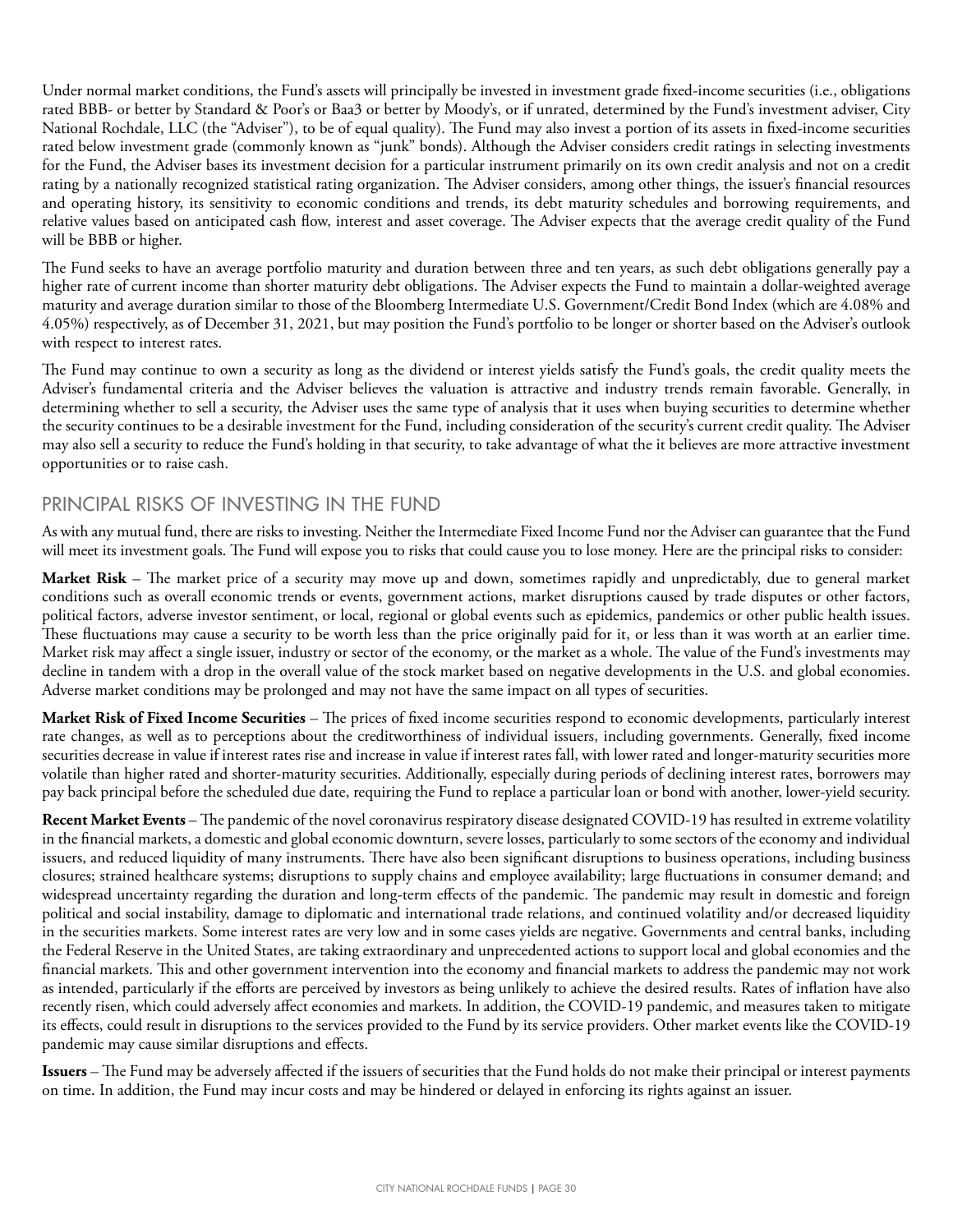**Municipal Securities** – U.S. state and local governments issuing municipal securities held by the Fund rely on revenues including taxes and revenues from public and private projects to pay interest and principal on municipal debt. The payment of principal and interest on these obligations may be adversely affected by a variety of factors at the state or local level, including poor statewide or local economic results, changing political sentiments, legislation, policy changes or voter-based initiatives, erosion of the tax base or revenues of the state or one or more local governments, natural disasters, or other economic or credit problems.

**High Yield ("Junk") Bonds** – High yield bonds involve greater risks of default, downgrade, or price declines and are more volatile than investment grade securities. Issuers of high yield bonds may be more susceptible than other issuers to economic downturns and are subject to a greater risk that the issuer may not be able to pay interest or dividends and ultimately to repay principal upon maturity. Discontinuation of these payments could have a substantial adverse effect on the market value of the security, and could result in losses for the Fund.

**Credit** – Changes in the credit quality rating of a security or changes in an issuer's financial condition can affect the Fund. A default on a security held by the Fund could cause the value of your investment in the Fund to decline. Investments in bank loans and lower rated debt securities involve higher credit risks. There is a relatively higher risk that the issuer of such loans or debt securities will fail to make timely payments of interest or principal, or go bankrupt. Credit risk may be high for the Fund because it invests in lower rated investment quality fixed income securities.

**Interest Rates** – The value of fixed income securities will fall if interest rates rise. Fixed income securities with longer maturities generally entail greater interest rate risk than those with shorter maturities. The Fund's yield typically moves in the same direction as movements in short-term interest rates, although it does not do so as quickly. Recent and potential future changes in monetary policy made by central banks and governments are likely to impact the level of interest rates.

**Management** – The Fund's performance depends on the Adviser's skill in making appropriate investments. As a result, the Fund's investment strategies may not work as intended or otherwise fail to produce the desired results, and the Fund may underperform the markets in which it invests or similar funds.

**Extension** – Rising interest rates can cause the average maturity of the Fund's holdings of mortgage-backed or other pass-through securities to lengthen unexpectedly due to a drop in prepayments. This would increase the sensitivity of the Fund to rising rates and the potential for price declines of portfolio securities.

**Prepayments** – As a general rule, prepayments of principal of loans underlying mortgage-backed or other pass-through securities increase during a period of falling interest rates and decrease during a period of rising interest rates. In periods of declining interest rates, as a result of prepayments the Fund may be required to reinvest its assets in securities with lower interest rates. In periods of increasing interest rates, the securities subject to prepayment risk held by the Fund may exhibit price characteristics of longer-term debt securities.

**Privately Placed and Restricted Securities Risk** – Privately placed and restricted securities, including those that are normally purchased pursuant to Rule 144A or Regulation S under the Securities Act of 1933, as amended (the "1933 Act"), may be considered illiquid. Privately placed and restricted securities typically may be resold only to qualified institutional buyers, or in a privately negotiated transaction, or to a limited number of purchasers, or in limited quantities after they have been held for a specified period of time and other conditions are met for an exemption from registration. Because there may be relatively few potential purchasers for such securities, especially under adverse market conditions or in the event of adverse changes in the financial condition of the issuer, the Fund may find it more difficult to sell such securities when it may be advisable to do so or it may be able to sell such securities only at prices lower than if such securities were more widely held and traded. The absence of an active trading market may also make it difficult to determine the fair value of such securities for purposes of computing the Fund's net asset value.

**Liquidity** – Bank loans, high-yield bonds, floating rate securities and lower rated securities may experience illiquidity, particularly during certain periods of financial or economic distress, causing the value of the Fund's investments to decline. It may be more difficult for the Fund to sell its investments when they are less liquid or illiquid, and the Fund may receive less than expected. Additionally, one or more of the instruments in which the Fund invests may be permanently illiquid in nature and market prices for these instruments are unlikely to be readily available at any time. In the absence of readily available market prices or, as may be the case for certain illiquid asset-backed investments, the absence of any pricing service or observable pricing inputs, the valuation process will depend on the evaluation of factors such as prevailing interest rates, creditworthiness of the issuer, the relative value of the cash flows represented by the underlying assets and other factors. The sales price the Fund may receive for an illiquid security may differ from the Fund's valuation of the illiquid security.

**Bank Loans** – Bank loans are not traded on an exchange and purchasers and sellers of bank loans generally rely on market makers, typically the administrative agent under a bank loan, to effect private sales transactions. As a result, bank loans may have relatively less liquidity than other types of fixed income assets, and the Fund may be more likely to incur losses on the sale of bank loans than on other, more liquid, investments. Loan instruments may not be readily marketable and may be subject to restrictions on resale. In some cases, negotiations involved in disposing of loans may require weeks to complete. Thus, transactions in loan instruments may take longer than seven days to settle. This could pose a liquidity risk to the Fund and, if the Fund's exposure to such investments is substantial, could impair the Fund's ability to meet shareholder redemptions in a timely manner.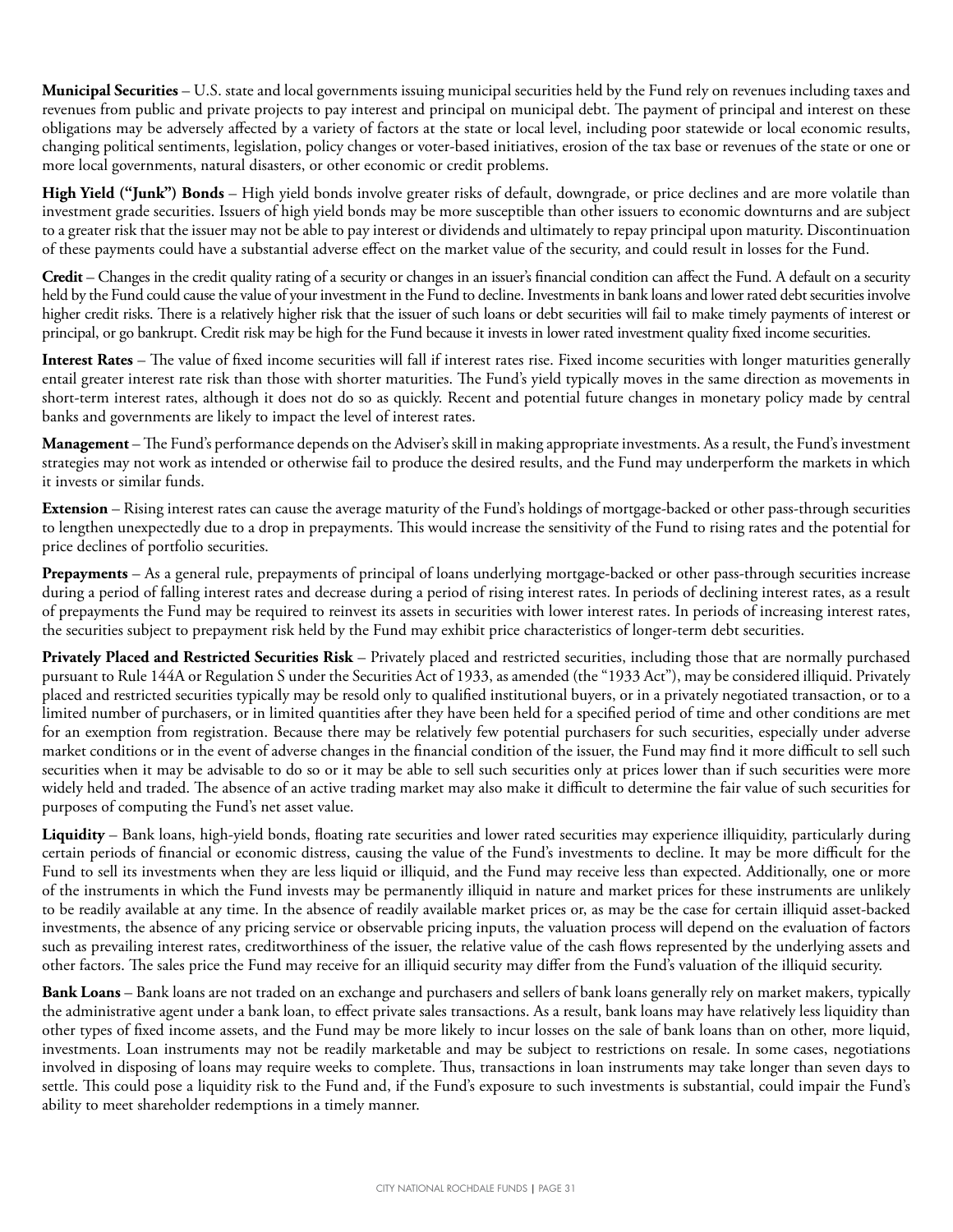**LIBOR Risk** – Many financial instruments, financings or other transactions to which the Fund may be a party use or may use a floating rate based on the London Interbank Offered Rate ("LIBOR"). In July 2017, the Financial Conduct Authority, the United Kingdom's financial regulatory body, announced that after 2021 it will cease its active encouragement of banks to provide the quotations needed to sustain LIBOR. In March 2021, the administrator of LIBOR announced a delay in the phase out of the majority of U.S. Dollar LIBOR publications until June 30, 2023, although the remainder of LIBOR publications ended on December 31, 2021. The unavailability and/ or discontinuation of LIBOR could have adverse impacts on newly issued financial instruments and existing financial instruments that reference LIBOR. While some instruments may contemplate a scenario in which LIBOR is no longer available by providing for an alternative rate setting methodology, not all instruments may have such provisions and there is uncertainty regarding the effectiveness of any alternative methodology. In addition, the unavailability or replacement of LIBOR may affect the value, liquidity or return on certain Fund investments and may result in costs incurred in connection with closing out positions and entering into new trades. The potential effect of the transition away from LIBOR on the Fund or the financial instruments in which the Fund invests cannot yet be determined and may adversely affect the Fund's performance or net asset value.

**Rating Agencies** – Credit ratings are issued by rating agencies, which are private entities that provide ratings of the credit quality of debt obligations. A credit rating is not an absolute standard of quality, but rather a general indicator that reflects only the view of the originating rating agency. If a rating agency revises downward or withdraws its rating of a security in which the Fund invests, that security may become less liquid or may lose value. Rating agencies are subject to an inherent conflict of interest because they are often compensated by the issuers of the securities they rate.

**Defensive Investments** – During unusual economic or market conditions, or for temporary defensive or liquidity purposes, the Fund may invest up to 100% of its assets in cash or cash equivalents that would not ordinarily be consistent with the Fund's investment goals.

**Redemptions** – The Fund may experience heavy redemptions, particularly during periods of declining or illiquid markets, that could cause the Fund to liquidate its assets at inopportune times or at a loss or depressed value. Redemption risk is greater to the extent that the Fund has investors with large shareholdings, short investment horizons, or unpredictable cash flow needs.

**Cybersecurity Risk** – Cybersecurity incidents may allow an unauthorized party to gain access to Fund assets, customer data (including private shareholder information), or proprietary information, or cause the Fund, the Adviser, and/or other service providers (including custodians, sub-custodians, transfer agents and financial intermediaries) to suffer data breaches, data corruption or loss of operational functionality. In an extreme case, a shareholder's ability to exchange or redeem Fund shares may be affected. Issuers of securities in which the Fund invests are also subject to cybersecurity risks, and the value of those securities could decline if the issuers experience cybersecurity incidents.

**Conflicts of Interest** – The Adviser and its affiliates are engaged in a variety of businesses and have interests other than that of managing the Fund. The broad range of activities and interests of the Adviser and its affiliates gives rise to actual, potential and perceived conflicts of interest that could affect the Fund and its shareholders.

An investment in the Fund is not a deposit of City National Bank or Royal Bank of Canada and is not insured or guaranteed by the Federal Deposit Insurance Corporation or any other government agency.

### PERFORMANCE

The Fund's predecessor, the Rochdale Intermediate Fixed Income Portfolio, commenced operations on December 31, 1999, as a series of Rochdale Investment Trust, a Delaware statutory trust (the "Predecessor Fund"). The Intermediate Fixed Income Fund commenced operations on March 29, 2013, and offered shares of the Fund for public sale on April 1, 2013, after the reorganization of the Predecessor Fund into the Fund. The Fund has adopted investment goals and investment strategies and policies identical to those of the Predecessor Fund.

The bar chart and the performance table that follow illustrate some of the risks and volatility of an investment in the Intermediate Fixed Income Fund by showing the changes in the Fund's performance from year to year and by showing the Fund's average annual total returns for the indicated periods. Of course, the Fund's past performance does not necessarily indicate how the Intermediate Fixed Income Fund will perform in the future. Call (888) 889-0799 or visit www.citynationalrochdalefunds.com to obtain updated performance information.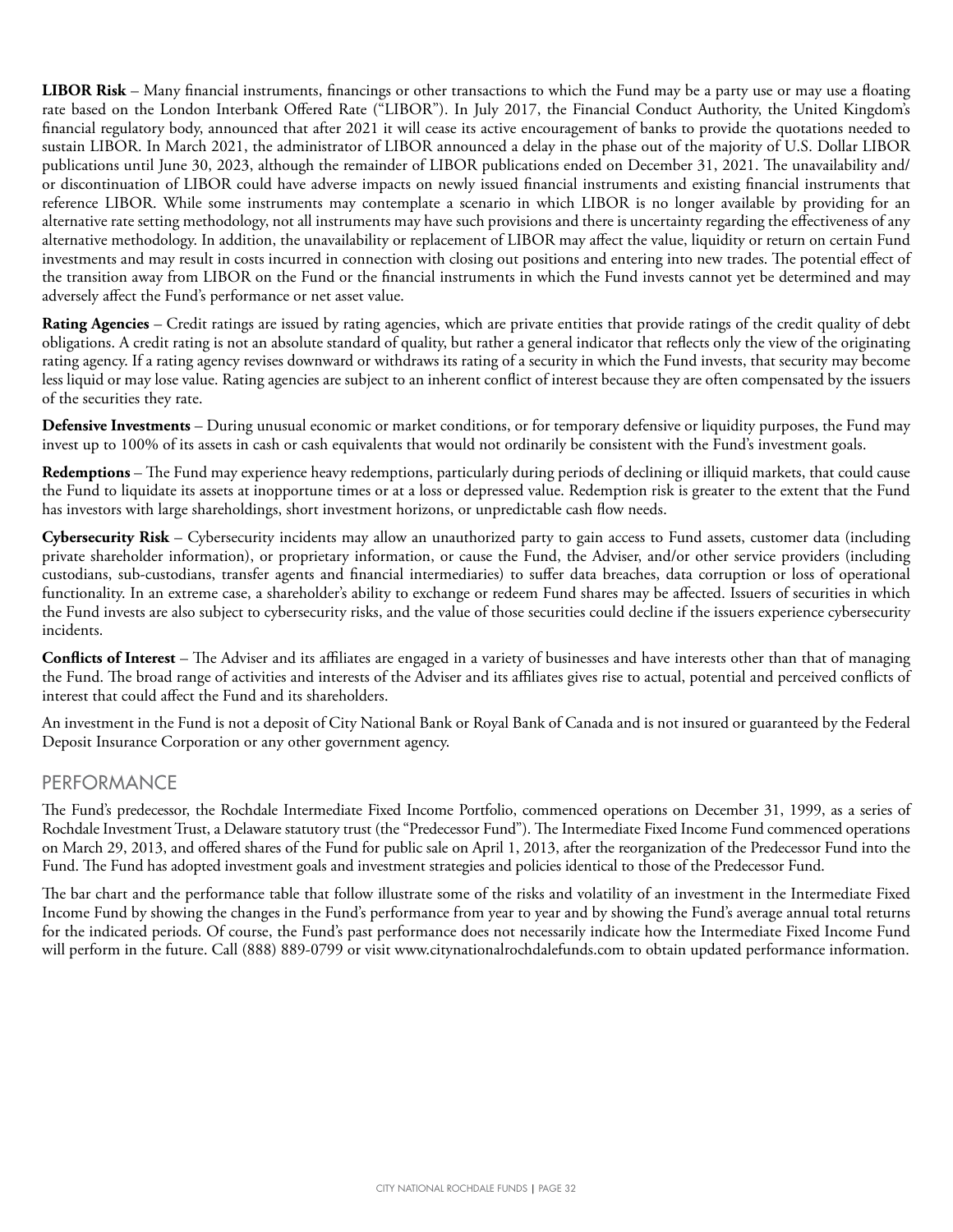In the bar chart and the performance table, the performance results prior to March 29, 2013, are for the Predecessor Fund. Institutional Class shares and Class N shares of the Intermediate Fixed Income Fund and the Predecessor Fund shares would have substantially similar annual returns because the shares are invested in the same portfolio of securities. Unless otherwise indicated, the bar chart and the performance table assume reinvestment of dividends and distributions. This bar chart shows the performance of the Intermediate Fixed Income Fund's Class N shares based on a calendar year.



This table shows the average annual total returns of each class of the Intermediate Fixed Income Fund for the periods ended December 31, 2021. The table also shows how the Fund's performance compares with the returns of indices comprised of investments similar to those held by the Fund.

#### **Average Annual Total Returns**

| (for the periods ended December 31, 2021)                                                                       | One Year  | Five Years | Ten Years |
|-----------------------------------------------------------------------------------------------------------------|-----------|------------|-----------|
| Class $N^{(1)}$                                                                                                 |           |            |           |
| Return Before Taxes                                                                                             | $-2.04\%$ | 2.58%      | 2.65%     |
| Return After Taxes on Distributions                                                                             | $-3.12\%$ | 1.69%      | 1.70%     |
| Return After Taxes on Distributions and Sale of Fund Shares                                                     | $-0.74\%$ | 1.65%      | 1.66%     |
| Institutional Class <sup>(2)</sup>                                                                              |           |            |           |
| Return Before Taxes                                                                                             | $-1.54\%$ | 3.09%      | 3.07%     |
| Bloomberg U.S. Intermediate Government/Credit Bond Index<br>(Reflects no deduction for fees, expenses or taxes) | $-1.44\%$ | 2.91%      | 2.38%     |

(1) Performance shown for periods prior to March 29, 2013, reflects that of the Predecessor Fund's Class N shares.

<sup>(2)</sup> Institutional Class shares of the Fund were first offered on December 21, 2013. Performance shown for periods between March 29, 2013, and December 21, 2013, reflect the performance of the Class N shares of the Fund. Performance shown for periods prior to March 29, 2013, reflect the performance of the Predecessor Fund's Class N shares.

After-tax returns are calculated using the historical highest individual federal marginal income tax rates and do not reflect the impact of state and local taxes. Actual after-tax returns depend on an investor's tax situation and may differ from those shown. The after-tax returns shown are not relevant to investors who hold their Fund shares through tax-deferred arrangements, such as 401(k) plans or individual retirement accounts.

#### INVESTMENT ADVISER

City National Rochdale, LLC

### PORTFOLIO MANAGERS

Charles Luke, Managing Director and Senior Portfolio Manager of the Adviser, and David Krouth, Portfolio Manager of the Adviser, are primarily responsible for the day-to-day management of the Fund and have served as portfolio managers for the Fund since 2020 and 2015, respectively.

### PURCHASE AND SALE OF FUND SHARES

Shares of the Intermediate Fixed Income Fund may be purchased, redeemed or exchanged through the Fund's transfer agent or through an approved broker-dealer or other financial institution (each an "Authorized Institution"). Institutional Class shares of the Fund will be available only to fiduciary, advisory, agency, custodial and other similar accounts maintained at City National Bank which meet the minimum initial investment requirement of \$1,000,000 and certain tax deferred retirement plans (including 401(k) plans, employer sponsored 403(b) plans, 457 plans, profit sharing and money purchase pension plans, defined benefit plans and non-qualified deferred compensation plans) held in plan level or omnibus accounts. There is no minimum for subsequent investments in Institutional Class shares. The Class N shares of the Fund are available to individual investors, partnerships, corporations and other accounts, including separately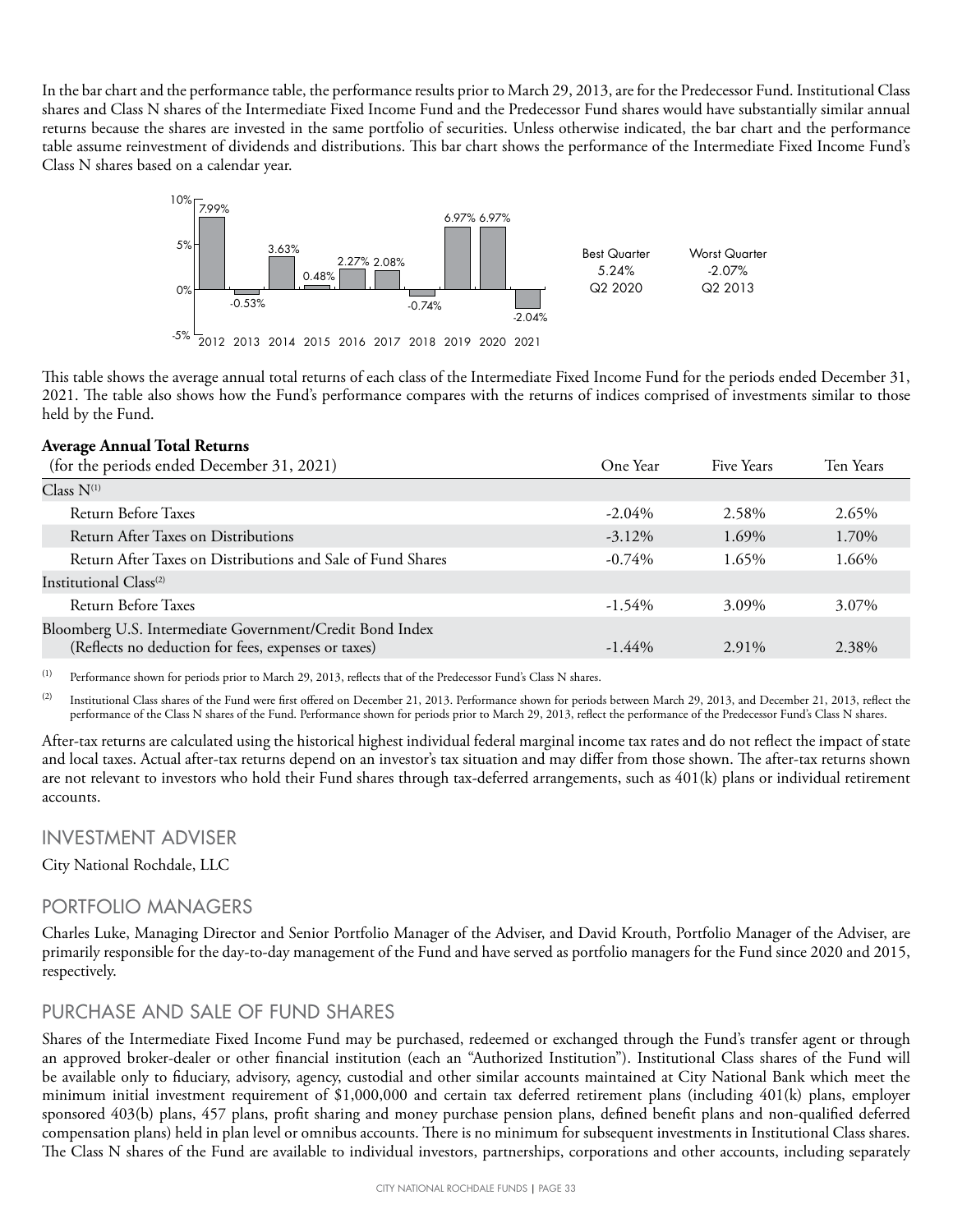managed accounts advised by the Adviser, and certain tax-deferred retirement plans (including 401(k) plans, employer-sponsored 403(b) plans, 457 plans, profit sharing and money purchase pension plans, defined benefit plans and non-qualified deferred compensation plans) held in plan level or omnibus accounts. There are no minimum purchase or minimum shareholder account balance requirements for Class N shares of the Fund; however, you will have to comply with any purchase and account balance minimums of your Authorized Institution. The Fund may require each Authorized Institution to meet certain aggregate investment levels before it may open an account with the Fund on behalf of its customers. Contact your Authorized Institution for more information.

The shares of the Intermediate Fixed Income Fund are redeemable on any day that the NYSE is open for business. Contact the Fund's transfer agent at 1-866-209-1967 or your Authorized Institution for instructions on how you may redeem or exchange shares of the Fund. Your Authorized Institution may charge a fee for its services, in addition to the fees charged by the Fund.

#### TAX INFORMATION

The Intermediate Fixed Income Fund intends to make distributions that may be taxed as ordinary income or capital gains.

Supplemental tax reporting information concerning the City National Rochdale Funds is posted online at www.citynationalrochdalefunds.com under the "Important Tax Information" tab.

#### PAYMENTS TO BROKER-DEALERS AND OTHER FINANCIAL INTERMEDIARIES

If you purchase the Intermediate Fixed Income Fund through a broker-dealer or other financial intermediary (such as a bank), the Fund and its related companies may pay the intermediary for the sale of Fund shares and related services. These payments may create a conflict of interest by influencing the broker-dealer or other intermediary and your salesperson to recommend the Fund over another investment. Ask your salesperson or visit your financial intermediary's web site for more information.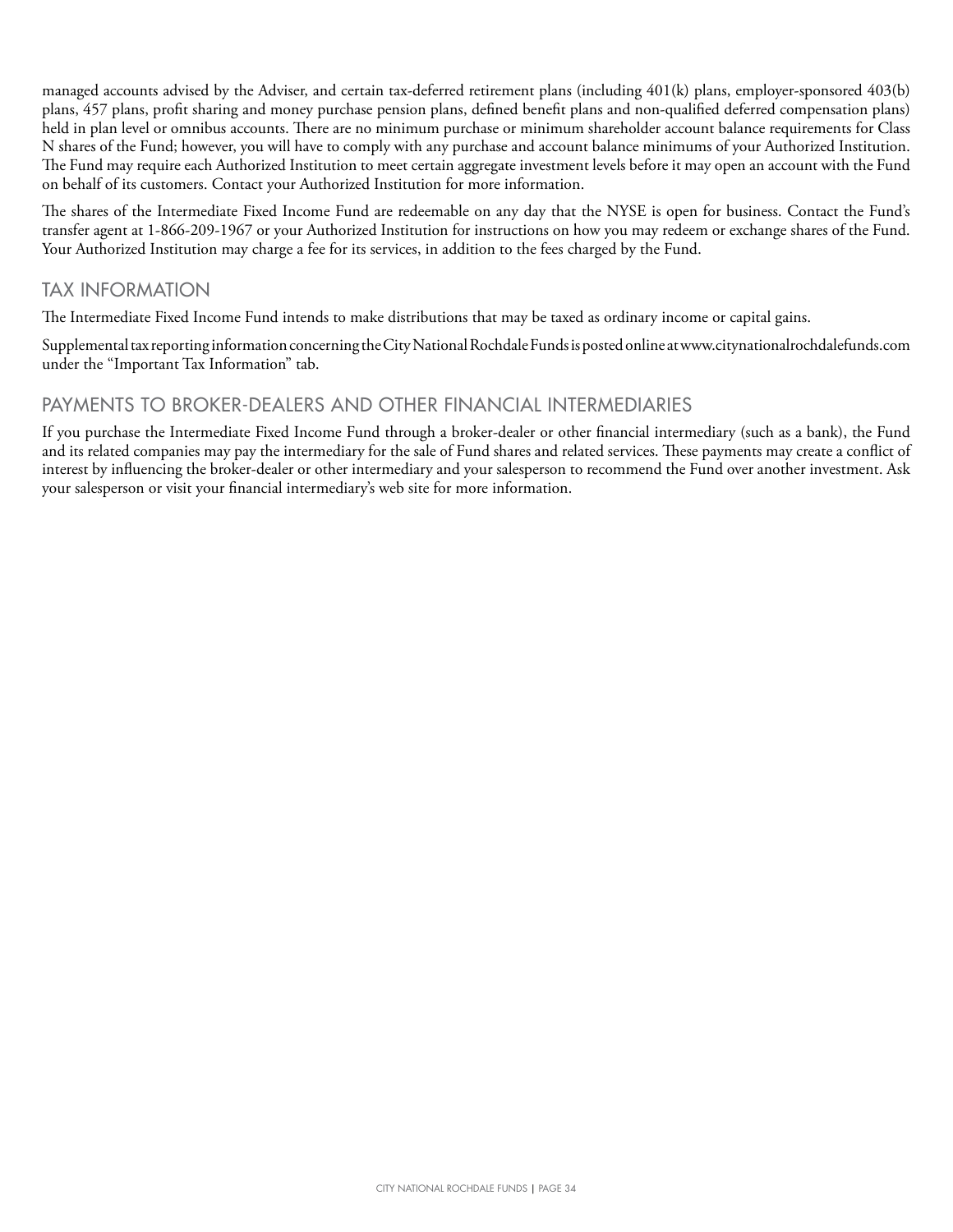# City National Rochdale Fixed Income Opportunities Fund

## INVESTMENT GOAL

The City National Rochdale Fixed Income Opportunities Fund (the "Fixed Income Opportunities Fund" or the "Fund") seeks a high level of current income.

## FEES AND EXPENSES OF THE FUND

The table below describes the fees and expenses you may pay if you buy, hold, and sell shares of the Fixed Income Opportunities Fund. You may pay other fees, such as brokerage commissions and other fees to financial intermediaries, which are not reflected in the table and example below.

#### **Annual Fund Operating Expenses**

(expenses that you pay each year as a percentage of the value of your investment)

|                                      | Class N  |
|--------------------------------------|----------|
| Management Fees                      | 0.50%    |
| Distribution (12b-1) Fee             | 0.25%    |
| Other Expenses                       |          |
| Shareholder Servicing Fee            | 0.25%    |
| Other Fund Expenses                  | $0.10\%$ |
| <b>Total Other Expenses</b>          | 0.35%    |
| Acquired Fund Fees and Expenses      | 0.02%    |
| Total Annual Fund Operating Expenses | 1.12%    |

### EXAMPLE

This Example is intended to help you compare the cost of investing in the Fixed Income Opportunities Fund with the cost of investing in other mutual funds.

The Example assumes that you invest \$10,000 in the Fund for the time periods indicated and then redeem all of your shares at the end of those periods. The Example also assumes that your investment has a 5% return each year and that the Fund's operating expenses remain the same. Although your actual costs may be higher or lower, based on these assumptions, your costs would be:

|         | Year | 3 Years              | Years      | 10 Years |
|---------|------|----------------------|------------|----------|
| Class N |      | 356<br>$\mathcal{S}$ | -617<br>\$ | \$1,363  |

## PORTFOLIO TURNOVER

The Fund pays transaction costs, such as commissions, when it buys and sells securities (or "turns over" its portfolio). A higher portfolio turnover rate may indicate higher transaction costs and may result in higher taxes when Fund shares are held in a taxable account. These costs, which are not reflected in annual fund operating expenses or in the example, affect the Fund's performance. During its most recent fiscal year, the portfolio turnover rate of the Fund was 117% of the average value of its portfolio.

## PRINCIPAL INVESTMENT STRATEGIES

Under normal conditions, the Fund invests at least 80% of its net assets (plus any borrowing for investment purposes) in fixed income securities. The Fund invests in both fixed rate and floating rate fixed income securities and may invest in fixed income securities of any credit rating. The Fund seeks to invest its net assets opportunistically across a broad spectrum of income yielding securities, including without limitation collateralized loan obligations ("CLOs"). The Fund expects to have exposure to high yield bonds (commonly known as "junk" bonds), first- and second-lien senior floating rate loans and other floating rate debt securities, bonds issued by sovereign issuers or quasi-sovereign issuers (i.e., entities that are fully guaranteed, or 100% directly or indirectly owned or controlled, by sovereign entities), and domestic and foreign corporate bonds including asset-backed securities, bank loans, zero coupon obligations, pay-in-kind bonds and trust preferred securities. The Fund also invests in agency and non-agency mortgage-backed securities and asset-backed securities. The Fund's portfolio managers determine the portion of the Fund's assets invested in each income-based asset class. The Fund's foreign investments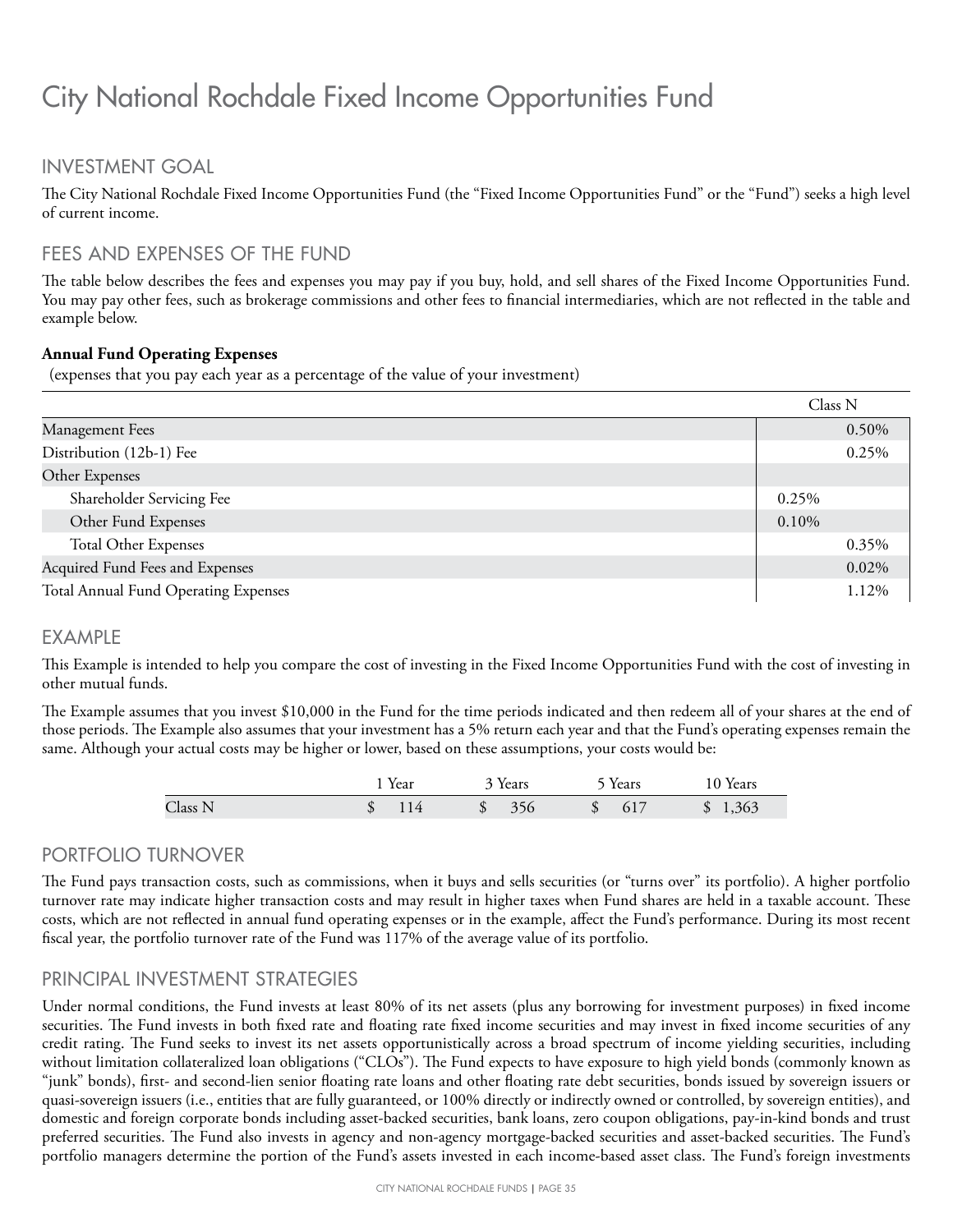include investments in companies that are operating principally in emerging market or frontier market countries. The Fund considers a company to be operating principally in an emerging market or frontier market if (i) the company is incorporated or has its principal business activities in such a market or (ii) the company derives 50% or more of its revenues from, or has 50% or more of its assets in, such a market. The Fund considers a country to be an emerging market country if it has been determined by an international organization, such as the World Bank, to have a low to middle income economy. The Fund considers a country to be a frontier market country if it is included in the MSCI Frontier Markets Index. The Fund's foreign investments may be denominated in U.S. dollars or in local currencies.

The Fund also invests in other income-producing securities consisting of preferred stocks, high dividend paying stocks, securities issued by other investment companies (including exchange-traded funds ("ETFs"), and money market funds), and money market instruments. Up to 100% of the Fund's assets may be held in instruments that are rated below investment grade by either by Standard & Poor's Ratings Services ("Standard & Poor's") or Moody's Investors Service, Inc. ("Moody's"), or in unrated securities determined by City National Rochdale, LLC (the "Adviser"), the Fund's investment adviser, or a Fund sub-adviser to be of equal quality. Although the Adviser and sub-advisers may consider credit ratings in selecting investments for the Fund, the Adviser and the sub-advisers generally base their investment decisions for a particular instrument primarily on their own credit analyses and not on a credit rating by a nationally recognized statistical rating organization. The Adviser and sub-advisers generally consider, among other things, the issuer's financial resources and operating history, its sensitivity to economic conditions and trends, its debt maturity schedules and borrowing requirements, and relative values based on anticipated cash flow, interest and asset coverage. The Fund may invest in income producing securities and other instruments without regard to the maturity of any instrument or the average maturity or duration of the Fund as a whole.

The Fund may also invest up to 15% of its net assets in life insurance policies ("Policies") and interests related thereto purchased through life settlement transactions. In connection with such an investment a Policy owner transfers his or her Policy at a discount to its face value (the amount that is payable upon the death of the insured) in return for an immediate cash settlement. The ultimate purchaser of the Policy (in this case, the Fund) is responsible for premiums payable on the Policy and is entitled to receive the full face value from the insurance company upon the death of the insured. The Fund may invest in life insurance policies and related interests directly or through a wholly owned subsidiary of the Fund organized under the laws of Ireland (the "Irish Subsidiary"). The Fund generally gains exposure to Policies through the Irish Subsidiary.

The Fund may also invest in reinsurance investments providing exposure to the insurance risk of natural catastrophes. The Fund expects to gain exposure to reinsurance investments such as industry loss warranties ("ILWs") and catastrophe bonds (also known as event-linked bonds) indirectly through structured investments in insurance company segregated accounts and/or through investments in private funds. In selecting the Fund's investments, the Adviser or the relevant sub-adviser analyzes an issuer's financial condition, business product strength, competitive position and management experience. The Fund may continue to own a security as long as the dividend or interest yields satisfy the Fund's goal, the credit quality meets the Adviser's or sub-adviser's fundamental criteria and the Adviser or sub-adviser believes the valuation is attractive and industry trends remain favorable. Generally, in determining whether to sell a security, the Adviser or relevant sub-adviser uses the same type of analysis that it uses when buying securities to determine whether the security continues to be a desirable investment for the Fund, including consideration of the security's current credit quality. The Adviser or sub-adviser may also sell a security to reduce the Fund's holding in that security, to take advantage of what it believes are more attractive investment opportunities or to raise cash.

## PRINCIPAL RISKS OF INVESTING IN THE FUND

As with any mutual fund, there are risks to investing. None of the Fixed Income Opportunities Fund, the Adviser or the Fund's sub-advisers can guarantee that the Fund will meet its investment goal. The Fund will expose you to risks that could cause you to lose money. Here are the principal risks to consider:

**Market Risk** – The market price of a security may move up and down, sometimes rapidly and unpredictably, due to general market conditions such as overall economic trends or events, government actions, market disruptions caused by trade disputes or other factors, political factors, adverse investor sentiment, or local, regional or global events such as epidemics, pandemics or other public health issues. These fluctuations may cause a security to be worth less than the price originally paid for it, or less than it was worth at an earlier time. Market risk may affect a single issuer, industry or sector of the economy, or the market as a whole. The value of the Fund's investments may decline in tandem with a drop in the overall value of the stock market based on negative developments in the U.S. and global economies. Adverse market conditions may be prolonged and may not have the same impact on all types of securities.

**Market Risk of Fixed Income Securities** – The prices of fixed income securities respond to economic developments, particularly interest rate changes, as well as to perceptions about the creditworthiness of individual issuers, including governments. Generally, fixed income securities decrease in value if interest rates rise and increase in value if interest rates fall, with lower rated and longer-maturity securities more volatile than higher rated and shorter-maturity securities. Additionally, especially during periods of declining interest rates, borrowers may pay back principal before the scheduled due date, requiring the Fund to replace a particular loan or bond with another, lower-yield security.

Recent Market Events - The pandemic of the novel coronavirus respiratory disease designated COVID-19 has resulted in extreme volatility in the financial markets, a domestic and global economic downturn, severe losses, particularly to some sectors of the economy and individual issuers, and reduced liquidity of many instruments. There have also been significant disruptions to business operations, including business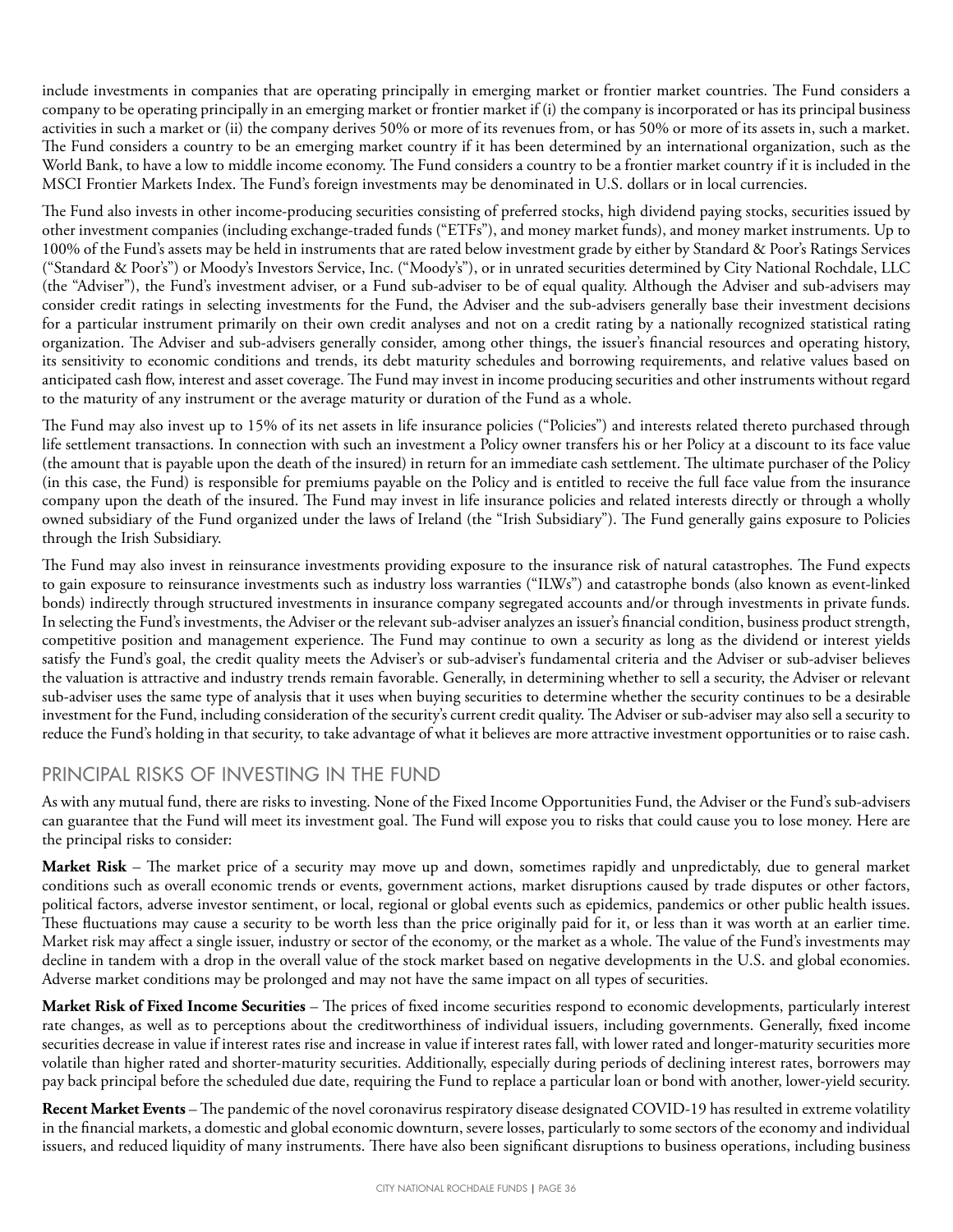closures; strained healthcare systems; disruptions to supply chains and employee availability; large fluctuations in consumer demand; and widespread uncertainty regarding the duration and long-term effects of the pandemic. The pandemic may result in domestic and foreign political and social instability, damage to diplomatic and international trade relations, and continued volatility and/or decreased liquidity in the securities markets. Some interest rates are very low and in some cases yields are negative. Governments and central banks, including the Federal Reserve in the United States, are taking extraordinary and unprecedented actions to support local and global economies and the financial markets. This and other government intervention into the economy and financial markets to address the pandemic may not work as intended, particularly if the efforts are perceived by investors as being unlikely to achieve the desired results. Rates of inflation have also recently risen, which could adversely affect economies and markets. In addition, the COVID-19 pandemic, and measures taken to mitigate its effects, could result in disruptions to the services provided to the Fund by its service providers. Other market events like the COVID-19 pandemic may cause similar disruptions and effects.

**Issuers** – The Fund may be adversely affected if the issuers of securities that the Fund holds do not make their principal or interest payments on time. In addition, the Fund may incur costs and may be hindered or delayed in enforcing its rights against an issuer.

**Credit** – Changes in the credit quality rating of a security or changes in an issuer's financial condition can affect the Fund. A default on a security held by the Fund could cause the value of your investment in the Fund to decline. Investments in lower rated bank loans and lower rated debt securities involve higher credit risks. There is a relatively higher risk that the issuer of such loans or debt securities will fail to make timely payments of interest or principal, or go bankrupt. Credit risk may be high for the Fund because it invests in lower rated investment quality fixed income securities.

**Interest Rates** – The value of fixed income securities will fall if interest rates rise. Fixed income securities with longer maturities generally entail greater interest rate risk than those with shorter maturities. The Fund's yield typically moves in the same direction as movements in short-term interest rates, although it does not do so as quickly. Recent and potential future changes in monetary policy made by central banks and governments are likely to impact the level of interest rates.

**High Yield ("Junk") Bonds** – High yield bonds involve greater risks of default, downgrade, or price declines and are more volatile than investment grade securities. Issuers of high yield bonds may be more susceptible than other issuers to economic downturns and are subject to a greater risk that the issuer may not be able to pay interest or dividends and ultimately to repay principal upon maturity. Discontinuation of these payments could have a substantial adverse effect on the market value of the security, and could result in losses for the Fund.

**Privately Placed and Restricted Securities Risk** – Privately placed and restricted securities, including those that are normally purchased pursuant to Rule 144A or Regulation S under the Securities Act of 1933, as amended (the "1933 Act"), may be considered illiquid. Privately placed and restricted securities typically may be resold only to qualified institutional buyers, or in a privately negotiated transaction, or to a limited number of purchasers, or in limited quantities after they have been held for a specified period of time and other conditions are met for an exemption from registration. Because there may be relatively few potential purchasers for such securities, especially under adverse market conditions or in the event of adverse changes in the financial condition of the issuer, the Fund may find it more difficult to sell such securities when it may be advisable to do so or it may be able to sell such securities only at prices lower than if such securities were more widely held and traded. The absence of an active trading market may also make it difficult to determine the fair value of such securities for purposes of computing the Fund's net asset value.

**Life Insurance Policies** – If the Fund is unable to make premium payments on a Policy, the Policy will lapse and the Fund will lose its ownership interest in the Policy. There is currently no established secondary market for Policies, and the Policies are not considered liquid investments by the Fund. If the Fund must sell Policies to meet redemption requests or other cash needs, the Fund may be forced to sell at a loss. In addition, market quotations will not be readily available for the Policies and the Policies will be priced using a fair value methodology adopted by the Trust's Board. The sales price the Fund could receive for a Policy may differ from the Trust's valuation of the Policy. There may be a mismatch of cash flows related to the Fund's investment in Policies (e.g., the Irish Subsidiary may not take in enough new investment and death benefits paid on maturing life settlements to cover premium payments on existing Policies held by the Irish Subsidiary). The longer the insured lives, the lower the Fund's rate of return on the related Policy will be. The underwriter's estimate of the insured's life expectancy may be incorrect. An insurance company may be unable or refuse to pay benefits on a Policy. In addition, the heirs of an insured may challenge the life insurance settlement. Although the Fund intends to only purchase Policies for which the applicable contestability period has expired, it is possible that a Policy may be subject to contest by the insurance company. A Policy is a liability of the issuing life insurance company, and if the life insurance company goes out of business, sufficient funds may not be available to pay that liability.

**Reinsurance Investments** – The return on reinsurance investments is contingent on the non-occurrence of a pre-defined "trigger" event, such as a hurricane or an earthquake of a specific magnitude. There is inherent uncertainty as to whether, when or where natural events will occur. If a trigger event involves losses or other metrics exceeding a specific magnitude specified in the relevant reinsurance instrument, the fund may lose a portion or all of its investment. The fund's reinsurance investments are expected to be illiquid. Certain reinsurance investments may be difficult to value.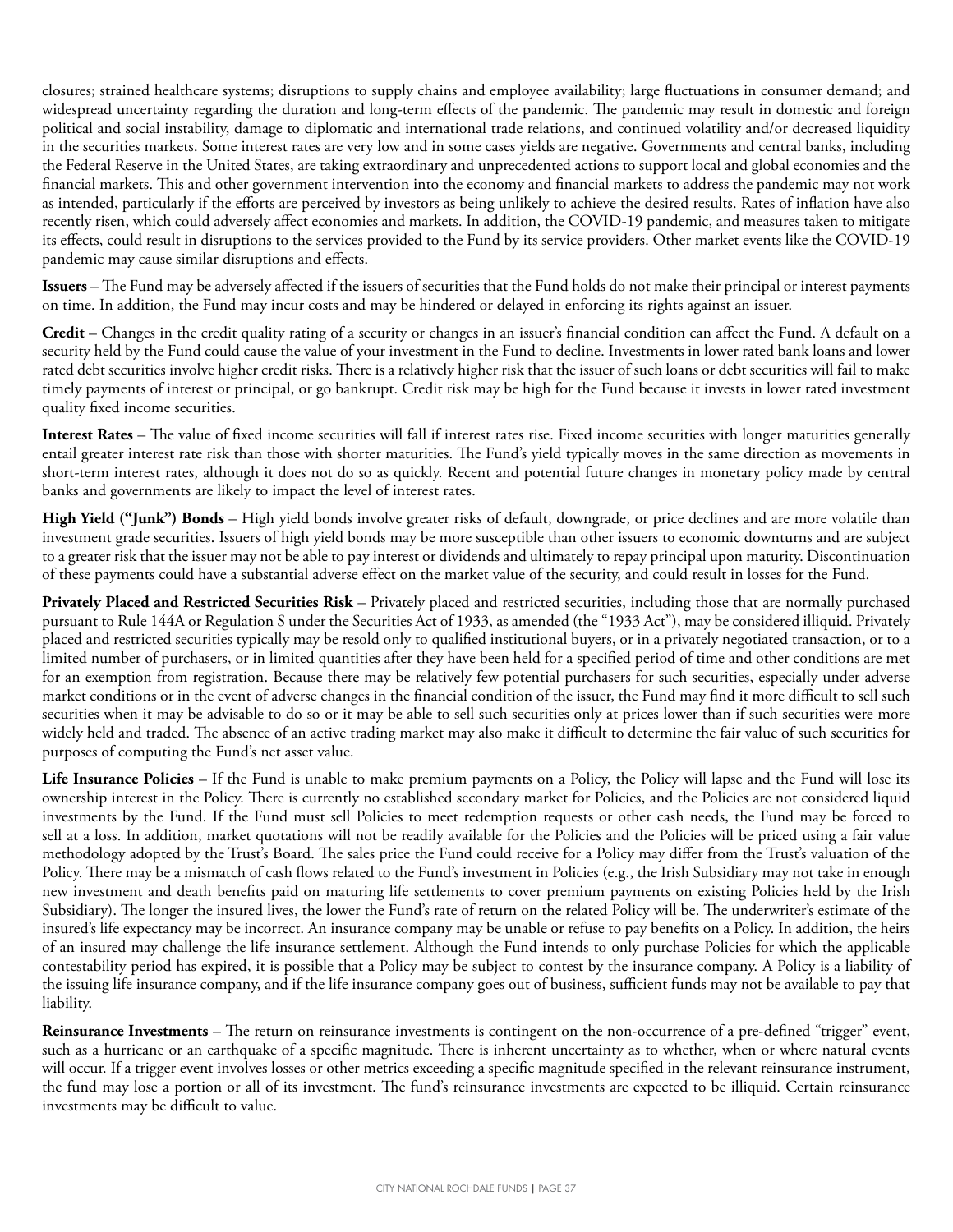ILWs are exposed to catastrophic risks that can lead to binary performance of individual transactions. The probability of the occurrence of events that trigger payouts with respect to ILWs may be difficult to predict. The performance of ILWs depends on determination of industry losses by a recognized third-party assessor. This dependency may cause substantial delays in either releasing the ILW collateral and premium funds to the Fund or paying it to the reinsured party, because the third-party assessor may require time to issue its findings of industry losses.

Catastrophe bonds carry large uncertainties and major risk exposures to adverse conditions. If a trigger event, as defined within the terms of a catastrophe bond, involves losses or other metrics exceeding a specific magnitude in the geographic region and time period specified, the Fund may lose a portion or all of its accrued interest and/or principal invested in such security.

**Market Risk of Equity Securities** – By investing directly or indirectly in stocks, the Fund may expose you to a sudden decline in the share price of a particular portfolio holding or to an overall decline in the stock market. In addition, the Fund's principal market segment may underperform other segments or the market as a whole. The value of your investment in the Fund will fluctuate daily and cyclically based on movements in the stock market and the activities of individual companies in the Fund's portfolio. Common stocks are susceptible to general stock market fluctuations and to volatile increases and decreases in value as market confidence in and perceptions of their issuers change. Preferred stock is subject to the risk that the dividend on the stock may be changed or omitted by the issuer, and that participation in the growth of the issuer may be limited. Preferred stock typically has "preference" over common stock in the payment of distributions and the liquidation of a company's assets, but is subordinated to bonds and other debt instruments. In addition, preferred stock holders generally do not have voting rights with respect to the issuing company.

**Management** – The Fund's performance depends on the Adviser's and sub-advisers' skill in making appropriate investments. As a result, the Fund's investment strategies may not work as intended or otherwise fail to produce the desired results, and the Fund may underperform the markets in which it invests or similar funds.

**Sub-Adviser Allocation** – The Fund's performance is affected by the Adviser's decisions concerning how much of the Fund's portfolio to allocate for management by each of the Fund's sub-advisers or to retain for management by the Adviser.

**Foreign Securities** – Investments in securities of foreign issuers tend to be more volatile than domestic securities because of economic and social conditions abroad, political developments, and changes in the regulatory environments of foreign countries. Changes in currency rates and exchange control regulations, and the imposition of sanctions, withholding taxes on income, confiscations, trade restrictions (including tariffs) and other government restrictions by the United States and/or other governments may adversely affect the value of the Fund's investments in foreign securities. There may be less government supervision of foreign markets. As a result, foreign issuers may not be subject to the uniform accounting, auditing, and financial reporting standards and practices applicable to domestic issuers, and there may be less publicly available information about foreign issuers. Foreign securities may be less liquid and more difficult to value than domestic securities.

**Emerging Market Securities** – Many of the risks with respect to foreign securities are more pronounced for investments in developing or emerging market countries. Emerging market countries may have more government exchange controls, more volatile interest and currency exchange rates, less market regulation, and less developed and less stable securities markets and economic, political, and legal systems than those of more developed countries. There may be less publicly available and reliable information about issuers in emerging markets than is available about issuers in more developed markets. In addition, emerging market countries may experience high levels of inflation and may have less liquid securities markets and less efficient trading and settlement systems. Their economies also depend heavily upon international trade and may be adversely affected by protective trade barriers and the economic and political conditions of their trading partners. In addition, there may be restrictions on investments in Chinese companies. For example, the President of the United States signed an Executive Order in 2021 prohibiting U.S. persons from purchasing or investing in publicly-traded securities of companies identified by the U.S. Government as "Chinese Military-Industrial Complex Companies." The list of such companies can change from time to time, and as a result of forced selling or an inability to participate in an investment the Adviser or a sub-adviser otherwise believes is attractive, the Fund may incur losses.

**Frontier Market Securities** – Frontier market countries are a sub-set of emerging market countries the capital markets of which are less developed, generally less liquid and have lower market capitalization than those of the more developed, "traditional" emerging markets but which still demonstrate a relative market openness to and accessibility for foreign investors. Frontier market countries generally have smaller economies and even less developed capital markets with relatively newer and less tested regulatory and legal systems than traditional emerging markets, and, as a result, the risks discussed above with respect to emerging markets are magnified in frontier market countries. Securities issued by borrowers in frontier market countries are often subject to extreme price volatility and illiquidity and effects stemming from government ownership or control of parts of private sector and of certain companies; trade barriers, exchange controls, managed adjustments in relative currency values and other protectionist measures imposed or negotiated by the countries with which frontier market countries trade; and relatively new and unsettled securities laws.

**Liquidity** – Bank loans, high yield bonds, floating rate securities and lower rated securities may experience illiquidity, particularly during certain periods of financial or economic distress, causing the value of the Fund's investments to decline. It may be more difficult for the Fund to sell its investments when they are less liquid or illiquid, and the Fund may receive less than expected. Additionally, one or more of the instruments in which the Fund invests may be permanently illiquid in nature and market prices for these instruments are unlikely to be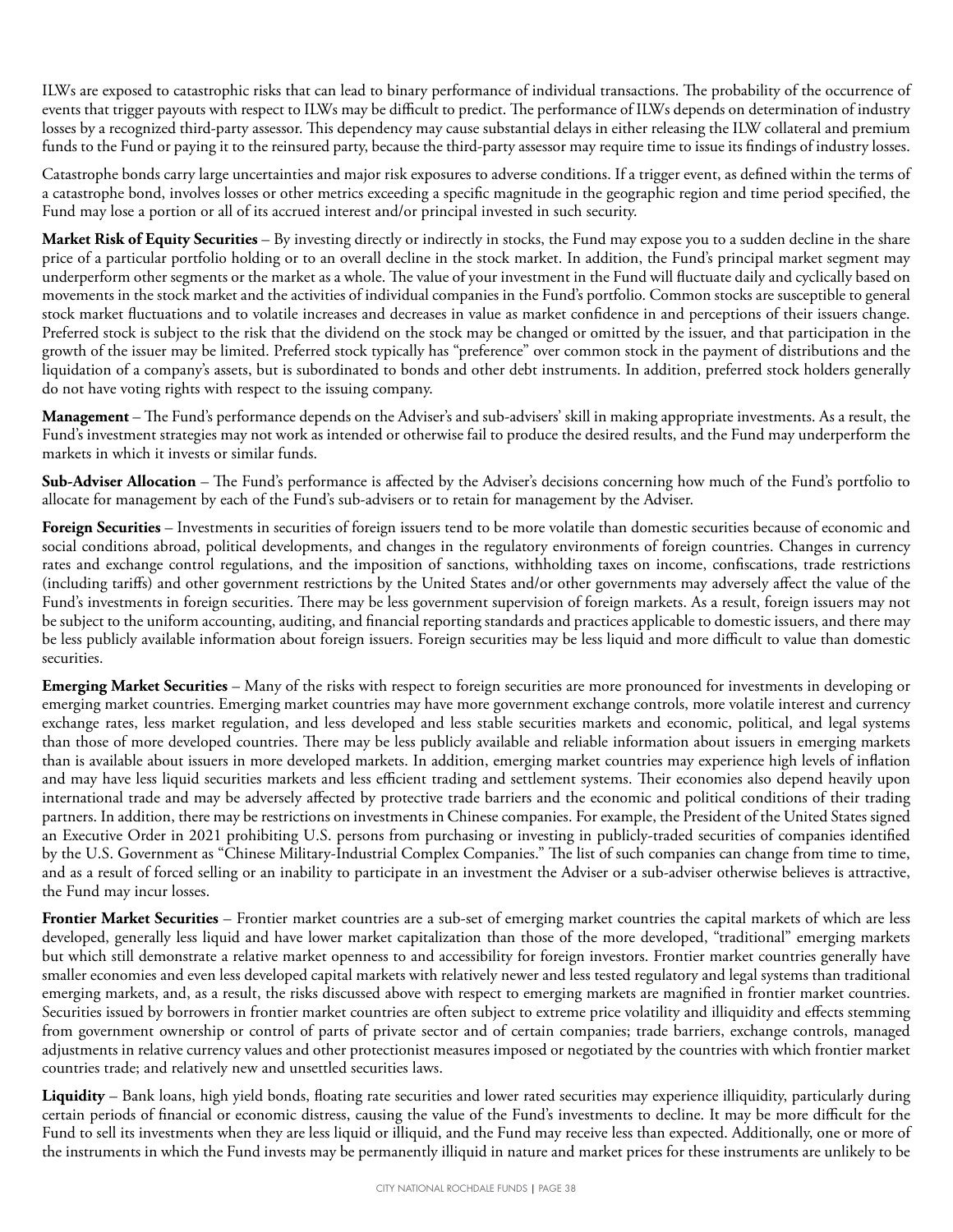readily available at any time. In the absence of readily available market prices or, as is expected to be the case for certain illiquid asset-backed investments, the absence of any pricing service or observable pricing inputs, the valuation process will depend on the evaluation of factors such as prevailing interest rates, creditworthiness of the issuer, the relative value of the cash flows represented by the underlying assets and other factors. The sales price the Fund may receive for an illiquid security may differ from the Fund's valuation of the illiquid security.

**Foreign Currency** – As long as the Fund holds a foreign security, its value will be affected by the value of the local currency relative to the U.S. dollar. The value of a foreign currency may decline in relation to the U.S. dollar while the Fund holds securities denominated in such currency, and currency conversion costs and currency fluctuations could erase investment gains or add to investment losses. Currency exchange rates can be volatile and can be affected by, among other factors, the general economics of a country or the actions of the United States or foreign governments or central banks. U.S. dollar-denominated securities of foreign issuers may also be affected by currency risk, as the value of these securities may also be affected by changes in the issuer's local currency. The Fund may be unable or may choose not to hedge its foreign currency exposure.

**Extension** – Rising interest rates can cause the average maturity of the Fund's holdings of mortgage-backed, asset-backed and other passthrough securities to lengthen unexpectedly due to a drop in prepayments. This would increase the sensitivity of the Fund to rising rates and the potential for price declines of portfolio securities.

**Prepayments** – As a general rule, prepayments of principal of loans underlying mortgage-backed, asset-backed or other pass-through securities increase during a period of falling interest rates and decrease during a period of rising interest rates. In periods of declining interest rates, as a result of prepayments the Fund may be required to reinvest its assets in securities with lower interest rates. In periods of increasing interest rates, the securities subject to prepayment risk held by the Fund may exhibit price characteristics of longer-term debt securities.

**Investment through Irish Subsidiary** – The Fund may invest in Policies by investing in the Irish Subsidiary. The Irish Subsidiary is not an investment company registered under the Investment Company Act of 1940, as amended (the "1940 Act"), and unless otherwise noted in this Prospectus and the SAI, is not subject to all of the investor protections of the 1940 Act and other U.S. regulations. Changes in the laws of the United States and/or Ireland could affect the ability of the Fund and/or the Irish Subsidiary to operate as described in this Prospectus and the SAI and could negatively affect the Fund and its shareholders. The Irish Subsidiary (unlike the Fund) may invest an unlimited portion of its net assets in Policies. However, the Irish Subsidiary otherwise is subject to the Fund's investment restrictions and other policies.

**Irish Subsidiary Tax Matters** – Under current IRS guidance, Policy proceeds paid by a U.S. insurance company to a foreign corporation such as the Irish Subsidiary are generally subject to U.S. federal income tax withholding at a 30% rate. The Irish Subsidiary intends to qualify for benefits under the U.S.-Ireland income tax treaty which would include an exemption from such withholding. There is a risk, however, that a U.S. insurance company issuer may not respect the claimed treaty benefits and may withhold the 30% tax on the proceeds paid to the Irish Subsidiary. In such a case, the Irish Subsidiary may be able to obtain a refund from the IRS.

Any changes to the U.S.-Ireland tax treaty, U.S. or Ireland law, or the manner in which the treaty and such laws are applied to the Irish Subsidiary or the Fund, may have an adverse tax effect on the Irish Subsidiary, the Fund and its shareholders.

**LIBOR Risk** – Many financial instruments, financings or other transactions to which the Fund may be a party use or may use a floating rate based on the London Interbank Offered Rate ("LIBOR"). In July 2017, the Financial Conduct Authority, the United Kingdom's financial regulatory body, announced that after 2021 it will cease its active encouragement of banks to provide the quotations needed to sustain LIBOR. In March 2021, the administrator of LIBOR announced a delay in the phase out of the majority of U.S. Dollar LIBOR publications until June 30, 2023, although the remainder of LIBOR publications ended on December 31, 2021. The unavailability and/ or discontinuation of LIBOR could have adverse impacts on newly issued financial instruments and existing financial instruments that reference LIBOR. While some instruments may contemplate a scenario in which LIBOR is no longer available by providing for an alternative rate setting methodology, not all instruments may have such provisions and there is uncertainty regarding the effectiveness of any alternative methodology. In addition, the unavailability or replacement of LIBOR may affect the value, liquidity or return on certain Fund investments and may result in costs incurred in connection with closing out positions and entering into new trades. The potential effect of the transition away from LIBOR on the Fund or the financial instruments in which the Fund invests cannot yet be determined and may adversely affect the Fund's performance or net asset value.

**Bank Loans** – The Fund may invest in U.S. and non-U.S. bank loans. Bank loans are not traded on an exchange and purchasers and sellers of bank loans generally rely on market makers, typically the administrative agent under a bank loan, to effect private sales transactions. As a result, bank loans may have relatively less liquidity than other types of fixed income assets, and the Fund may be more likely to incur losses on the sale of bank loans than on other, more liquid, investments.

Loan instruments may not be readily marketable and may be subject to restrictions on resale. In some cases, negotiations involved in disposing of loans may require weeks to complete. Thus, transactions in loan instruments may take longer than seven days to settle. This could pose a liquidity risk to the Fund and, if the Fund's exposure to such investments is substantial, could impair the Fund's ability to meet shareholder redemptions in a timely manner.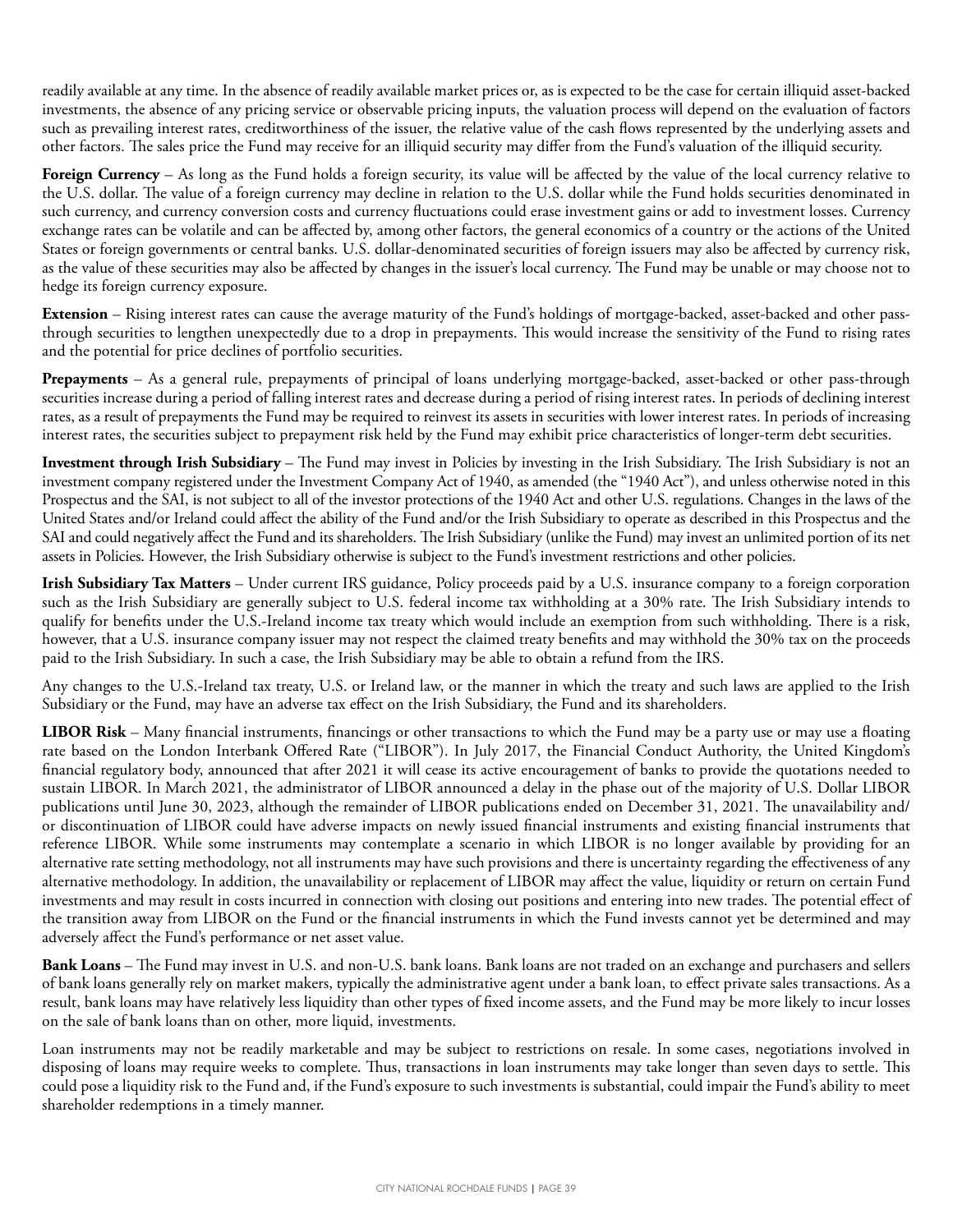The Fund's investments in non-U.S. bank loans are subject to additional risks including future unfavorable political and economic developments, possible withholding taxes on interest income, seizure or nationalization of foreign deposits, currency controls, interest limitations, or other governmental restrictions which might affect the payment of principal or interest on the bank loans held by the Fund.

**Collateralized Loan Obligations** – CLOs are securities backed by an underlying portfolio of loan obligations. CLOs issue classes or "tranches" that vary in risk and yield and may experience substantial losses due to actual defaults, decrease in market value due to collateral defaults and removal of subordinate tranches, market anticipation of defaults and investor aversion to CLO securities as a class. The risks of investing in CLOs depend largely on the tranche invested in and the type of the underlying loans in the tranche of the CLO in which the Fund invests. CLOs also carry risks including, but not limited to, interest rate risk and credit risk, which are described herein. For example, a liquidity crisis in the global credit markets could cause substantial fluctuations in prices for leveraged loans and high-yield debt securities and limited liquidity for such instruments. When the Fund invests in CLOs, in addition to directly bearing the expenses associated with its own operations, it may bear a pro rata portion of the CLO's expenses.

**ETFs** – ETFs typically trade on securities exchanges and their shares may, at times, trade at a premium or discount to their net asset values. In addition, an ETF may not replicate exactly the performance of the benchmark index or group of indices it seeks to track for a number of reasons, including transaction costs incurred by the ETF, the temporary unavailability of certain index securities in the secondary market or discrepancies between the ETF and the index with respect to the weighting of securities or the number of securities held.

By investing in the Fund, shareholders indirectly bear fees and expenses charged by the ETFs in which the Fund invests, in addition to the Fund's direct fees and expenses. Further, the Fund is subject to the effects of the business and regulatory developments that affect ETFs and the investment company industry generally.

**Closed-End Funds** – Unlike conventional mutual funds which continually offer new shares for sale to the investing public, CEFs are exchange-traded and issue only a limited number of shares. CEFs may trade at a discount or premium to their net asset value and may trade at a larger discount or smaller premium subsequent to purchase by the Fund. In addition, CEFs may trade infrequently, with small volume, which may make it difficult for the Fund to buy and sell shares. Also, CEFs are allowed to invest in a greater amount of illiquid securities than mutual funds, and CEFs may employ leverage to a greater extent than mutual funds.

**Financial Services Firms** – The Fund invests in obligations of financial services firms, including those of banks. Changes in economic conditions and government regulations can significantly affect these issuers.

**Tax Matters** – To qualify for treatment as a regulated investment company ("RIC") under the Internal Revenue Code of 1986, as amended (the "Code"), the Fund must meet certain requirements including requirements regarding the composition of its income. Any income the Fund derives from direct investments in Policies may be considered non-qualifying income and must be limited, along with investments in any other non-qualifying sources, to a maximum of 10% of the Fund's gross income in any fiscal year. In addition, the Fund may invest in Policies through the Irish Subsidiary. The Irish Subsidiary is treated as a "controlled foreign corporation" (a "CFC") for U.S. federal income tax purposes. The Fund has obtained an opinion of counsel, based on representations from the Fund and the Irish Subsidiary, that actual distributions made to the Fund by the Irish Subsidiary will, more likely than not, be treated as qualifying income. As a result, either of direct investments in Policies or of investments through the Irish Subsidiary, the Fund might generate more non-qualifying income than anticipated, might not be able to generate qualifying income in a particular fiscal year at levels sufficient to limit its non-qualifying income to 10% of the Fund's gross income, or might not be able to determine the percentage of qualifying income it derives for a taxable year until after year-end. If the Fund fails to meet this 10% requirement, the Fund might not be eligible for treatment as a RIC, in which case it would be subject to federal income tax on its net income at the regular corporate rate. Alternatively, if the Fund fails to meet the 10% requirement, the Fund might be able to pay a tax equal to the amount of the non-qualifying income to the extent it exceeds one-ninth of the Fund's qualifying income. The tax treatment of the Policies and the Fund's investments in the Irish Subsidiary may be adversely affected by future legislation, Treasury Regulations and/or guidance issued by the IRS that could, among other things, affect the character, timing and/or amount of the Fund's taxable income or gains and of distributions made by the Fund.

**Underlying Funds** – To the extent the Fund invests in other funds, the risks associated with investing in the Fund are closely related to the risks associated with the securities and other investments held by the underlying funds. The ability of the Fund to achieve its investment goal depends in part upon the ability of the underlying funds to achieve their investment goals. The underlying funds may not achieve their investment goals. In addition, by investing in the Fund, shareholders indirectly bear fees and expenses charged by the underlying funds in addition to the Fund's direct fees and expenses. Further, the Fund is subject to the effects of the business and regulatory developments that affect these underlying funds and the investment company industry generally.

**Volatility** – Because of the speculative nature of the income securities in which the Fund invests, the Fund may fluctuate in price more than other bond and income funds.

Portfolio Turnover - The Fund will sell a security when its portfolio managers believe it is appropriate to do so, regardless of how long the Fund has owned that security. Buying and selling securities generally involves some expense to the Fund, such as commissions paid to brokers and other transaction costs. By selling a security, the Fund may realize taxable capital gains that it will subsequently distribute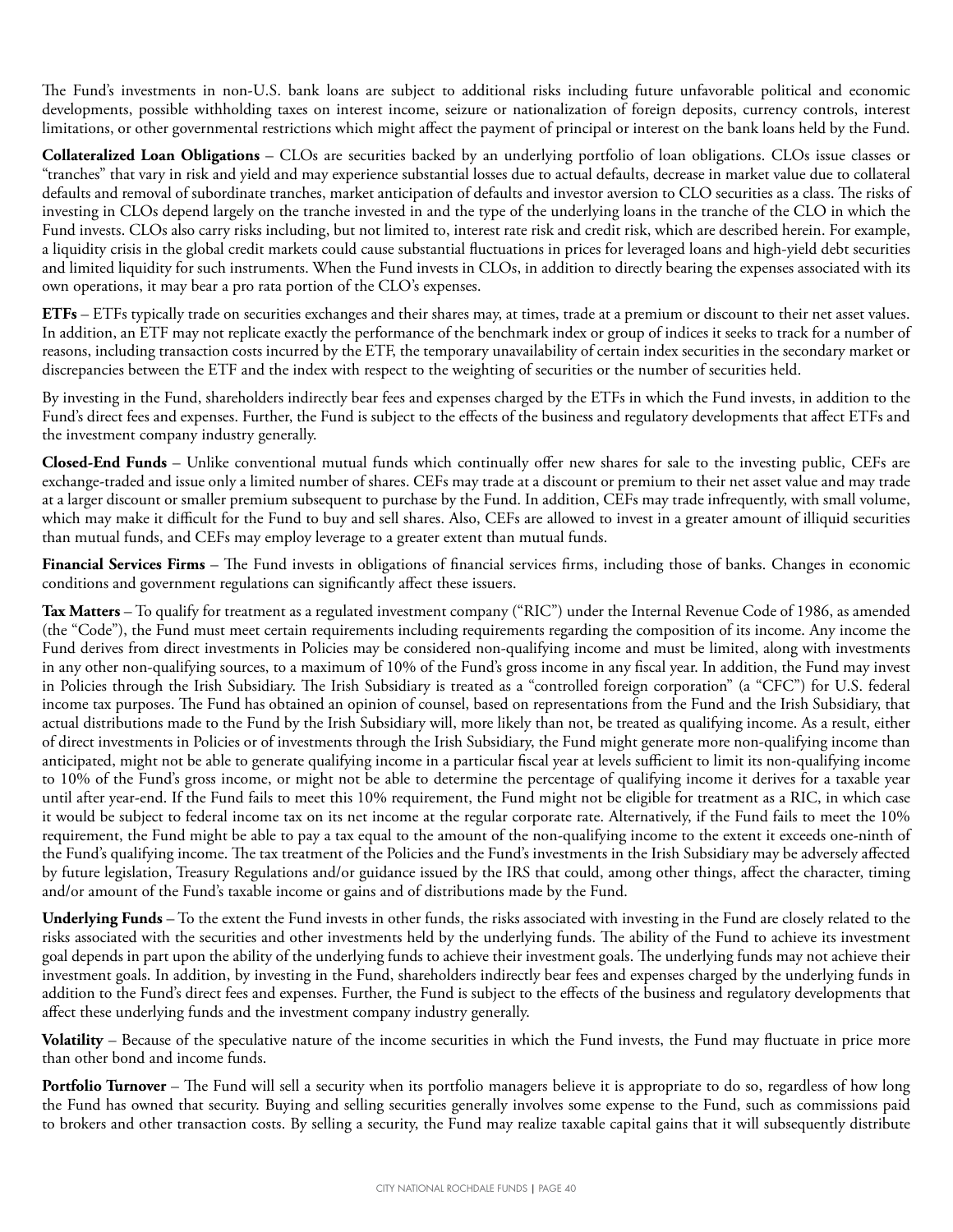to shareholders. Generally speaking, the higher the Fund's annual portfolio turnover, the greater its brokerage costs and the greater the likelihood that it will realize taxable capital gains. Increased brokerage costs may adversely affect the Fund's performance. Annual portfolio turnover of 100% or more is considered high.

**Rating Agencies** – Credit ratings are issued by rating agencies, which are private entities that provide ratings of the credit quality of debt obligations. A credit rating is not an absolute standard of quality, but rather a general indicator that reflects only the views of the originating rating agency. If a rating agency revises downward or withdraws its rating of a security in which the Fund invests, that security may become less liquid or may lose value. Rating agencies are subject to an inherent conflict of interest because they are often compensated by the issuers of the securities they rate.

**Defensive Investments** – During unusual economic or market conditions, or for temporary defensive or liquidity purposes, the Fund may invest up to 100% of its assets in cash or cash equivalents that would not ordinarily be consistent with the Fund's investment goal.

**Redemptions** – The Fund may experience heavy redemptions, particularly during periods of declining or illiquid markets, that could cause the Fund to liquidate its assets at inopportune times or at a loss or depressed value. Redemption risk is greater to the extent that the Fund has investors with large shareholdings, short investment horizons, or unpredictable cash flow needs.

**Cybersecurity Risk** – Cybersecurity incidents may allow an unauthorized party to gain access to Fund assets, customer data (including private shareholder information), or proprietary information, or cause the Fund, the Adviser, the sub-advisers, and/or other service providers (including custodians, sub-custodians, transfer agents and financial intermediaries) to suffer data breaches, data corruption or loss of operational functionality. In an extreme case, a shareholder's ability to exchange or redeem Fund shares may be affected. Issuers of securities in which the Fund invests are also subject to cybersecurity risks, and the value of those securities could decline if the issuers experience cybersecurity incidents.

**Conflicts of Interest** – The Adviser and its affiliates are engaged in a variety of businesses and have interests other than that of managing the Fund. The broad range of activities and interests of the Adviser and its affiliates gives rise to actual, potential and perceived conflicts of interest that could affect the Fund and its shareholders.

An investment in the Fund is not a deposit of City National Bank or Royal Bank of Canada and is not insured or guaranteed by the Federal Deposit Insurance Corporation or any other government agency.

## **PERFORMANCE**

The Fund's predecessor, the Rochdale Fixed Income Opportunities Portfolio, commenced operations on July 1, 2009, as a series of Rochdale Investment Trust, a Delaware statutory trust (the "Predecessor Fund"). The Fixed Income Opportunities Fund commenced operations on March 29, 2013, and offered shares of the Fund for public sale on April 1, 2013, after the reorganization of the Predecessor Fund into the Fixed Income Opportunities Fund. The Fund has adopted an investment goal and investment strategies and policies substantially similar to those of the Predecessor Fund.

The bar chart and the performance table that follow illustrate some of the risks and volatility of an investment in the Fixed Income Opportunities Fund by showing the changes in the Fund's performance from year to year and by showing the Fund's average annual total returns for the indicated periods. Of course, the Fund's past performance does not necessarily indicate how the Fixed Income Opportunities Fund will perform in the future. Call (888) 889-0799 or visit www.citynationalrochdalefunds.com to obtain updated performance information.

In the bar chart and the performance table, the performance results prior to March 29, 2013, are for the Predecessor Fund. Class N shares of the Fixed Income Opportunities Fund and the Predecessor Fund shares would have substantially similar annual returns because the shares are invested in the same portfolio of securities. Unless otherwise indicated, the bar chart and the performance table assume reinvestment of dividends and distributions.

This bar chart shows the performance of the Fixed Income Opportunities Fund's Class N shares based on a calendar year.

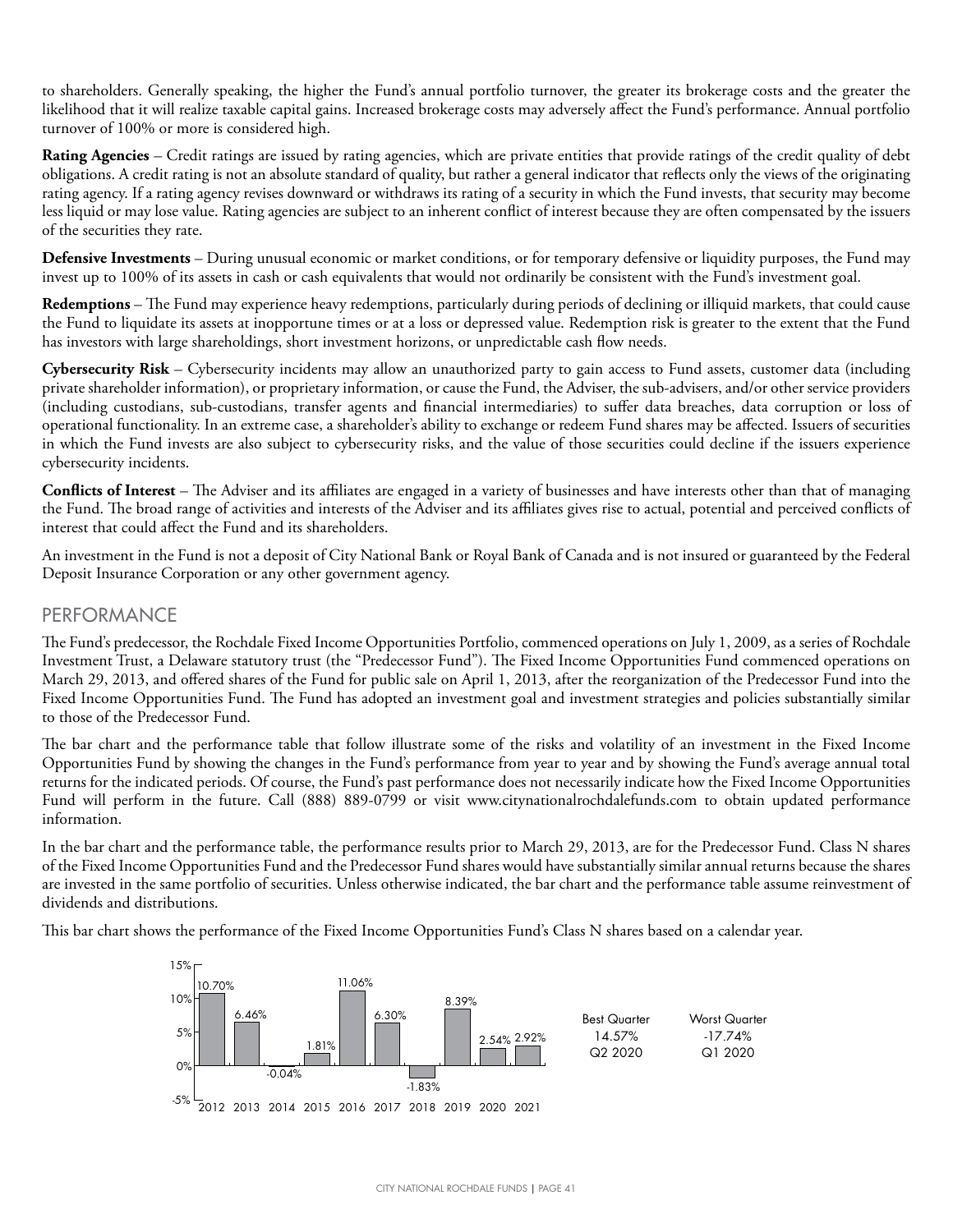This table shows the average annual total returns of each class of the Fixed Income Opportunities Fund for the periods ended December 31, 2021. The table also shows how the Fund's performance compares with the returns of indices comprised of investments similar to those held by the Fund.

#### **Average Annual Total Returns**

| (for the periods ended December 31, 2021)                                                                                                                                                         | One Year  | Five Years | Ten Years |
|---------------------------------------------------------------------------------------------------------------------------------------------------------------------------------------------------|-----------|------------|-----------|
| $Class N^{(1)}$                                                                                                                                                                                   |           |            |           |
| Return Before Taxes                                                                                                                                                                               | 2.92%     | 3.61%      | 4.75%     |
| Return After Taxes on Distributions                                                                                                                                                               | 0.58%     | 1.16%      | 2.25%     |
| Return After Taxes on Distributions and Sale of Fund Shares                                                                                                                                       | 1.79%     | 1.71%      | 2.58%     |
| Bloomberg Global Aggregate Credit Corporate Total Return Index Hedged USD <sup>(2)</sup><br>(Reflects no deduction for fees, expenses or taxes)                                                   | $-0.07\%$ | 5.03%      | 5.20%     |
| Bloomberg U.S. Aggregate Bond Index<br>(Reflects no deduction for fees, expenses or taxes)                                                                                                        | $-1.54%$  | 3.57%      | 2.90%     |
| Blended Index - 40/35/25 hybrid of the following three indices:                                                                                                                                   | $-0.13\%$ | 3.89%      | 4.54%     |
| Bloomberg Multiverse Total Return Index Value Hedged USD<br>S&P Global Leveraged Loan Index<br>Bloomberg Emerging Markets High Yield Index<br>(Reflects no deduction for fees, expenses or taxes) |           |            |           |

(1) Performance shown for periods prior to March 29, 2013, reflects that of the Predecessor Fund's Class N shares.

<sup>(2)</sup> Previously, the Fund's performance was compared to the Bloomberg U.S. Aggregate Bond Index as its primary benchmark. The Trust has elected to compare the Fund's performance to the Bloomberg Global Aggregate Credit Corporate Total Return Index Hedged USD, as the Adviser believes that this index is more aligned with the Fund's investment strategy.

After-tax returns are calculated using the historical highest individual federal marginal income tax rates and do not reflect the impact of state and local taxes. Actual after-tax returns depend on an investor's tax situation and may differ from those shown. The after-tax returns shown are not relevant to investors who hold their Fund shares through tax-deferred arrangements, such as 401(k) plans or individual retirement accounts.

### INVESTMENT ADVISER

City National Rochdale, LLC

#### SUB-ADVISERS

Alcentra Limited

Alcentra NY, LLC

AllFinancial Partners II, LLC

Ashmore Investment Management Limited

Federated Investment Management Company

Seix Investment Advisors LLC

T. Rowe Price Associates, Inc.

### PORTFOLIO MANAGERS

Thomas H. Ehrlein, the Adviser's Director, Portfolio and Alternative Analytics Group, and Charles Luke, Managing Director and Senior Portfolio Manager of the Adviser, are primarily responsible for the day-to-day management of the Fund. Messrs. Ehrlein and Luke have served as portfolio managers for the Fund since May 2020.

### PURCHASE AND SALE OF FUND SHARES

The Class N shares of the Fund are available to individual investors, partnerships, corporations and other accounts, including separately managed accounts advised by the Adviser, and certain tax-deferred retirement plans (including 401(k) plans, employer-sponsored 403(b) plans, 457 plans, profit sharing and money purchase pension plans, defined benefit plans and non-qualified deferred compensation plans) held in plan level or omnibus accounts. Shares of the Fixed Income Opportunities Fund may be purchased, redeemed or exchanged through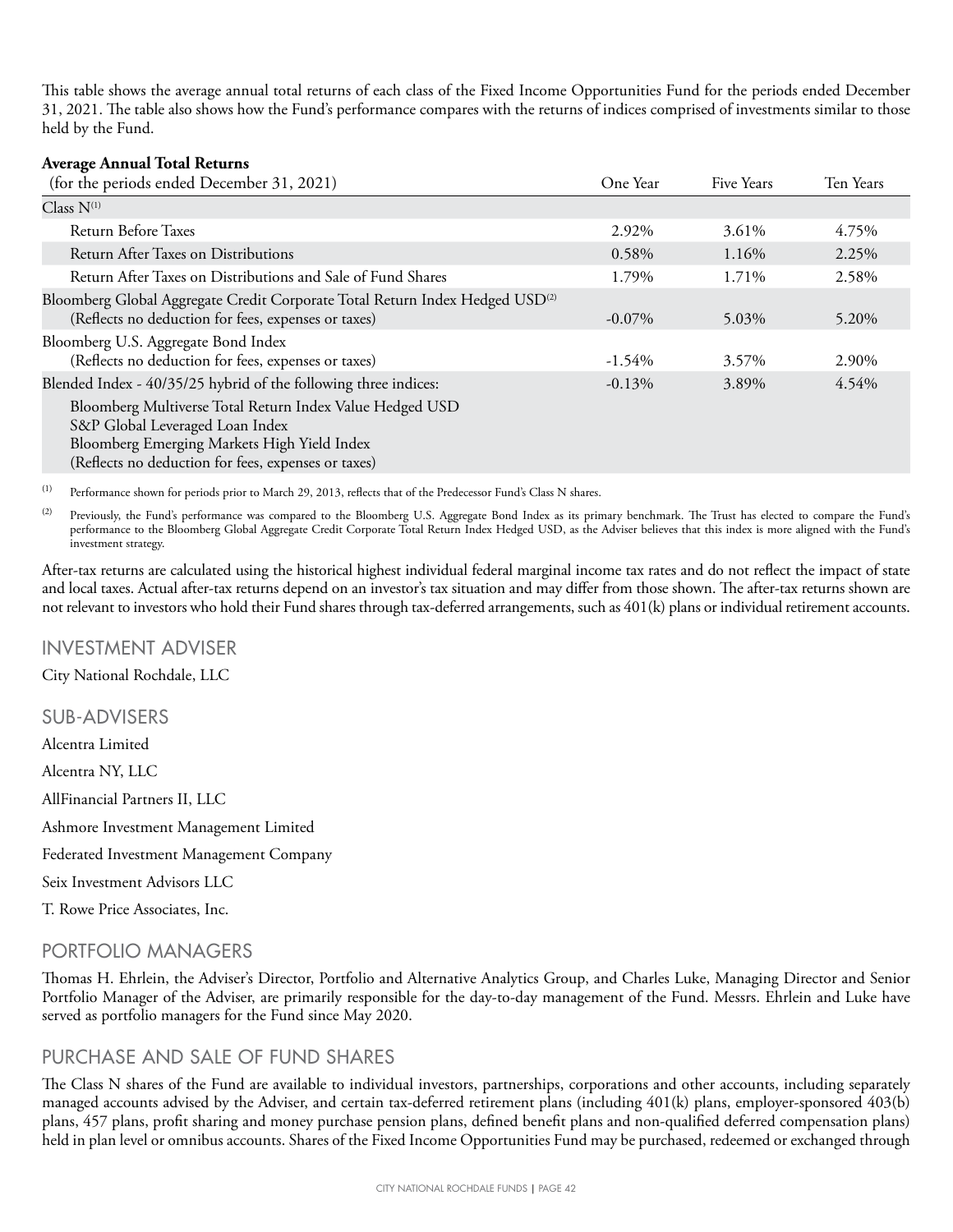the Fund's transfer agent or through an approved broker-dealer or other financial institution (each an "Authorized Institution"). There are no minimum purchase or minimum shareholder account balance requirements for Class N shares of the Fund; however, you will have to comply with any purchase and account balance minimums of your Authorized Institution. The Fund may require each Authorized Institution to meet certain aggregate investment levels before it may open an account with the Fund on behalf of its customers. Contact your Authorized Institution for more information.

The shares of the Fixed Income Opportunities Fund are redeemable on any day that the NYSE is open for business. Contact the Fund's transfer agent at 1-866-209-1967 or your Authorized Institution for instructions on how you may redeem or exchange shares of the Fund. Your Authorized Institution may charge a fee for its services, in addition to the fees charged by the Fund.

## TAX INFORMATION

The Fixed Income Opportunities Fund intends to make distributions that may be taxed as ordinary income or capital gains.

Supplemental tax reporting information concerning the City National Rochdale Funds is posted online at www.citynationalrochdalefunds. com under the "Important Tax Information" tab.

### PAYMENTS TO BROKER-DEALERS AND OTHER FINANCIAL INTERMEDIARIES

If you purchase the Fixed Income Opportunities Fund through a broker-dealer or other financial intermediary (such as a bank), the Fund and its related companies may pay the intermediary for the sale of Fund shares and related services. These payments may create a conflict of interest by influencing the broker-dealer or other intermediary and your salesperson to recommend the Fund over another investment. Ask your salesperson or visit your financial intermediary's web site for more information.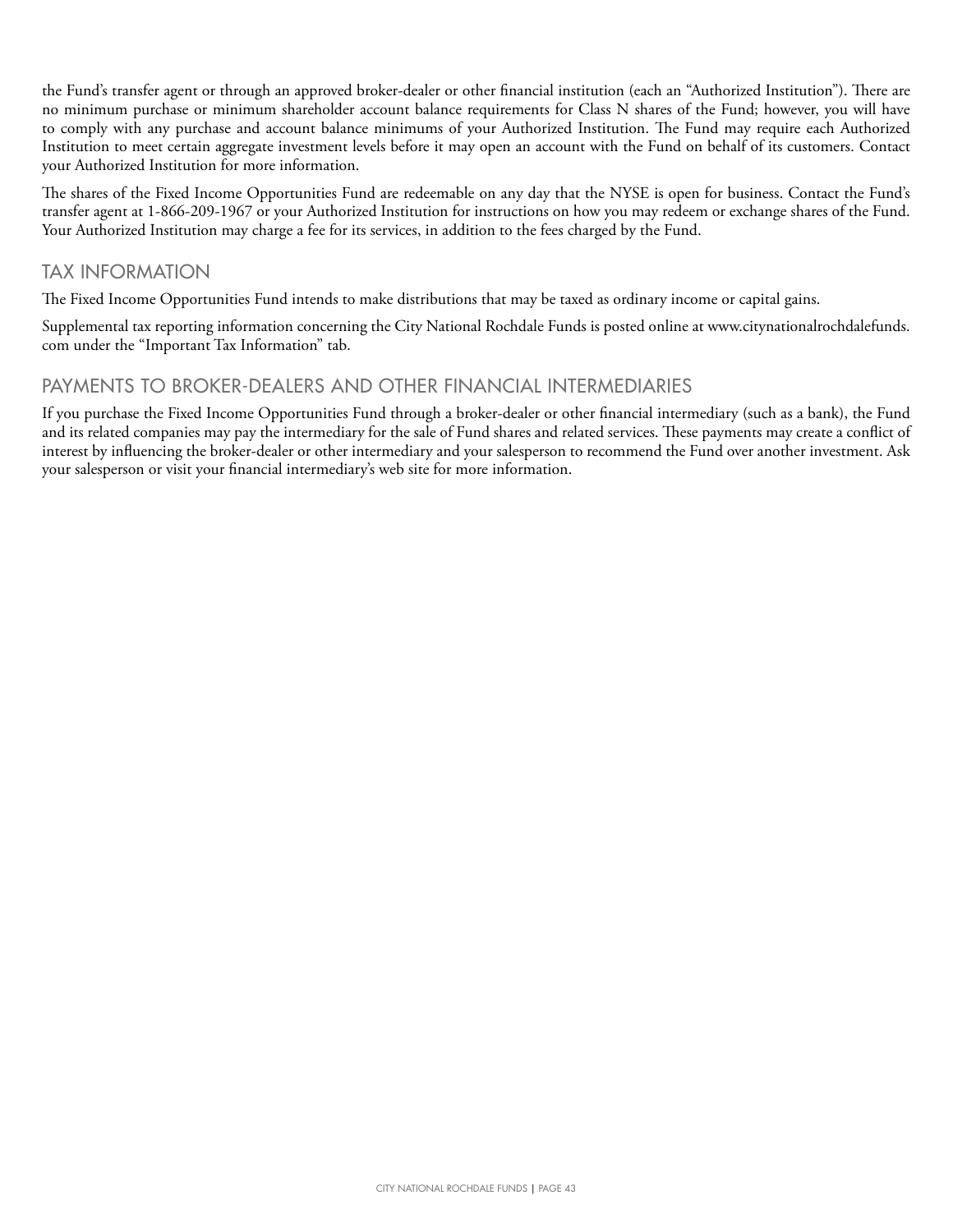# City National Rochdale Equity Income Fund (formerly City National Rochdale Dividend & Income Fund)

## INVESTMENT GOALS

The City National Rochdale Equity Income Fund (the "Equity Income Fund" or the "Fund") seeks to provide significant income and longterm capital appreciation.

## FEES AND EXPENSES OF THE FUND

The table below describes the fees and expenses you may pay if you buy, hold, and sell shares of the Equity Income Fund. You may pay other fees, such as brokerage commissions and other fees to financial intermediaries, which are not reflected in the table and example below.

#### **Annual Fund Operating Expenses**

(expenses that you pay each year as a percentage of the value of your investment)

|                                      | Class N |
|--------------------------------------|---------|
| Management Fees                      | 0.50%   |
| Distribution (12b-1) Fee             | 0.25%   |
| Other Expenses                       |         |
| Shareholder Servicing Fee            | 0.25%   |
| Other Fund Expenses                  | 0.15%   |
| <b>Total Other Expenses</b>          | 0.40%   |
| Acquired Fund Fees and Expenses      | 0.01%   |
| Total Annual Fund Operating Expenses | 1.16%   |

### EXAMPLE

This Example is intended to help you compare the cost of investing in the Equity Income Fund with the cost of investing in other mutual funds.

The Example assumes that you invest \$10,000 in the Fund for the time periods indicated and then redeem all of your shares at the end of those periods. The Example also assumes that your investment has a 5% return each year and that the Fund's operating expenses remain the same. Although your actual costs may be higher or lower, based on these assumptions, your costs would be:

|         | Year                 | 3 Years              | 5 Years             | 10 Years |
|---------|----------------------|----------------------|---------------------|----------|
| Class N | 118<br>$\mathcal{S}$ | 368<br>$\mathcal{S}$ | 638<br><sup>S</sup> | \$1,409  |

## PORTFOLIO TURNOVER

The Fund pays transaction costs, such as commissions, when it buys and sells securities (or "turns over" its portfolio). A higher portfolio turnover rate may indicate higher transaction costs and may result in higher taxes when Fund shares are held in a taxable account. These costs, which are not reflected in annual fund operating expenses or in the example, affect the Fund's performance. During its most recent fiscal year, the portfolio turnover rate of the Fund was 30% of the average value of its portfolio.

## PRINCIPAL INVESTMENT STRATEGIES

Under normal market conditions, at least 80% of the Equity Income Fund's net assets (plus any borrowings for investment purposes) consists of equity securities. The Equity Income Fund invests primarily in income-generating securities, principally comprised of dividendpaying equity securities. Generally, the Fund's investments in dividend-paying equity securities consist of common stocks, preferred stocks and shares of beneficial interest of real estate investment trusts ("REITs"). The Fund seeks to create a portfolio of securities with an income yield greater than the dividend yield of the S&P 500 Index. The Fund may invest in securities of companies of any market capitalization. The Fund's equity investments consist primarily of securities of U.S. companies.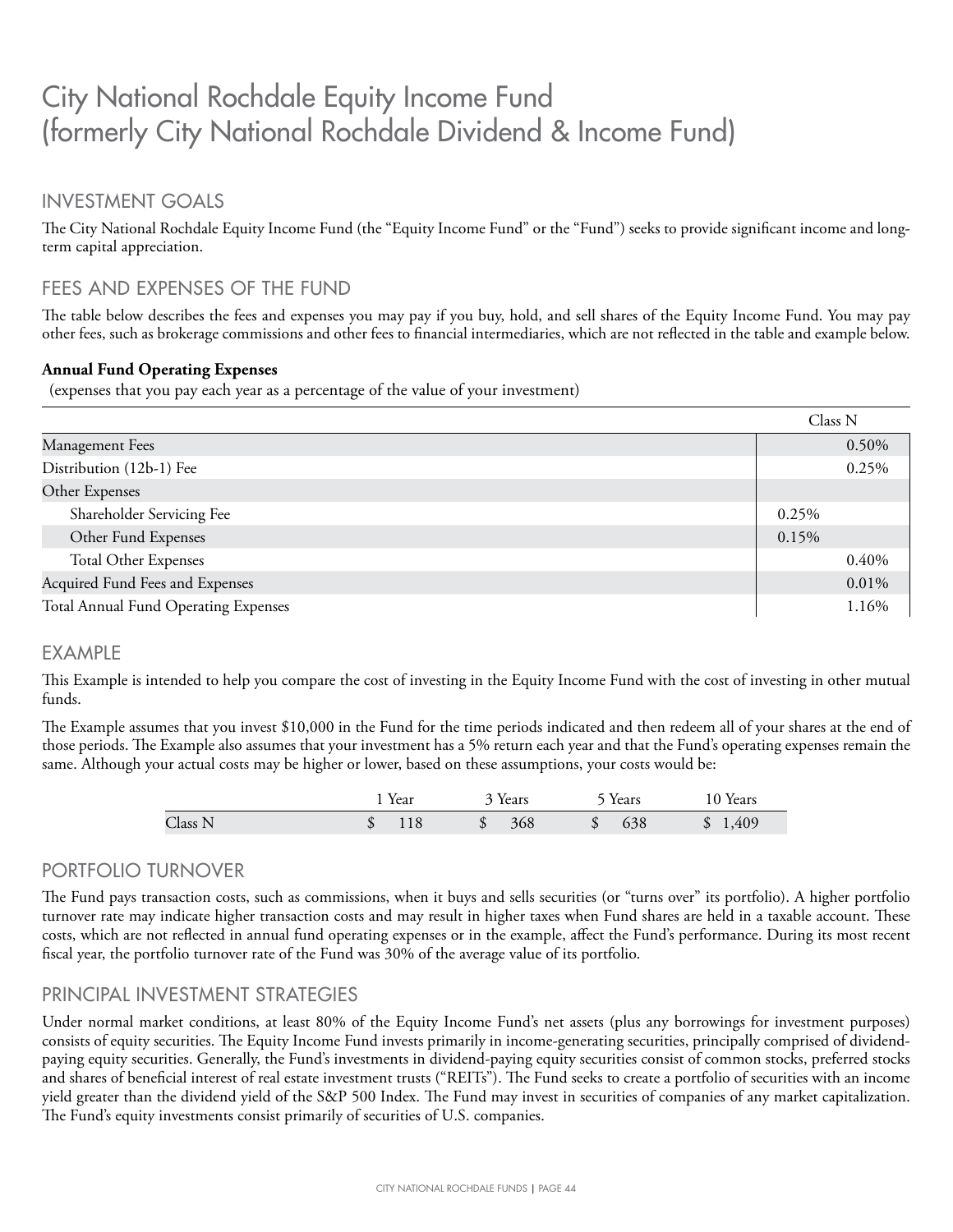In selecting the Fund's equity securities, City National Rochdale, LLC (the "Adviser"), the Fund's investment adviser, generally seeks companies that pay above-average, stable dividend yields compared to the dividend yield of the S&P 500 Index and have the ability to grow yields over time. The Fund may continue to own a security as long as the dividend or interest yields satisfy the Fund's goals, and the Adviser believes the valuation is attractive and industry trends remain favorable.

The Adviser may determine to sell a security under several circumstances, including but not limited to when its target value is realized, the company's earnings deteriorate, more attractive investment alternatives are identified, or to raise cash.

# PRINCIPAL RISKS OF INVESTING IN THE FUND

As with any mutual fund, there are risks to investing. Neither the Equity Income Fund nor the Adviser can guarantee that the Fund will meet its investment goals. The Fund will expose you to risks that could cause you to lose money. Here are the principal risks to consider:

**Market Risk** – The market price of a security may move up and down, sometimes rapidly and unpredictably, due to general market conditions such as overall economic trends or events, government actions, market disruptions caused by trade disputes or other factors, political factors, adverse investor sentiment, or local, regional or global events such as epidemics, pandemics or other public health issues. These fluctuations may cause a security to be worth less than the price originally paid for it, or less than it was worth at an earlier time. Market risk may affect a single issuer, industry or sector of the economy, or the market as a whole. The value of the Fund's investments may decline in tandem with a drop in the overall value of the stock market based on negative developments in the U.S. and global economies. Adverse market conditions may be prolonged and may not have the same impact on all types of securities.

**Market Risk of Equity Securities** – By investing in stocks, the Fund may expose you to a sudden decline in the share price of a particular portfolio holding or to an overall decline in the stock market. In addition, the Fund's principal market segment may underperform other segments or the market as a whole. The value of your investment in the Fund will fluctuate daily and cyclically based on movements in the stock market and the activities of individual companies in the Fund's portfolio. Common stocks are susceptible to general stock market fluctuations and to volatile increases and decreases in value as market confidence in and perceptions of their issuers change. Preferred stock is subject to the risk that the dividend on the stock may be changed or omitted by the issuer, and that participation in the growth of the issuer may be limited. Preferred stock typically has "preference" over common stock in the payment of distributions and the liquidation of a company's assets, but is subordinated to bonds and other debt instruments. In addition, preferred stock holders generally do not have voting rights with respect to the issuing company.

**Recent Market Events** – The pandemic of the novel coronavirus respiratory disease designated COVID-19 has resulted in extreme volatility in the financial markets, a domestic and global economic downturn, severe losses, particularly to some sectors of the economy and individual issuers, and reduced liquidity of many instruments. There have also been significant disruptions to business operations, including business closures; strained healthcare systems; disruptions to supply chains and employee availability; large fluctuations in consumer demand; and widespread uncertainty regarding the duration and long-term effects of the pandemic. The pandemic may result in domestic and foreign political and social instability, damage to diplomatic and international trade relations, and continued volatility and/or decreased liquidity in the securities markets. Some interest rates are very low and in some cases yields are negative. Governments and central banks, including the Federal Reserve in the United States, are taking extraordinary and unprecedented actions to support local and global economies and the financial markets. This and other government intervention into the economy and financial markets to address the pandemic may not work as intended, particularly if the efforts are perceived by investors as being unlikely to achieve the desired results. Rates of inflation have also recently risen, which could adversely affect economies and markets. In addition, the COVID-19 pandemic, and measures taken to mitigate its effects, could result in disruptions to the services provided to the Fund by its service providers. Other market events like the COVID-19 pandemic may cause similar disruptions and effects.

**Small- and Medium-Capitalization (Mid-Cap) Companies** – Investments in small-capitalization and mid-capitalization companies may involve greater risks than investments in larger, more established companies, such as limited product lines, markets and financial or managerial resources. The securities of smaller capitalized companies may have greater price volatility and less liquidity than the securities of larger capitalized companies. The Fund may hold a significant percentage of a company's outstanding shares and may have to sell them at a discount from quoted prices.

**Management** – The Fund's performance depends on the Adviser's skill in making appropriate investments. As a result, the Fund's investment strategies may not work as intended or otherwise fail to produce the desired results, and the Fund may underperform the markets in which it invests or similar funds.

Real Estate Investment Trusts - REITs' share prices may decline because of adverse developments affecting the real estate industry, including changes in interest rates. The returns from REITs may trail returns of the overall market. Additionally, it is possible that a REIT will fail to qualify for favorable tax treatment. REITs typically incur fees that are separate from those of the Fund. Accordingly, the Fund's investments in REITs will result in the layering of expenses such that shareholders will indirectly bear a proportionate share of the REITs' operating expenses.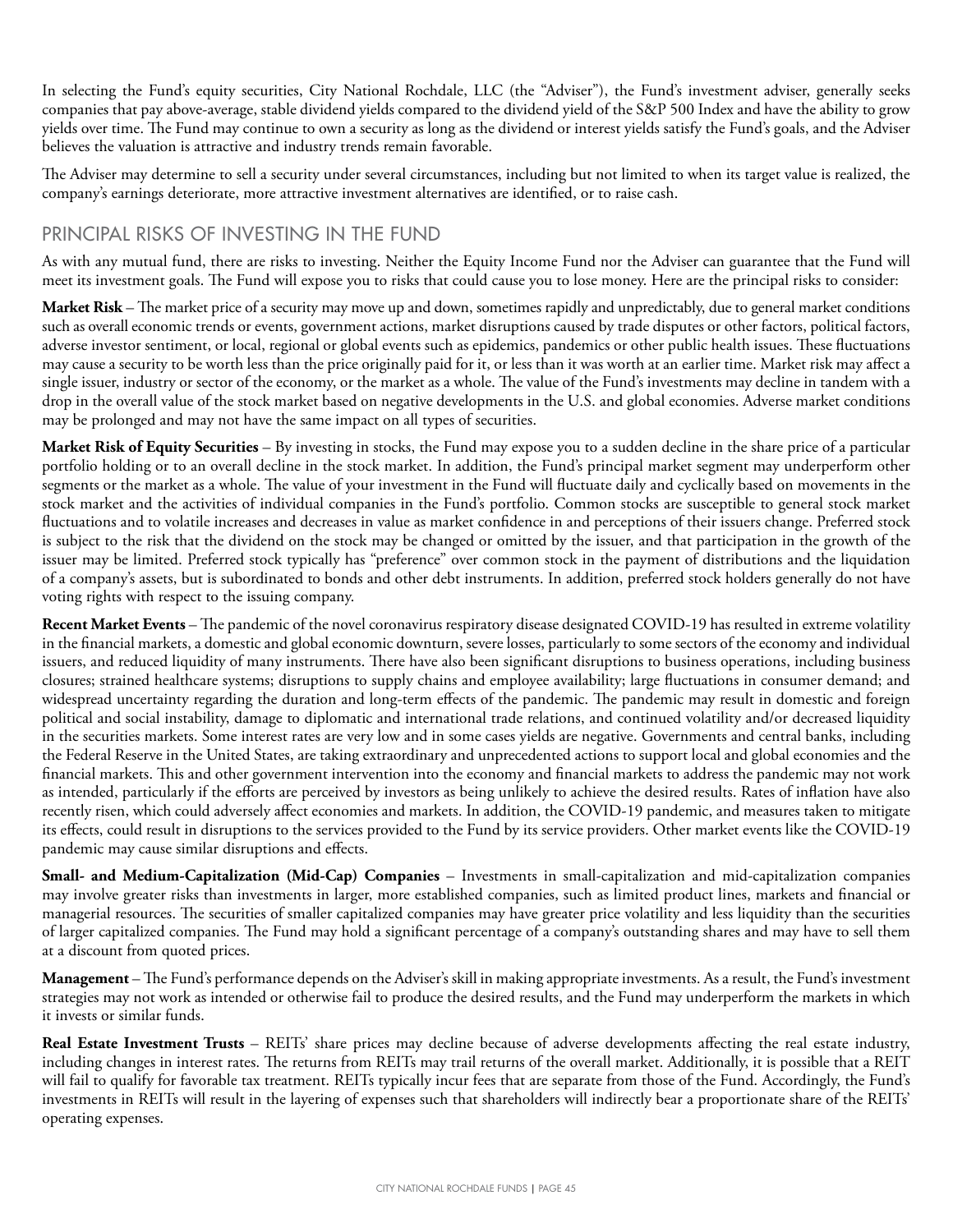Sector Exposure – Market conditions, interest rates, and economic, regulatory, or financial developments could significantly affect all the securities in a single sector. The Fund may invest a larger portion of its assets in one or more sectors than many other mutual funds and thus may be more susceptible to negative events affecting those sectors. For example, as of December 31, 2021, a significant portion of the Fund's assets was invested in the consumer staples sector. Companies in the consumer staples sector are subject to government regulation affecting their products which may negatively affect such companies' performance. Also, the success of consumer staples companies may be strongly affected by consumer interest, marketing campaigns and other factors affecting supply and demand, including performance of the overall domestic and international economy, interest rates, competition and consumer confidence and spending.

**Underlying Funds** – To the extent the Fund invests in other funds, the risks associated with investing in the Fund are closely related to the risks associated with the securities and other investments held by the underlying funds. The ability of the Fund to achieve its investment goals depends in part upon the ability of the underlying funds to achieve their investment goals. The underlying funds may not achieve their investment goals. In addition, by investing in the Fund, shareholders indirectly bear fees and expenses charged by the underlying funds in addition to the Fund's direct fees and expenses. Further, the Fund is subject to the effects of the business and regulatory developments that affect these underlying funds and the investment company industry generally.

**Defensive Investments** – During unusual economic or market conditions, or for temporary defensive or liquidity purposes, the Fund may invest up to 100% of its assets in cash or cash equivalents that would not ordinarily be consistent with the Fund's investment goals.

**Redemptions** – The Fund may experience heavy redemptions, particularly during periods of declining or illiquid markets, that could cause the Fund to liquidate its assets at inopportune times or at a loss or depressed value. Redemption risk is greater to the extent that the Fund has investors with large shareholdings, short investment horizons, or unpredictable cash flow needs.

**Cybersecurity Risk** – Cybersecurity incidents may allow an unauthorized party to gain access to Fund assets, customer data (including private shareholder information), or proprietary information, or cause the Fund, the Adviser, and/or other service providers (including custodians, sub-custodians, transfer agents and financial intermediaries) to suffer data breaches, data corruption or loss of operational functionality. In an extreme case, a shareholder's ability to exchange or redeem Fund shares may be affected. Issuers of securities in which the Fund invests are also subject to cybersecurity risks, and the value of those securities could decline if the issuers experience cybersecurity incidents.

**Conflicts of Interest** – The Adviser and its affiliates are engaged in a variety of businesses and have interests other than that of managing the Fund. The broad range of activities and interests of the Adviser and its affiliates gives rise to actual, potential and perceived conflicts of interest that could affect the Fund and its shareholders.

An investment in the Fund is not a deposit of City National Bank or Royal Bank of Canada and is not insured or guaranteed by the Federal Deposit Insurance Corporation or any other government agency.

## **PERFORMANCE**

The Fund's predecessor, the Rochdale Dividend & Income Portfolio, commenced operations on June 1, 1999, as a series of Rochdale Investment Trust, a Delaware statutory trust (the "Predecessor Fund"). The Fund commenced operations on March 29, 2013, and offered shares of the Fund for public sale on April 1, 2013, after the reorganization of the Predecessor Fund into the City National Rochdale Dividend & Income Fund (the "Dividend & Income Fund"). The Dividend & Income Fund adopted investment goals and investment strategies and policies identical to those of the Predecessor Fund. The Dividend & Income Fund changed its name to the Equity Income Fund effective October 1, 2021. In accordance with regulatory requirements, effective as of the same date, the Fund adopted a policy that under normal market conditions, at least 80% of the Fund's net assets (plus any borrowings for investment purposes) consists of equity securities. The adoption of this policy did not result in any material changes to the Fund's investment program.

The bar chart and the performance table that follow illustrate some of the risks and volatility of an investment in the Equity Income Fund by showing the changes in the Fund's performance from year to year and by showing the Fund's average annual total returns for the indicated periods. Of course, the Fund's past performance does not necessarily indicate how the Equity Income Fund will perform in the future. Call (888) 889-0799 or visit www.citynationalrochdalefunds.com to obtain updated performance information.

In the bar chart and the performance table, the performance results prior to March 29, 2013, are for the Predecessor Fund. Class N shares of the Equity Income Fund and the Predecessor Fund shares would have substantially similar annual returns because the shares are invested in the same portfolio of securities. Unless otherwise indicated, the bar chart and the performance table assume reinvestment of dividends and distributions.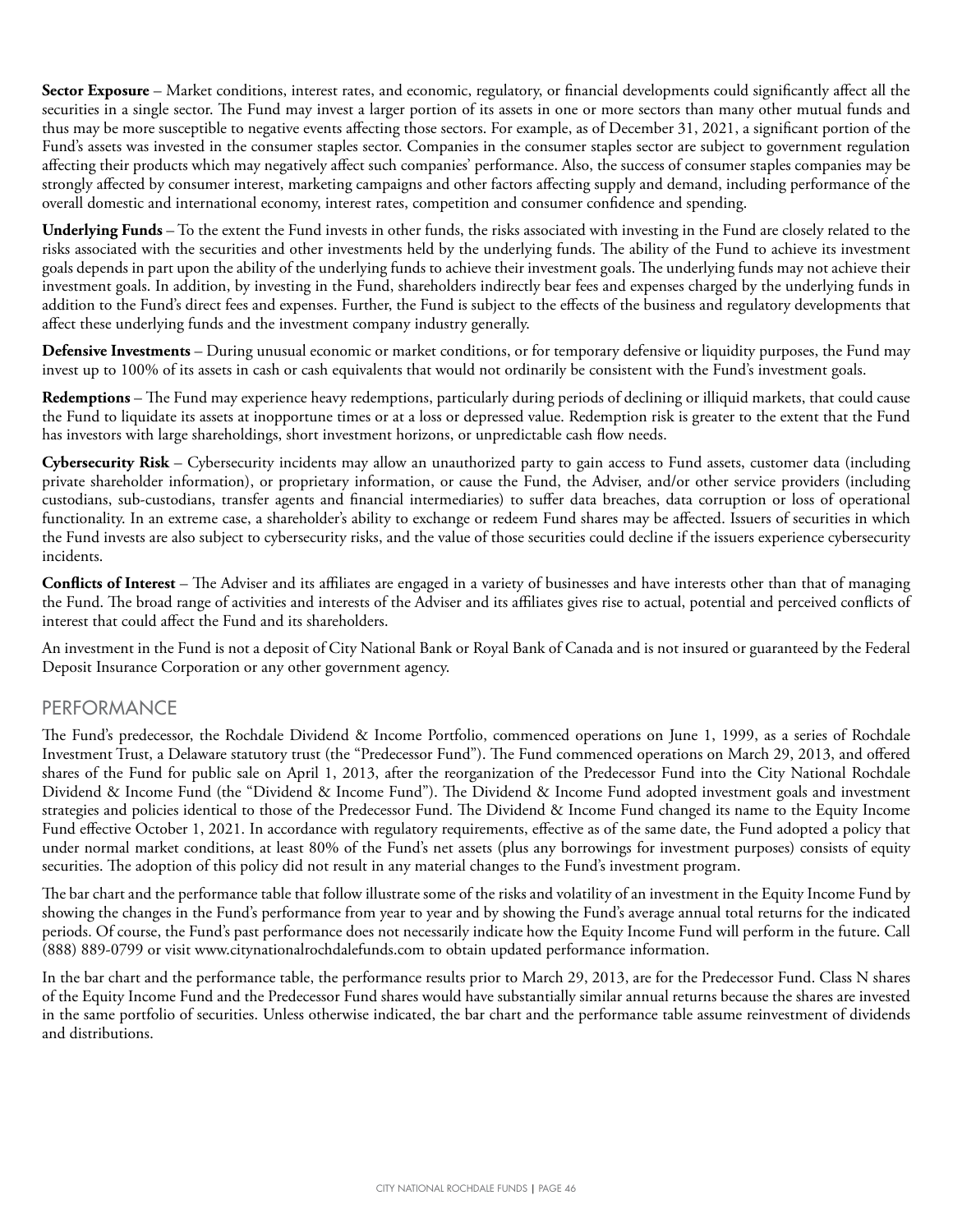This bar chart shows the performance of the Equity Income Fund's Class N shares based on a calendar year.



This table shows the average annual total returns of each class of the Equity Income Fund for the periods ended December 31, 2021. The table also shows how the Fund's performance compares with the returns of indices comprised of investments similar to those held by the Fund.

#### **Average Annual Total Returns**

| (for the periods ended December 31, 2021)                                                                                                                                            | One Year | <b>Five Years</b> | Ten Years |
|--------------------------------------------------------------------------------------------------------------------------------------------------------------------------------------|----------|-------------------|-----------|
| Class $N^{(1)}$                                                                                                                                                                      |          |                   |           |
| Return Before Taxes                                                                                                                                                                  | 21.18%   | 6.67%             | 8.62%     |
| Return After Taxes on Distributions                                                                                                                                                  | 18.75%   | 5.33%             | 7.51%     |
| Return After Taxes on Distributions and Sale of Fund Shares                                                                                                                          | 14.15%   | 5.05%             | 6.78%     |
| Dow Jones U.S. Select Dividend Index <sup>(2)</sup><br>(Reflects no deduction for fees, expenses or taxes)                                                                           | 32.24%   | 11.02%            | 12.82%    |
| S&P 500 Index<br>(Reflects no deduction for fees, expenses or taxes)                                                                                                                 | 28.71%   | 18.47%            | 16.55%    |
| Blended Index - 60/25/15 hybrid of the following three indices:                                                                                                                      | 25.68%   | 10.06%            | 11.21%    |
| Dow Jones U.S. Select Dividend Index<br>BofA Merrill Lynch Core Fixed Rate Preferred Securities Index<br>MSCI U.S. REIT Index<br>(Reflects no deduction for fees, expenses or taxes) |          |                   |           |

(1) Performance shown for periods prior to March 29, 2013, reflects that of the Predecessor Fund's Class N shares.

<sup>(2)</sup> Previously, the Fund's performance was compared to the S&P 500 Index and the Blended Index as its benchmarks. The Trust has elected to compare the Fund's performance to the Dow Jones U.S. Select Dividend Index, as the Adviser believes this index is more aligned with the Fund's investment strategy.

After-tax returns are calculated using the historical highest individual federal marginal income tax rates and do not reflect the impact of state and local taxes. Actual after-tax returns depend on an investor's tax situation and may differ from those shown. The after-tax returns shown are not relevant to investors who hold their Fund shares through tax-deferred arrangements, such as 401(k) plans or individual retirement accounts.

#### INVESTMENT ADVISER

City National Rochdale, LLC

### PORTFOLIO MANAGERS

Tony Hu, Senior Portfolio Manager and Senior Equity Analyst of the Adviser, and David Shapiro, Senior Portfolio Manager and Senior Equity Analyst of the Adviser, are primarily responsible for the day-to-day management of the Fund. Messrs. Hu and Shapiro have served as portfolio managers for the Fund since 2021.

## PURCHASE AND SALE OF FUND SHARES

The Class N shares of the Fund are available to individual investors, partnerships, corporations and other accounts, including separately managed accounts advised by the Adviser, and certain tax-deferred retirement plans (including 401(k) plans, employer-sponsored 403(b) plans, 457 plans, profit sharing and money purchase pension plans, defined benefit plans and non-qualified deferred compensation plans) held in plan level or omnibus accounts. Shares of the Equity Income Fund may be purchased, redeemed or exchanged through the Fund's transfer agent or through an approved broker-dealer or other financial institution (each an "Authorized Institution"). There are no minimum purchase or minimum shareholder account balance requirements for Class N shares of the Fund; however, you will have to comply with any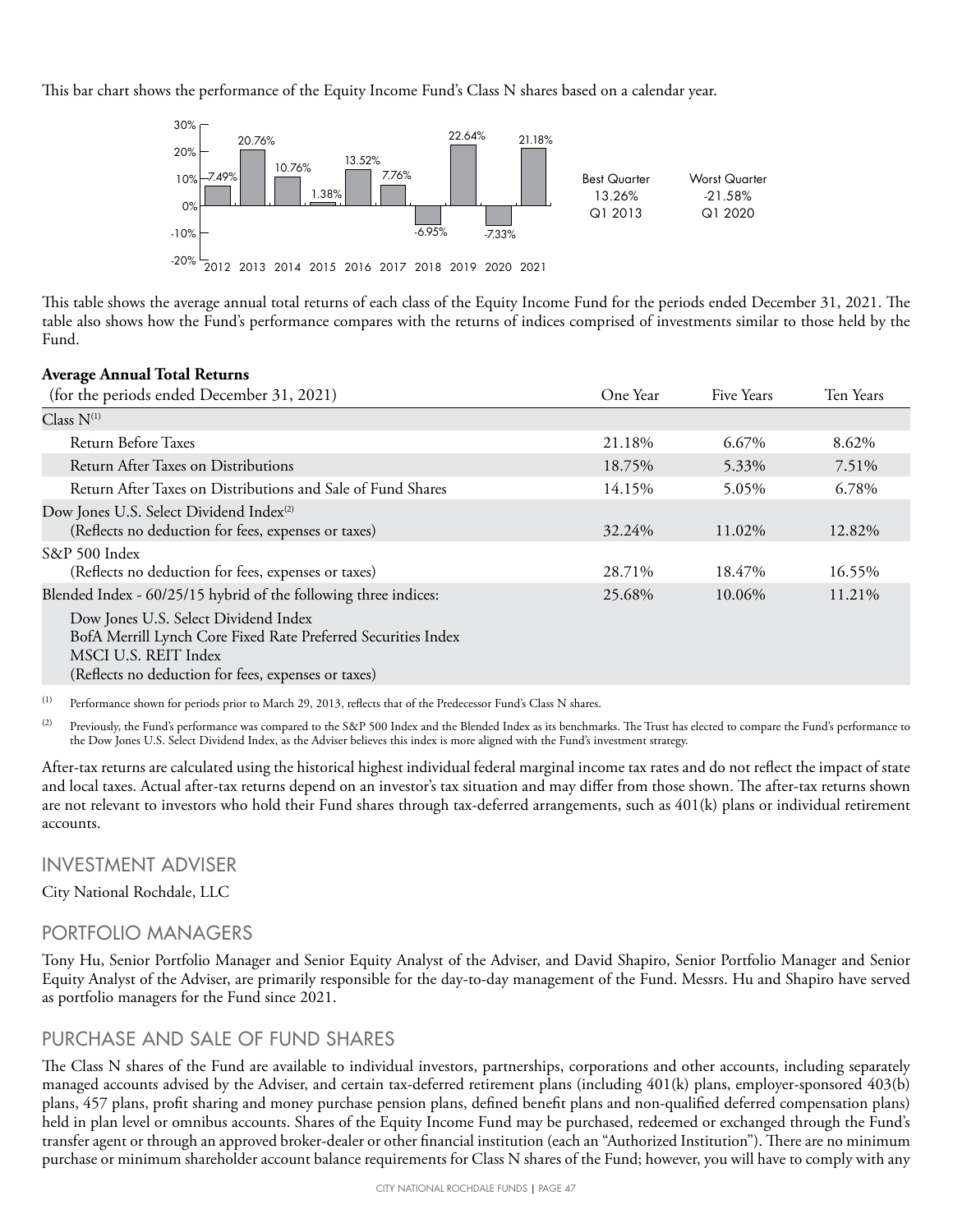purchase and account balance minimums of your Authorized Institution. The Fund may require each Authorized Institution to meet certain aggregate investment levels before it may open an account with the Fund on behalf of its customers. Contact your Authorized Institution for more information.

The shares of the Equity Income Fund are redeemable on any day that the NYSE is open for business. Contact the Fund's transfer agent at 1-866-209-1967 or your Authorized Institution for instructions on how you may redeem or exchange shares of the Fund. Your Authorized Institution may charge a fee for its services, in addition to the fees charged by the Fund.

### TAX INFORMATION

The Equity Income Fund intends to make distributions that may be taxed as ordinary income, qualified dividend income, or capital gains. A portion of distributions may be treated as a return of capital for tax purposes.

Supplemental tax reporting information concerning the City National Rochdale Funds is posted online at www.citynationalrochdalefunds.com under the "Important Tax Information" tab.

## PAYMENTS TO BROKER-DEALERS AND OTHER FINANCIAL INTERMEDIARIES

If you purchase the Equity Income Fund through a broker-dealer or other financial intermediary (such as a bank), the Fund and its related companies may pay the intermediary for the sale of Fund shares and related services. These payments may create a conflict of interest by influencing the broker-dealer or other intermediary and your salesperson to recommend the Fund over another investment. Ask your salesperson or visit your financial intermediary's web site for more information.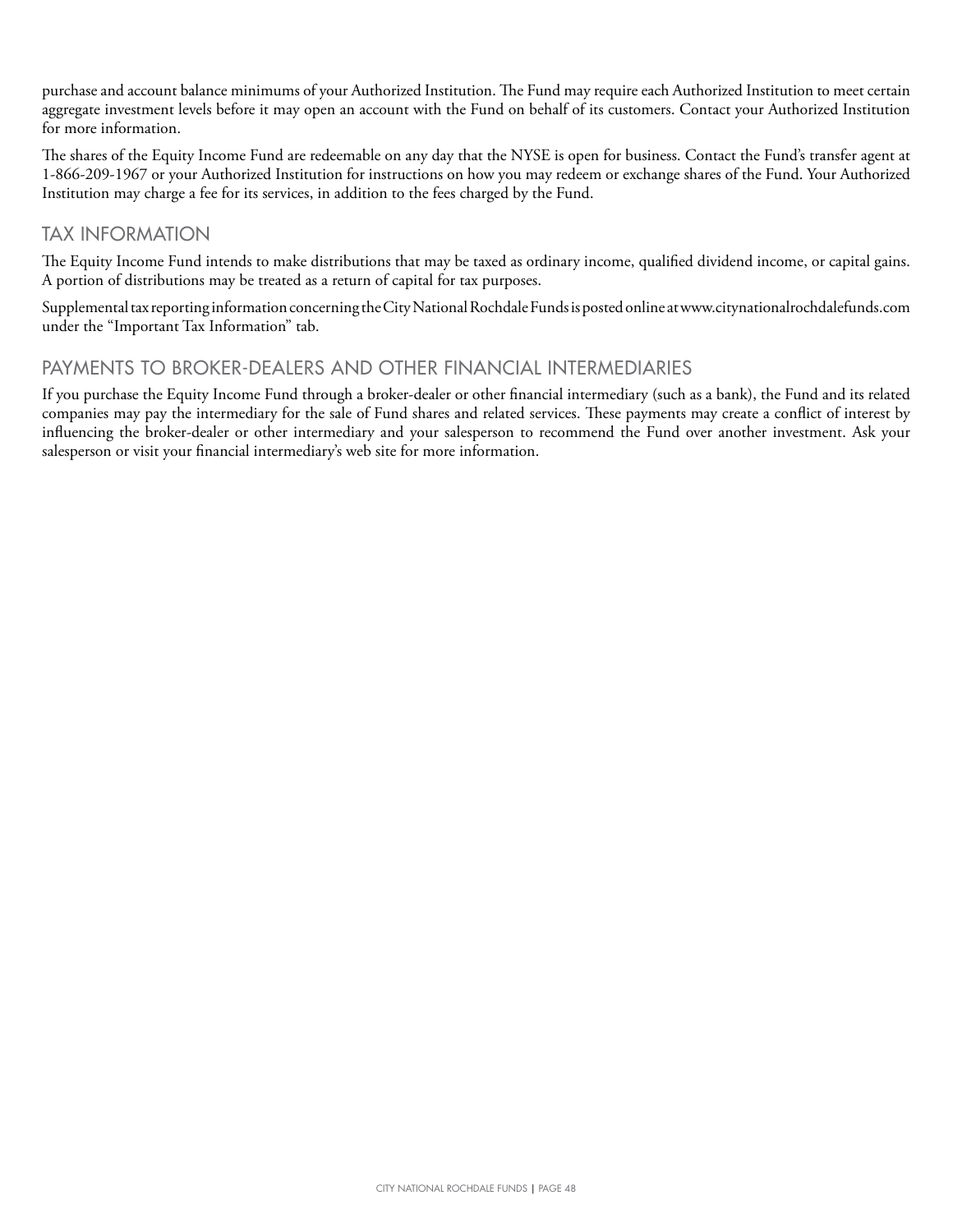## INVESTMENT GOAL

The City National Rochdale U.S. Core Equity Fund (the "U.S. Core Equity Fund" or the "Fund") seeks to provide long-term capital appreciation.

# FEES AND EXPENSES OF THE FUND

The table below describes the fees and expenses you may pay if you buy, hold, and sell shares of the U.S. Core Equity Fund. You may pay other fees, such as brokerage commissions and other fees to financial intermediaries, which are not reflected in the table and example below.

#### **Annual Fund Operating Expenses**

(expenses that you pay each year as a percentage of the value of your investment)

|                                      | <b>Institutional Class</b> | <b>Servicing Class</b> | Class N  |
|--------------------------------------|----------------------------|------------------------|----------|
| Management Fees                      | 0.40%                      | 0.40%                  | 0.40%    |
| Distribution (12b-1) Fee             | None                       | None                   | 0.25%    |
| Other Expenses                       |                            |                        |          |
| Shareholder Servicing Fee            | None                       | 0.25%                  | 0.25%    |
| Other Fund Expenses                  | $0.11\%$                   | 0.11%                  | 0.11%    |
| <b>Total Other Expenses</b>          | $0.11\%$                   | 0.36%                  | 0.36%    |
| Acquired Fund Fees and Expenses      | $0.00\%$                   | $0.00\%$               | $0.00\%$ |
| Total Annual Fund Operating Expenses | 0.51%                      | 0.76%                  | 1.01%    |

### EXAMPLE

This example is intended to help you compare the cost of investing in the U.S. Core Equity Fund with the cost of investing in other mutual funds.

The Example assumes that you invest \$10,000 in the U.S. Core Equity Fund for the time periods indicated and then redeem all of your shares at the end of those periods. The example also assumes that your investment has a 5% return each year and that the Fund's operating expenses remain the same. Although your actual costs may be higher or lower, based on these assumptions your costs would be:

|                        | 1 Year | 3 Years | 5 Years | 10 Years |
|------------------------|--------|---------|---------|----------|
| Institutional Class    | \$52   | \$164   | \$285   | \$640    |
| <b>Servicing Class</b> | \$78   | \$243   | \$422   | \$942    |
| Class N                | \$103  | \$322   | \$558   | \$1,236  |

## PORTFOLIO TURNOVER

The U.S. Core Equity Fund pays transaction costs, such as commissions, when it buys and sells securities (or "turns over" its portfolio). A higher portfolio turnover rate may indicate higher transaction costs and may result in higher taxes when Fund shares are held in a taxable account. These costs, which are not reflected in annual fund operating expenses or in the example, affect the Fund's performance. During its most recent fiscal year, the portfolio turnover rate of the Fund was 13% of the average value of its portfolio.

## PRINCIPAL INVESTMENT STRATEGIES

At least 80% of the U.S. Core Equity Fund's net assets (plus any borrowings for investment purposes) consists of common stock of large and middle capitalization corporations domiciled in the United States. For this purpose, City National Rochdale, LLC (the "Adviser"), the Fund's investment adviser, considers a large capitalization corporation and a middle capitalization corporation to be a corporation with a market capitalization satisfying Standard & Poor's Ratings Services ("Standard & Poor's") eligibility criteria, at the time of investment, for inclusion in the S&P 500 Index (as of December 31, 2021, \$13.1 billion or greater) and the S&P Midcap 400 Index (as of December 31, 2021, \$3.6 billion to \$13.1 billion), respectively.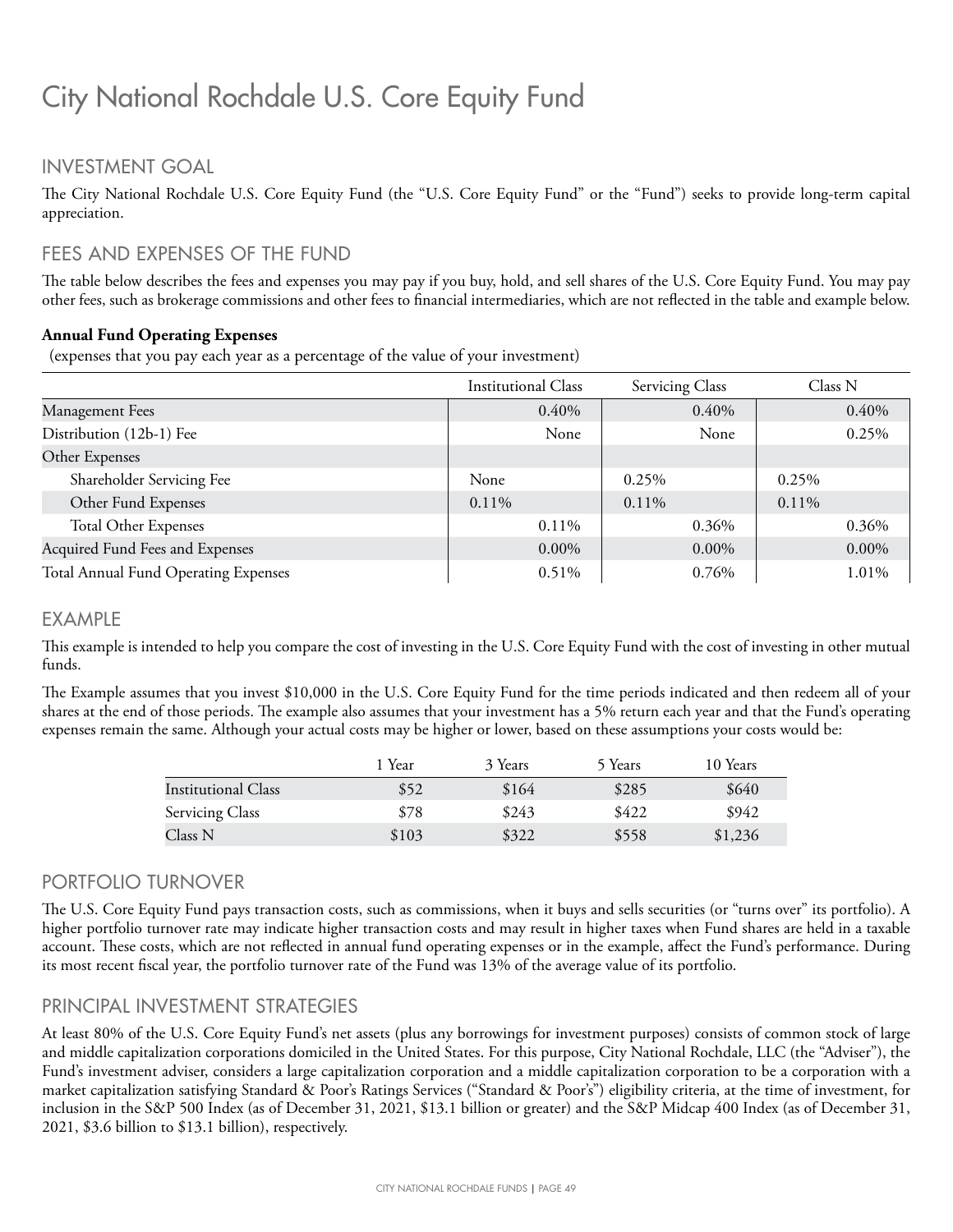The Adviser uses a multifactor investment approach employing a combination of macroeconomic, quantitative and fundamental analyses to select companies with share price growth potential that may not be recognized by the market at large. Macroeconomic analysis evaluates investment themes, geopolitical events, monetary and fiscal policy and global economic trends. Quantitative analysis seeks to measure the value of securities by using mathematical and statistical modeling and research. Fundamental analysis of a security involves measuring its intrinsic value by examining related economic, financial and other factors, such as the overall economy and industry conditions, and the financial condition and management of the issuer.

In selecting securities for the Fund, the Adviser utilizes proprietary industry and stock selection models to determine which industries and companies it believes are likely to provide superior risk adjusted returns. The Adviser also employs a proprietary company analysis framework to evaluate individual securities by examining fundamental data such as management quality, revenue and earnings growth, profitability, market share, cash flow and balance sheet strength. The Adviser seeks to manage the portfolio's risk characteristics to be similar to those of the S&P 500 Index. The Adviser constructs the portfolio to closely resemble the S&P 500 Index with respect to factors such as market capitalization, earnings per share growth rates, return on equity, price to earnings, price to book and other commonly recognized portfolio characteristics.

The Adviser may determine to sell a security under several circumstances, including but not limited to when its target value is realized, when the company's earnings deteriorate, when more attractive investment alternatives are identified, or when it wishes to raise cash.

# PRINCIPAL RISKS OF INVESTING IN THE FUND

As with any mutual fund, there are risks to investing. Neither the U.S. Core Equity Fund nor the Adviser can guarantee that the Fund will meet its investment goal. The Fund will expose you to risks that could cause you to lose money. Here are the principal risks to consider:

**Market Risk** – The market price of a security may move up and down, sometimes rapidly and unpredictably, due to general market conditions such as overall economic trends or events, government actions, market disruptions caused by trade disputes or other factors, political factors, adverse investor sentiment, or local, regional or global events such as epidemics, pandemics or other public health issues. These fluctuations may cause a security to be worth less than the price originally paid for it, or less than it was worth at an earlier time. Market risk may affect a single issuer, industry or sector of the economy, or the market as a whole. The value of the Fund's investments may decline in tandem with a drop in the overall value of the stock market based on negative developments in the U.S. and global economies. Adverse market conditions may be prolonged and may not have the same impact on all types of securities.

**Market Risk of Equity Securities** – By investing in common stocks, the Fund may expose you to a sudden decline in the share price of a particular portfolio holding or to an overall decline in the stock market. In addition, the Fund's principal market segment may underperform other segments or the market as a whole. The market may also undervalue the stocks held by the Fund. The value of your investment in the Fund will fluctuate daily based on movements in the stock market and the activities of individual companies in the Fund's portfolio. Common stocks are susceptible to general stock market fluctuations and to volatile increases and decreases in value as market confidence in and perceptions of their issuers change.

**Recent Market Events** – The pandemic of the novel coronavirus respiratory disease designated COVID-19 has resulted in extreme volatility in the financial markets, a domestic and global economic downturn, severe losses, particularly to some sectors of the economy and individual issuers, and reduced liquidity of many instruments. There have also been significant disruptions to business operations, including business closures; strained healthcare systems; disruptions to supply chains and employee availability; large fluctuations in consumer demand; and widespread uncertainty regarding the duration and long-term effects of the pandemic. The pandemic may result in domestic and foreign political and social instability, damage to diplomatic and international trade relations, and continued volatility and/or decreased liquidity in the securities markets. Some interest rates are very low and in some cases yields are negative. Governments and central banks, including the Federal Reserve in the United States, are taking extraordinary and unprecedented actions to support local and global economies and the financial markets. This and other government intervention into the economy and financial markets to address the pandemic may not work as intended, particularly if the efforts are perceived by investors as being unlikely to achieve the desired results. Rates of inflation have also recently risen, which could adversely affect economies and markets. In addition, the COVID-19 pandemic, and measures taken to mitigate its effects, could result in disruptions to the services provided to the Fund by its service providers. Other market events like the COVID-19 pandemic may cause similar disruptions and effects.

**Investment Style** – The Adviser primarily uses a core equity style to select investments for the Fund and will often choose equities that it considers to be "growth at a reasonable price" (GARP). These styles may fall out of favor, may underperform other styles and may cause volatility in the Fund's share price.

**Medium-Capitalization (Mid-Cap) Companies** – Investments in mid-cap companies may involve greater risks than investments in larger, more established companies, such as limited product lines, markets and financial or managerial resources. In addition, the securities of midcap companies may have greater price volatility and less liquidity than the securities of larger capitalized companies.

**Management** – The Fund's performance depends on the Adviser's skill in making appropriate investments. As a result, the Fund's investment strategies may not work as intended or otherwise fail to produce the desired results, and the Fund may underperform the markets in which it invests or similar funds.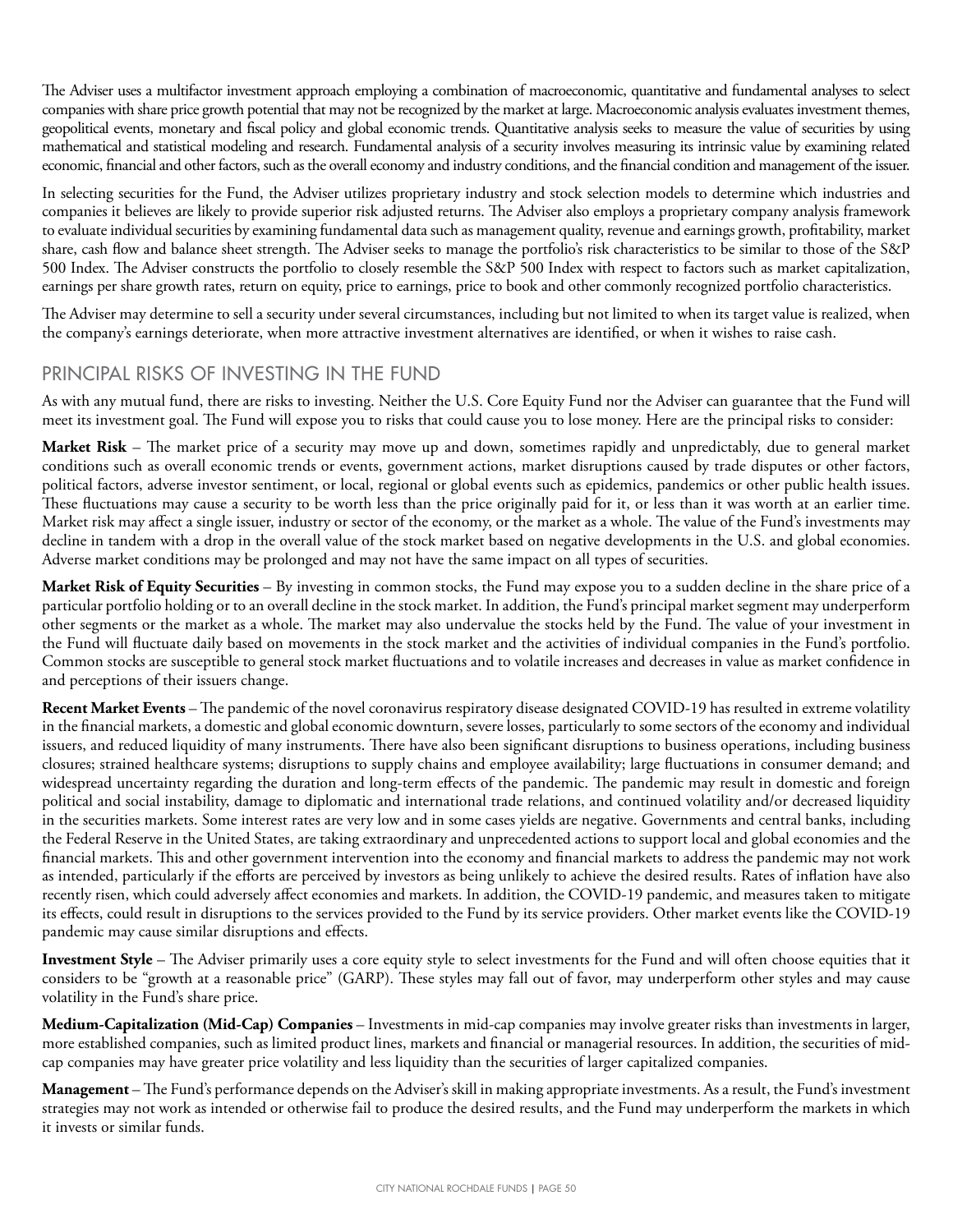**Sector Exposure** – Market conditions, interest rates, and economic, regulatory, or financial developments could significantly affect all the securities in a single sector. The Fund may invest a larger portion of its assets in one or more sectors than many other mutual funds and thus may be more susceptible to negative events affecting those sectors. For example, as of December 31, 2021, a significant portion of the Fund's assets was invested in the information technology sector. Performance of companies in the information technology sector may be adversely affected by many factors, including, among others, the supply and demand for specific products and services, the pace of technological development and government regulation. Some significant challenges facing companies in the information technology sector include distressed cash flows due to the need to commit substantial capital to meet increasing competition, particularly in formulating new products and services, technological innovations that make existing products and services obsolete, and satisfying consumer demand.

**Defensive Investments** – During unusual economic or market conditions, or for temporary defensive or liquidity purposes, the Fund may invest up to 100% of its assets in cash or cash equivalents that would not ordinarily be consistent with the Fund's investment goal.

**Redemptions** – The Fund may experience heavy redemptions, particularly during periods of declining or illiquid markets, that could cause the Fund to liquidate its assets at inopportune times or at a loss or depressed value. Redemption risk is greater to the extent that the Fund has investors with large shareholdings, short investment horizons, or unpredictable cash flow needs.

**Cybersecurity Risk** – Cybersecurity incidents may allow an unauthorized party to gain access to Fund assets, customer data (including private shareholder information), or proprietary information, or cause the Fund, the Adviser, and/or other service providers (including custodians, sub-custodians, transfer agents and financial intermediaries) to suffer data breaches, data corruption or loss of operational functionality. In an extreme case, a shareholder's ability to exchange or redeem Fund shares may be affected. Issuers of securities in which the Fund invests are also subject to cybersecurity risks, and the value of those securities could decline if the issuers experience cybersecurity incidents.

**Conflicts of Interest** – The Adviser and its affiliates are engaged in a variety of businesses and have interests other than that of managing the Fund. The broad range of activities and interests of the Adviser and its affiliates gives rise to actual, potential and perceived conflicts of interest that could affect the Fund and its shareholders.

An investment in the Fund is not a deposit of City National Bank or Royal Bank of Canada and is not insured or guaranteed by the Federal Deposit Insurance Corporation or any other government agency.

### **PERFORMANCE**

The bar chart and the performance table that follow illustrate some of the risks and volatility of an investment in the U.S. Core Equity Fund by showing changes in the Fund's performance from year to year and by showing the Fund's average annual total returns for the indicated periods. Of course, the Fund's past performance (before and after taxes) does not necessarily indicate how the Fund will perform in the future. Call (888) 889-0799 or visit www.citynationalrochdalefunds.com to obtain updated performance information.

This bar chart shows the performance of the U.S. Core Equity Fund's Institutional Class shares based on a calendar year.

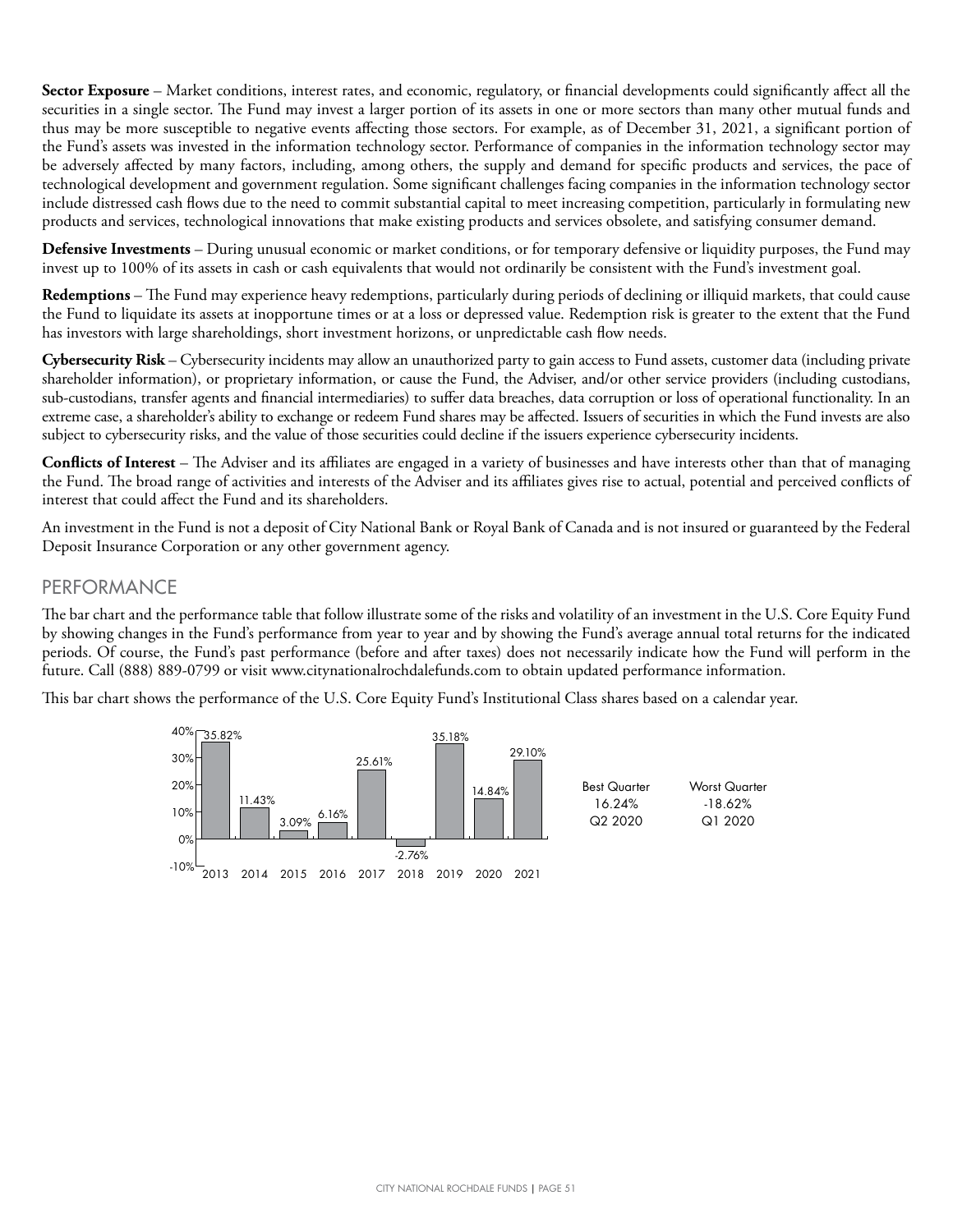This table shows the average annual total returns of each class of the U.S. Core Equity Fund for the periods ended December 31, 2021. The table also shows how the Fund's performance compares with the returns of indices comprised of companies similar to those held by the Fund.

| <b>Average Annual Total Returns</b>                         |          |           | Since Inception |
|-------------------------------------------------------------|----------|-----------|-----------------|
| (for the periods ended December 31, 2021)                   | One Year | Five Year | (12/3/2012)     |
| Institutional Class                                         |          |           |                 |
| Return Before Taxes                                         | 29.10%   | 19.61%    | 16.71%          |
| Return After Taxes on Distributions                         | 27.76%   | 18.69%    | 15.59%          |
| Return After Taxes on Distributions and Sale of Fund Shares | 18.14%   | 15.77%    | 13.68%          |
| <b>Servicing Class</b>                                      |          |           |                 |
| Return Before Taxes                                         | 29.40%   | 19.43%    | 16.39%          |
| Class N                                                     |          |           |                 |
| Return Before Taxes                                         | 29.10\%  | 19.14%    | 16.10\%         |
| S&P 500 Index                                               |          |           |                 |
| (Reflects no deduction for fees, expenses or taxes)         | 28.71\%  | 18.47%    | 16.63%          |

After-tax returns are calculated using the historical highest individual federal marginal income tax rates and do not reflect the impact of state and local taxes. Actual after-tax returns depend on an investor's tax situation and may differ from those shown. The performance of the Institutional Class shares does not reflect the Servicing Class shares' expenses or the Class N shares' Rule 12b-1 fees and expenses. After-tax returns for the Servicing Class shares and Class N shares will vary from the after-tax returns shown above for Institutional Class shares. The after-tax returns shown are not relevant to investors who hold their Fund shares through tax-deferred arrangements, such as 401(k) plans or individual retirement accounts.

## INVESTMENT ADVISER

City National Rochdale, LLC

# PORTFOLIO MANAGER

Thomas A. Galvin, Chief Investment Officer of the Adviser, is primarily responsible for the day-to-day management of the Fund and has served as a portfolio manager for the U.S. Core Equity Fund since the Fund's inception in 2012.

## PURCHASE AND SALE OF FUND SHARES

The Servicing Class shares of the Fund are available only to fiduciary, advisory, agency, custodial and other similar accounts, including separately managed accounts advised by the Adviser, maintained at City National Bank and certain retirement plan platforms. Institutional Class shares of the Fund will be available only to fiduciary, advisory, agency, custodial and other similar accounts maintained at City National Bank which meet the minimum initial investment requirement of \$1,000,000, and certain tax-deferred retirement plans (including 401(k) plans, employer-sponsored 403(b) plans, 457 plans, profit sharing and money purchase pension plans, defined benefit plans and non-qualified deferred compensation plans) held in plan level or omnibus accounts. There is no minimum for subsequent investments in Institutional Class shares. The Class N shares of the Fund are available to individual investors, partnerships, corporations and other accounts, including separately managed accounts of the Adviser not maintained at City National Bank, and certain tax-deferred retirement plans (including 401(k) plans, employer-sponsored 403(b) plans, 457 plans, profit sharing and money purchase pension plans, defined benefit plans and non-qualified deferred compensation plans) held in plan level or omnibus accounts. There are no minimum purchase or minimum shareholder account balance requirements for Servicing Class or Class N shares; however, you will have to comply with the purchase and account balance minimums of your approved broker-dealer or other financial institution (each, an "Authorized Institution"). The Fund may require each Authorized Institution to meet certain aggregate investment levels before it may open an account with the Fund on behalf of its customers. Contact your Authorized Institution for more information.

The shares of the U.S. Core Equity Fund are redeemable. You may redeem your shares only through your Authorized Institution. To redeem shares of the Fund, you should contact your Authorized Institution and follow its procedures, including deadlines for receipt by the Authorized Institution of your share redemption instructions. Your Authorized Institution may charge a fee for its services, in addition to the fees charged by the Fund.

## TAX INFORMATION

The U.S. Core Equity Fund intends to make distributions that may be taxed as ordinary income, qualified dividend income, or capital gains.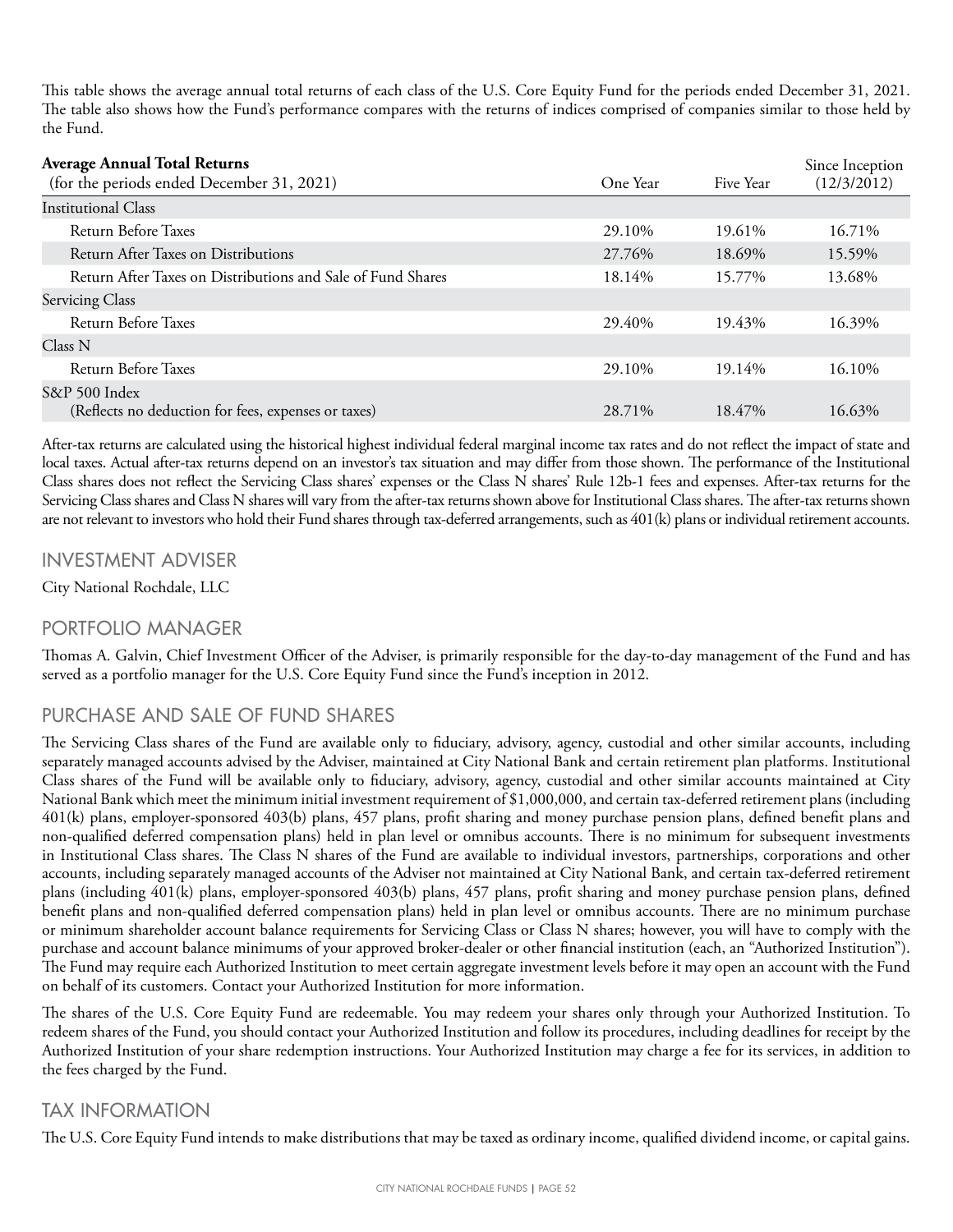Supplemental tax reporting information concerning the City National Rochdale Funds is posted online at www.citynationalrochdalefunds.com under the "Important Tax Information" tab.

#### PAYMENTS TO BROKER-DEALERS AND OTHER FINANCIAL INTERMEDIARIES

If you purchase the U.S. Core Equity Fund through a broker-dealer or other financial intermediary (such as a bank), the Fund and its related companies may pay the intermediary for the sale of Fund shares and related services. These payments may create a conflict of interest by influencing the broker-dealer or other intermediary and your salesperson to recommend the Fund over another investment. Ask your salesperson or visit your financial intermediary's web site for more information.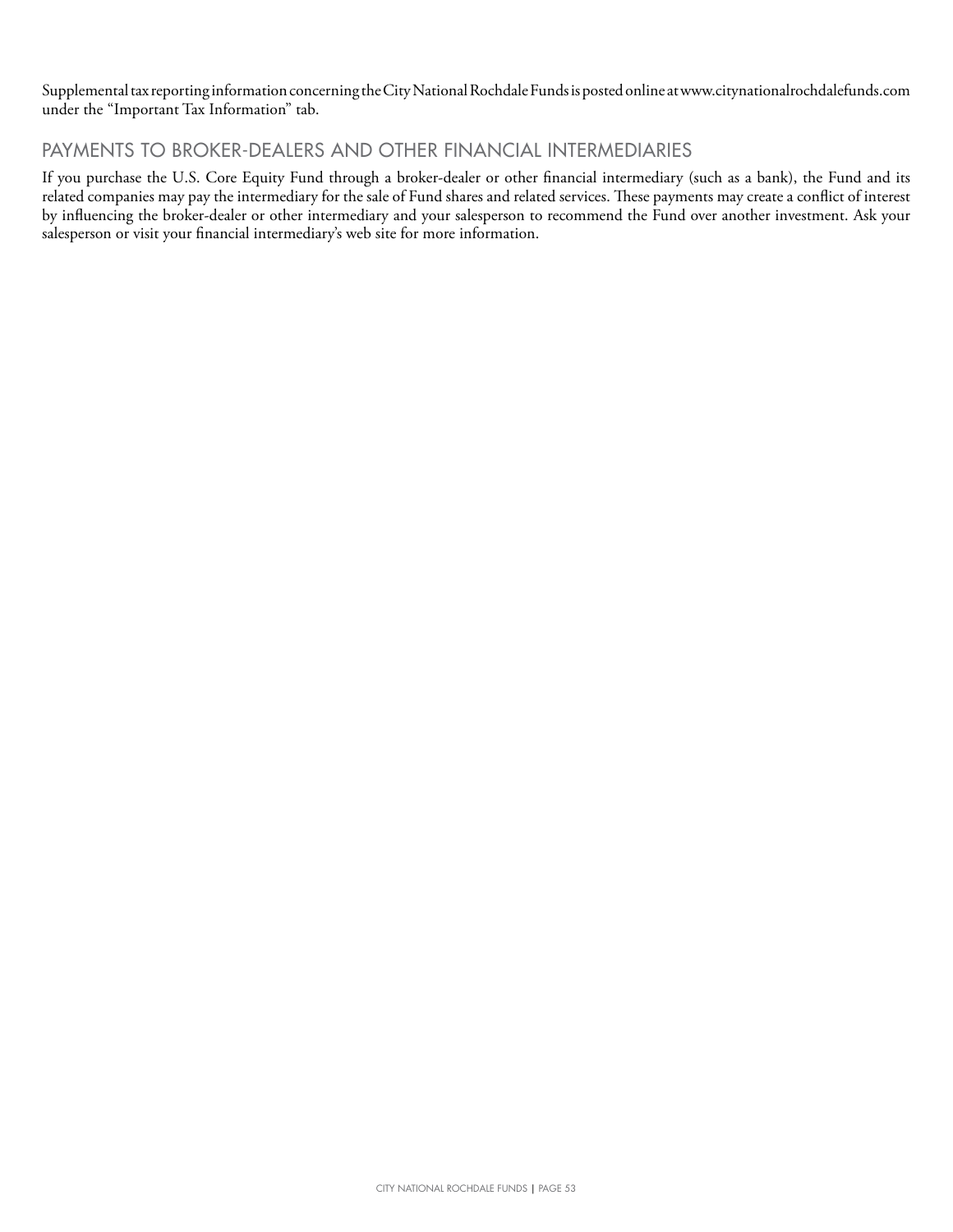# more about the funds

For ease of reference, this Prospectus refers to certain sub-groups of the City National Rochdale Funds (the "Trust") as follows:

- **Bond Funds** Government Bond Fund, Corporate Bond Fund, California Tax Exempt Bond Fund, Muni High Income Fund, Intermediate Fixed Income Fund, Fixed Income Opportunities Fund
- **Equity Funds** Equity Income Fund and U.S. Core Equity Fund
- **Funds** Government Money Fund, Bond Funds, Equity Funds

The investment goal(s) of each Fund, except for the Intermediate Fixed Income Fund, Fixed Income Opportunities Fund and Equity Income Fund, can only be changed with shareholder approval. The investment goal(s) of each of the Intermediate Fixed Income Fund, Fixed Income Opportunities Fund and Equity Income Fund is non-fundamental and can be changed without shareholder approval by the Funds' Board of Trustees upon at least 60 days' notice to shareholders. For all Funds other than the California Tax Exempt Bond Fund, any policy to invest at least 80% of a Fund's net assets in specific types of investments may be changed by the Funds' Board of Trustees upon at least 60 days' notice to shareholders.

If you wish to learn more about each Fund's principal investments and other securities in which each Fund may invest, please review the SAI.

# More about the Government Money Fund

## MORE ABOUT THE PRINCIPAL INVESTMENT STRATEGIES

### **MATURITY**

The Government Money Fund invests in securities that, at the time of purchase, have remaining maturities of 397 days or less. The Government Money Fund maintains a weighted average maturity of not more than 60 days and a weighted average life of not more than 120 days in accordance with applicable regulations. If, after purchase, the maturity on a security is extended, the Adviser or the Board of Trustees (if required by applicable regulations) will decide whether the security should be held or sold.

### **LIQUIDITY**

The Government Money Fund must follow strict rules with respect to the liquidity of its portfolio securities, including, as applicable, daily and weekly liquidity requirements. In addition, the Government Money Fund may not purchase illiquid

securities if, as a result of the acquisition, more than 5% of the Fund's total assets would be invested in illiquid securities. Illiquid securities are those that a Fund reasonably expects cannot be sold or disposed of in current market conditions in seven calendar days or less without the sale or disposition significantly changing the market value of the securities. Securities that are deemed liquid at the time of purchase by a Fund may become illiquid following purchase.

# More about the Bond Funds

The Adviser periodically reviews the creditworthiness of issuers held by the Bond Funds. The Adviser's credit analysis process includes not only a review of the rating agencies' assigned ratings but also a review of the specific factors central to those ratings assessments, as well as the factors that could cause a change in the assigned ratings. See the SAI for a discussion of fixed income ratings.

The Adviser and the applicable sub-advisers consider duration, among other factors, in selecting fixed income securities for the Bond Funds. Duration is a weighted measure of the length of time required to receive the present value of future payments, both interest and principal, from a fixed income security.

## MORE ABOUT THE MUNI HIGH INCOME FUND

The Adviser periodically reviews the creditworthiness of issuers held by the Muni High Income Fund. The Adviser's credit analysis process includes not only a review of the rating agencies' assigned ratings but also a review of the specific factors central to those ratings assessments, as well as the factors that could cause a change in the assigned ratings. The Adviser considers, among other things, the issuer's financial resources and operating history, its sensitivity to economic conditions and trends, the ability of its management, its debt maturity schedules and borrowing requirements, and relative values based on anticipated cash flow, interest and asset coverage, and earnings prospects. See the SAI for a discussion of fixed income ratings.

The Adviser considers duration, among other factors, in selecting fixed income securities for the Muni High Income Fund. Duration estimates how much the value of a bond portfolio would be affected by a change in prevailing interest rates. The longer a portfolio's duration, the more sensitive it is to changes in interest rates.

The Fund primarily invests in revenue bonds, which are payable only from specific sources, such as the revenue from a particular project, a special tax, lease payments and/or appropriated funds. Revenue bonds include certain private activity bonds ("PABs"), which finance privately operated facilities. Revenue bonds also include housing bonds that finance pools of single-family home mortgages and student loan bonds that finance pools of student loans, as well as bonds that finance charter schools. Revenue bonds also include tobacco bonds that are issued by state-created special purpose entities as a means to securitize a state's share of annual tobacco settlement revenues.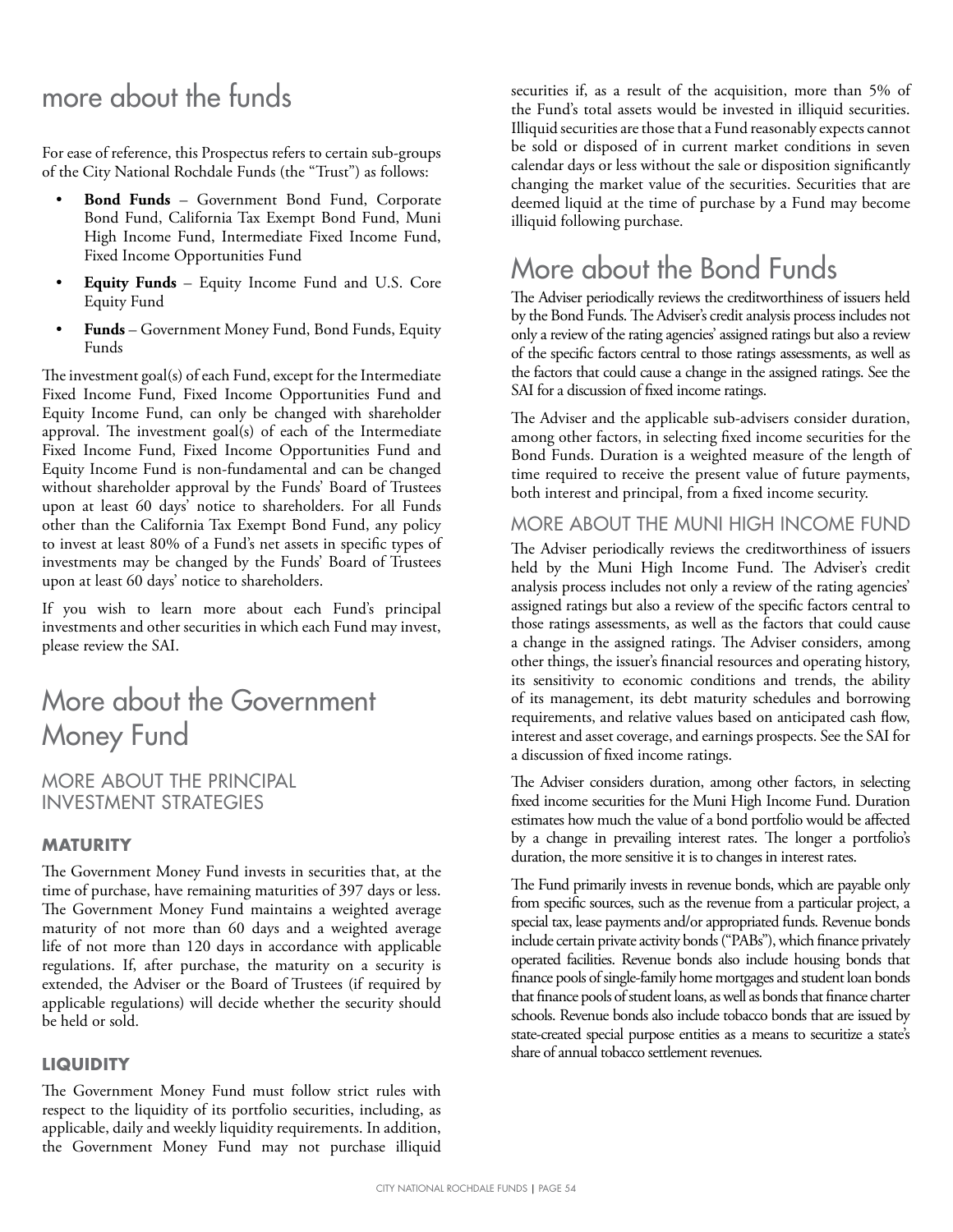## MORE ABOUT THE INTERMEDIATE FIXED INCOME FUND

The Intermediate Fixed Income Fund's investments in debt obligations of the U.S. Government and its agencies consist primarily of U.S. Treasury obligations, bonds and mortgagebacked securities issued by the following agencies: Federal Home Loan Banks, Fannie Mae (formerly known as the Federal National Mortgage Association), Freddie Mac (formerly known as the Federal Home Loan Mortgage Corporation), Federal Agricultural Mortgage Corporation, Federal Farm Credit Banks, Ginnie Mae (formerly known as the Government National Mortgage Association), and Tennessee Valley Authority. These obligations include securities supported by the right of the issuer to borrow from the U.S. Treasury (e.g., the Federal Home Loan Banks), securities supported by the discretionary authority of the U.S. Government to purchase certain obligations of the agency (such as securities issued by Fannie Mae), securities supported only by the credit of the instrumentality (such as securities issued by Freddie Mac), and securities backed solely by the revenue generated by the instrumentality (such as securities issued by Tennessee Valley Authority). In the case of obligations not backed by the full faith and credit of the United States, the Fund must look principally to the agency or instrumentality issuing or guaranteed the obligation for ultimate repayment and may not be able to assert a claim against the United States itself in the event the agency or instrumentality does not meet its commitments.

## MORE ABOUT THE FIXED INCOME OPPORTUNITIES FUND

The Adviser serves as the Fixed Income Opportunities Fund's primary investment adviser and retains the authority to manage the Fund's assets. The Adviser has, however, engaged seven sub-advisers, Alcentra Limited ("Alcentra"), Alcentra NY, LLC ("Alcentra NY"), AllFinancial Partners II, LLC ("AllFinancial"), Ashmore Investment Management Limited ("Ashmore"), Federated Investment Management Company ("Federated"), Seix Investment Advisors LLC ("Seix"), and T. Rowe Price Associates, Inc. ("T. Rowe Price," and together with Alcentra, Alcentra NY, AllFinancial, Ashmore, Federated and Seix, the "Sub-Advisers") to make day-to-day investment decisions for portions of the Fund and, in particular, to manage the Fund's investments in high yield securities, bank loans, CLOs, CEFs, life insurance policies and related instruments. The Adviser is responsible for overseeing and monitoring the Sub-Advisers.

The investment selection process followed by each of Alcentra, Alcentra NY, Ashmore, Federated, Seix and T. Rowe Price, and information regarding AllFinancial's role with respect to the Fixed Income Opportunities Fund's investments in Policies, is summarized below.

The Fund may hold low or non-dividend paying stocks from time to time, including as a result of a restructuring of a debt instrument held by the Fund.

#### **THE ALCENTRA INVESTMENT SELECTION PROCESS**

Alcentra is primarily responsible for the Fixed Income Opportunities Fund's investments in European non-investment grade bank loans. Alcentra seeks to identify investment opportunities that combine an attractive current return with a strong probability of ultimate return of capital.

Alcentra employs a rigorous process for reviewing and analyzing potential investment opportunities, drawing on external, independent due diligence material as well as the work and experience of Alcentra analysts in the relevant industry sector. The key components of the investment process are sourcing, due diligence, suitability assessment, on-going monitoring, and portfolio management. The process involves a detailed review of a company's industry position, cash flow consistency and sustainability, liquidity, capital structure, leverage, and management capabilities, followed by an in-depth review of structure and documentation including collateral pledge and security agreements. Following the completion of the due diligence process, the potential investment is submitted to Alcentra's Investment Committee for final approval.

#### **THE ALCENTRA NY AND ALCENTRA LIMITED INVESTMENT SELECTION PROCESS**

Together with Alcentra Limited, Alcentra NY (together, "Alcentra Group") is responsible for the Fixed Income Opportunities Fund's investments in U.S. and European CLO mezzanine securities with a rating at time of purchase ranging from B-/ B3 to A+/A1, or equivalent. Alcentra Group seeks to generate attractive risk-adjusted returns by investing predominantly in what Alcentra Group believes to be undervalued mezzanine tranches of U.S. and European CLOs.

Alcentra Group's CLO investment philosophy is based on a credit focused, bottom-up approach. The key components of the investment process are sourcing, fundamental analysis, team discussion and investment decision, execution and trading, and monitoring. The investment process is underpinned by detailed fundamental credit analysis. The four underlying elements of this fundamental analysis are: 1) collateral analysis; 2) liability analytics; 3) cash flow analytics, and 4) documentation review. During its analysis, Alcentra Group focuses on several areas including default and downgrade rates, yield, price, potential investment return, and the weighted average life of the investment. When analyzing the value and suitability of CLO tranches Alcentra Group also considers the collateral composition, subordination levels and cash flows, and reviews underlying collateral for downgrade and default risk of individual assets, recovery rate expectations, the amount of second lien and mezzanine exposure in the portfolio, the pricing of the underlying assets, distressed assets within the pool and pre-payment rates. The suitability of an investment is a consensus-driven process; however, the ultimate buy/sell decisions are made by the portfolio managers.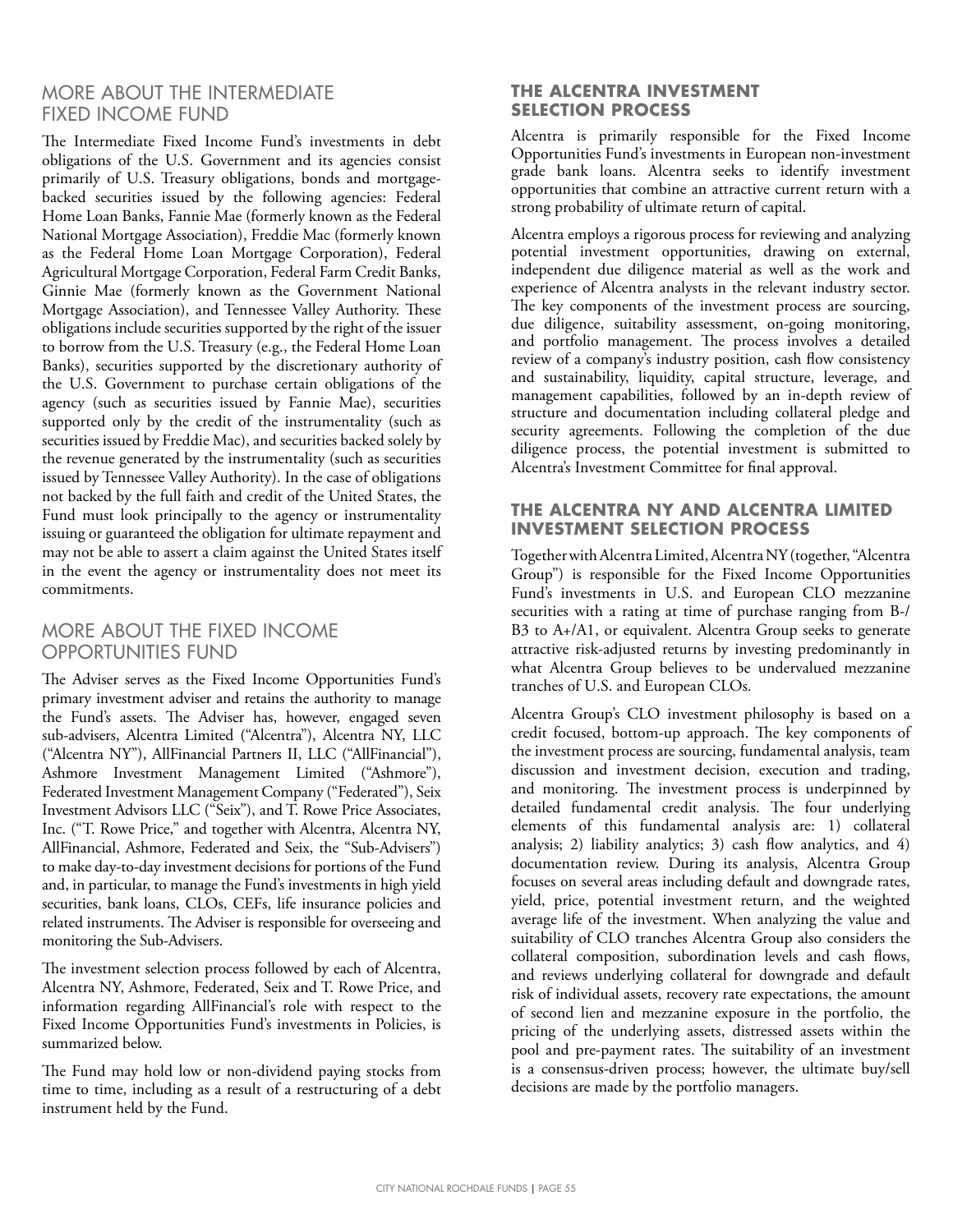#### **THE ASHMORE INVESTMENT SELECTION PROCESS**

Ashmore is one of two sub-advisers responsible for the Fixed Income Opportunities Fund's investments in high yield emerging market securities. Ashmore's investment philosophy is active, macro and "top down" with a "bottom up" selection process used for corporate debt and a strong focus on value and liquidity management. Ashmore believes that the best way to gain exposure to strong medium and long-term trends in emerging markets is to employ specialist managers using an active approach. Ashmore seeks to combine formal investment discipline with maximum flexibility to respond to events resulting in changing market fundamentals. In the case of emerging markets, these fundamentals can change rapidly, and Ashmore believes that active management with a heavy bias towards high liquidity is often most appropriate.

Research is an integral component of Ashmore's investment process and its views reflect market fundamentals, technical analysis and policy dynamics as well as its interpretation of investor behavior and positioning. Within this framework, key analytical elements include relevant financial and economic fundamentals affecting ability and willingness to service debt, monetary and fiscal policy history, interest rate dynamics and currency prospects. Ashmore considers, among other things, politics, policy formulation and implementation, motives and incentive structures of key decision makers amid prevailing domestic political pressures and external issues.

#### **THE FEDERATED INVESTMENT SELECTION PROCESS**

Federated is primarily responsible for the Fixed Income Opportunities Fund's investments in high yield securities. In making investment decisions with respect to high yield securities, Federated selects securities it believes have attractive risk-return characteristics. Federated typically analyzes the issuer's financial condition, business and product strength, competitive position and management expertise in an effort to seek to identify issuers with the ability to meet their obligations and the potential to improve their overall financial health. Federated strives to adhere to a strong sell discipline and generally effects a sale if it believes a security's future total return has become less attractive relative to other securities, the company begins to perform poorly, the industry outlook changes, or any other event occurs that changes Federated's investment conclusion.

As part of analysis inherent in its security selection process, among other factors, Federated also evaluates whether environmental, social and governance factors could have positive or negative impact on the risk profiles of many issuers in the universe of securities in which the Fund may invest.

Federated may also consider information derived from active engagements conducted by its in-house stewardship team with certain issuers. This qualitative analysis does not automatically result in including or excluding specific securities but may be used by Federated as an additional input to improve portfolio risk/ return characteristics.

#### **THE SEIX INVESTMENT SELECTION PROCESS**

Seix is primarily responsible for the Fixed Income Opportunities Fund's investments in floating rate securities and high yield bank loans and bonds. In deciding which debt securities to buy or sell, Seix typically emphasizes debt instruments that are in the higher rated segment of the high yield market — i.e., BB & B rated credits (rated either BB or B by Standard & Poor's Rating Services or Ba or b by Moody's Investors Service or securities deemed of comparable quality by Seix). Seix uses an investment approach that employs a targeted universe, in-depth company research, active but constrained industry weightings, and what it believes to be optimal security structures.

Security selection is the key component of this process. Seix undertakes rigorous credit research and analysis in an effort to identify value opportunities, and Seix analysts and portfolio managers continuously monitor individual issuers as well as the industries in which the Fund may invest. Seix establishes return expectations and sell targets for each issuer in which Seix invests assets of the Fund.

#### **THE T. ROWE PRICE INVESTMENT SELECTION PROCESS**

T. Rowe Price is responsible for a portion of the Fixed Income Opportunities Fund's investments in high yield emerging market securities. T. Rowe Price focuses its investments on bonds issued by corporate issuers that are located or listed in, or conduct the predominant part of their business activities in, the emerging market countries of Latin America, Asia, Europe, Africa, and the Middle East. Security selection relies heavily on research, which analyzes political and economic trends as well as the creditworthiness of particular issuers. This in-depth analysis seeks to identify shifts in country fundamentals, and considers the risk adjusted attractiveness of various emerging market countries.

#### **THE FUND'S INVESTMENTS IN POLICIES**

The Fund has retained AllFinancial to provide certain nondiscretionary advisory, administrative and oversight services with respect to the Fixed Income Opportunities Fund's investments in Policies. The Fund may invest in Policies directly or through the Irish Subsidiary. The Irish Subsidiary is advised by the Adviser. The Policies may include whole, universal, variable universal, term and survivorship Policies. The Fund will not invest in Policies resulting from stranger-originated life insurance (STOLI) transactions (transactions in which an investor induces a senior citizen to take out a life insurance policy, not for the purpose of protecting his or her family, but for the purpose of transferring the policy to the investor for a financial benefit). The Fund's investments in Policies consist primarily of Policies issued by insurance companies rated B+ or better for financial stability by AMBEST and/or BB+ or better by Standard & Poor's (or a rating of similar quality or better by a different nationally recognized statistical ratings organization). Before the Fund invests in any Policy, AllFinancial performs a due diligence review of the insured owner of the Policy and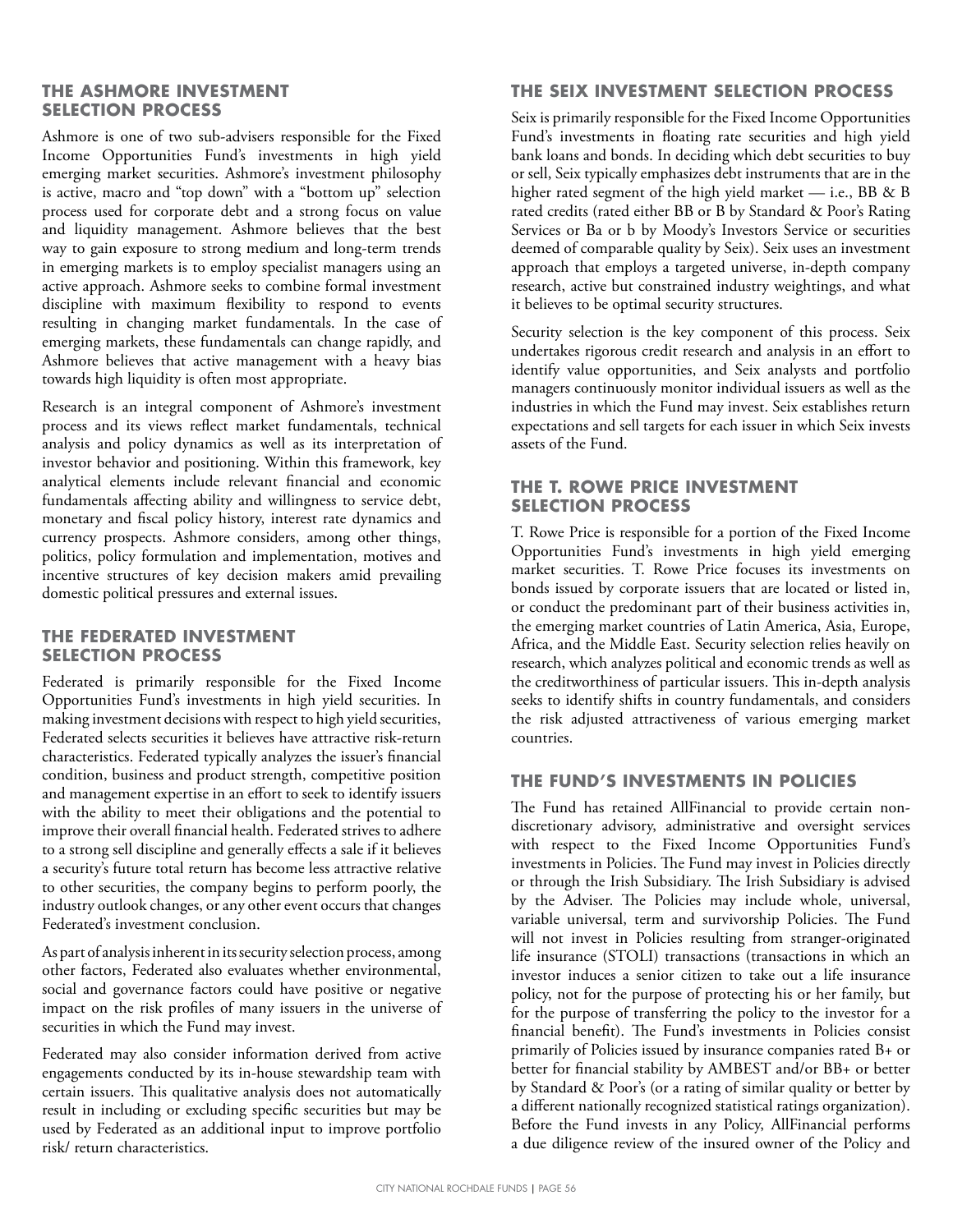recommends to the Adviser that the Fund invest in the Policy. AllFinancial generally expects to recommend only Policies issued by U.S. life insurance companies and for which the insured is over the age of 65. The Fund will not purchase Policies directly from insureds. The Fund will not invest in Policies covering an insured who has a terminal illness and is expected to die within two years. The life expectancies of the insureds covered by the Policies held by the Fund are expected to range from one to eleven years and the weighted average life expectancy of the insureds is not expected to exceed five years. The Fund is required to make ongoing premium payments for Policies in which it invests and may set aside a portion of its net assets to be used to make future policy premium payments.

# Portfolio Holdings

A description of the Funds' policies and procedures with respect to the disclosure of portfolio holdings is available in the SAI.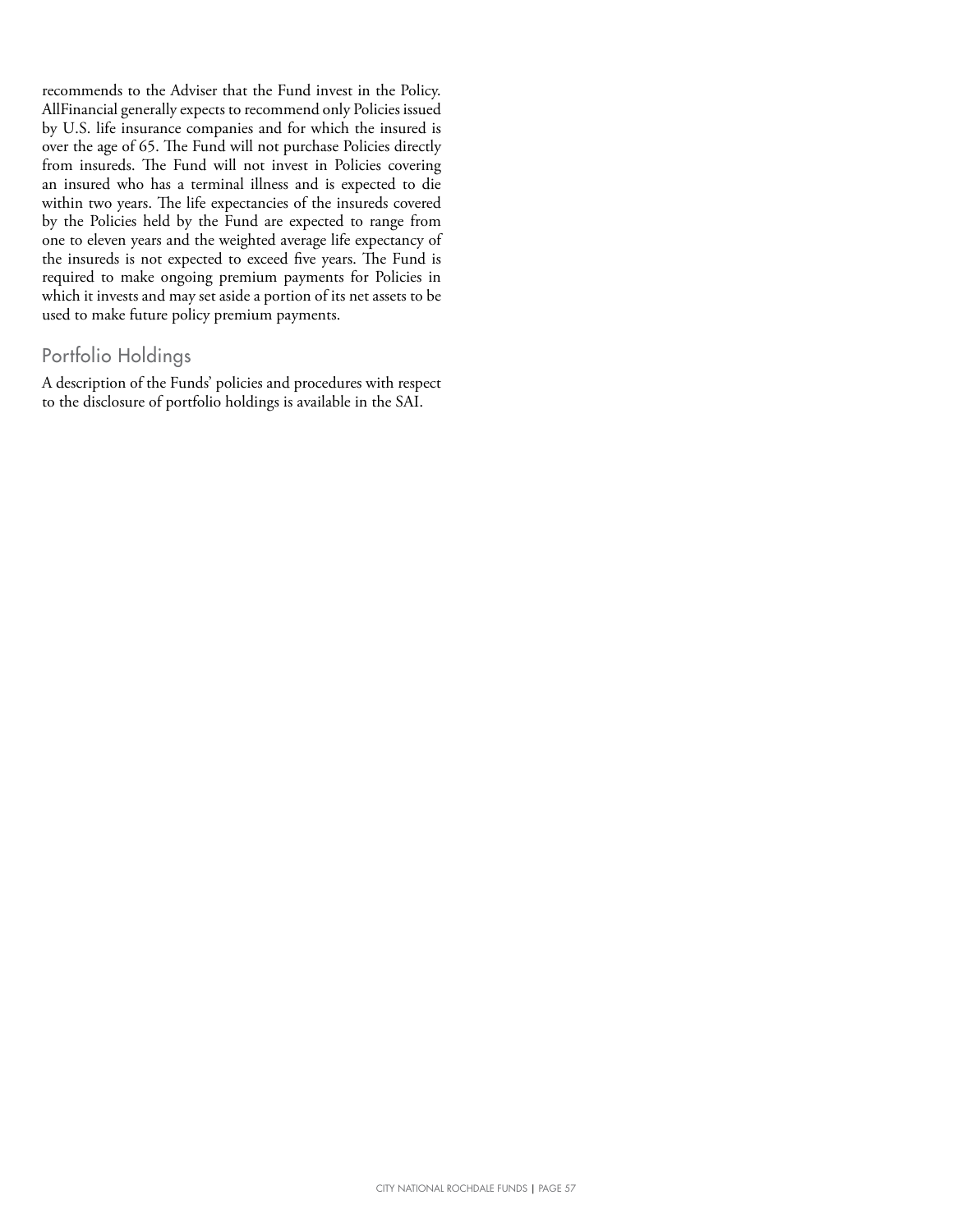# more about the funds' risks

## PRINCIPAL RISKS OF THE FUNDS

Set forth below is more information about certain of the principal risks that apply to the Funds:

**Bank Loans** *(Intermediate Fixed Income Fund and Fixed Income Opportunities Fund)* – Fixed income assets, including bank loans, pay fixed, variable or floating rates of interest. The value of such assets will change in response to fluctuations in market spreads and interest rates. In particular, a decline in the level of the Secured Overnight Financing Rate ("SOFR") or any other applicable floating rate index could reduce the interest payments that a Fund receives with respect to such investments. In addition, the value of certain fixed-income assets can decrease in response to changes or perceptions of changes in issuers' creditworthiness, foreign exchange rates, political stability or soundness of economic policies, among other considerations.

The purchase and sale of bank loans are subject to the terms and conditions of the underlying credit agreements, which may substantially limit the number of purchasers that may be eligible to purchase such bank loans. Bank loans are not traded on an exchange and purchasers and sellers of bank loans generally rely on market makers, typically the administrative agent under a bank loan, to effect private sales transactions. As a result of these limitations, bank loans may have relatively less liquidity than other types of fixed income assets, and a Fund may be more likely to incur losses on the sale of bank loans than on other, more liquid, investments. Loan instruments may not be readily marketable and may be subject to restrictions on resale. In some cases, negotiations involved in disposing of loans may require weeks to complete. Thus, transactions in loan instruments may take longer than seven days to settle. This could pose a liquidity risk to the Fund and, if the Fund's exposure to such investments is substantial, could impair the Fund's ability to meet shareholder redemptions in a timely manner.

**California Risk Factors** *(California Tax Exempt Bond Fund)* – The Fund may be subject to greater risks than other tax exempt funds that are diversified across issuers located in a number of states. Because the Fund concentrates its investments in California municipal securities, it is vulnerable to economic, political or other developments that may lessen the ability of California municipal securities issuers to pay interest and principal on their securities. Poor statewide or local economic results, changing political sentiments, legislation, policy changes or voter-based initiatives at the state or local level, erosion of the tax base or revenues of the state or one or more local governments, seismic or other natural disasters, or other economic or credit problems affecting the state generally or a particular issuer may reduce tax revenues and increase the expenses of California municipal issuers, making it more difficult for them to meet their obligations. Actual or perceived erosion of the creditworthiness of California municipal issuers may also reduce the value of the holdings of the Fund. California municipal securities issuers rely on taxes and, to some extent, revenues from private projects financed by municipal securities to pay interest and principal on their securities. In addition, although one of the goals of the Fund is to provide income exempt from federal and California state personal income taxes, some of the Fund's income is expected to be subject to the AMT.

**Closed-End Funds** *(Fixed Income Opportunities Fund)* – Unlike conventional mutual funds which continually offer new shares for sale to the investing public, CEFs are exchange-traded and issue only a limited number of shares. CEFs may trade at a discount or premium to their net asset value and may trade at a larger discount or smaller premium subsequent to purchase by the Fund. In addition, CEFs may trade infrequently, with small volume, which may make it difficult for the Fund to buy and sell shares. Also, CEFs are allowed to invest in a greater amount of illiquid securities than mutual funds, and CEFs may employ leverage to a greater extent than mutual funds. Investing in CEFs involves duplication of advisory fees and certain other expenses, and the Fund will pay brokerage commissions in connection with the purchase and sale of shares of CEFs. Further, the Fund is subject to the effects of the business and regulatory developments that affect CEFs and the investment company industry generally.

**Collateralized Loan Obligations** *(Fixed Income Opportunities Fund)* – CLO securities are subject to credit, liquidity, prepayment and interest rate risks. Adverse changes in the financial condition of an issuer or in general economic conditions or both may impair the ability of the related issuer or obligor to make payments of principal or interest. Such investments may be speculative. In addition, as a holder of CLO securities, the Fund will have limited remedies available upon the default of the CLO. CLOs may invest in concentrated portfolios of assets. The concentration of an underlying portfolio in any one obligor or industry would subject the related CLO securities to a greater degree of risk with respect to defaults by such obligor or to economic downturns relating to such industry.

CLO securities may be illiquid and dealer marks may not represent prices where assets can actually be purchased or sold in the market from time to time. Accordingly, the mark-to-market value of CLOs may be volatile. The value of the CLO securities owned by the Fund generally will fluctuate with, among other things, the financial condition of the obligors or issuers of the underlying portfolio of assets of the related CLO ("CLO Collateral"), general economic conditions, the condition of certain financial markets, political events, developments or trends in any particular industry and changes in prevailing interest rates. Holders of CLO securities must rely solely on distributions on the CLO Collateral or proceeds thereof for payment. If distributions on the CLO Collateral are insufficient to make payments on the CLO securities, no other assets will be available for payment of the deficiency and following realization of the CLO securities, the obligations of such issuer to pay such deficiency generally will be extinguished.

Issuers of CLO securities may acquire interests in loans and other debt obligations by way of sale, assignment or participation. The purchaser of an assignment typically becomes a lender under the credit agreement with respect to the loan or debt obligation;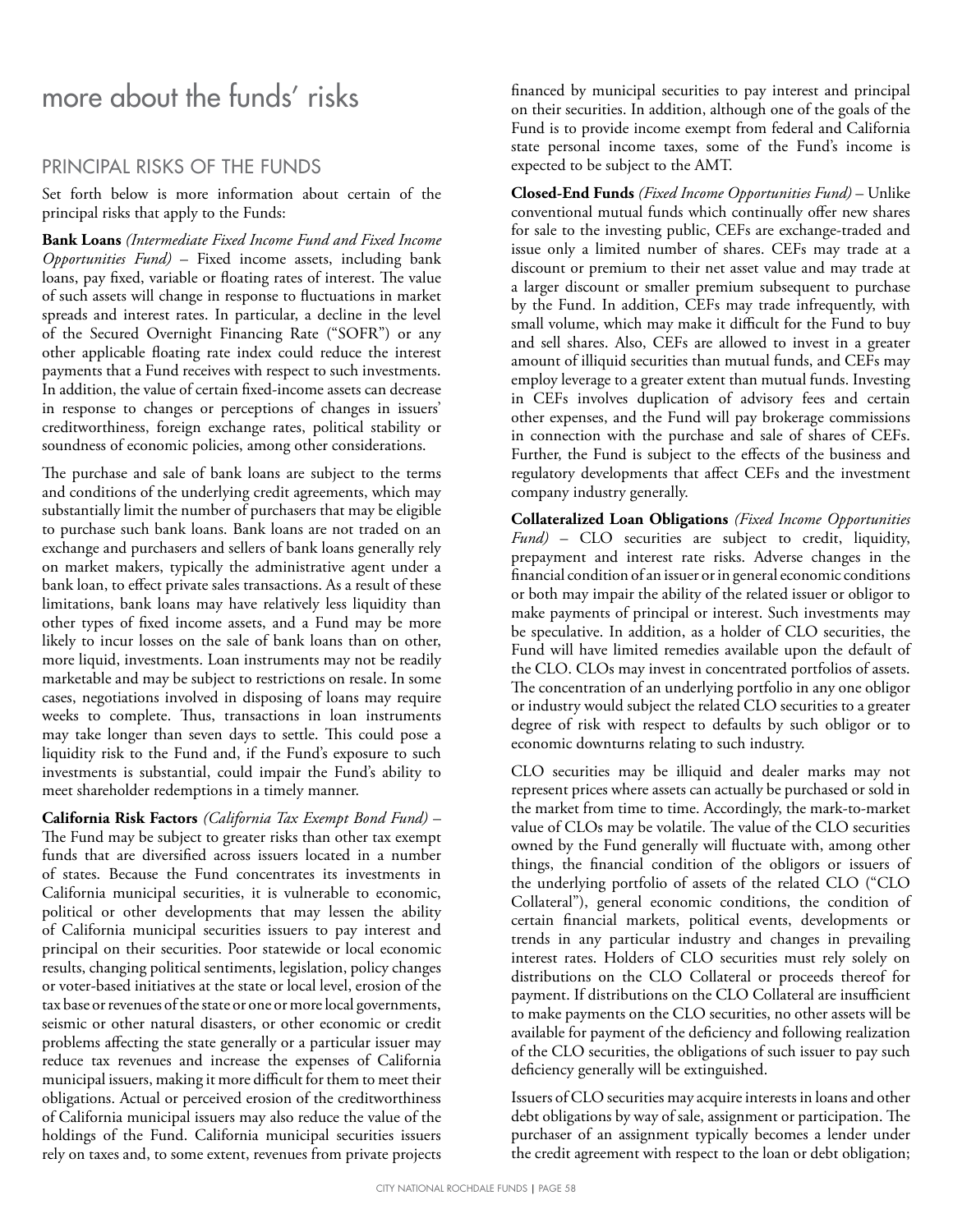however, its rights can be more restricted than those of the assigning institution. In purchasing participations, an issuer of CLO securities will usually have a contractual relationship only with the selling institution, and not the borrower. The CLO generally will have neither the right to directly enforce compliance by the borrower with the terms of the loan agreement, nor any rights of set-off against the borrower, nor have the right to object to certain changes to the loan agreement agreed to by the selling institution. The CLO may not directly benefit from the collateral supporting the related loan and may be subject to any rights of set-off the borrower has against the selling institution. In addition, in the event of the insolvency of the selling institution, the CLO may be treated as a general creditor of such selling institution. Consequently, the CLO may be subject to the credit risk of the selling institution as well as of the borrower.

**Conflicts of Interest** *(All Funds)* – The Adviser and its affiliates are engaged in a variety of businesses and have interests other than those related to managing the Funds. The broad range of activities and interests of the Adviser and its affiliates gives rise to actual, potential and perceived conflicts of interest that could affect the Funds and their shareholders. Certain actual and potential conflicts are described below. Other conflicts may arise from time to time.

The Adviser and the Funds have adopted practices, policies and procedures that are intended to identify, manage and, when possible, mitigate conflicts of interest. There is no assurance, however, that these practices, policies and procedures will be effective.

The Adviser and its affiliates manage other funds and accounts that have investment goals similar to those of the Funds and/ or engage in transactions in the same types of securities and instruments as the Funds. Such transactions could affect the prices and availability of the securities and instruments in which a Fund invests, and could have an adverse impact on the Fund's performance. These other funds and accounts may buy or sell positions while a Fund is undertaking the same or a differing, including potentially opposite, strategy, which could disadvantage the Fund. A position taken by the Adviser or its affiliates, on behalf of one or more other funds or accounts, may be contrary to a position taken on behalf of a Fund or may be adverse to a company or issuer in which the Fund has invested. The results of the investment activities of a Fund may differ significantly from the results achieved for other funds or accounts.

A significant percentage of a Fund's shares may be owned or controlled by the Adviser, its affiliates and/or other accounts advised by the Adviser. Accordingly, a Fund is subject to the potential for large-scale inflows and outflows as a result of purchases and redemptions of its shares by such shareholders. These inflows and outflows could negatively affect a Fund's net asset value, performance and ability to meet shareholder redemption requests and could cause a Fund to purchase or sell securities at a time when it would not normally do so. In addition, large-scale outflows could result in a Fund's current expenses being allocated over a smaller asset base, which, depending on any applicable expense caps, could lead to an increase in the Fund's expense ratio. The Adviser, in advising other accounts, is subject to potential conflicts of interest in selecting shares of Funds for redemption and in deciding whether and when to redeem such shares. Further, in most cases, the Adviser has proxy voting discretion with respect to Fund shares held in other accounts it advises. The Adviser faces conflicts of interest in voting proxies on behalf of such other accounts, and has adopted policies and procedures designed to mitigate those conflicts.

The Adviser may have a financial incentive to implement or not implement certain changes to the Funds. For example, the Adviser may, from time to time, recommend a change in subadviser. The Adviser may benefit to the extent that it replaces a sub-adviser with a new sub-adviser with a lower sub-advisory fee.

The Adviser, its affiliates and other financial service providers have conflicts associated with their promotion of the Funds or other dealings with the Funds that would create incentives for them to promote the Funds. The Adviser and/or its affiliates make revenue sharing payments to brokers and other financial intermediaries to promote the distribution of the Funds. The Adviser and its affiliates will benefit from increased assets under management.

The Adviser and/or its affiliates have existing and may have other future business dealings or arrangements with current or proposed sub-advisers, or other fund service providers (or their affiliates) recommended by the Adviser. Such other business dealings or arrangements present conflicts of interest. For example, the Adviser may have an incentive to hire as a sub-adviser or other service provider an entity with which the Adviser or one or more of its affiliates have, or would like to have, significant or other business dealings or arrangements, and the Adviser may have a disincentive to recommend the termination of such a sub-adviser or service provider.

The range of activities, services and interests of a sub-adviser may give rise to actual, potential and/or perceived conflicts of interest that could disadvantage a Fund and its shareholders.

A further discussion of conflicts of interest appears in the SAI. These discussions are not, and are not intended to be, a complete enumeration or description of all the actual and potential conflicts that may arise.

**Credit** *(Government Money Fund)* – The Government Money Fund invests exclusively in securities that are rated, when the Fund buys them, in the highest short-term rating category, or if unrated, are of comparable quality in the Adviser's opinion. However, it is possible that some issuers or other obligors will be unable to make the required payments on securities held by a Fund. Debt securities also go up or down in value based on the perceived creditworthiness of issuers or other obligors. If an obligor for a security held by the Fund fails to pay, otherwise defaults or is perceived to be less creditworthy, a security's credit rating is downgraded (which could happen rapidly), or the credit quality or value of any underlying assets declines, and the value of your investment in the Fund could decline significantly,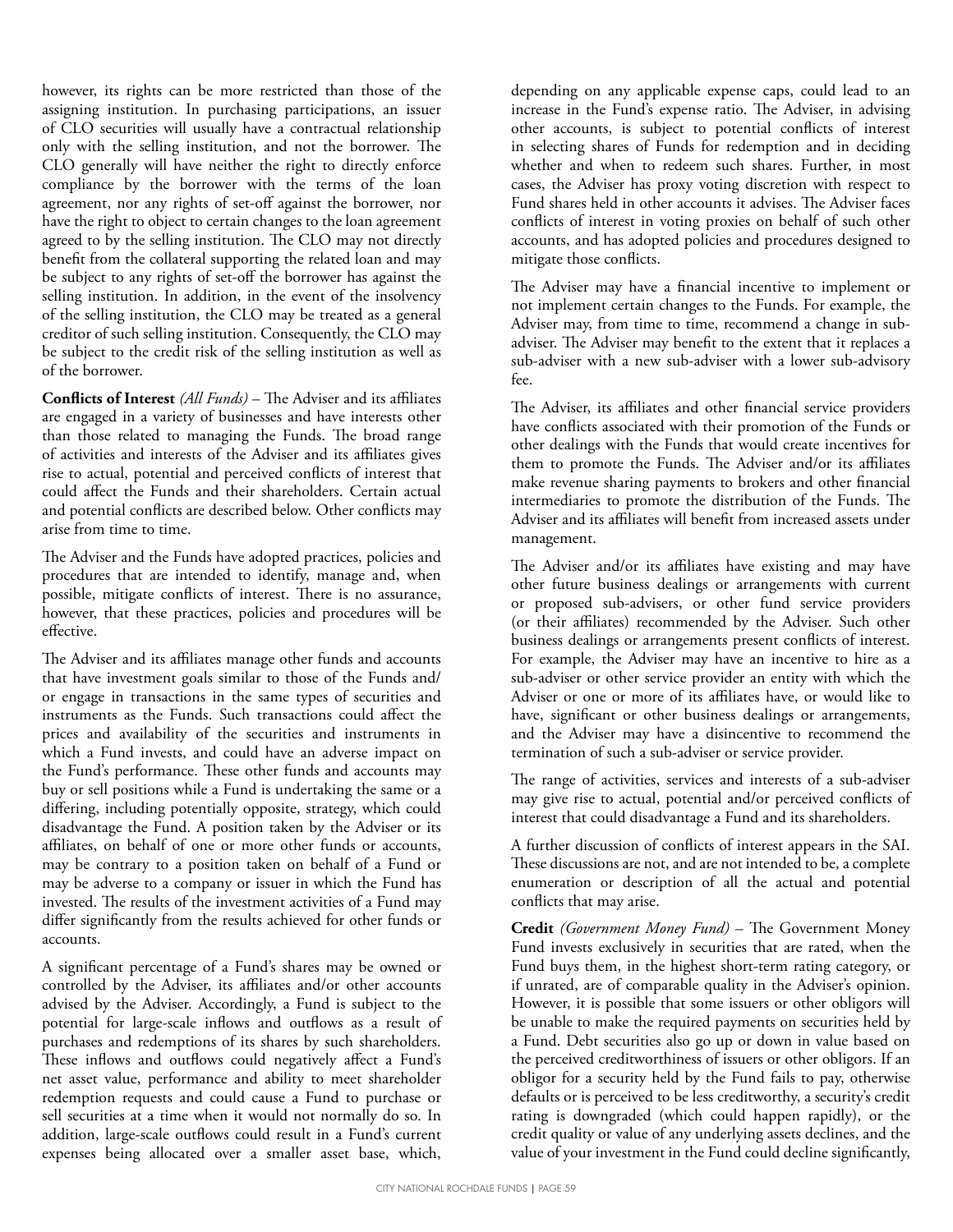particularly in certain market environments. If a Fund enters into a financial contract (such as a repurchase agreement or reverse repurchase agreement) the Fund will be subject to the credit risk presented by the counterparty.

Upon the occurrence of certain triggering events or defaults on a security held by the Fund, or if the portfolio managers believe that an obligor of such a security may have difficulty meeting its obligations, the Fund may obtain a new or restructured security or underlying assets. In that case, the Fund may become the holder of securities or assets that it could not otherwise purchase or might not otherwise hold (for example, because they are of lower quality or are subordinated to other obligations of the issuer) at a time when those assets may be difficult to sell or can be sold only at a loss. In addition, the Fund may incur expenses and may be hindered or delayed in enforcing its rights against an issuer, obligor or counterparty. Any of these events may cause you to lose money.

If, after purchase, the credit rating on a security is downgraded by one or more rating agencies or the credit quality deteriorates, the Adviser or the Board of Trustees (where required by applicable regulations) will decide whether the security should be held or sold.

**Credit Enhancement** *(California Tax Exempt Bond Fund and Muni High Income Fund)* – The securities in which the Fund invests may be subject to credit enhancement (for example, guarantees, letters of credit or bond insurance). If the credit quality of the credit enhancement provider (for example, a bank or bond insurer) is downgraded, the rating on a security credit enhanced by such credit enhancement provider also may be downgraded. Having multiple securities credit enhanced by the same enhancement provider will increase the adverse effects on the Fund that are likely to result from a downgrading of, or a default by, such an enhancement provider. Adverse developments in the banking or bond insurance industries also may negatively affect the Fund.

**Cybersecurity Risk** *(All Funds)* – Cybersecurity incidents may allow an unauthorized party to gain access to Fund assets, customer data (including private shareholder information), or proprietary information, or cause the Funds, the Adviser, and/ or other service providers (including custodians, sub-custodians, transfer agents and financial intermediaries) to suffer data breaches, data corruption or loss of operational functionality. A cybersecurity incident may disrupt the processing of shareholder transactions, impact a Fund's ability to calculate its net asset values, and prevent shareholders from redeeming their shares. Issuers of securities in which the Fund invests are also subject to cybersecurity risks, and the value of those securities could decline if the issuers experience cybersecurity incidents.

**Defensive Investments** *(All Funds)* – The securities in which each Fund invests, and the strategies described in this Prospectus, are those that the Fund uses under normal conditions. During unusual economic or market conditions, or for temporary defensive or liquidity purposes, a Fund may invest up to 100% of its assets in cash or cash equivalents, which would not ordinarily be consistent with the Fund's investment goals. No Fund is required or expected to take such a defensive posture. But if used, such a stance may help a Fund minimize or avoid losses during adverse market, economic or political conditions.

**Emerging Market Securities** *(Corporate Bond Fund and Fixed Income Opportunities Fund)* – Investments in emerging market countries are subject to all of the risks of foreign investing generally and have additional heightened risks due to a lack of established legal, political, business and social frameworks to support securities markets. Some of the additional significant risks may include:

- Less social, political and economic stability;
- Smaller securities markets with low or nonexistent trading volume and greater illiquidity and price volatility;
- Unpredictable changes in national policies on foreign investment, including restrictions on investment in issuers or industries deemed sensitive to national interests;
- Less transparent and established taxation policies;
- Less developed regulatory or legal structures governing private and foreign investments, and limited rights and legal remedies available to foreign investors;
- Less familiarity with a capital market structure or marketoriented economy;
- Risk of market manipulation, corruption, and fraud;
- Less publicly available information about issuers in emerging markets than is available about issuers in more developed capital markets;
- Inadequate, limited and untimely financial reporting, as issuers may not be subject to regulatory, accounting, auditing, and financial reporting and recordkeeping standards comparable to those to which U.S. companies are subject (e.g., the Public Company Accounting Oversight Board, which regulates auditors of U.S. public companies, is unable to inspect audit work and practices in certain countries, such as China);
- Less financial sophistication, creditworthiness, and/or resources possessed by, and less government regulation of, the financial institutions and issuers with which the Fund transacts;
- Insolvency of local banking systems due to concentrated debtor risk, imprudent lending, the effect of inefficiency and fraud in bank transfers and other systemic risks;
- Less developed local banking infrastructure and limited reliable access to capital;
- Risk of government seizure of assets;
- Less government supervision and regulation of business and industry practices, stock exchanges, brokers and listed companies than in the United States;
- Greater concentration in a few industries resulting in greater vulnerability to regional and global trade conditions;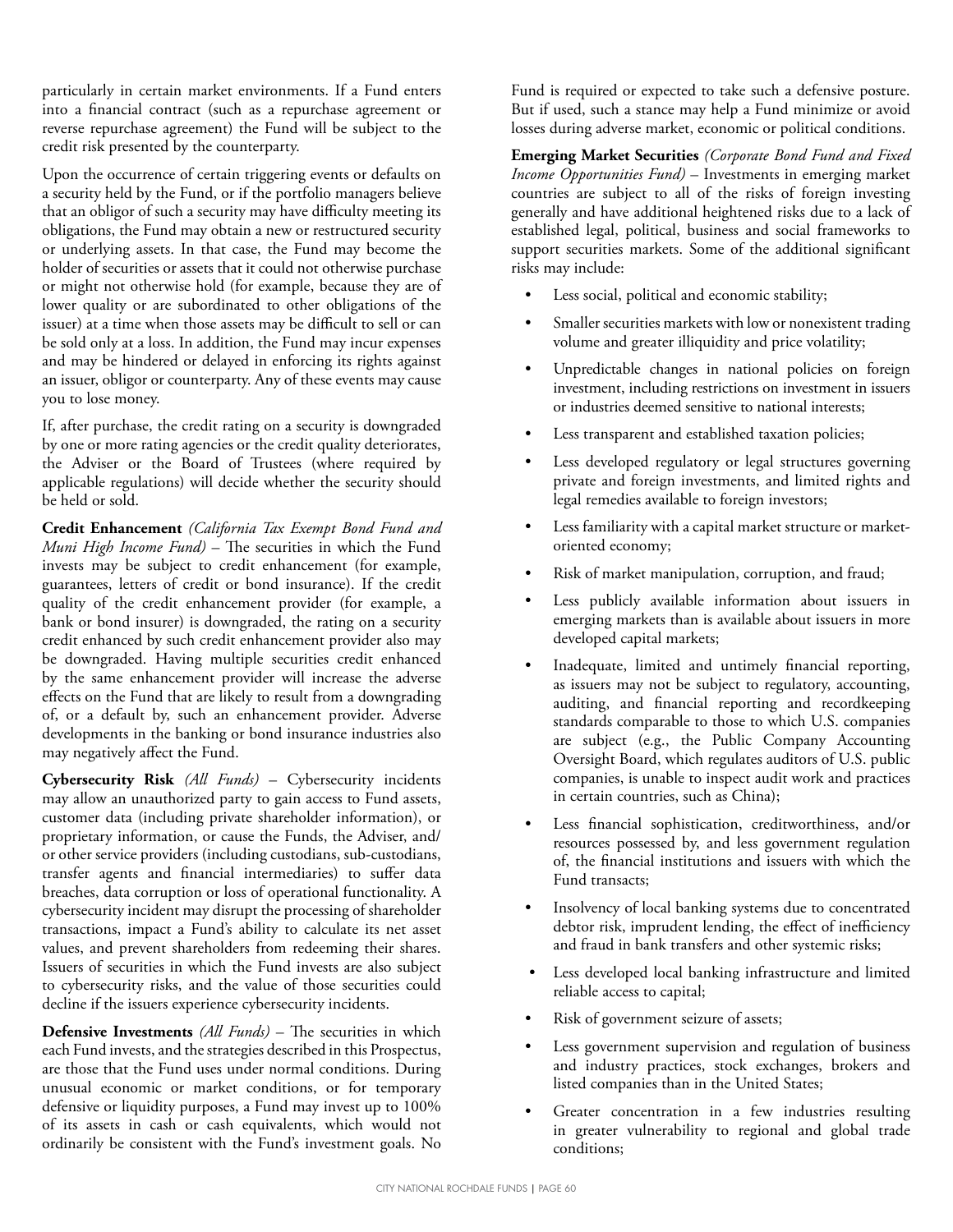- Higher rates of inflation and more rapid and extreme fluctuations in inflation rates;
- Greater sensitivity to interest rate changes;
- Increased volatility in currency exchange rates and potential for currency devaluations and/or currency controls;
- Greater debt burdens relative to the size of the economy;
- More delays in settling portfolio transactions and heightened risk of loss from shareholder registration and custody practices;
- Less assurance that recent favorable economic developments will not be slowed or reversed by unanticipated economic, political or social events in such countries; and
- Trade embargoes, sanctions and other restrictions may, from time to time, be imposed by international bodies (for example, the United Nations) or sovereign states (for example, the United States) or their agencies on investments held or to be held by the Fund resulting in an investment or cash flows relating to an investment being frozen or otherwise suspended or restricted.

Any of the above factors may adversely affect a Fund's performance or the Fund's ability to pursue its investment goal(s). In addition, there may be restrictions on investments in Chinese companies. For example, the President of the United States signed an Executive Order in 2021 prohibiting U.S. persons from purchasing or investing in publicly-traded securities of companies identified by the U.S. Government as "Chinese Military-Industrial Complex Companies." The list of such companies can change from time to time, and as a result of forced selling or an inability to participate in an investment the Adviser or a sub-adviser otherwise believes is attractive, the Fund may incur losses.

**ETFs** *(Fixed Income Opportunities Fund)* – Investing in an ETF will provide a Fund with exposure to the securities comprising the index on which the ETF is based and will expose the Fund to risks similar to those of investing directly in those securities. Shares of ETFs typically trade on securities exchanges and may at times trade at a premium or discount to their net asset values. Investments in ETFs are subject to market risk and liquidity risk. In addition, an ETF may not replicate exactly the performance of the benchmark index or indices it seeks to track for a number of reasons, including transaction costs incurred by the ETF, the temporary unavailability of certain index securities in the secondary market or discrepancies between the ETF and the index or indices with respect to the weighting of securities or the number of securities held. Investing in ETFs, which are investment companies, involves duplication of advisory fees and certain other expenses. The Fund will pay brokerage commissions in connection with the purchase and sale of shares of ETFs. Further, the Fund is subject to the effects of the business and regulatory developments that affect ETFs and the investment company industry generally.

**Extension** *(Government Bond Fund, Corporate Bond Fund, Intermediate Fixed Income Fund and Fixed Income Opportunities Fund)* – Rising interest rates can cause the average maturity of a Fund's holdings of mortgage-backed, asset-backed or other pass-through securities to lengthen unexpectedly due to a drop in prepayments. This would increase the sensitivity of a Fund to rising rates and the potential for price declines of portfolio securities. Extending the average life of a mortgagebacked or other pass-through security increases the risk of depreciation due to future increases in market interest rates. For these reasons, mortgage-backed, asset-backed and other passthrough securities may be less effective than other types of U.S. Government securities as a means of "locking in" interest rates.

**Financial Services Firms** *(Fixed Income Opportunities Fund)* – Financial institutions are subject to extensive government regulation. This regulation may limit both the amount and types of loans and other financial commitments a financial institution can make, and the interest rates and fees it can charge. In addition, interest and investment rates are highly sensitive and are determined by many factors beyond a financial institution's control, including general and local economic conditions (such as inflation, recession, money supply and unemployment) and the monetary and fiscal policies of various governmental agencies such as the Federal Reserve Board. These limitations may have a significant impact on the profitability of a financial institution since profitability is attributable, at least in part, to the institution's ability to make financial commitments such as loans. Profitability of a financial institution is largely dependent upon the availability and cost of the institution's funds, and can fluctuate significantly when interest rates change. The financial difficulties of borrowers can negatively impact the industry to the extent that borrowers may not be able to repay loans made by financial institutions. Financial services firms, like banks, depend upon being able to obtain funds at reasonable costs and upon liquidity in the capital and credit markets to finance lending and other operations. As a result, these firms generally are sensitive to changes in money market and general economic conditions. For instance, when a bank's borrowers experience financial difficulties, their failure to repay the bank will adversely affect the bank's financial situation. Financial services firms are highly regulated. Decisions by regulators may limit the loans banks make and the interest rates and fees they charge, and may reduce bank profitability.

**Foreign Currency Risk** *(Fixed Income Opportunities Fund)* – The Fund's direct or indirect investments in securities denominated in foreign currencies are subject to currency risk, which means that the value of those securities can change significantly when foreign currencies strengthen or weaken relative to the U.S. dollar. Currency conversion costs and currency fluctuations could erase investment gains or add to investment losses. The Fund may invest in foreign currencies to hedge against the risks of variation in currency exchange rates relative to the U.S. dollar. Such strategies, however, involve certain transaction costs and investment risks, including dependence upon the ability of the Adviser to predict movements in exchange rates. The Fund may be unable or may choose not to hedge its foreign currency exposure. Some countries in which the Fund may directly or indirectly invest may have fixed or managed currencies that are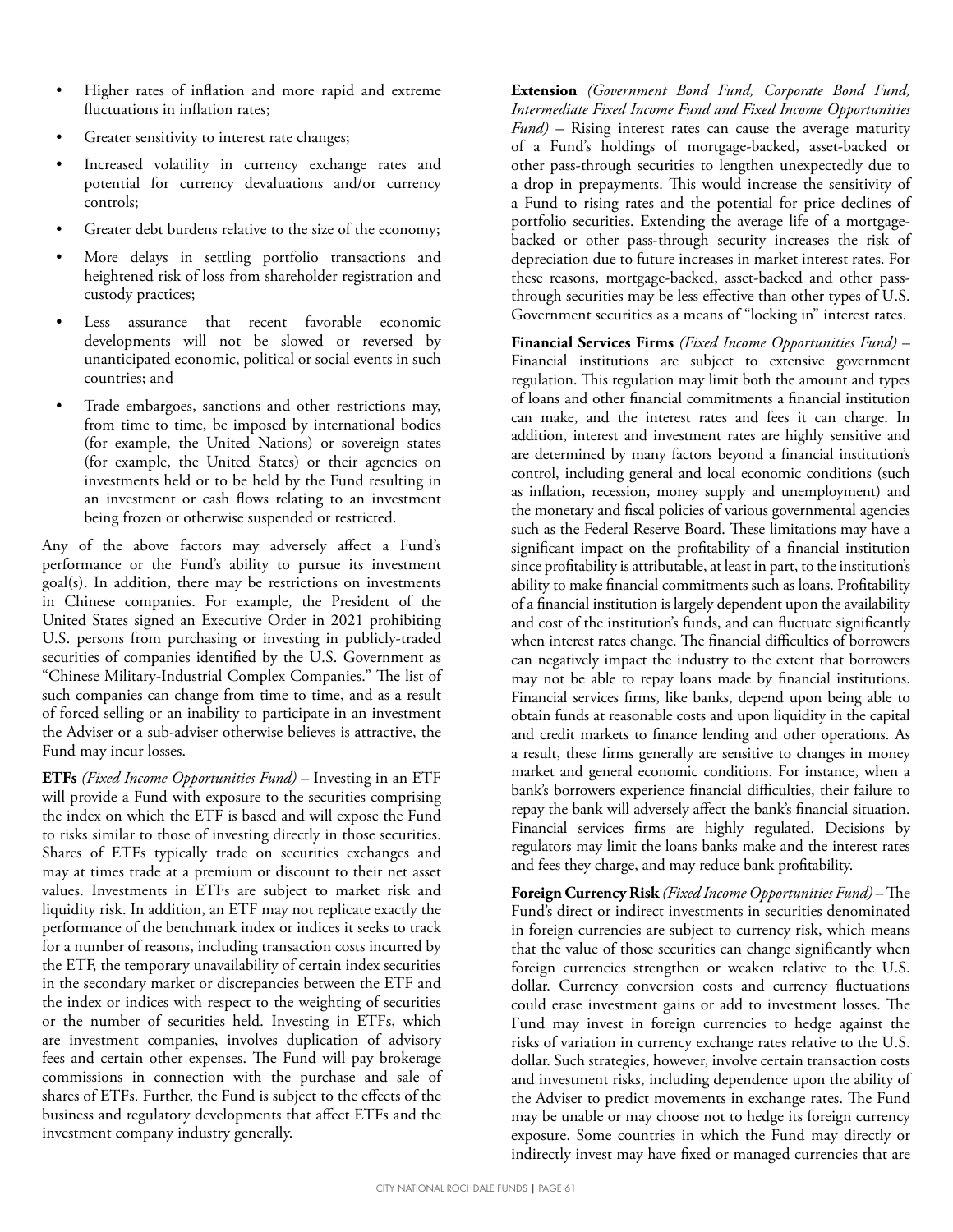not freely convertible at market rates into the U.S. dollar. Certain currencies may not be internationally traded. Many countries in which the Fund may invest have experienced substantial, and in some periods extremely high, rates of inflation for many years. Inflation and rapid fluctuation in inflation rates may have negative effects on certain economies and securities markets. Moreover, the economies of some countries may differ favorably or unfavorably from the U.S. economy in such respects as the rate of growth of gross domestic product, rate of inflation, capital reinvestment, resource self-sufficiency and balance of payments.

**Foreign Securities** *(Corporate Bond Fund and Fixed Income Opportunities Fund)* – Investments in securities of foreign issuers tend to be more volatile than domestic securities and are subject to risks that are not typically associated with domestic securities. For example, such investments may be adversely affected by changes in currency rates and exchange control regulations, unfavorable political and economic developments, the seizure or nationalization of companies, and the imposition of sanctions, withholding taxes on income, confiscations, trade restrictions (including tariffs) and other government restrictions by the United States and/or other governments. Foreign markets tend to be more volatile than the U.S. market due to economic and political instability and regulatory conditions in some countries. Some risks of investing in securities of foreign companies include: (1) unfavorable changes in currency exchange rates, (2) economic and political instability, (3) less publicly available information, (4) less strict auditing and financial reporting requirements, (5) less governmental supervision and regulation of securities markets, (6) higher transaction costs, and (7) greater possibility of not being able to sell securities on a timely basis. Foreign securities may also be less liquid and more difficult to value than domestic securities.

**Frontier Market Securities** *(Fixed Income Opportunities Fund)*  – Frontier market countries generally have smaller economies and less developed capital markets than traditional emerging markets, and, as a result, the risks of investing in emerging market countries are magnified in frontier market countries. These countries typically are located in the Asia-Pacific region, Central and Eastern Europe, the Middle East, Central and South America, and Africa. The economies of frontier market countries are less correlated to global economic cycles than those of their more developed counterparts and their markets have low trading volumes and the potential for extreme price volatility and illiquidity. This volatility may be further heightened by the actions of a few major investors. These factors make investing in frontier market countries significantly riskier than in other countries.

Governments of many frontier market countries in which the Fund may invest may exercise substantial influence over many aspects of the private sector. In some cases, the governments of such frontier market countries may own or control certain companies. Accordingly, government actions could have a significant effect on economic conditions in a frontier market country and on market conditions, prices and yields of securities in the Fund's portfolio. Moreover, the economies of frontier market countries may be heavily dependent upon international trade and may be adversely affected by trade barriers, exchange controls, managed adjustments in relative currency values and other protectionist measures imposed or negotiated by the countries with which they trade. These economies also may be adversely affected by the economic and political conditions in the countries with which they trade.

There may be no centralized securities exchange on which securities are traded in frontier market countries. Also, securities laws in many frontier market countries are relatively new and unsettled. Therefore, laws regarding foreign investment in frontier market securities, securities regulation, title to securities, and shareholder rights may change quickly.

**Government-Sponsored Entities** *(Government Money Fund and Government Bond Fund)* – The Funds may invest in securities issued by government-sponsored entities consisting principally of Fannie Mae, FHLB, Freddie Mac and Ginnie Mae, which securities may not be guaranteed or insured by the U.S. Government and may only be supported by the credit of the issuing agency. Fannie Mae guarantees full and timely payment of all interest and principal of its pass-through securities, and Freddie Mac guarantees timely payment of interest and ultimate collection of principal of its pass-through securities, but such securities are not backed by the full faith and credit of the U.S. Government. Similarly, FHLB securities are not backed by the U.S. Government. The principal and interest on Ginnie Mae pass-through securities are guaranteed by Ginnie Mae and backed by the full faith and credit of the U.S. Government. To meet its obligations under a guarantee, Ginnie Mae is authorized to borrow from the U.S. Treasury with no limitations as to amount.

**High Yield ("Junk") Bonds** *(Muni High Income Fund, Intermediate Fixed Income Fund and Fixed Income Opportunities Fund)* – High yield bonds involve greater risks of default or downgrade, are more volatile than investment grade securities and are considered speculative by the major credit rating agencies. High yield bonds involve a greater risk of price declines than investment grade securities due to actual or perceived changes in an issuer's creditworthiness. In addition, issuers of high yield bonds may be more susceptible than other issuers to economic downturns, which may result in a weakened capacity of the issuer to make principal or interest payments. High yield bonds are subject to a greater risk that the issuer may not be able to pay interest or dividends and ultimately to repay principal upon maturity. Discontinuation of these payments could have a substantial adverse effect on the market value of the security, and could result in losses for the Fund. High yield bonds may also experience reduced liquidity, and sudden and substantial decreases in price, during certain market conditions. The Muni High Income Fund, Intermediate Fixed Income Fund and Fixed Income Opportunities Fund may invest in unrated securities. There is no lower limit on the ratings of high yield securities that may be purchased or held by an underlying fund. Lower rated securities and unrated equivalents are speculative and may be in default.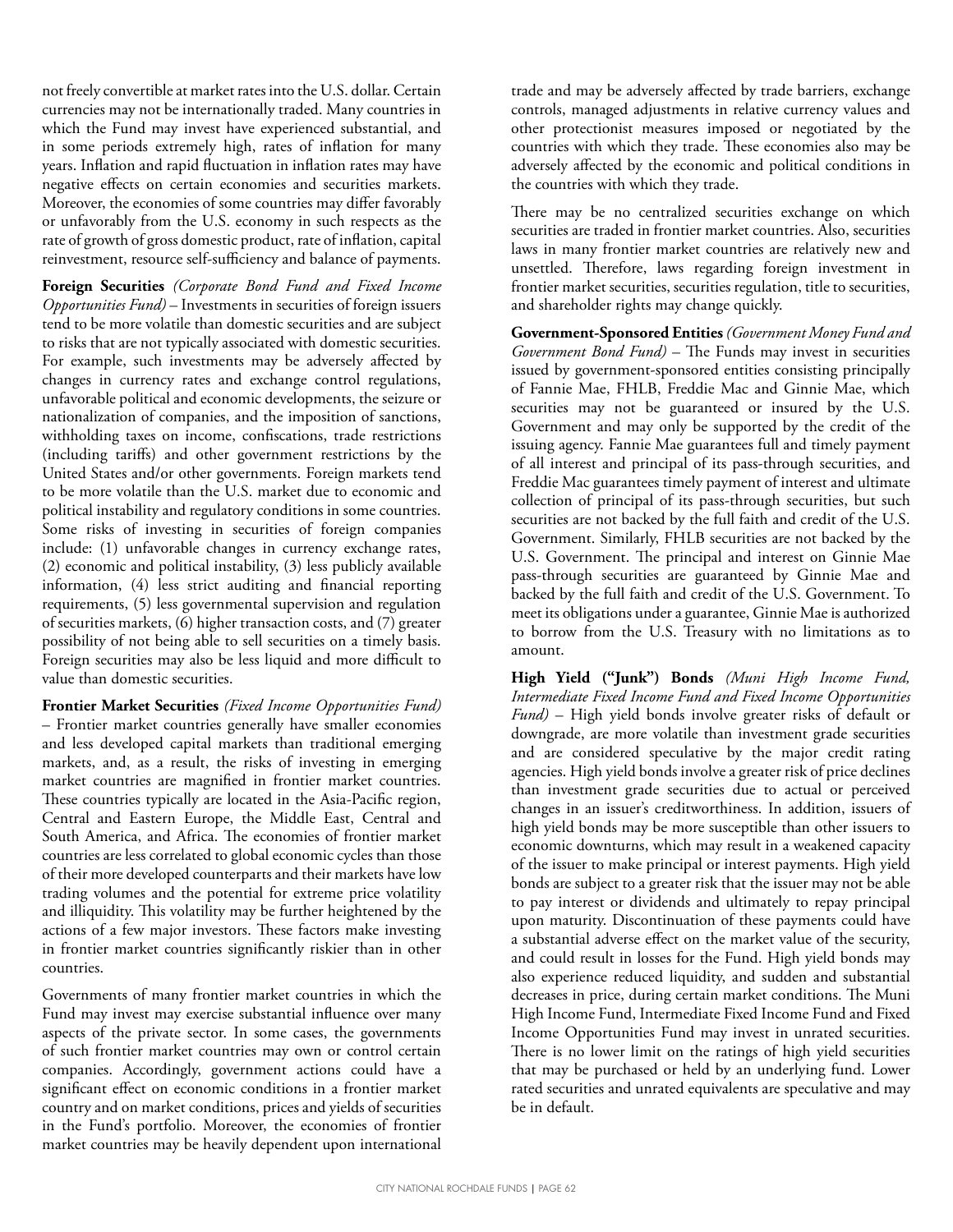**Interest Rates** *(Government Money Fund)* – The Government Money Fund's yield is affected by short-term interest rate changes. When rates decline, the Government Money Fund's yield will typically fall, but less quickly than prevailing market rates. When rates increase, the Government Money Fund's yield will typically rise, but not as quickly as market rates. The Fund's expenses could absorb all or a significant portion of the Fund's income, and, if the Fund's expenses exceed the Fund's income, the Fund may be unable to maintain its \$1.00 share price. In addition, during periods when interest rates are low or there are negative interest rates, the Fund's yield also may be low or the Fund may be unable to maintain a positive yield or a stable net asset value of \$1.00 per share. From time to time, the Adviser and its affiliates may reimburse or otherwise reduce the Fund's expenses or may waive a portion of its management fee in an effort to maintain a positive yield and a net asset value of \$1.00 per share, but there can be no guarantee that such efforts will be successful. Any such expense reimbursements, reductions or waivers are voluntary and temporary and may be terminated by the Adviser or its affiliates at any time without notice. The recent adoption of more stringent regulations governing the management of money market funds could have a negative effect on the Fund's yield. Under these new regulations, the Fund may be required to maintain greater liquidity based on characteristics and anticipated liquidity needs of its shareholders and the Fund may have a lower yield than money market funds with a different shareholder base. In addition, future regulations may also have a negative effect on the Fund's yield.

**Interest and Credit Risk** *(Bond Funds)* – The value of fixed income securities will fall if interest rates rise. Fixed income securities with longer maturities generally entail greater interest rate risk than those with shorter maturities. Duration is a measure used to determine the sensitivity of a security's price to changes in interest rates. The longer a security's duration, the more sensitive it will be to changes in interest rates. Additionally, especially during periods of declining interest rates, borrowers may pay back principal before the scheduled due date, requiring a Fund to replace a particular loan with another, lower-yield security. The senior loans in which a Fund invests have floating or adjustable interest rates. For this reason, the values of senior loans may fluctuate less than the value of fixed-rate debt securities. However, the interest rate of some senior loans adjust only periodically. Between the times that interest rates on senior loans adjust, the interest rates on those senior loans may not correlate to prevailing interest rates. This will affect the value of the loans and may cause the net asset values of a Fund's shares to fluctuate.

In addition to interest rate risk, changes in the creditworthiness of an issuer of fixed income securities and the market's perception of that issuer's ability to repay principal and interest when due can also affect the value of fixed income securities held by a Fund. Changes in actual or perceived creditworthiness may occur quickly. Credit risk relates to the ability of the borrower that has entered into a senior loan or the issuer of a debt security to make interest and principal payments on the loan or security as they become due. If the borrower or issuer fails to meet its obligations (e.g., to pay principal and interest when

due) the net asset value of a Fund's shares might be reduced. A downgrade in an issuer's credit rating or other adverse news about an issuer can reduce the value of that issuer's securities. A Fund's investments in senior loans and other debt securities, particularly those below investment grade, are subject to risks of default. Where instruments held by a Fund are collateralized, the underlying lenders may have difficulty liquidating the collateral or enforcing their rights under the terms of the loan agreement and related documents if a borrower defaults or collateral may be insufficient or set aside by a court. The Funds are also exposed to credit risk to the extent they use over-the-counter derivatives (such as swaps) or they engage to a significant extent in the lending of Fund securities or the use of repurchase agreements.

**Investment through Irish Subsidiary** *(Fixed Income Opportunities Fund)* – The Fund may invest in Policies by investing in the Irish Subsidiary, which is a wholly-owned subsidiary of the Fund organized under the laws of Ireland. The Irish Subsidiary is not an investment company registered under the 1940 Act and, unless otherwise noted in this Prospectus and the SAI, is not subject to all of the investor protections of the 1940 Act and other U.S. regulations. Changes in the laws of the United States and/or Ireland could affect the ability of the Fund and/or the Irish Subsidiary to operate as described in this Prospectus and the SAI and could negatively affect the Fund and its shareholders. The Irish Subsidiary (unlike the Fund) may invest an unlimited portion of its net assets in Policies. However, the Irish Subsidiary otherwise is subject to the Fund's investment restrictions and other policies. The Irish Subsidiary also may invest in other instruments, including fixed income securities, cash and cash equivalents and U.S. Government securities. To the extent that the Fund invests in the Irish Subsidiary, it will be indirectly exposed to the risks associated with the Irish Subsidiary's investments, which are discussed elsewhere in this Prospectus and the SAI.

**Investment Style** *(U.S. Core Equity Fund)* - A core equity style is primarily used to select investments for the U.S. Core Equity Fund. This style may fall out of favor, may underperform other styles and may increase the volatility of the Fund's share price.

**Issuer Risk** *(Government Bond Fund, Corporate Bond Fund, Intermediate Fixed Income Fund and Fixed Income Opportunities Fund)* – A Fund may be adversely affected if the issuers of securities that the Fund holds do not make their principal or interest payments on time. The Fund may incur costs and may be hindered or delayed in enforcing its rights against an issuer. Additionally, the value of a security may decline for a number of reasons which directly relate to the issuer, such as management performance, financial leverage, reduced demand for the issuer's goods or services, the historical and prospective earnings of the issuer, major litigation or other controversies related to the issuer, changes in the issuer's financial condition or credit rating, or the value of the issuer's assets. A change in financial condition or other event affecting a single issuer may adversely impact securities markets as a whole.

**LIBOR Risk** *(Corporate Bond Fund, California Tax Exempt Bond Fund, Muni High Income Fund, Intermediate Fixed Income*  Fund and Fixed Income Opportunities Fund) - Many financial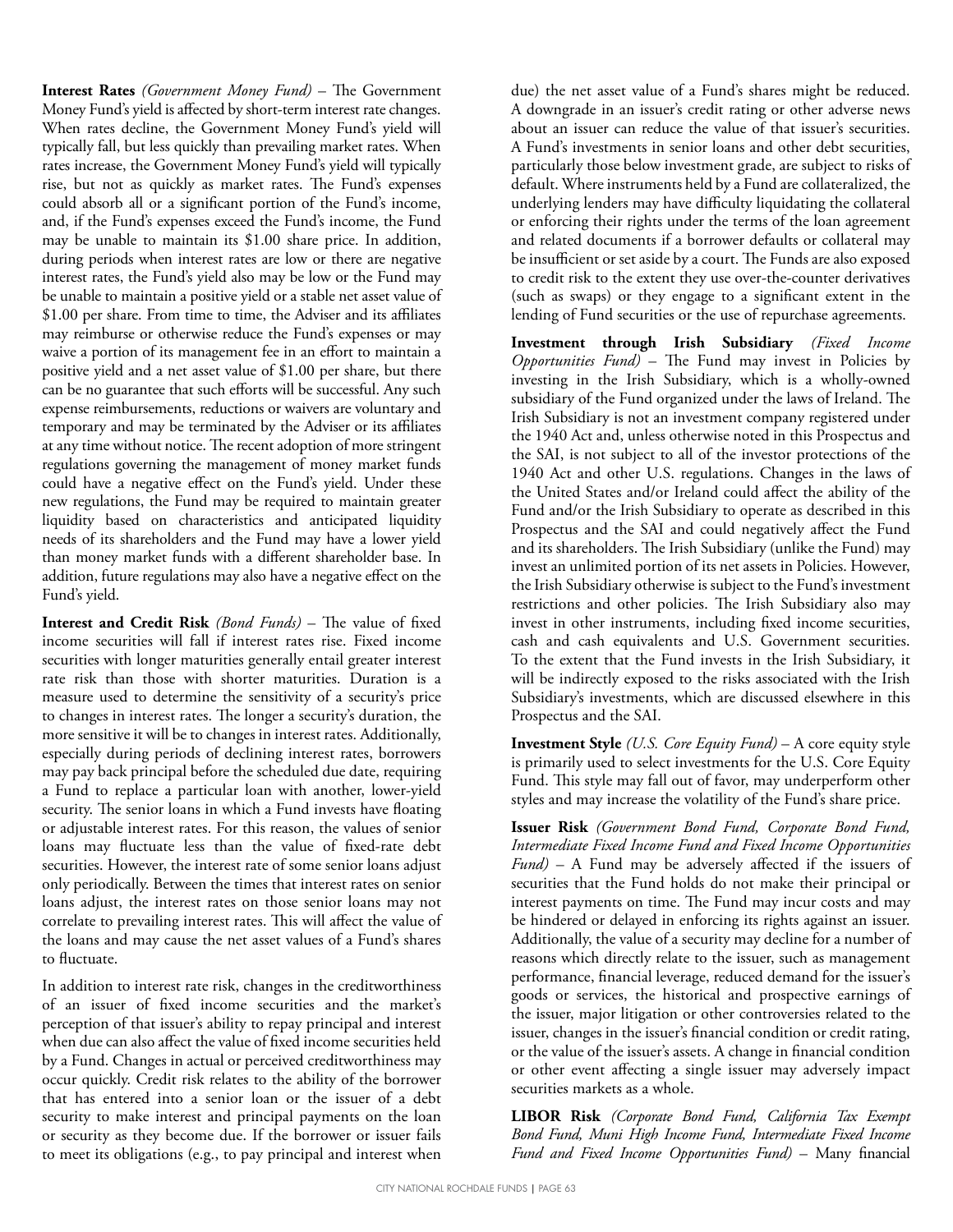instruments, financings or other transactions to which the Fund may be a party use or may use a floating rate based on the London Interbank Offered Rate. LIBOR is the offered rate at which major international banks can obtain wholesale, unsecured funding, and LIBOR may be available for different durations (e.g., 1 month or 3 months) and for different currencies. LIBOR may be a significant factor in determining the Fund's payment obligations under a derivative investment, the cost of financing to the Fund or an investment's value or return to the Fund, and may be used in other ways that affect the Fund's investment performance. In July 2017, the Financial Conduct Authority, the United Kingdom's financial regulatory body, announced that after 2021 it will cease its active encouragement of banks to provide the quotations needed to sustain LIBOR. In March 2021, the administrator of LIBOR announced a delay in the phase out of the majority of U.S. Dollar LIBOR publications until June 30, 2023, although the remainder of LIBOR publications ended on December 31, 2021. Various financial industry groups have been planning for the transition, whether through market wide protocols, fallback contractual provisions, bespoke negotiations or amendments or otherwise, but there are obstacles to converting certain securities and transactions to a new benchmark. Transition planning is ongoing, and neither the effect of the transition process nor its ultimate success can yet be known. The transition process might lead to increased volatility and illiquidity in markets for instruments whose terms currently include LIBOR. It could also lead to a reduction in the value of some LIBOR-based investments and reduce the effectiveness of new hedges placed against existing LIBOR-based investments. While some LIBOR-based instruments may contemplate a scenario in which LIBOR is no longer available by providing for an alternative rate-setting methodology and/or increased costs for certain LIBORrelated instruments or financing transactions, not all may have such provisions and there may be significant uncertainty regarding the effectiveness of any such alternative methodologies, resulting in prolonged adverse market conditions for a Fund. Because the usefulness of LIBOR as a benchmark could deteriorate during the transition period, these effects could occur prior to the completion of the applicable phase out. There also remains uncertainty and risk regarding the willingness and ability of issuers to include enhanced provisions in new and existing contracts or instruments. Any of the aforementioned factors may adversely affect a Fund's performance or NAV.

**Life Insurance Policies***(Fixed Income Opportunities Fund)* – The Fund may invest in beneficial interests in Policies. The Policy owner transfers his or her Policy at a discount to its face value (the amount that is payable upon the death of the insured) in return for an immediate cash settlement. The ultimate purchaser of the Policy (in this case, the Fund) is responsible for premiums payable on the Policy and is entitled to receive the full face value from the insurance company upon the death of the insured. If the Fund is unable to make premium payments on a Policy due to liquidity issues or for any other reason, the Policy will lapse and the Fund will lose its ownership interest in the Policy.

There is currently no established secondary market for Policies, and the Policies are not considered liquid investments by the Fund. If the Fund must sell Policies to meet redemption requests or other cash needs, the Fund may be forced to sell at a loss. In addition, market quotations will not be readily available for the Policies in which the Fund invests and the Policies will be priced using a fair value methodology adopted by the Trust's Board. Many factors may influence the price at which the Fund could sell a Policy and the sales price the Fund could receive for a Policy may differ from the Trust's valuation of the Policy. Valuing assets using fair value methodologies involves greater reliance on judgment than valuing assets based on market quotations. Among other things, incomplete or inaccurate information regarding an insured can cause the Fund to hold a Policy at a different carrying value than would have been the case had the information been known to the Fund. Privacy laws may also limit the information available about insureds. The Fund obtains life expectancy information from third party life expectancy evaluation firms; however, the life expectancies are only estimates based upon available medical and actuarial data, and no one can predict with certainty when a particular insured will die. The longer the insured lives, the lower the Fund's rate of return on the related Policy will be. Unanticipated delays in the collection of a substantial number of Policies caused by underestimating an insured's life expectancy could have a material adverse effect on the Fund.

An insurer may be unable or refuse to pay benefits on a Policy. Although the Fund intends to only purchase Policies for which the applicable contestability period has expired, it is possible that a Policy may be subject to contest by the issuing life insurance company or the insured's heirs. A Policy is a liability of the issuing life insurance company, and if the life insurance company goes out of business, sufficient funds may not be available to pay that liability. Credit ratings of insurance companies are not a guarantee of quality or a warranty, nor are they a recommendation by the rating agency to buy, sell or hold any financial obligations of such companies.

While the market for Policies has experienced substantial growth, there can be no certainty that this market will remain active and a decrease in the market may result in difficulty purchasing or selling Policies at desired prices and in desired quantities. The market for Policies may also be subject to new government regulation that may impact the Fund's ability to purchase or sell Policies.

**Liquidity** *(Muni High Income Fund, Intermediate Fixed Income Fund and Fixed Income Opportunities Fund)* – Liquidity risk exists when particular investments are or become difficult or impossible to purchase or sell due to a limited or nonexistent market or to legal restrictions, which may prevent a Fund from selling particular securities at the price at which the Fund values them. During times of market turmoil, there have been, and may be, no buyers for entire asset classes. The market for less liquid and illiquid securities is more volatile than the market for liquid securities and it may be more difficult to obtain accurate valuations for a Fund's less liquid and illiquid investments. Some senior loans are not as easily purchased or sold as publicly-traded securities due to restrictions on transfers in loan agreements and the nature of the private syndication of senior loans. As a result, some senior loans may be illiquid, which means that a Fund's ability to sell such instruments at an acceptable price may be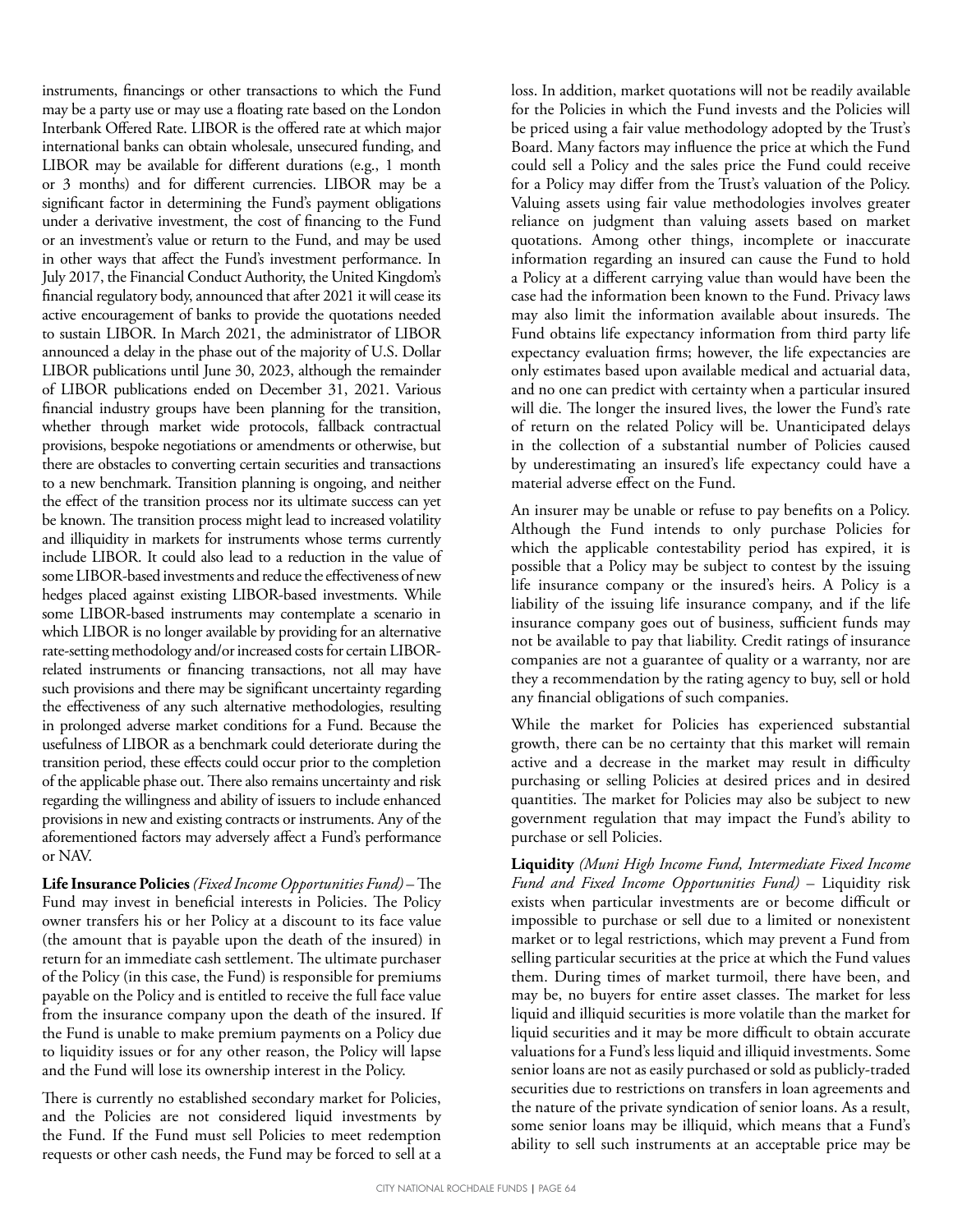limited when it wants to do so in order to generate cash or to try to avoid or limit losses. Highly leveraged senior loans (or senior loans in default) also may be less liquid than other senior loans. If a Fund voluntarily or involuntarily sold those types of senior loans, it might not receive the full value it expected.

There is currently no established secondary market for the Policies in which the Fixed Income Opportunities Fund invests, and the Policies are not considered liquid investments by the Fund. If the Fund must sell Policies to meet redemption requests or other cash needs, the Fund may be forced to sell at a loss.

Although most of the Muni High Income Fund's securities must be liquid at the time of investment, securities may become illiquid after purchase by the Fund, particularly during periods of market turmoil. When the Muni High Income Fund holds illiquid investments, its portfolio may be hard to value, especially in changing markets. If the Muni High Income Fund is forced to sell these investments to meet redemptions or for other cash needs, the Fund may suffer a loss. In addition, when there is illiquidity in the market for certain securities, the Muni High Income Fund, due to limitations on investments in illiquid securities, may be unable to achieve its desired level of exposure to a certain sector. To the extent the Muni High Income Fund holds a material percentage of the outstanding debt securities of an issuer, this practice may impact adversely the liquidity and market value of those investments.

**Management** *(All Funds)* – A Fund's performance depends on the Adviser's (and sub-adviser's, as applicable) skill in making appropriate investments. The Fund is also subject to the risk that the methods and analyses, including models, tools and data, employed by the Adviser or sub-adviser in this process may be flawed or incorrect and may not work as intended or produce the desired results. As a result, the Fund could lose value or it may underperform markets in which it invests or similar funds.

**Recent Market Events** *(All Funds)* – The pandemic of the novel coronavirus respiratory disease designated COVID-19 has resulted in extreme volatility in the financial markets, a domestic and global economic downturn, severe losses, particularly to some sectors of the economy and individual issuers, and reduced liquidity of many instruments. There have also been significant disruptions to business operations, including business closures; strained healthcare systems; disruptions to supply chains and employee availability; large fluctuations in consumer demand; restrictions on travel; and widespread uncertainty regarding the duration and long-term effects of the pandemic. The pandemic may result in domestic and foreign political and social instability, damage to diplomatic and international trade relations, and continued volatility and/or decreased liquidity in the securities markets. These conditions may continue for an extended period of time, or worsen. The pandemic may result in a sustained domestic or global economic downturn or recession. Health crises such as the COVID-19 pandemic may exacerbate other pre-existing political, social, and economic risks. Developing or emerging market countries may be more adversely impacted. The ultimate economic fallout from the pandemic, and the longterm impact on economies, markets, industries and individual issuers, are not yet fully known.

Governments and central banks, including the Federal Reserve in the United States, are taking extraordinary and unprecedented actions to support local and global economies and the financial markets in response to the COVID-19 pandemic, including by pushing interest rates to very low levels. This and other government intervention into the economy and financial markets to address the pandemic may not work as intended, particularly if the efforts are perceived by investors as being unlikely to achieve the desired results. Government actions to mitigate the economic impact of the pandemic have resulted in large expansion of government deficits and debt, the long-term consequences of which are not known. Rates of inflation have also recently risen, which could adversely affect economies and markets. The COVID-19 pandemic could continue to adversely affect the value and liquidity of a Fund's investments, impair the Fund's ability to satisfy redemption requests, and negatively impact the Fund's performance. In addition, the COVID-19 pandemic, and measures taken to mitigate its effects, could result in disruptions to the services provided to a Fund by its service providers. Other market events like the COVID-19 pandemic may cause similar disruptions and effects.

**Market Risk** *(All Funds)* – The market price of a security may move up and down, sometimes rapidly and unpredictably, due to general market conditions such as overall economic trends or events, government actions, market disruptions caused by trade disputes or other factors, political factors, adverse investor sentiment, or local, regional or global events such as epidemics, pandemics or other public health issues. These fluctuations may cause a security to be worth less than the price originally paid for it, or less than it was worth at an earlier time. Market risk may affect a single issuer, industry or sector of the economy, or the market as a whole. The value of a Fund's investments may decline in tandem with a drop in the overall value of the stock market based on negative developments in the U.S. and global economies. Adverse market conditions may be prolonged and may not have the same impact on all types of securities. High public debt in the United States and other countries creates ongoing systemic and market risks and policymaking uncertainty. In addition, policy and legislative changes in the United States and in other countries are affecting many aspects of financial regulation, and may in some instances contribute to decreased liquidity and increased volatility in the financial markets. The impact of these changes, and the practical implications for market participants, may not be fully known for some time.

Economies and financial markets throughout the world are increasingly interconnected. Economic, financial or political events, trading and tariff arrangements, public health events, terrorism, technology and data interruptions, natural disasters, and other circumstances in one or more countries or regions could be highly disruptive to, and have profound impacts on, global economies or markets.

**Market Risk of Equity Securities** *(Fixed Income Opportunities Fund and Equity Funds)* – By investing directly or indirectly in stocks, a Fund may expose you to a sudden decline in a holding's share price or an overall decline in the stock market. In addition, the value of your investment will fluctuate on a day-to-day and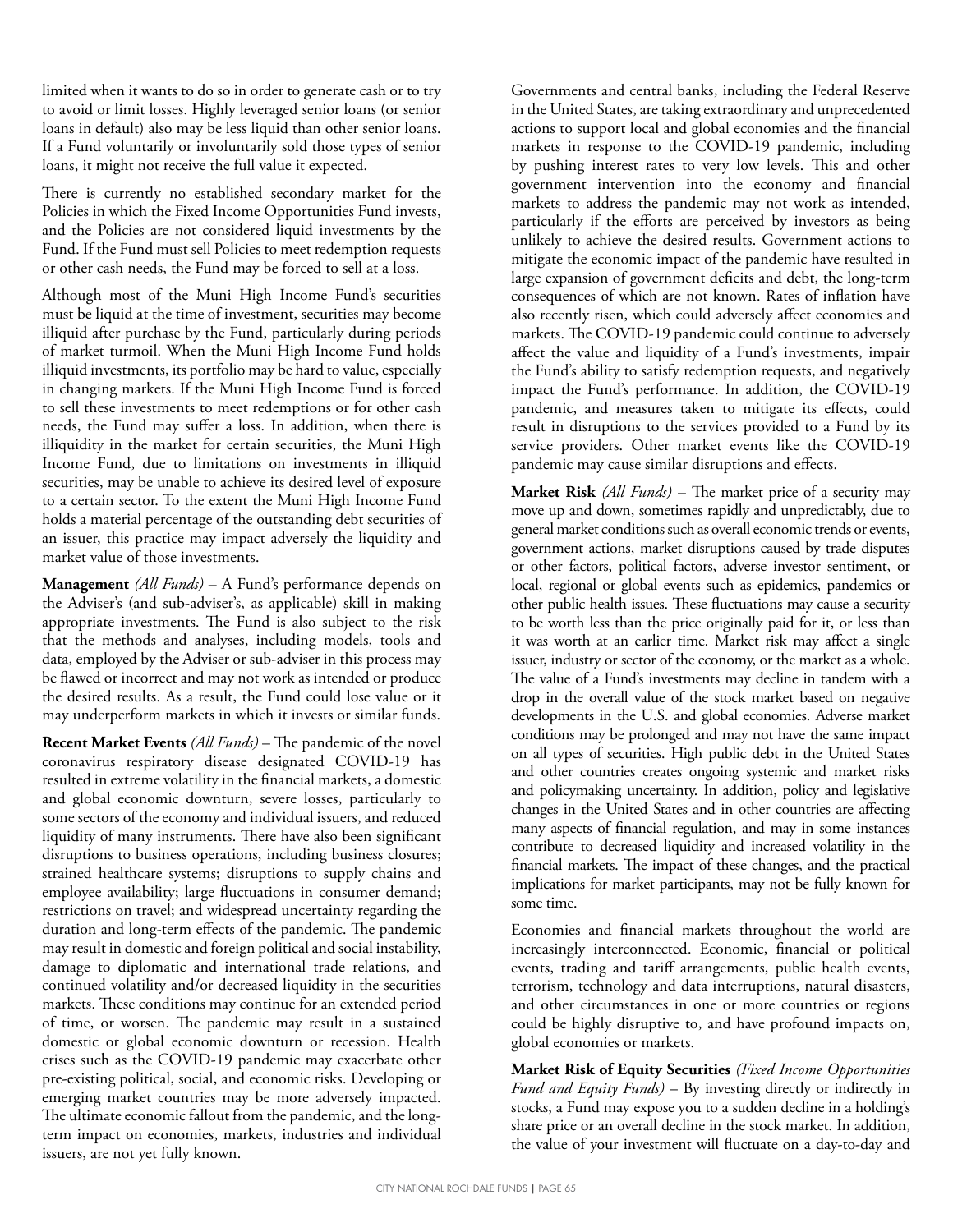a cyclical basis with movements in the stock market, as well as in response to the activities of individual companies. In addition, individual companies may report poor results or be negatively affected by industry and/or economic trends and developments. The rights of a company's common stockholders to dividends and upon liquidation of the company generally are subordinated (i.e., rank lower) to those of preferred stockholders, bondholders and other creditors of the issuer. In addition, preferred stock holders generally do not have voting rights with respect to the issuing company. A warrant gives the holder a right to purchase at any time during a specified period a predetermined number of shares of common stock at a fixed price. Unlike preferred stock, warrants do not pay fixed dividends. Investments in warrants involve certain risks, including the possible lack of a liquid market for resale, potential price fluctuations as a result of speculation or other factors, and failure of the price of the underlying security to reach a level at which the warrant can be prudently exercised (in which event the warrant may expire without being exercised, resulting in a loss of a Fund's entire investment therein). Each Fund is also subject to the risk that its principal equity market segment may underperform other equity market segments or the market as a whole.

**Market Risk of Fixed Income Securities** *(Government Money Fund and Bond Funds)* – By investing directly or indirectly in fixed income securities, a Fund may expose you to declines in a holding's value. The prices of fixed income securities respond to economic developments, particularly interest rate changes, as well as to perceptions about the creditworthiness of individual issuers, including governments. Generally, fixed income securities decrease in value if interest rates rise and increase in value if interest rates fall, with lower rated and longer-maturity securities more volatile than higher rated and shorter-maturity securities. Additionally, especially during periods of declining interest rates, borrowers may pay back principal before the scheduled due date, requiring a Fund to replace a particular loan or bond with another, lower-yield security.

**Municipal Securities** *(Corporate Bond Fund, California Tax Exempt Bond Fund, Muni High Income Fund and Intermediate Fixed Income Fund)* – U.S. state and local governments issuing municipal securities held by the Funds rely on revenues including taxes and revenues from public and private projects to pay interest and principal on municipal debt. Poor statewide or local economic results, changing political sentiments, legislation, policy changes or voter-based initiatives at the state or local level, erosion of the tax base or revenues of the state or one or more local governments, natural disasters, or other economic or credit problems affecting the state generally or a particular issuer may reduce tax revenues and increase the expenses of municipal issuers, making it more difficult for them to meet their obligations.

**No Guarantees** *(Government Money Fund)* – An investment in the Government Money Fund is not a deposit in a bank and is not insured or guaranteed by the Federal Deposit Insurance Corporation, the Federal Reserve Board or any other government agency. Although the Government Money Fund seeks to preserve the value of your investment at an NAV of \$1.00, it is possible to lose money by investing in the Government Money Fund. Additionally, you should be aware that a very small number of money market funds in other fund complexes have in the past "broken the buck," which means that investors did not receive \$1.00 per share for their investment in those funds, and any money market fund may do so in the future. You should be aware that the Adviser and its affiliates are under no obligation to provide financial support to the Fund or take other measures to ensure that you receive \$1.00 per share for your investment in the Fund. You should not invest in the Fund with the expectation that any such action will be taken. You should also be aware that the Adviser and its affiliates have from time to time voluntarily waived, and as of the date of this Prospectus are continuing to waive, fees in order to support the Government Money Fund's yields, but are under no obligation to continue to do so, and may terminate any such waivers at any time.

**Non-Diversification** *(California Tax Exempt Bond Fund)* – The Fund is non-diversified, which means that it may invest in the securities of relatively few issuers. As a result, the Fund may be more susceptible to a single adverse economic or regulatory occurrence affecting one or more of these issuers, and may experience increased volatility due to its investments in those securities. In addition, the Fund will be more susceptible to factors which adversely affect issuers of California obligations than a mutual fund which does not have as great a concentration in California municipal securities.

**Portfolio Turnover** *(Fixed Income Opportunities Fund)* – The Fund will sell a security when its portfolio managers believe it is appropriate to do so, regardless of how long the Fund has owned that security. Buying and selling securities generally involves some expense to the Fund, such as commissions paid to brokers and other transaction costs. By selling a security, the Fund may realize taxable capital gains that it will subsequently distribute to shareholders. Generally speaking, the higher the Fund's annual portfolio turnover, the greater its brokerage costs and the greater the likelihood that it will realize taxable capital gains. On the other hand, the Fund may from time to time realize commission costs in order to engage in tax minimization strategies if the result is a greater enhancement to the value of the Fund share than the transaction cost to achieve it. Increased brokerage costs may adversely affect the Fund's performance. Also, unless you are a tax-exempt investor or you purchase shares through a taxdeferred account, the distribution of capital gains may affect your after-tax return. Annual portfolio turnover of 100% or more is considered high.

**Prepayments** *(Government Bond Fund, Corporate Bond Fund, Muni High Income Fund, Intermediate Fixed Income Fund and Fixed Income Opportunities Fund)* – The principal of the loans underlying mortgage-backed, asset-backed or other passthrough securities may be prepaid at any time. As a general rule, prepayments increase during a period of falling interest rates and decrease during a period of rising interest rates. As a result of prepayments, in periods of declining interest rates a Fund may be required to reinvest its assets in securities with lower interest rates. In periods of increasing interest rates,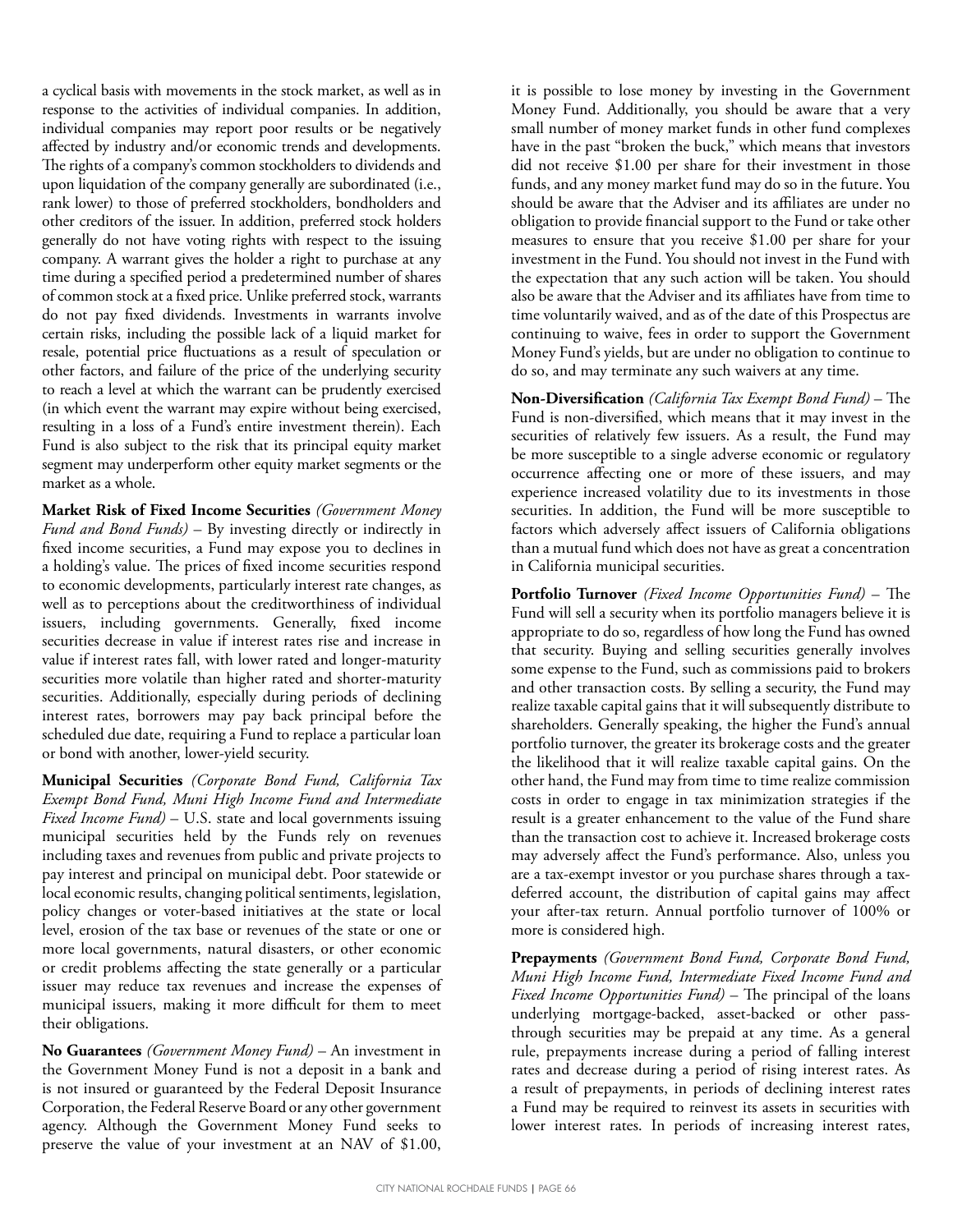prepayments generally may decline, with the effect that the securities subject to prepayment risk held by a Fund may exhibit price characteristics of longer-term debt securities.

**Private Activity Bonds** *(Muni High Income Fund)* – Municipalities and other public authorities issue private activity bonds to finance development of industrial facilities for use by a private enterprise. The private enterprise pays the principal and interest on the bond, and the issuer does not pledge its full faith, credit and taxing power for repayment. If the private enterprise defaults on its payments, the Fund may not receive any income or get its money back from the investment.

**Privately Placed and Restricted Securities Risk** *(Corporate Bond Fund, Muni High Income Fund, Intermediate Fixed Income Fund, and Fixed Income Opportunities Fund)* – Privately placed and restricted securities, including those that are normally purchased pursuant to Rule 144A or Regulation S under the 1933 Act, may be considered illiquid. Privately placed and restricted securities typically may be resold only to qualified institutional buyers, or in a privately negotiated transaction, or to a limited number of purchasers, or in limited quantities after they have been held for a specified period of time and other conditions are met for an exemption from registration. Because there may be relatively few potential purchasers for such securities, especially under adverse market conditions or in the event of adverse changes in the financial condition of the issuer, a Fund may find it more difficult to sell such securities when it may be advisable to do so or it may be able to sell such securities only at prices lower than if such securities were more widely held and traded. The absence of an active trading market, as well as the lack of publicly available information regarding such securities, may also make it difficult to determine the fair value of the securities for purposes of computing the Fund's net asset value. There can be no assurance that such a security that is deemed to be liquid when purchased will continue to be liquid for as long as it is held by the Fund, and its value may decline as a result. In addition, when registration of a security is required, the Fund may be obligated to pay all or part of the registration expenses and a considerable period may elapse between the time the Fund desires to sell (and therefore decides to seek registration of) the security, and the time the Fund may be permitted to sell the security under an effective registration statement.

**Rating Agencies** *(Bond Funds)* – Credit ratings are issued by rating agencies, which are private entities that provide ratings of the credit quality of debt obligations. A credit rating is not an absolute standard of quality, but rather a general indication that reflects only the view of the originating rating agency from which an explanation of the significance of its ratings may be obtained. There is no assurance that a particular rating will continue for any given period of time or that any such rating will not be revised downward or withdrawn entirely if, in the judgment of the agency establishing the rating, circumstances so warrant. A downward revision or withdrawal of such ratings may have an effect on the liquidity or market price of the securities in which a Fund invests. Many credit rating agencies, including the largest agencies, are often compensated by the issuers of the securities they rate. To the extent that the issuer of a security pays a rating agency for the analysis of its security, an inherent conflict of interest may exist that could affect the reliability of the rating, as the credit rating agency may be influenced to determine a more favorable rating than warranted to retain the issuer as a client and to obtain new issuer clients.

**Real Estate Investment Trust ("REIT") Risk** *(Equity Income Fund)* – Investments in REITs will subject the Fund to various risks. The first, real estate industry risk, is the risk that REIT share prices will decline because of adverse developments affecting the real estate industry and real property values. In general, real estate values can be affected by a variety of factors, including supply and demand for properties, the economic health of the country or of different regions, and the strength of specific industries that rent properties. REITs often invest in highly leveraged properties. The second risk is the risk that returns from REITs, which typically are small or medium capitalization stocks, will trail returns from the overall stock market. The third, interest rate risk, is the risk that changes in interest rates may hurt real estate values or make REIT shares less attractive than other income producing investments. REITs are also subject to heavy cash flow dependency, defaults by borrowers and self-liquidation. In addition, REITs are subject to legislative or regulatory changes, adverse market conditions and increased competition. The general performance of the real estate industry has historically been cyclical and particularly sensitive to economic downturns.

REITs can be classified as equity REITs, mortgage REITs and hybrid REITs. Equity REITs invest primarily in real property and earn rental income from leasing those properties. They may also realize gains or losses from the sale of properties. Equity REITs will be affected by conditions in the real estate rental market and by changes in the value of the properties they own. Mortgage REITs invest primarily in mortgages and similar real estate interests and receive interest payments from the owners of the mortgaged properties. They are paid interest by the owners of the financed properties. Mortgage REITs will be affected by changes in creditworthiness of borrowers and changes in interest rates. Hybrid REITs invest both in real property and in mortgages. REITs are dependent upon management skills, may not be diversified and are subject to the risks of financing projects.

Qualification as a REIT under the Code in any particular year involves a complex analysis that depends on a number of factors. There can be no assurance that the entities in which the Fund invests with the expectation that they will be treated as REITs for U.S. federal income tax purposes will qualify for such treatment. If an entity that intends to qualify as a REIT were to fail to qualify, it would be subject to a corporate level tax, it would not be entitled to a deduction for dividends paid to its shareholders and any distributions by the entity of long-term capital gains would not be treated as long-term capital gains by the entity's shareholders. If the Fund were to invest in such an entity, the entity's failure to qualify could drastically reduce the Fund's yield on that investment.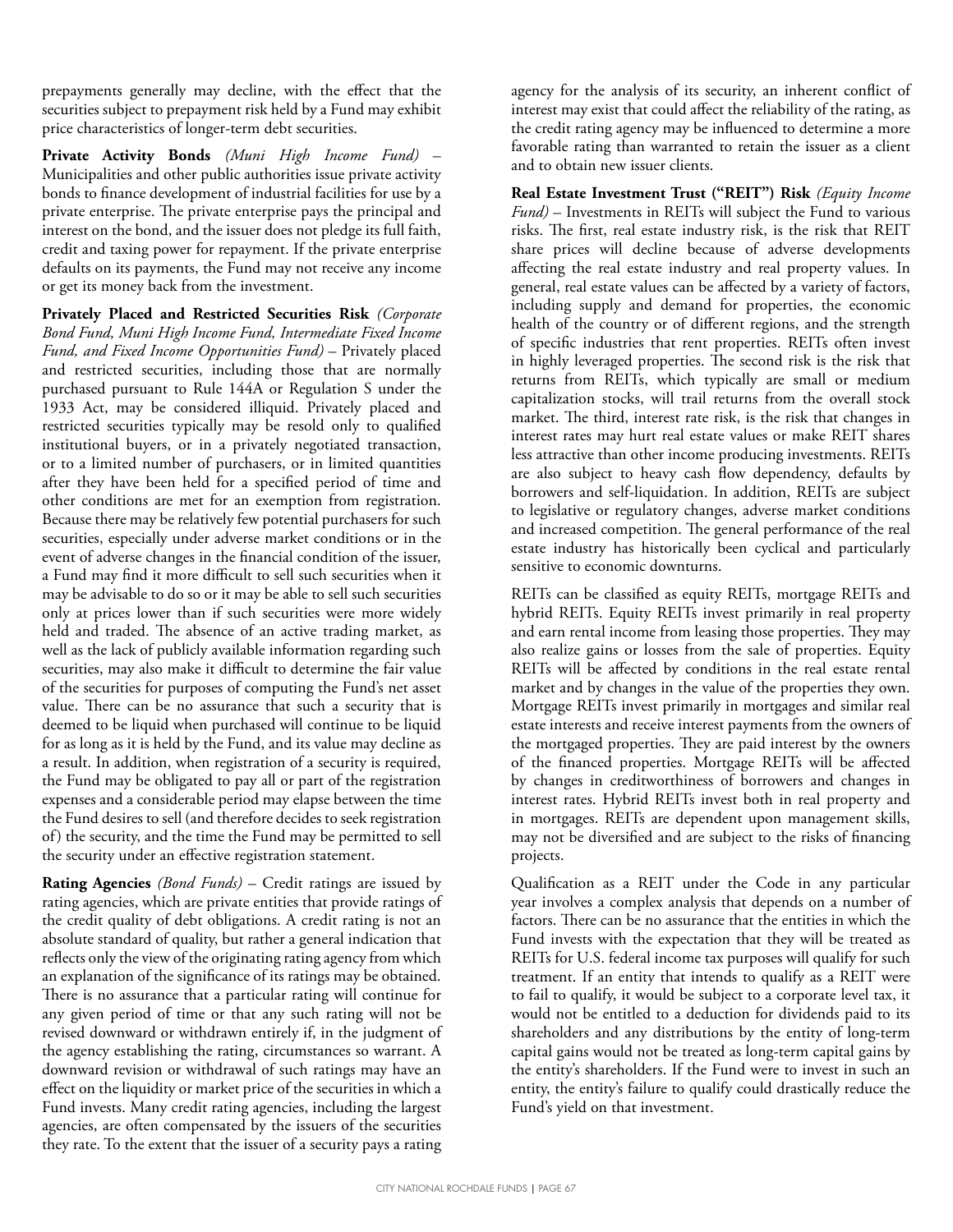Dividends paid by REITs will not generally qualify for the reduced U.S. federal income tax rates applicable to qualified dividends under the Code. The Fund's investments in REITs may include an additional risk to shareholders in that some or all of a REIT's annual distributions to its investors may constitute a non-taxable return of capital. Any such return of capital will generally reduce the Fund's basis in the REIT investment, but not below zero, which will increase the gain or decrease the loss recognized by the Fund on a disposition of the REIT investment. To the extent return-of-capital distributions from a particular REIT exceed the Fund's basis in such REIT, the Fund will generally recognize gain in an amount equal to that excess.

**Redemptions** *(All Funds)* – Each Fund may experience periods of heavy redemptions that could cause the Fund to liquidate its assets at inopportune times or at a loss or depressed value, particularly during periods of declining or illiquid markets. Redemption risk is greater to the extent that the Fund has investors with large shareholdings, short investment horizons, or unpredictable cash flow needs. In addition, redemption risk is heightened during periods of overall market turmoil. The redemption by one or more large shareholders of their holdings in the Fund could cause the remaining shareholders in the Fund to lose money. Further, if one decision maker has control of Fund shares owned by separate Fund shareholders, the decision maker may cause redemptions by those shareholders, which may further increase the Fund's redemption risk. In addition, the Fund may suspend redemptions when permitted by applicable regulations. If the Government Money Fund is forced to liquidate its assets under unfavorable conditions or at inopportune times, the Fund's ability to maintain a stable \$1.00 share price may be affected.

**Reinsurance Investments** *(Fixed Income Opportunities Fund)* – The return on reinsurance investments is contingent on the nonoccurrence of a pre-defined "trigger" event, such as a hurricane or an earthquake of a specific magnitude. There is inherent uncertainty as to whether, when or where natural events will occur. If a trigger event involves losses or other metrics exceeding a specific magnitude specified in the relevant reinsurance instrument, the fund may lose a portion or all of its investment. The reinsurance market is highly cyclical, with coverage being written at the beginning of the year and midyear for coverage for the following 12 months. The pricing of reinsurance is also highly cyclical as premiums for reinsurance coverage are driven, in large part, by insurers' recent loss experience. The fund's reinsurance investments are expected to be illiquid. Certain reinsurance investments may be difficult to value.

ILWs are exposed to catastrophic risks that can lead to binary performance of individual transactions. The probability of the occurrence of events that trigger payouts with respect to ILWs may be difficult to predict. The performance of ILWs depends on determination of industry losses by a recognized third-party assessor. This dependency may cause substantial delays in either releasing the ILW collateral and premium funds to the Fund or paying it to the reinsured party, because the third-party assessor may require time to issue its findings of industry losses. Such delays are typically between one to six months but, in unusual

circumstances, may extend up to 36 months. Contracts for ILWs typically contain clauses that allow collateral release upon review of certain loss thresholds relative to certain time intervals—the "loss development period." The Adviser anticipates that the majority of the ILWs in which the Fund will have exposure will be structured so as to release collateral either at the defined date of estimation, assuming no losses or within a 24-month loss development period. The Adviser will seek to gain exposure to ILW commitments structured to limit any conditional lockup period to the extent commercially reasonable, but there can be no assurance such conditional lock-up period will coincide with the intended duration of the Fund's investment. It is not expected that any delay will have a material impact on the Fund's ability to make required distributions in order to qualify as a regulated investment company.

Catastrophe bonds carry large uncertainties and major risk exposures to adverse conditions. If a trigger event, as defined within the terms of a catastrophe bond, involves losses or other metrics exceeding a specific magnitude in the geographic region and time period specified, the Fund may lose a portion or all of its accrued interest and/or principal invested in such security. Because catastrophe bonds cover "catastrophic" events that, if they occur, will result in significant losses, catastrophe bonds carry a high degree of risk of loss and carry risk similar to "high yield" or "junk" bonds. The rating of a catastrophe bond, if any, primarily reflects the rating agency's calculated probability that a pre-defined trigger event will occur. Thus, lower-rated bonds have a greater likelihood of a triggering event occurring and loss to the Fund. In addition to the specified trigger events, catastrophe bonds may expose the Fund to certain non-principal risks, including but not limited to issuer (credit) default, adverse regulatory or jurisdictional interpretations and adverse tax consequences.

**Repurchase Agreements** *(Government Money Fund)* – The Fund invests in repurchase agreements. Repurchase agreements are agreements under which securities are acquired from a securities dealer or bank subject to resale on an agreed upon date and at an agreed upon price which includes principal and interest. Under all repurchase agreements entered into by a Fund, the Fund's custodian or its agent must take possession of the underlying collateral. However, if the seller defaults, the Fund could realize a loss on the sale of the underlying security to the extent the proceeds of the sale are less than the resale price. In addition, even though the U.S. Bankruptcy Code provides protection for most repurchase agreements, if the seller should be involved in bankruptcy or insolvency proceedings, the Fund may incur delays and costs in selling the security and may suffer a loss of principal and interest if the Fund is treated as an unsecured creditor.

**Sector Exposure** *(Equity Funds)* – Each Fund may invest a significant portion of its total assets in various industries in one or more sectors of the economy. To the extent a Fund's assets are invested in a sector of the economy, the Fund will be subject to market and economic factors affecting companies in that sector.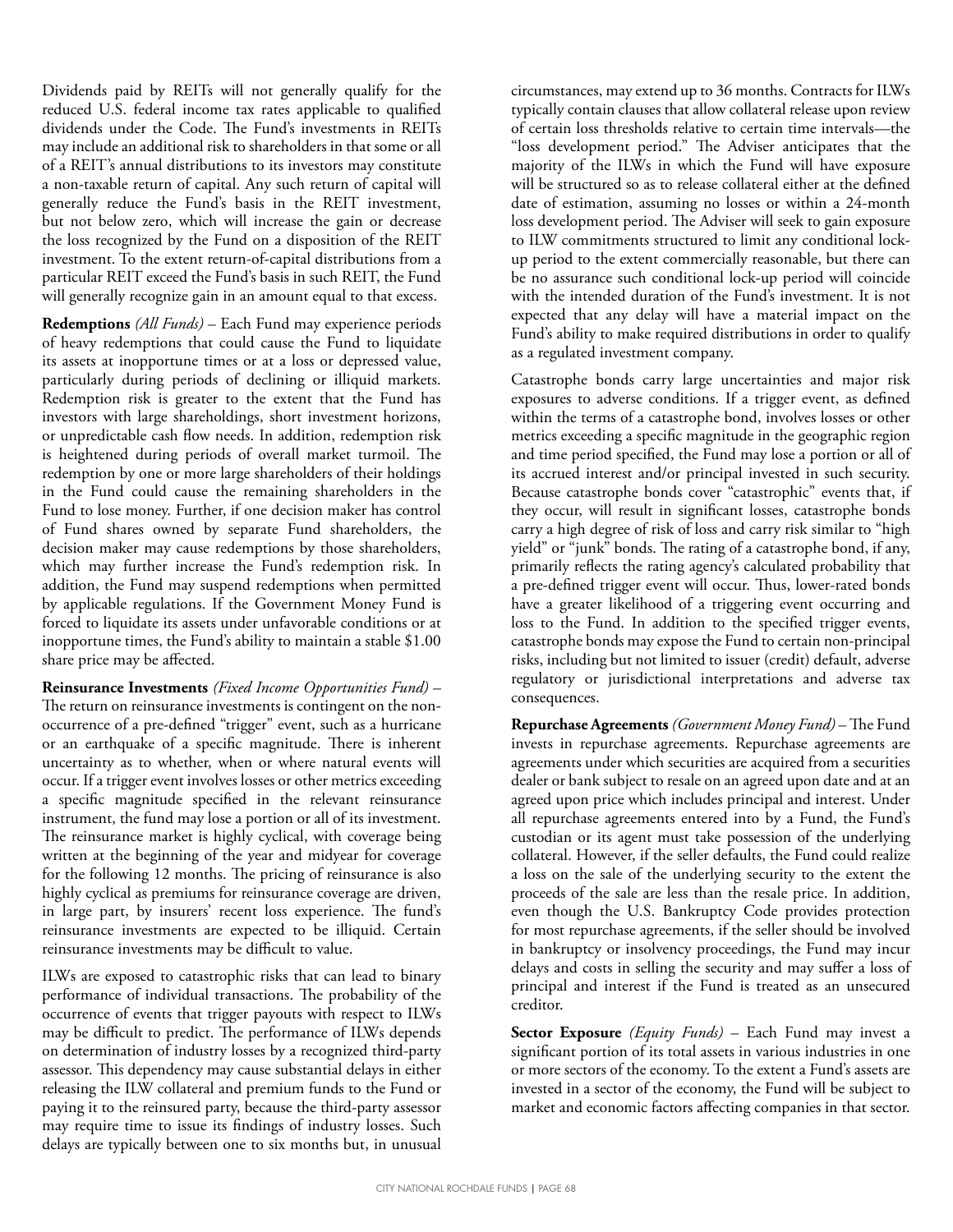**Small- and Medium-Capitalization (Mid-Cap) Companies** *(Equity Funds)* – Investing in securities of small- and midcapitalization companies involves greater risk than investing in larger companies, because smaller companies may be subject to more abrupt or erratic share price changes than larger companies. Smaller companies typically have more limited product lines, markets, or financial resources than larger companies, and their management may be dependent on a limited number of key individuals. Small companies may have limited market liquidity, and their prices may be more volatile. These risks are greater when investing in the securities of newer small companies. As a result, small company stocks, and therefore a Fund, may fluctuate significantly more in value than will larger company stocks and mutual funds that focus on them.

**Sub-Adviser Allocation** *(Fixed Income Opportunities Fund)* – The Adviser divides the Fund's investment portfolio into various "sleeves," each of which is managed by one of the Fund's subadvisers. From time to time, the Adviser adjusts the size of these sleeves based on a variety of factors, including the sleeves' relative performance. Accordingly, the Fund's performance is affected by the Adviser's decisions concerning how much of the Fund's portfolio it allocates for management by each of the Fund's subadvisers or to retain for management by the Adviser.

**Tax Matters** *(Fixed Income Opportunities Fund)* – To qualify for treatment as a RIC under the Code, a Fund must meet certain requirements regarding the composition of its income, the diversification of its assets, and the amounts of its distributions. If a Fund were to fail to meet any of these requirements, the Fund might not be eligible for treatment as a RIC, in which case it would be subject to federal income tax on its net income at the regular corporate rate (without any deduction for distributions to shareholders). When distributed, that income would generally be taxable to shareholders as ordinary dividend income to the extent attributable to the Fund's earnings and profits. If a Fund were to fail to qualify as a RIC, shareholders of the Fund could realize significantly diminished returns from their investments in the Fund. In the alternative, a Fund might be able to preserve its RIC qualification under those circumstances by meeting certain conditions, which might subject the Fund to certain additional taxes. The remaining disclosure in this "Tax Matters" section relates only to the Fixed Income Opportunities Fund.

Any income the Fund derives from direct investments in Policies may be considered non-qualifying income and must be limited, along with investments in any other non-qualifying sources, to a maximum of 10% of the Fund's gross income in any fiscal year. In addition, the Fund may invest in Policies through the Irish Subsidiary. The Irish Subsidiary is a CFC for U.S. federal income tax purposes. The Fund has obtained an opinion of counsel, based on representations from the Fund and the Irish Subsidiary, that actual distributions made to the Fund by the Irish Subsidiary will, more likely than not, be treated as qualifying income. As a result, either of direct investments in Policies or of investments through the Irish Subsidiary, the Fund might generate more non-qualifying income than anticipated, might not be able to generate qualifying income in a particular fiscal year at levels sufficient to limit its non-qualifying income to 10% of the Fund's gross income, or might not be able to determine the percentage of qualifying income it derives for a taxable year until after year-end. If the Fund fails to meet the 10% requirement, the Fund may be subject to the federal income tax consequences described in the preceding paragraph.

Alternatively, if the Fund fails to meet the 10% requirement, the Fund may be able to pay a tax equal to the amount of the non-qualifying income to the extent it exceeds one-ninth of the Fund's qualifying income.

Under current IRS guidance, Policy proceeds paid by a U.S. insurance company to a foreign corporation, such as the Irish Subsidiary, are generally subject to U.S. federal income tax withholding at a 30% rate. The Irish Subsidiary intends to qualify for benefits under the U.S.-Ireland tax treaty which would include an exemption from such withholding. There is a risk, however, that a U.S. insurance company issuer may not respect the claimed treaty benefits and may withhold the 30% tax on the proceeds paid to the Irish Subsidiary. In such a case, the Irish Subsidiary may be able to obtain a refund from the IRS.

Provided the Irish Subsidiary qualifies as an Irish tax resident, it intends to take the position that it is entitled to the benefits of Section 110 of the Irish Taxes Consolidation Act 1997 (as amended) ("Section 110"). Companies qualifying under Section 110 are subject to Irish corporation tax at rate of 25% on its taxable profits, which are calculated under trading tax principles. Furthermore, there is no requirement in the legislation for such a company to earn a certain level of taxable profits. Consequently, the Irish Subsidiary has been established with the intention of having minimal taxable profits through the use of a profit participating note ("Note") held by the Fund. Subject to certain conditions being satisfied, any interest paid on the Note to the Fund should be tax deductible in calculating the Irish taxable profits of the Irish Subsidiary. In general, Irish income tax at the standard rate of 20% is required to be withheld from payments of Irish source interest. Provided the Fund is a resident of the United States for U.S. taxation purposes then no Irish withholding tax is expected to arise on payments of interest on the Note held by the Fund. If the Irish Subsidiary does not satisfy the conditions to benefit under Section 110 then this will have material adverse tax consequences. In particular interest payable/paid on the Note will not be tax deductible.

As part of its anti-tax avoidance package the European Commission published a draft Anti-Tax Avoidance Directive on January 28, 2016, which was formally adopted by the EC Council on July 12, 2016, in Council Directive (EU) 2016/1164 (the "ATAD I"). ATAD I must be implemented by each Member State by 2019, subject to derogations for Member States which have equivalent measures in their domestic law. Ireland had notified the EU Commission of its intention to rely on this derogation with respect to the interest limitations rule (see below) meaning that the provisions of ATAD I on interest deductibility could have been deferred in the case of Ireland until January 1, 2024. However, the European Commission has informed Ireland that it considers that Ireland's national rules are not "equally effective" and therefore the postponement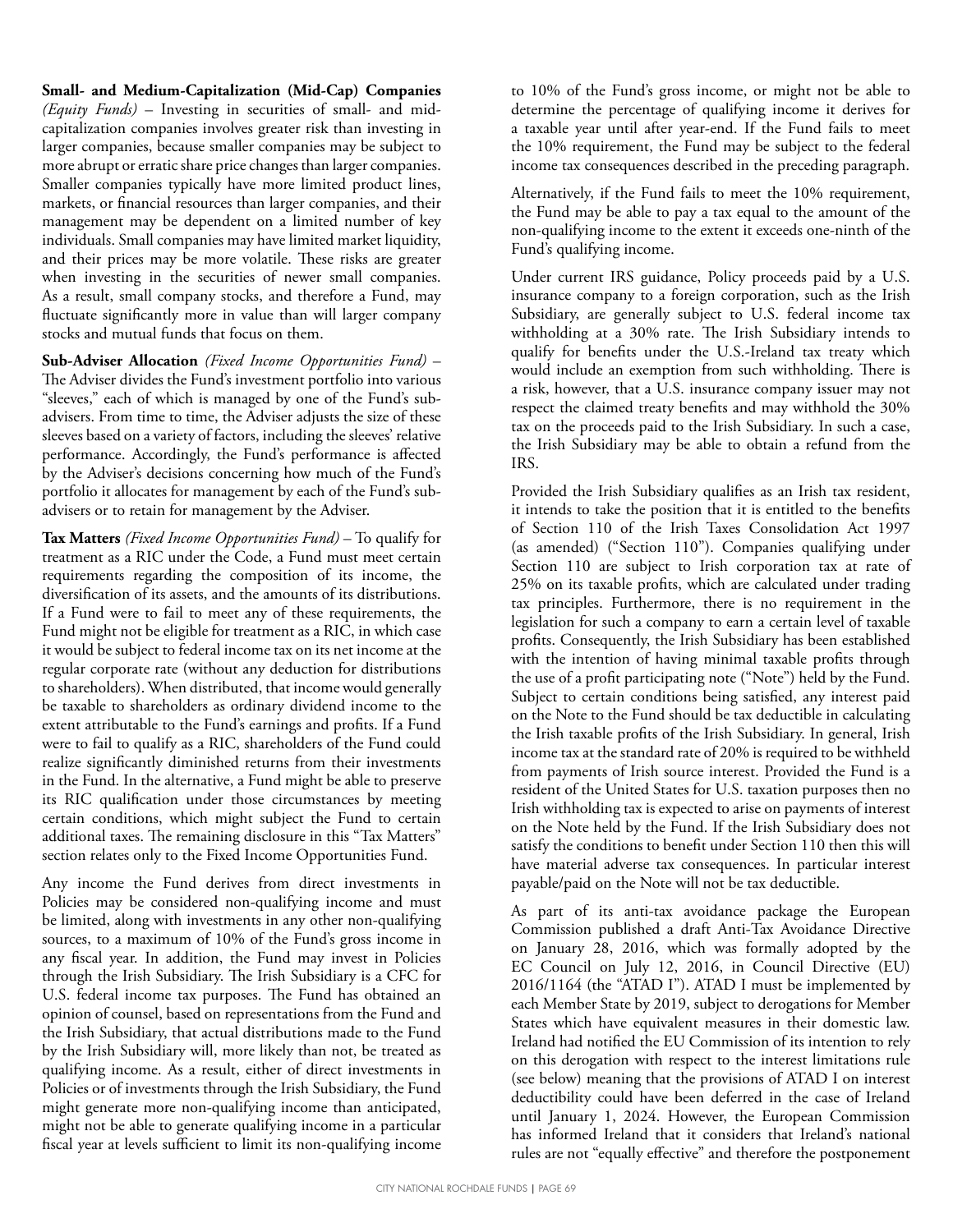of ATAD 1 until January 1, 2024, is not justified. Therefore, Ireland's Finance Bill 2021, which was signed into law in December 2021, contains provisions introducing an interest limitation rule into Irish law. The new interest limitation rule applies to the accounting period commencing on or after January 1, 2022. The Irish Subsidiary has a fiscal year end of September 30, and therefore the first accounting period to which the new interest limitation rule will apply will be for the fiscal year ended September 30, 2023.

The new interest limitation rule is a fixed ratio rule that seeks to link a taxpayer's allowable net borrowing costs (i.e., deductible interest/interest equivalent expenses in excess of taxable interest income/interest equivalent income – "net interest equivalent") directly to its level of earnings, by limiting the maximum net interest equivalent ("exceeding borrowing costs") to 30% of taxadjusted earnings before interest, depreciation, and amortization (EBITDA). To the extent exceeding borrowing costs are zero or negative, then there will be no interest restriction. Ireland, as expected, is introducing an annual de minimis exemption of €3 million. Therefore, to the extent exceeding borrowing costs do not exceed €3 million per year, then no interest restriction should apply. It should be noted that if exceeding borrowing costs are greater than  $\epsilon$ 3 million, then all exceeding borrowing costs are potentially restricted (not just the amount in excess of  $€3$  million). When exceeding borrowing costs are below the 30% threshold, the unused amount is carried forward as "limitation spare capacity." Where a taxpayer has financing income in excess of borrowing costs, this excess is carried forward as interest spare capacity. In future years when the taxpayer exceeds its 30% threshold, it can use this additional unused capacity to increase the amount of interest (or disallowed amounts carried forward) in that year. If carried forward capacity is not used within a 60-month period, it will lapse.

There is also the possibility of adopting a "group" ratio so as to apply the interest limitation rules at a group level rather than at an individual entity level. The legislation also includes an exemption for legacy debt. To qualify, the terms must have been agreed to before June 17, 2016. If the principal was not drawn down by that date, it will only qualify if there is a legal obligation on the lender to advance that amount upon the occurrence of a pre-determined deliverable or project phase. Where the exemption applies, the amount of interest on the legacy debt is deducted in calculating the amount of the exceeding borrowing costs, which is subject to the restriction. It will be necessary for the Irish Subsidiary to undertake an exercise to determine what effect, if any, the new interest limitation rule will have on its ability to fully deduct interest on the Note held by the Fund.

On February 21, 2017, the Economic and Financial Affairs Council of the European Union agreed to an amendment to the Anti-Tax Avoidance Directive to provide for minimum standards for counteracting hybrid mismatches involving EU Member States and third countries ("ATAD II"). ATAD II requires EU Member States to delay or deny deduction of payments, expenses or losses or include payments as taxable income, in case of hybrid mismatches. Ireland has passed legislation which has transposed ATAD II into Irish law effective January 1, 2020. While the Note held by the Fund is a hybrid instrument (i.e., treated as debt in Ireland and equity in the United States for tax purposes), it is not expected that ATAD II will restrict the amount of interest paid on the Note which is tax deductible in Ireland, as such interest paid is included in the taxable income of the Fund. As a result, it is not expected that any mismatch arises due to the hybrid nature of the Note.

The tax treatment of the Policies and the Fund's investments in the Irish Subsidiary may be adversely affected by future legislation, Treasury Regulations and/or guidance issued by the IRS that could, among other things, affect the character, timing and/or amount of the Fund's taxable income or gains and of distributions made by the Fund. Any changes to the U.S.- Ireland tax treaty, U.S. or Ireland law, or the manner in which the treaty and such laws are applied to the Irish Subsidiary or the Fund, may also have an adverse tax effect on the Irish Subsidiary, the Fund and its shareholders.

**Tender Option Bonds** *(California Tax Exempt Bond Fund)* – Tender option bond receipts are derived from fixed-rate municipal bonds that are placed in a trust that also contains a liquidity facility. The trust issues two classes of receipts, one of which is a synthetic variable-rate demand obligation (a floater receipt) and one of which is an inverse-rate long-term obligation. Each obligation represents a proportionate interest in the underlying bonds. In the event of certain defaults or a significant downgrade of the credit rating assigned to the issuer of an underlying bond, the liquidity facility provider may not be obligated to accept tendered floater receipts. In this event, the underlying bonds in the trust are priced for sale in the market and the proceeds are used to repay the floater and inverse receipt holders. If the receipt holders cannot be repaid in full from the sale of the underlying bonds then the bonds will be distributed to the receipt holders on a pro rata basis, in which case the holders would likely incur losses. Tender option bond trust receipts generally are structured as private placements and, accordingly, may be deemed to be restricted securities for purposes of a fund's investment limitations. Tender option bonds may be considered derivatives and are subject to the risk thereof.

**Underlying Funds** *(Corporate Bond Fund, California Tax Exempt Bond Fund, Fixed Income Opportunities Fund and Equity Income Fund)* – A Fund may invest in shares of other investment companies, including open-end investment companies or "mutual funds" and closed-end investment companies. A Fund will bear a pro-rata portion of the operating expenses of any such company. These expenses are in addition to the advisory fee and other expenses that a Fund bears directly in connection with its own operations. Further, a Fund is subject to the effects of the business and regulatory developments that affect these underlying funds and the investment company industry generally.

**Volatility Risk** *(Fixed Income Opportunities Fund)* – Because of the speculative nature of the income securities in which the Fund invests, the Fund may fluctuate in price more than other bond and income funds. Income securities may exhibit price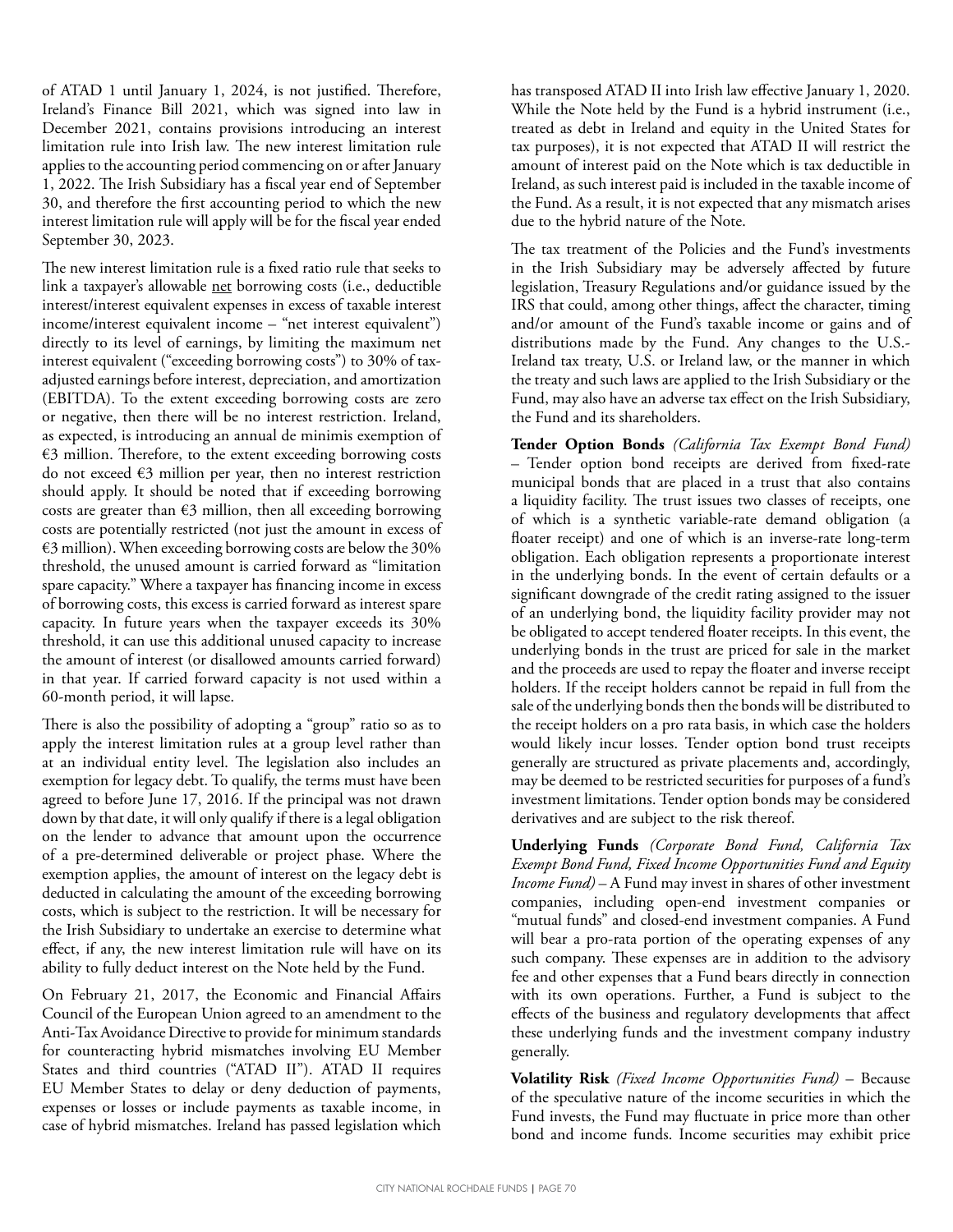fluctuations when there are changes in interest rates, bond yield levels, liquidity, general economic conditions, and factors related to specific issuers in which the Fund invests, among other reasons. The fewer the number of issuers in which the Fund invests, the greater potential volatility of its portfolio.

## NON-PRINCIPAL INVESTMENT STRATEGIES AND RELATED RISKS OF THE FUNDS

The following risks of the Funds referred to below are related to non-principal investment strategies of those Funds. These risks are in addition to the principal risks of the Funds discussed above.

**Municipal Securities** *(Government Money Fund)* – U.S. state and local governments rely on taxes and, to some extent, revenues from private projects financed by municipal securities to pay interest and principal on municipal debt. Poor statewide or local economic results, changing political sentiments, legislation, policy changes or voter-based initiatives at the state or local level, erosion of the tax base or revenues of the state or one or more local governments, natural disasters, or other economic or credit problems affecting the state generally or a particular issuer may reduce tax revenues and increase the expenses of municipal issuers, making it more difficult for them to meet their obligations.

**Portfolio Turnover** *(All Funds except for the Fixed Income Opportunities Fund)* – Each Fund will sell a security when its portfolio managers believe it is appropriate to do so, regardless of how long a Fund has owned that security. Buying and selling securities generally involves some expense to a Fund, such as commissions paid to brokers and other transaction costs. By selling a security, a Fund may realize taxable capital gains that it will subsequently distribute to shareholders. Generally speaking, the higher a Fund's annual portfolio turnover, the greater its brokerage costs and the greater the likelihood that it will realize taxable capital gains. On the other hand, a Fund may from time to time realize commission costs in order to engage in tax minimization strategies if the result is a greater enhancement to the value of a Fund share than the transaction cost to achieve it. Increased brokerage costs may adversely affect a Fund's performance. Also, unless you are a tax-exempt investor or you purchase shares through a tax-deferred account, the distribution of capital gains may affect your after-tax return. Annual portfolio turnover of 100% or more is considered high.

**Sector Exposure** *(All Funds)* – From time to time a Fund may invest a significant portion of its total assets in various industries in one or more sectors of the economy. To the extent a Fund's assets are invested in a sector of the economy, the Fund will be subject to market and economic factors affecting companies in that sector.

**Tobacco-Free Investments** *(U.S. Core Equity Fund)* – The Fund follows a guideline of restricting investment in securities of tobacco-related companies through the research of MSCI ESG Research. This may reduce the total returns of the Fund during certain periods.

# management of the funds

## INVESTMENT ADVISER

The Adviser provides the Funds and the Irish Subsidiary with investment management services. The Adviser's address is City National Center, 400 North Roxbury Drive, Beverly Hills, California 90210.

The Adviser is a registered investment adviser that specializes in investment management for high-net-worth individuals, families and foundations. The Adviser has approximately \$58.0 billion in assets under management as of October 31, 2021, and is a wholly-owned subsidiary of City National Bank ("CNB"), a federally chartered commercial bank founded in the early 1950s, which has provided trust and fiduciary services, including investment management services, to individuals and businesses for over 50 years. CNB currently provides investment management services to individuals, pension and profit sharing plans, endowments and foundations. As of October 31, 2021, CNB and its affiliates had approximately \$91.8 billion in assets under administration, which includes approximately \$73.2 billion in assets under management. CNB is a wholly-owned subsidiary of RBC USA Holdco Corporation, which is a whollyowned indirect subsidiary of Royal Bank of Canada.

Subject to the oversight of the Board of Trustees, the Adviser has complete discretion as to the purchase and sale of investments for the Funds it directly manages, consistent with each such Fund's investment goal(s), policies and restrictions.

The Adviser is responsible for the evaluation, selection and monitoring of the sub-advisers of the Fixed Income Opportunities Fund. The Adviser selects sub-advisers based on a variety of factors, including investment style, performance record and the characteristics of each sub-adviser's typical investments. The assets of the Fixed Income Opportunities Fund are divided into various sleeves and the Adviser is responsible for allocating the assets among the sub-advisers in accordance with their specific investment styles.

The sub-advisers manage the Fixed Income Opportunities Fund's investments and are responsible for making all investment decisions and placing orders to purchase and sell securities for the Fund. Subject to the oversight of the Adviser and the Board of Trustees, the sub-advisers have complete discretion as to the purchase and sale of investments for the Fund consistent with the Fund's investment goal, policies and restrictions.

The Adviser received a fee from each Fund below for its investment management services at the annual rates set forth in the following table for the fiscal year ended September 30, 2021. Each annual rate is stated as a percentage of the average annual net assets of the Fund. These fees reflect fee waivers or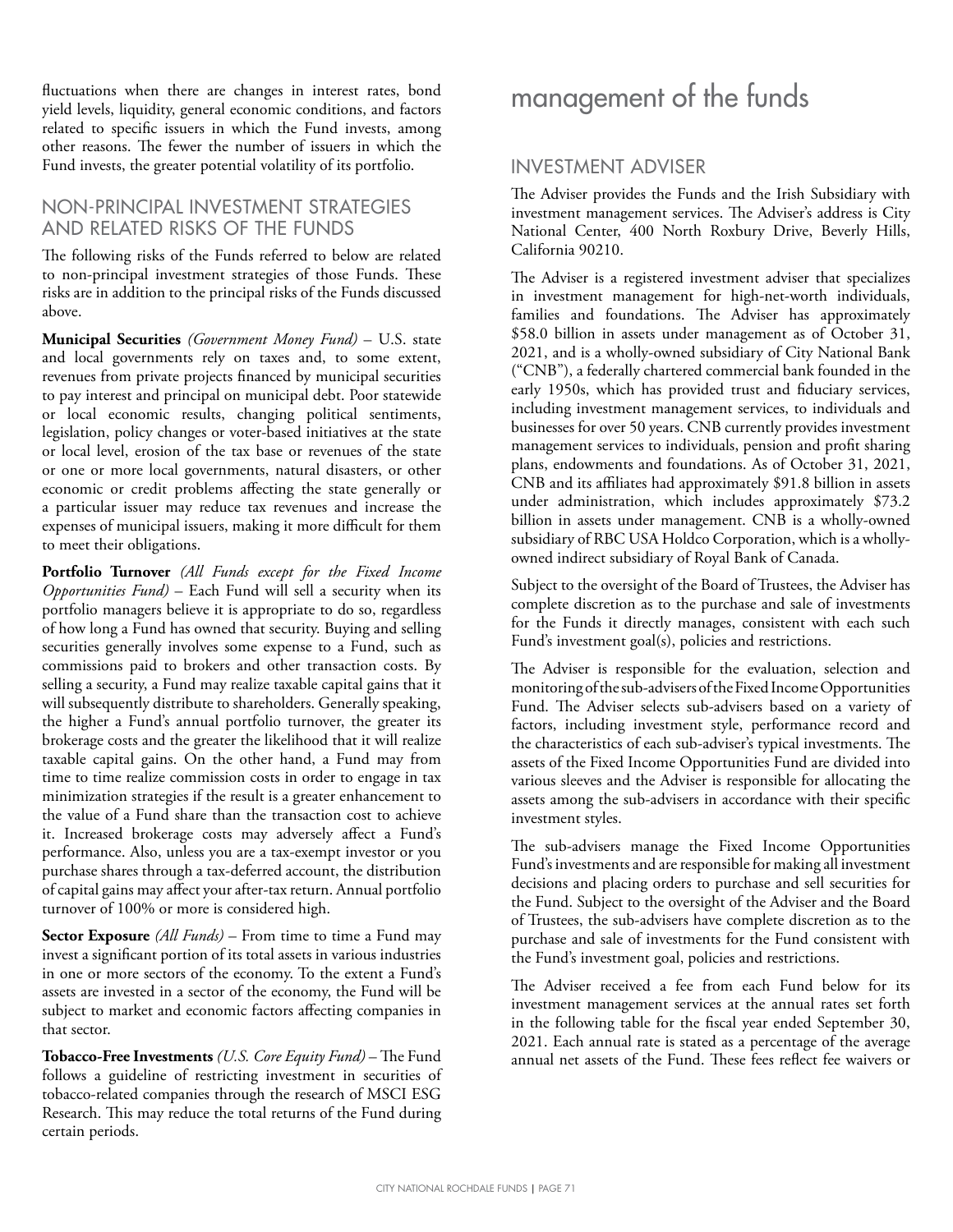reimbursements of fees waived by the Adviser. The sub-advisers are compensated out of the investment management fees paid to the Adviser.

| Government Money Fund           | 0.04%    |
|---------------------------------|----------|
| Government Bond Fund            | $0.00\%$ |
| Corporate Bond Fund             | 0.29%    |
| California Tax Exempt Bond Fund | 0.01%    |
| Muni High Income Fund           | 0.50%    |
| Intermediate Fixed Income Fund  | 0.23%    |
| Fixed Income Opportunities Fund | 0.50%    |
| <b>Equity Income Fund</b>       | 0.50%    |
| U.S. Core Equity Fund           | 0.40%    |

The Adviser has voluntarily agreed to waive a portion of the expenses of the Government Money Fund to the extent needed to maintain a one-day net income yield (yield floor) of not less than 0.01% of the Fund's average daily net assets. This waiver may be terminated at any time, and amounts waived may not be recaptured by the Adviser.

The Adviser has also voluntarily agreed to limit its fees or reimburse expenses to the extent necessary to keep total annual fund operating expenses (excluding taxes, interest, brokerage commissions, acquired fund fees and expenses, and extraordinary expenses) at or below the levels set forth in the following table. To the extent that the excluded expenses are incurred, total operating expenses may exceed the agreed upon limits. The Adviser intends to continue these arrangements at least through January 31, 2023; however, the Adviser is under no obligation to continue these arrangements, and may terminate them at any time. Any fee reductions or reimbursements may be repaid to the Adviser within three years after they occur if such repayments can be achieved within a Fund's expense limit in effect at the time such expenses were incurred and if certain other conditions are satisfied. Any such repayments will be ratified by the City National Rochdale Funds' Board.

|                                    | Institutional<br>Class | Servicing<br>Class | Class N |
|------------------------------------|------------------------|--------------------|---------|
| Government<br>Bond Fund            | N/A                    | 0.78%              | 1.03%   |
| Corporate Bond Fund                | N/A                    | 0.76%              | 1.01%   |
| California Tax Exempt<br>Bond Fund | N/A                    | 0.63%              | 0.88%   |
| Intermediate Fixed<br>Income Fund  | 0.51%                  | N/A                | 1.01%   |
| Fixed Income<br>Opportunities Fund | N/A                    | N/A                | 1.09%   |

A discussion regarding the basis for the Board of Trustees' most recent approval of the Funds' investment advisory agreement with the Adviser with respect to all Funds is available in the Funds' Annual Report for the fiscal year ended September 30, 2021.

#### SUB-ADVISERS AND PORTFOLIO MANAGERS

Following is certain information about the individuals employed by or associated with the Adviser who are primarily responsible for the day-to-day management of each Fund's investment portfolio (the "Portfolio Managers"), if any, and in the case of the Fixed Income Opportunities Fund, certain information about the Fund's sub-advisers. The SAI contains additional information about the Fund's sub-advisers and the Portfolio Managers, including the Portfolio Managers' compensation, other accounts managed by the Portfolio Managers, and the Portfolio Managers' ownership of securities of the Funds.

#### **GOVERNMENT MONEY FUND**

Charles Luke and Michael Taila are portfolio managers for the Government Money Fund.

Charles Luke is a Managing Director and Senior Portfolio Manager of the Adviser. Mr. Luke has over 15 years of experience in the financial services industry. Prior to joining the Adviser in 2018, Mr. Luke led the fixed income group at Avalon Advisors, where he executed strategic positioning and asset allocation for portfolios of high-net-worth individuals and institutions. Previously, Mr. Luke was responsible for client management and deal execution at SunTrust Robinson Humphrey. He started his career at BBVA Compass, Wealth Management Group. Mr. Luke earned a BBA in Business Management with High Honors from the University of Georgia and holds the Chartered Financial Analyst® designation.

Michael Taila is a Managing Director and Senior Portfolio Manager of the Adviser. He joined City National Bank in 2004 and has over 20 years of experience in the investment industry. He manages client relationships with an emphasis on tax-free fixed income portfolios and specializes in the research, analysis, and selection of fixed income securities. Prior to joining City National Bank, he served as Portfolio Officer at Mellon Private Wealth Management, where he assisted in the management of high-net-worth client portfolios through portfolio risk analysis, asset allocation, equity research, and trading. Other past positions include Operations Specialist for Hotchkis and Wiley Capital Management. Mr. Taila holds a BA in Anthropology from the University of California San Diego, an MBA, with a focus in Finance, from the Anderson Graduate School of Management at the University of California at Los Angeles, and a MA in International Affairs from Ohio University.

#### **GOVERNMENT BOND FUND**

Charles Luke and David Krouth are portfolio managers for the Government Bond Fund.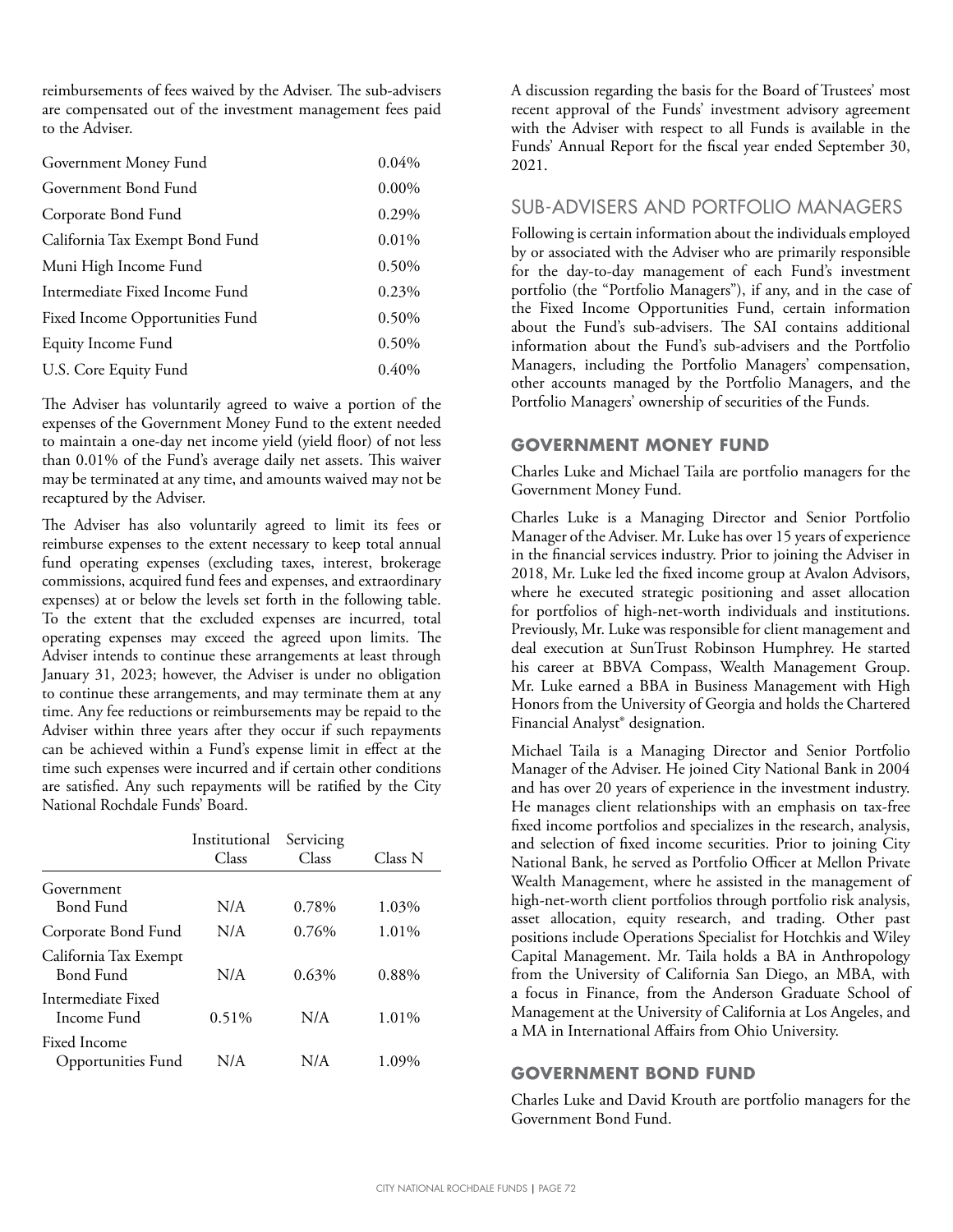Information about Mr. Luke's background and experience is provided above under "Government Money Fund."

David Krouth is a Portfolio Manager of the Adviser. Mr. Krouth has over 15 years of analytical experience in the financial industry. He is responsible for various facets of investment grade fixed income management, which include trading, research, and portfolio management. Mr. Krouth joined CNB in 2003. Mr. Krouth earned a BS in Finance from the University of Idaho. Additionally, he holds the Chartered Financial Analyst® designation and is a member of the CFA Institute.

#### **CORPORATE BOND FUND**

Charles Luke and David Krouth are portfolio managers for the Corporate Bond Fund.

Information about Mr. Luke's background and experience is provided above under "Government Money Fund." Information about Mr. Krouth's background and experience is provided above under "Government Bond Fund."

#### **CALIFORNIA TAX EXEMPT BOND FUND**

Michael Taila and Pam Nelson are portfolio managers for the California Tax Exempt Bond Fund.

Information about Mr. Taila's background and experience is provided above under "Government Money Fund."

Pam Nelson is a Portfolio Manager of the Adviser. She joined City National Bank in 2006 and has over 20 years of professional experience in the investment industry. Prior to joining City National Bank, she was responsible for asset allocation research at U.S. Trust Company. Other past positions include Equity Trader at Hotchkis and Wiley Capital Management and Farmer's Insurance Company as well as Performance Analyst at TSA Capital Management. Ms. Nelson holds a BA in Economics from the University of California at Berkeley. Additionally, she holds the Chartered Financial Analyst® designation and is a member of the CFA Institute.

#### **MUNI HIGH INCOME FUND**

William Black, Douglas Gibbs and Brian Winters are portfolio managers for the Muni High Income Fund.

William Black is a Managing Director and Senior Portfolio Manager of the Adviser. Mr. Black has over 30 years of experience in the financial services industry. Prior to joining the Adviser in March 2016, he served as co-lead portfolio manager for the Invesco High Yield Municipal Bond Fund from 2008 until December 2015. Prior to that, from 1998 to 2008, he was a municipal bond analyst specializing in high yield securities at Van Kampen Investments and Invesco (after it acquired Van Kampen). Mr. Black earned his BS from Washington University in St. Louis and an MBA from the Kellogg Graduate School of Management at Northwestern University. He holds the Chartered Financial Analyst® designation.

Douglas Gibbs is a Director and Portfolio Manager / Senior High Yield Municipal Analyst of the Adviser. Mr. Gibbs has over 25 years of experience in the financial services industry. Prior to joining the Adviser in January 2016, he served as a senior analyst for Invesco (and Van Kampen Investments before it was acquired by Invesco in 2010) where he was responsible for the acquisition and surveillance of non-rated and below investment grade municipal credits for both Invesco open-end mutual funds and closed-end funds from 2000 until December 2015. Prior to that, from 1997 to 2000, he was an investment grade municipal analyst for Van Kampen Investments. Mr. Gibbs earned his BA from Illinois Wesleyan University in Bloomington, Illinois and an MBA from the Kellstadt Graduate School of Business at DePaul University in Chicago.

Brian Winters is a Director and Portfolio Manager / Senior High Yield Municipal Analyst of the Adviser. Mr. Winters has over 30 years of experience in the financial services industry. Prior to joining the Adviser in March 2016, he served as Senior Fixed Income Analyst with Invesco, where he was a senior member of the municipal credit team responsible for investment analysis of high yield municipal bonds. Mr. Winters began his career with Van Kampen Investments (1989-1996) and later Morgan Stanley (1996-2010) where he focused on investment grade and high yield municipal and corporate credit analysis. Mr. Winters received his MS in Finance from the Kellstadt Graduate School of Business and an MA in Economics from the Graduate School of Liberal Arts and Social Sciences, both at DePaul University. He also received a BS in Finance from the University of Illinois at Urbana-Champaign.

#### **INTERMEDIATE FIXED INCOME FUND**

Charles Luke and David Krouth are portfolio managers for the Intermediate Fixed Income Fund.

Information about Mr. Luke's background and experience is provided above under "Government Money Fund." Information about Mr. Krouth's background and experience is provided above under "Government Bond Fund."

#### **FIXED INCOME OPPORTUNITIES FUND**

Charles Luke and Thomas Ehrlein are portfolio managers for the Fixed Income Opportunities Fund.

Information about Mr. Luke's background and experience is provided above under "Government Money Fund."

Thomas H. Ehrlein, the Director of the Portfolio and Alternative Analytics Group of the Adviser, joined Rochdale in 2005. He oversees a number of business segments at the firm including investment oversight for all non-traditional investments and the portfolio analytics and modeling processes. Mr. Ehrlein has been in the investment management industry since 2000. Prior to 2005, Mr. Ehrlein was a Senior Consultant in the Investment Management division of FactSet Research Systems, Inc., where he performed financial market and portfolio management research and quantitative analysis for institutional money management firms, and a middle market lending credit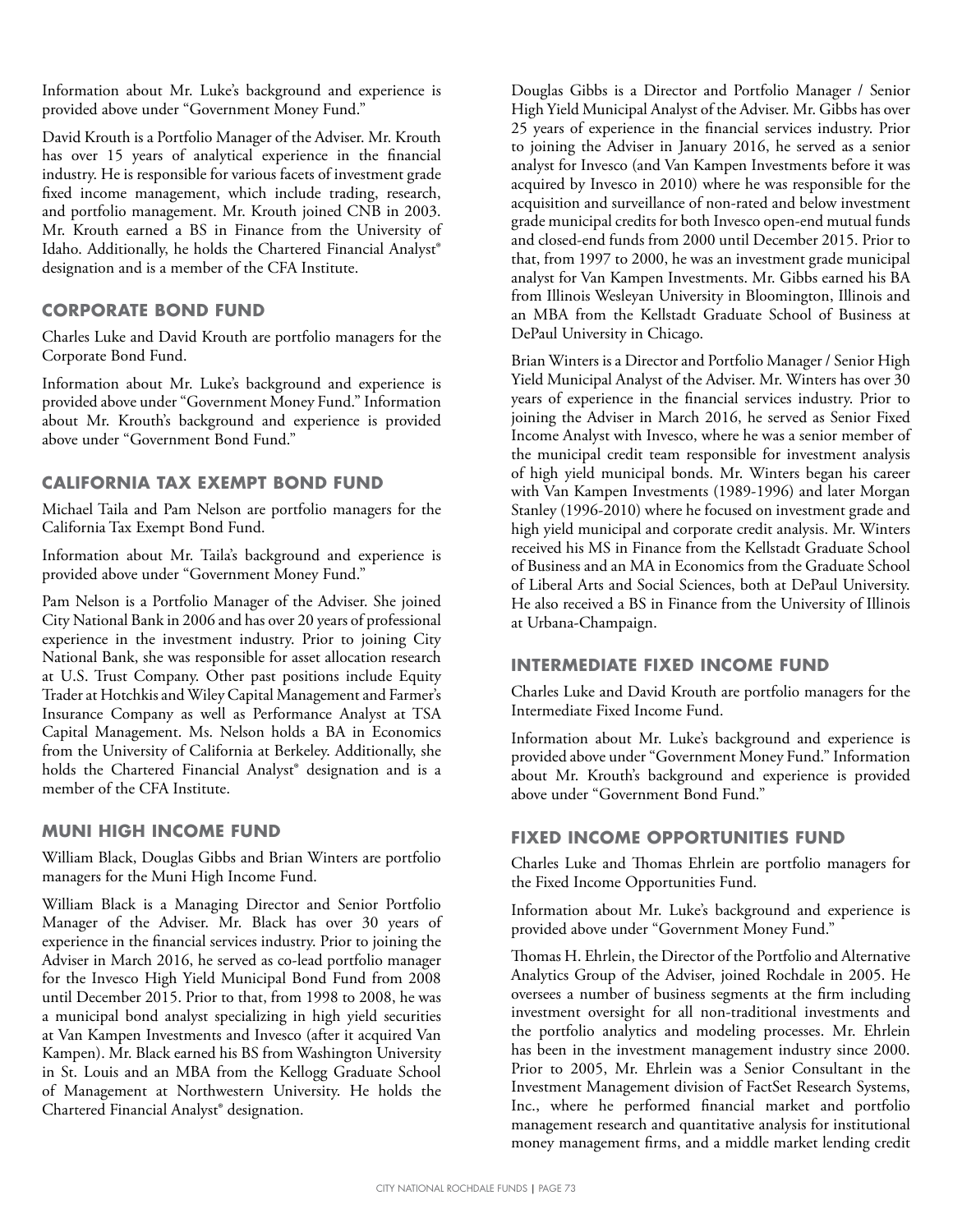analyst at ABN-Amro, North America. Mr. Ehrlein earned his BS in Finance from the University of Scranton and his MBA in Finance from Hofstra University.

*Alcentra Limited.* Alcentra currently serves as a sub-adviser to the Fixed Income Opportunities Fund, providing investment advisory and portfolio management services pursuant to a subadvisory agreement with the Adviser. Alcentra is located at 160 Queen Victoria Street, London, EC4V 4LA, United Kingdom. Alcentra provides discretionary investment advisory services to individual institutional investors in the form of separate accounts, pooled investment vehicles (private funds) that are exempt from registration in the United States, and other investment advisers through sub-advisory agreements.

*Alcentra NY, LLC.* Alcentra NY currently serves as a sub-adviser to the Fixed Income Opportunities Fund, providing investment advisory and portfolio management services pursuant to a subadvisory agreement with the Adviser. Alcentra NY is located at 200 Park Avenue, New York, NY, 10166. Alcentra NY provides discretionary/non-discretionary investment advisory services to institutional clients, including U.S. registered investment companies, U.S. private funds, other pooled investment vehicles and other institutions.

*AllFinancial Partners II, LLC.* AllFinancial currently serves as a sub-adviser to the Fixed Income Opportunities Fund, providing investment advisory and portfolio management services pursuant to a sub-advisory agreement with the Adviser. AllFinancial is registered as an investment adviser with the SEC and is an affiliate of AllFinancial Group LLC. AllFinancial is located at 1489 West Palmetto Park Rd, Suite 494, Boca Raton, Florida 33486.

*Ashmore Investment Management Limited.* Ashmore currently serves as a sub-adviser to the Fixed Income Opportunities Fund, providing investment advisory and portfolio management services pursuant to a sub-advisory agreement with the Adviser. Ashmore is located at 61 Aldwych, London, WC2B 4AE, United Kingdom. Ashmore provides investment advisory services through separate accounts, private investment funds and mutual funds.

*Federated Investment Management Company.* Federated currently serves as a sub-adviser to the Fixed Income Opportunities Fund, providing investment advisory and portfolio management services pursuant to a sub-advisory agreement with the Adviser. Federated is a wholly-owned subsidiary of Federated Hermes, Inc. Federated Advisory Services Company ("FASC"), an affiliate of Federated, provides certain support services to Federated. The fee for such services is paid by Federated and not by the Fund. Both Federated and FASC are headquartered at 1001 Liberty Avenue, Pittsburgh, Pennsylvania 15222. Federated also provides investment advisory services to other investment companies.

*Seix Investment Advisors LLC.* Seix currently serves as a sub-adviser to the Fixed Income Opportunities Fund, providing investment advisory and portfolio management services pursuant to a subadvisory agreement with the Adviser. Seix is headquartered at One Maynard Drive, Suite 3200, Park Ridge, NJ 07656. Seix

also provides investment advisory services to other investment companies, corporations, endowments, foundations, public funds, collateralized loan obligations and other institutional investors.

*T. Rowe Price Associates, Inc.* T. Rowe Price currently serves as a sub-adviser to the Fixed Income Opportunities Fund, providing investment advisory and portfolio management services pursuant to a sub-advisory agreement with the Adviser. T. Rowe Price is headquartered at 100 East Pratt Street, Baltimore, Maryland 21202. T. Rowe Price also provides investment management services to individual and institutional investors and sponsors, and serves as adviser and sub-adviser to registered investment companies, institutional separate accounts, and common trust funds.

Discussions regarding the basis for the Board of Trustees' approvals of the sub-advisory agreements with each of the subadvisers, with the exception of T. Rowe Price, are available in the Funds' Annual Report for the fiscal year ended September 30, 2021. A discussion regarding the basis of the Board of Trustees' approval of the sub-advisory agreement with T. Rowe Price will be available in the Funds' Semi-Annual Report for the fiscal period ended March 31, 2022.

#### **EQUITY INCOME FUND**

Tony Hu, and David Shapiro are the portfolio managers for the Equity Income Fund.

Tony Hu is a Senior Portfolio Manager and Senior Equity Analyst of the Adviser. Prior to joining the Adviser in 2007, Mr. Hu was an Equity Research Associate at Bear Stearns from 2005 to 2007. Mr. Hu also held equity research positions at ThinkEquity Partners and Morningstar. Mr. Hu received his MSE in Computer Science & Engineering from the University of Michigan and his MBA in Finance from the London Business School. He holds the Chartered Financial Analyst<sup>®</sup> designation and the Financial Risk Manager certification.

David Shapiro is a Senior Portfolio Manager and Senior Equity Analyst of the Adviser. Mr. Shapiro has more than 20 years of experience in investment research and analysis and financial services. Prior to joining the Adviser in 2014, Mr. Shapiro held senior analyst positions covering consumer and other sectors at a few long short equity hedge fund advisers. Previously, Mr. Shapiro was an equity research associate at Lehman Brothers. He also spent five years in investment banking and business development roles, working on corporate partnerships, restructurings, capital raisings, and acquisitions. Mr. Shapiro received his MBA in Finance from Columbia Business School, a BS in Economics from the Wharton School and a BA in Sociology from the College of Arts of Sciences at the University of Pennsylvania.

## **U.S. CORE EQUITY FUND**

Thomas A. Galvin is the portfolio manager for the U.S. Core Equity Fund.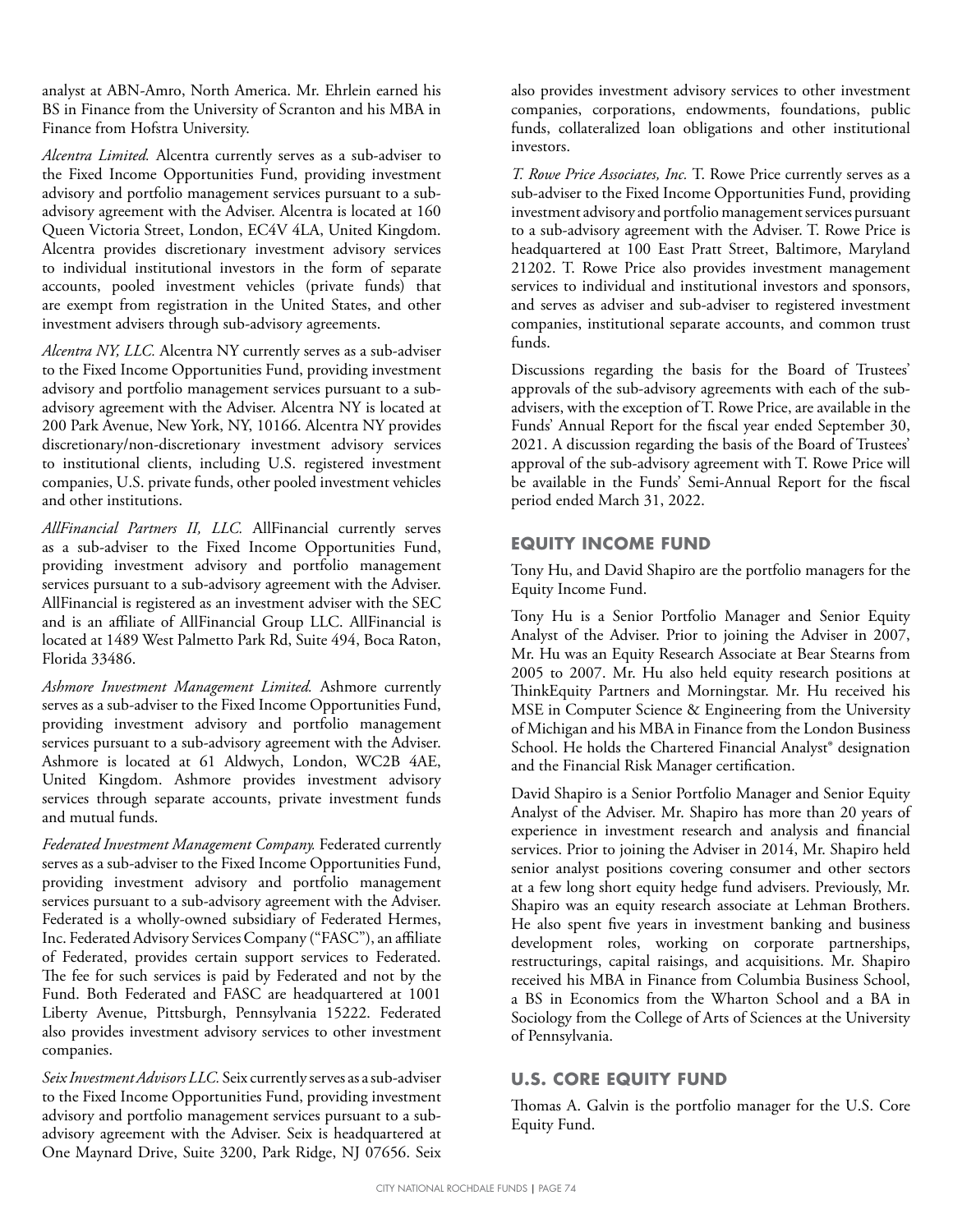Thomas A. Galvin is Chief Investment Officer of the Adviser. Mr. Galvin has more than 30 years of equity investment experience. Prior to joining the Adviser in 2012, Mr. Galvin served as Managing Partner at Galvin Asset Management, which he founded in 2007. Prior to founding Galvin Asset Management, he was a Senior Portfolio Manager and Director of Research at UBS Global Asset Management, from 2006 to 2007. From 1991 to 2006, Mr. Galvin was with Forstmann – Leff Associates, where he held a number of positions including Chief Investment Officer and Director of Research. Mr. Galvin earned an MBA in Finance and Investments from Fordham University and a BA in Economics with a minor in Accounting from Queens College.

#### **ALL FUNDS**

Under current law, the appointment or replacement of a new sub-adviser generally would require the approval of a Fund's shareholders. However, the Trust has received an exemptive order from the SEC which permits the Adviser, subject to certain conditions required by the SEC, to retain an unaffiliated sub-adviser, or terminate or replace a sub-adviser to any of the Funds, with the approval of the Board of Trustees but without obtaining shareholder approval. Shareholders of a Fund will be notified of any change in any such sub-advisers and be provided with information regarding any new sub-adviser. This exemption does not apply to any sub-adviser affiliated with the Adviser.

The order from the SEC granting this exemption benefits shareholders by enabling the Funds to operate in a less costly and more efficient manner. The Adviser has the ultimate responsibility to monitor any sub-advisers and recommend their hiring, termination and replacement. The Adviser may also terminate any sub-adviser and assume direct responsibility for the portfolio management of that Fund with the approval of the Board of Trustees, but without obtaining shareholder approval.

#### ADMINISTRATOR

SEI Investments Global Funds Services (the "Administrator") serves as administrator and fund accountant to the Funds. The Administrator is located at One Freedom Valley Drive, Oaks, Pennsylvania 19456.

#### DISTRIBUTOR

SEI Investments Distribution Co. (the "Distributor") serves as the Funds' distributor pursuant to a distribution agreement with the Funds. The Distributor is located at One Freedom Valley Drive, Oaks, Pennsylvania 19456 and can be reached at 1-888- 889-0799.

#### DISTRIBUTION OF FUND SHARES

The Funds have adopted plans for their Class N and Class S shares, where applicable, under Rule 12b-1 of the 1940 Act. The plans allow the Government Money Fund to pay to the Distributor distribution fees of 0.30% and 0.50% of average daily net assets for the sale and distribution of their Class N

and Class S shares, respectively, and all other Funds to pay to the Distributor distribution fees of 0.25% of average daily net assets for the sale and distribution of their Class N shares. The Distributor pays some or all of such distribution fees to brokerdealers and other financial intermediaries (primarily CNB and City National Securities, LLC and CNR Securities LLC, which are affiliates of the Adviser) as compensation for providing distribution-related services. Because the distribution fees are paid out of the Funds' assets on an ongoing basis, over time these fees will increase the cost of your investment and may cost you more than paying other types of sales charges.

The Distributor may, from time to time in its sole discretion, institute one or more promotional incentive programs for dealers, which will be paid for by the Distributor from any distribution fees it receives or from any other source available to it. Under any such program, the Distributor may provide cash or non-cash compensation as recognition for past sales or encouragement for future sales that may include the following: merchandise, travel expenses, prizes, meals, and lodgings, and gifts that do not exceed \$100 per year, per individual.

Institutional Class and Servicing Class shares of the Funds are not subject to distribution fees under these plans.

For the fiscal year ended September 30, 2021, affiliates of the Adviser voluntarily waived distribution fees in the amounts set forth in the following table.

|                       | Class N | Class S |
|-----------------------|---------|---------|
| Government Money Fund | 0.30%   | 0.50%   |

Effective March 1, 2018, the Government Money Fund contractually agreed to limit the distribution fee payable by Class S shares of the Fund to 0.45% through January 31, 2023.

#### SHAREHOLDER SERVICING FEES

The Funds are subject to shareholder service agreements that allow each Fund to pay fees of 0.25% of its average daily net assets for non-distribution services provided to shareholders of each Class of each Fund (except for Institutional Class shares). Because these fees are paid out of the Funds' assets, over time these fees will increase the cost of your investment.

#### COMPENSATION TO DEALERS AND SHAREHOLDER SERVICING AGENTS

In addition to payments made by the Funds for distribution and/or shareholder servicing, the Adviser may pay out of its own assets, and at no cost to the Funds, significant amounts to selling or shareholder servicing agents in connection with the sale and distribution of shares of the Funds or for services to the Funds and their shareholders.

In return for these payments, the Funds may receive certain marketing or servicing advantages including, without limitation, inclusion of the Funds on a selling agent's "preferred list"; providing "shelf space" for the placement of the Funds on a list of mutual funds offered as investment options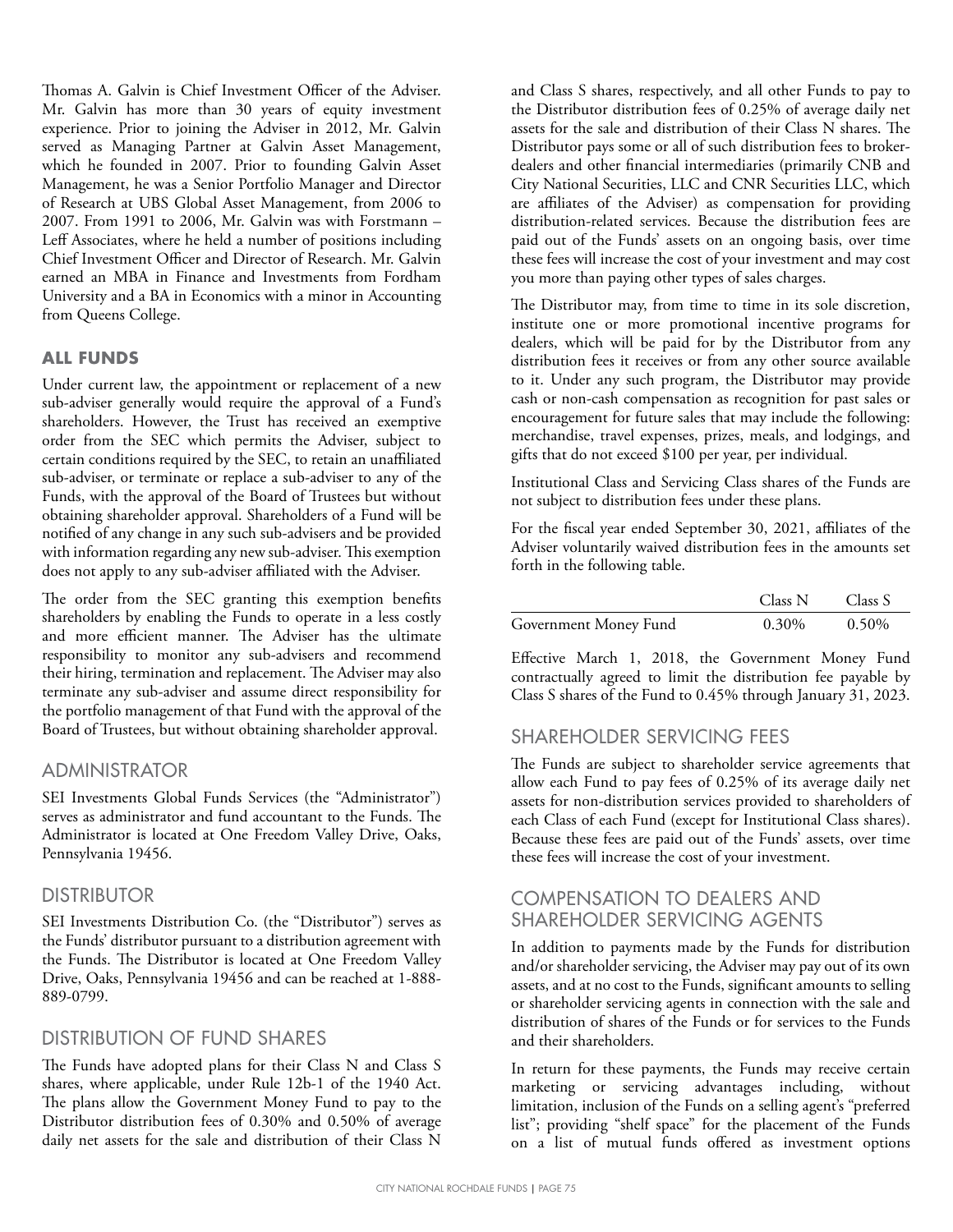to its clients; granting access to a selling agent's registered representatives; providing assistance in training and educating the selling agent's registered representatives and furnishing marketing support and other related services. The Funds and their shareholders may also receive certain services including, but not limited to, establishing and maintaining accounts and records; answering inquiries regarding purchases, exchanges and redemptions; processing and verifying purchase, redemption and exchange transactions; furnishing account statements and confirmations of transactions; processing and mailing monthly statements, prospectuses, shareholder reports and other SECrequired communications; and providing the types of services that might typically be provided by a Fund's transfer agent (e.g., the maintenance of omnibus or omnibus-like accounts, the use of the National Securities Clearing Corporation for the transmission of transaction information and the transmission of shareholder mailings).

Payments made by the Adviser for the advantages and services described above, may be fixed dollar amounts, may be based on a percentage of sales and/or assets under management or a combination of the above, and may be up-front or ongoing payments or both. Such payments may be based on the number of customer accounts maintained by the selling or shareholder servicing agent, or based on a percentage of the value of shares sold to, or held by, customers of the selling or shareholder servicing agent, and may differ among selling and shareholder servicing agents.

## DECLARATION OF TRUST

The Trust is organized as a Delaware statutory trust. Delaware law provides a statutory framework for the powers, duties, rights and obligations of the Trustees and shareholders of the Trust, while the more specific powers, duties, rights and obligations of the Trustees and the shareholders are determined by the Trustees as set forth in the Trust's Second Amended and Restated Declaration of Trust ("Declaration of Trust"), and the Trust's Bylaws, as may be amended from time to time. Every shareholder, by virtue of purchasing shares and becoming a shareholder, agrees to be bound by the terms of the Declaration of Trust. Certain provisions of the Declaration of Trust with respect to shares and shareholders are described below. The discussion below is qualified in its entirety by reference to the Declaration of Trust.

*Derivative and Direct Actions.* The Declaration of Trust provides a detailed process for shareholders to bring derivative or direct actions in order to permit legitimate inquiries and claims while avoiding the time, expense, distraction, and other harm that can be caused to a Fund and its shareholders as a result of spurious shareholder claims, demands, and derivative actions.

The Declaration of Trust provides that, prior to bringing a derivative action, a shareholder must first make a demand on the Board of Trustees. Following receipt of the demand, those Trustees who are considered independent for the purposes of considering the demand have a period of 90 days, which may be extended by an additional 60 days, to consider the demand with the assistance of counsel. The Declaration of Trust also requires that shareholders owning shares representing at least 10% of the voting power of the affected Fund must join in bringing the derivative action.

The Declaration of Trust provides that no shareholder may bring a direct action claiming injury as a shareholder of the Trust, or any Fund or class thereof, unless the shareholder has suffered an injury distinct from that suffered by the shareholders of the Trust, or the Fund or class, generally. A shareholder bringing a direct claim must be a shareholder of the Fund or class against which the direct action is brought at the time of the injury complained of, or have acquired the shares afterwards by operation of law from a person who was a shareholder at that time.

*Forum Selection.* The Declaration of Trust requires that any direct or derivative actions by shareholders against the Trust (or a Fund or a class), the Trustees, or the officers of the Trust may only be brought in the U.S. District Court for the Southern District of New York, or if such action may not be brought in that court, then in the New York Supreme Court sitting in New York County with assignment to the Commercial Division as permitted (each, a "Designated Court"). The Declaration of Trust also provides that shareholders waive any objection to venue in either Designated Court to the fullest extent permitted by applicable law.

*Jury Waiver.* The Declaration of Trust provides that there is no right to a trial by jury and such right is waived to the fullest extent permitted by applicable law.

Any person purchasing or otherwise acquiring or holding any interest in shares of a Fund will be deemed to have notice of and consented to the foregoing and other provisions of the Declaration of Trust. These and other provisions of the Declaration of Trust may limit a shareholder's ability to bring a claim against the Trustees, officers or other agents of the Trust and its service providers, which may discourage lawsuits with respect to such claims. The forum selection provision may limit a shareholder's ability to bring a claim in a judicial forum that it finds favorable for disputes with Trustees, officers or other agents of the Trust and its service providers.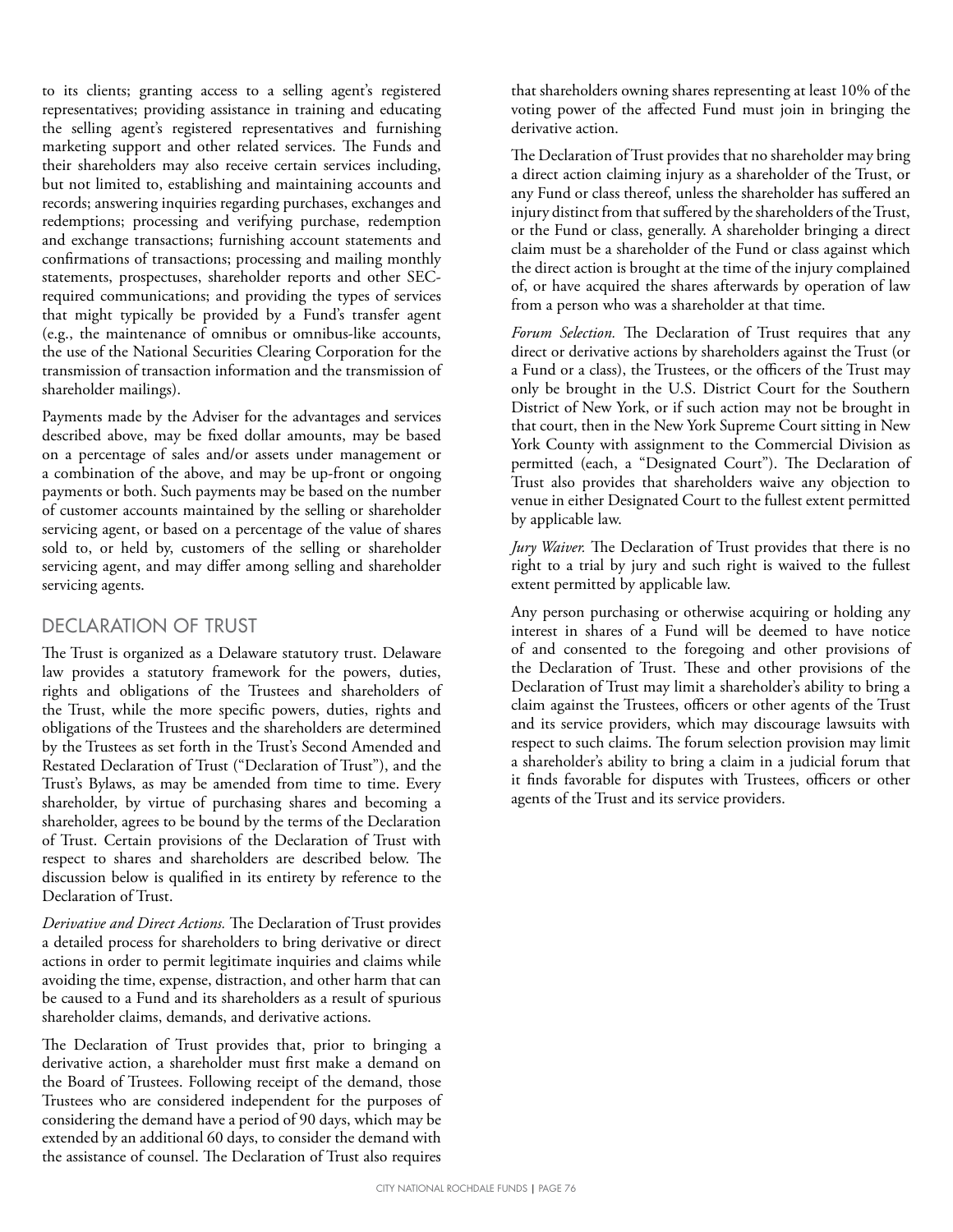# how to buy, sell and exchange shares

Here are the details you should know about how to purchase, sell (sometimes called "redeem") and exchange shares.

## GENERAL INFORMATION

All classes of shares of all Funds are offered through approved broker-dealers or other financial institutions (each an "Authorized Institution"). If you purchase shares of a Fund through an Authorized Institution, your Authorized Institution is responsible for maintaining your individual account records, processing your order correctly and promptly, keeping you advised regarding the status of your individual account, confirming your transactions and ensuring that you receive copies of the Fund's Summary Prospectus. You will also generally have to address your correspondence or questions regarding the Fund to your Authorized Institution.

The Muni High Income Fund, Intermediate Fixed Income Fund, Fixed Income Opportunities Fund and Equity Income Fund are offered directly as well as through Authorized Institutions.

See "Purchase and Sale of Fund Shares" in the Summary for each Fund for information regarding the persons eligible to invest in each class of Fund shares.

Not all Funds and classes are available in all states. Shares of the Funds have not been registered for sale outside of the United States.

## PRICING OF FUND SHARES

How and when we calculate each Fund's net asset value per share ("NAV") determines the price at which you will buy or sell shares. We calculate the NAV once each day at the following times:

- *Government Money Fund*  Usually at 3:00 p.m., Eastern Time, on any day the Federal Reserve Bank of New York (the "Federal Reserve") is open, except as follows. In addition to weekends, the Federal Reserve is closed on the following Federal holidays: New Year's Day, Martin Luther King, Jr. Day, President's Day, Memorial Day, Juneteenth National Independence Day, Independence Day, Labor Day, Columbus Day, Veteran's Day, Thanksgiving and Christmas Day. On any business day when the Federal Reserve closes early, the Fund will also close trading early and the NAV will be calculated at the early Federal Reserve closing time.
- *Bond Funds and Equity Funds* As of the close of trading on the New York Stock Exchange (the "NYSE"), usually 4:00 p.m. Eastern Time, each day the NYSE is open for business. The NYSE is open for business Monday through Friday except in observation of the following holidays: New Year's Day, Martin Luther King Jr. Day, President's Day, Good Friday, Memorial Day, Juneteenth

National Independence Day, Independence Day, Labor Day, Thanksgiving and Christmas Day. NYSE holiday schedules are subject to change without notice. On any business day when the NYSE closes early, these Funds will also close trading early and the NAV will be calculated at the early NYSE closing time.

Shares of the Equity Funds and Bond Funds may be purchased or sold on any day that the NYSE is open for business. Shares of the Government Money Fund may be purchased or sold on any day that the Federal Reserve is open for business. Shares of a Fund, however, cannot be purchased or sold by Federal Reserve wire on days when either the NYSE or the Federal Reserve is closed. On any business day when the Securities Industry and Financial Markets Association ("SIFMA") recommends that the securities markets close early due to an emergency or other unanticipated event, the Government Money Fund and each Bond Fund reserves the right to close early. If the Government Money Fund or Bond Fund does so, it will not grant same business day credit for purchase and redemption orders received after the Government Money Fund's or Bond Fund's closing time and credit will be given on the next business day.

If the Fund or your Authorized Institution, as applicable, receives your purchase, redemption or exchange request in good order from you on a business day before the close of the Federal Reserve, for the Government Money Fund, and before the close of trading on the NYSE for all other Funds, we will price your order at that day's NAV. If the Fund or your Authorized Institution, as applicable, receives your request in good order on a business day from you after these times, we will price your order at the next day's NAV. In some cases, however, you may have to transmit your request to your Authorized Institution by an earlier time in order for your request to be effective on the day of transmittal. This allows your Authorized Institution time to process your request and transmit it to the Fund before the trading deadline. "In good order" means that the Fund has received and processed your account application and have received all required information and documentation, including, as applicable, the information described under "Customer Identification and Verification" and "Anti-Money Laundering Program" below and any required signature guarantees. To ensure that your request is in good order, follow the directions for purchasing shares as described under "How to Buy Shares."

## CALCULATION OF NAV

NAV for one share of a class of a Fund is the value of that share's portion of the net assets (i.e., assets less liabilities) attributable to that class of that Fund. The NAV for shares of the Government Money Fund is expected to remain constant at \$1.00. We calculate the NAV of each class of each Fund by dividing the total net value of the assets attributable to the class by the number of outstanding shares of that class. We base the value of the investments of each Equity Fund and each Bond Fund on their market values, usually the last price reported for each security before the close of the market that day. In the case of the Government Money Fund, securities are valued at amortized cost, which is expected to approximate market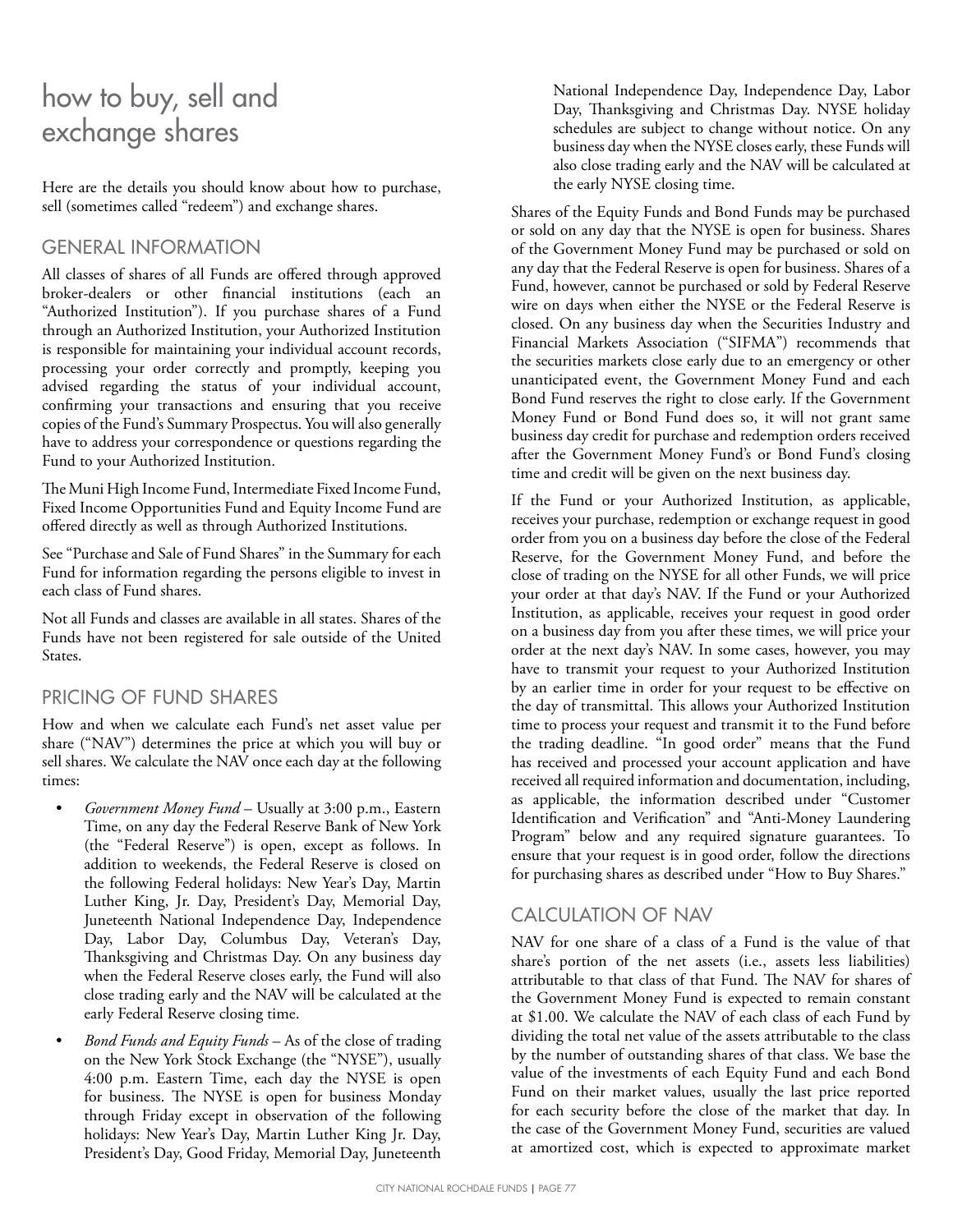value. The valuations for fixed income securities are typically the prices supplied by independent third party pricing services, which may use market prices or broker/dealer quotations or other techniques and methodologies. If independent third party pricing services are unable to supply prices for a portfolio investment, or if the prices supplied are deemed by the Adviser to be unreliable, a market price may be obtained by the Adviser using quotations from one or more broker/dealers. Shares of open-end funds (other than ETF shares) are generally valued at the NAV reported by that investment company. ETF shares are valued at the most recent sale price or official closing price on the exchange on which they are traded.

The Board of Trustees has delegated fair value determinations to the Funds' investment adviser, City National Rochdale, LLC, which has formed an internal Pricing and Valuation Committee (the "Committee") to monitor and implement the fair valuation process with respect to the Funds in accordance with these procedures.

A market price may not be available for securities that trade infrequently. If market prices are not readily available or considered to be unreliable by the Adviser, fair value prices may be determined by the Committee. The Committee in good faith uses methods approved by and under the ultimate supervision of the Board of Trustees. For instance, if trading in a security has been halted or suspended or a security has been delisted from a national exchange, a security has not been traded for an extended period of time, or a significant event with respect to a security occurs after the close of the market or exchange on which the security principally trades and before a Fund calculates its NAV, the Committee will determine the security's fair value. In determining the fair value of a security, the Committee will consider the investment adviser's (or the relevant sub-adviser's) valuation recommendation and information supporting the recommendation, including factors such as the type of security, last trade price, fundamental analytical data relating to the security, forces affecting the market in which the security is purchased and sold, the price and extent of public trading in similar securities of the issuer or comparable companies, and other relevant factors. Market quotations are not readily available for the Policies in which the Fixed Income Opportunities Fund or the Subsidiary may invest. The Policies are valued using a probabilistic method, for an actuarially derived valuation approach, in order to determine the fair value of each Policy. Previously, the Policies were fair valued using a deterministic method. The fair value procedures recognize that the Policies are illiquid and that no market currently exists for the Policies. Under the probabilistic method, two life expectancies are obtained from established life expectancy providers on the insured(s) of the Policy and an actuarial table is used to determine the probability of survival in each year going forward for the insured(s) for each of the two life expectancies. The probabilities associated with each life expectancy are then utilized along with the premiums due and the death benefit of the Policy for each year of the Policy to determine expected cash flows. These cash flows are then discounted at a rate that seeks to account for the risk associated with the Policy and various other factors. The valuations from

each life expectancy are then typically averaged to obtain the fair value for the Policy. Valuing securities at fair value involves greater reliance on judgment than valuation of securities based on readily available market quotations. Any Fund that uses fair value to price securities may value those securities higher or lower than another fund using market quotations or fair value to price the same securities. There can be no assurance that a Fund could obtain the fair value assigned to a security if it were to sell the security at approximately the time at which that Fund determines its net asset value. The Board of Trustees reviews all fair value determinations.

Some of the Funds may invest in securities listed on foreign exchanges or traded over-the-counter, which may trade on Saturdays or on U.S. national business holidays when the NYSE is closed. Consequently, the NAV of a Fund's shares may be significantly affected on any day when the Fund does not price its shares and when you are not able to purchase or redeem the Fund's shares. Similarly, if an event materially affecting the value of foreign investments or foreign currency exchange rates occurs prior to the close of business of the NYSE but after the time their values are otherwise determined for a Fund, such investments or exchange rates will be valued at their fair value as discussed above.

More details about how we calculate the NAV for each Fund may be found in the SAI.

## HOW TO BUY SHARES

**All Funds** – To purchase shares of a Fund, you should contact your Authorized Institution and follow its procedures, including acceptable methods of payment and deadlines for receipt by the Authorized Institution of your share purchase instructions. Your Authorized Institution may establish higher minimum investment requirements than the Funds, and may charge a fee for its services, in addition to the fees charged by the Funds.

A Fund may reject any purchase order (generally within one business day) if it is determined that accepting the order would not be in the best interest of the Fund or its shareholders.

**Muni High Income Fund, Intermediate Fixed Income Fund, Fixed Income Opportunities Fund and Equity Income Fund –** There are two additional ways to purchase shares of these Funds:

*By Mail –* To open a new account, complete and sign an application. Applications are available by calling (866) 209-1967. Make your check payable to the Fund in which you choose to invest. The check must be drawn on a U.S. bank and payable in U.S. dollars. In compliance with the USA PATRIOT Act of 2001, please note that the Fund's transfer agent will verify certain information on your account application in accordance with the Trust's Anti-Money Laundering Program. As requested on the application, you must supply your full name, date of birth, social security number, and permanent street address. If you are opening the account in the name of a legal entity (e.g., partnership, limited liability company, business trust, corporation, etc.), you must also supply the identity of the beneficial owners. Mailing addresses containing only a P.O. Box will not be accepted. Please contact the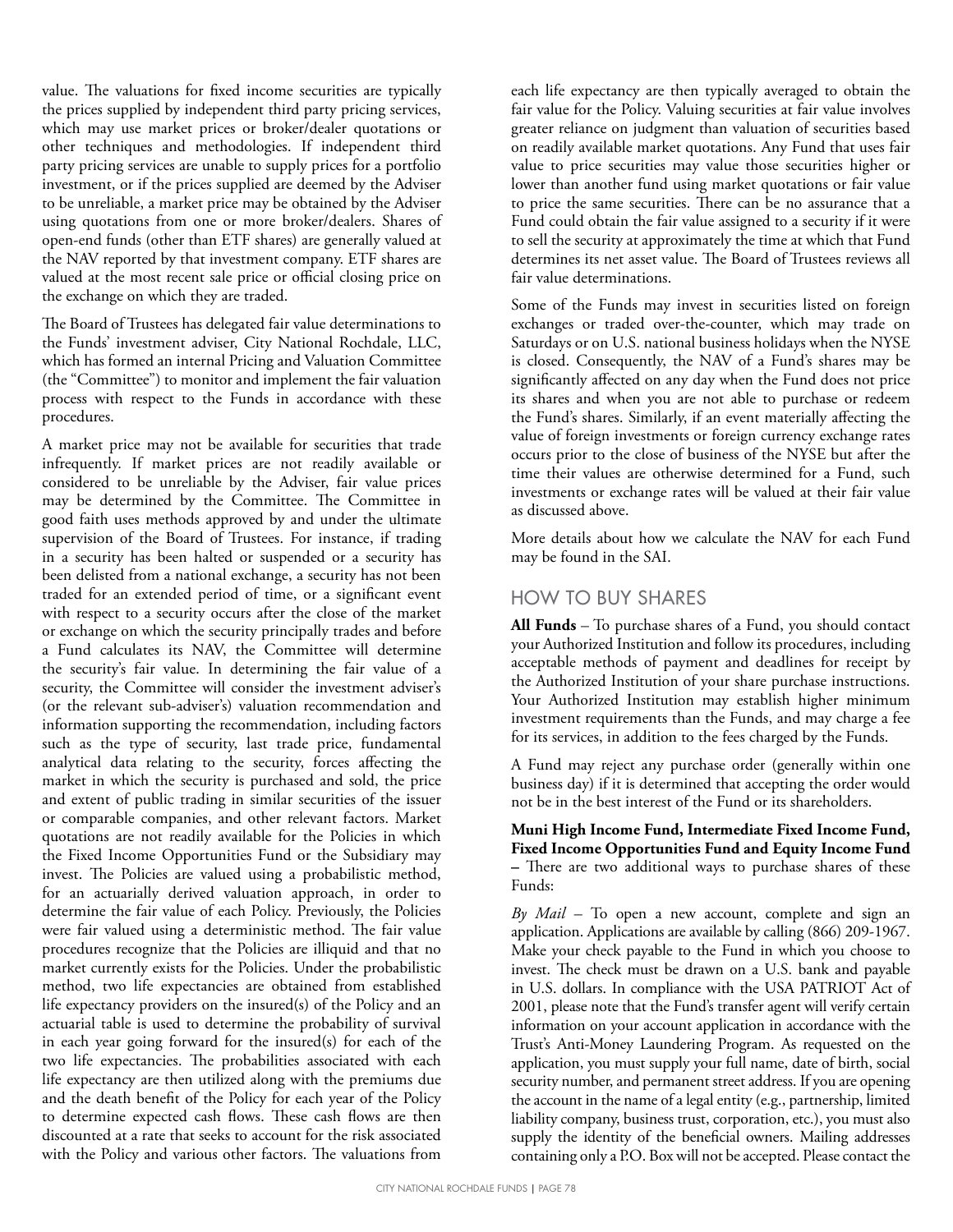Funds transfer agent at 1-866-209-1967 if you need additional assistance when completing your application. If we do not have a reasonable belief of the identity of a shareholder, the account will be rejected or you will not be allowed to perform a transaction on the account until such reasonable belief is established. In the rare event that the Transfer Agent is unable to verify your identity, the Fund reserves the right to redeem your account at the current day's net asset value.

Send your completed application and check to:

Regular Mail:

City National Rochdale Funds c/o U.S. Bank Global Fund Services P O Box 701 Milwaukee, WI 53201-0701

Overnight Delivery:

City National Rochdale Funds c/o U.S. Bank Global Fund Services 615 East Michigan Street 3rd Floor Milwaukee, WI 53202

To make additional investments once you have opened your account, write your account number on the check and send it together with the Invest by Mail form from your most recent confirmation statement received from the Transfer Agent. If you do not have the Invest by Mail form, include the Fund name, your name, address, and account number on a separate piece of paper along with your check. The check must be drawn on a U.S. bank. Please send your check to:

Regular Mail:

City National Rochdale Funds c/o U.S. Bank Global Fund Services P O Box 701 Milwaukee, WI 53201-0701

Overnight Delivery:

City National Rochdale Funds c/o U.S. Bank Global Fund Services 615 East Michigan Street 3rd Floor Milwaukee, WI 53202

The Funds do not consider the U.S. Postal Service or other independent delivery services to be their agents. Therefore, deposit in the mail or with such services, or receipt at the post office box of U.S. Bank Global Fund Services ("U.S. Bank"), of purchase orders does not constitute receipt by the transfer agent of the Funds. Receipt of purchase orders is based on when the order is received at the transfer agent's offices.

*By Wire* – If you are making an initial investment in a Fund, before you wire funds, please call us at (866) 209-1967 to make arrangements with a telephone service representative to submit your completed application via mail, overnight delivery, or facsimile. You may then contact your bank to initiate the wire using the following wire instructions:

U.S. Bank N.A. 777 East Wisconsin Avenue Milwaukee, WI 53202 ABA #075000022 Credit: U.S. Bank Global Fund Services Account #112-952-137 For further credit to City National Rochdale Funds [Name of Fund] [Shareholder name and account number]

If you wish to add to an existing account by Federal Funds wire payment, please call us at (866) 209-1967, during business hours, to advise of your intent to wire funds. This will ensure prompt and accurate credit to your account upon receipt of your wire.

The Funds do not impose charges for wire services, but your bank may impose such charges. Wired funds must be received prior to 4:00 p.m. Eastern time to be eligible for same day pricing. The Funds and U.S. Bank are not responsible for the consequences of delays resulting from the banking or Federal Reserve Wire System, or from incomplete wiring instructions.

*General* – The Funds reserve the right to reject any purchase request, including a purchase request that may disrupt a Fund's operation or performance as described below under "Customer Identification and Verification" and "Anti-Money Laundering Program." The Funds will not be responsible for any loss of potential investment gains resulting from your inability to invest in a Fund because of the Fund's rejection of a purchase request based on the Fund's obligation to deter money laundering under Federal law or the Fund's determination that the purchase request will disrupt the Fund's operation. When the Funds reject a purchase request, the funds received from the shareholder or account applicant will not be invested in the Funds. Instead, a check from the Funds for the full amount of the check received by the Funds will be returned to the shareholder or account applicant as soon as possible after receipt by the Funds' transfer agent of the purchase request. The return of funds to a shareholder or account applicant may be delayed as a result of the Funds' compliance with Federal law relating to money laundering.

All checks must be in U.S. dollars drawn on a domestic bank. The Funds will not accept payment in cash or money orders. The Funds do not accept post-dated checks or any conditional order or payment. To prevent check fraud, the Funds will not accept third party checks, Treasury checks, credit card checks, traveler's checks or starter checks for the purchase of shares.

The Funds' transfer agent may charge a \$25.00 fee against a shareholder's account, in addition to any loss sustained by the Funds, for any payment that is returned. It is the policy of the Funds not to accept applications under certain circumstances or in amounts considered disadvantageous to shareholders. The Funds reserve the right to reject any application.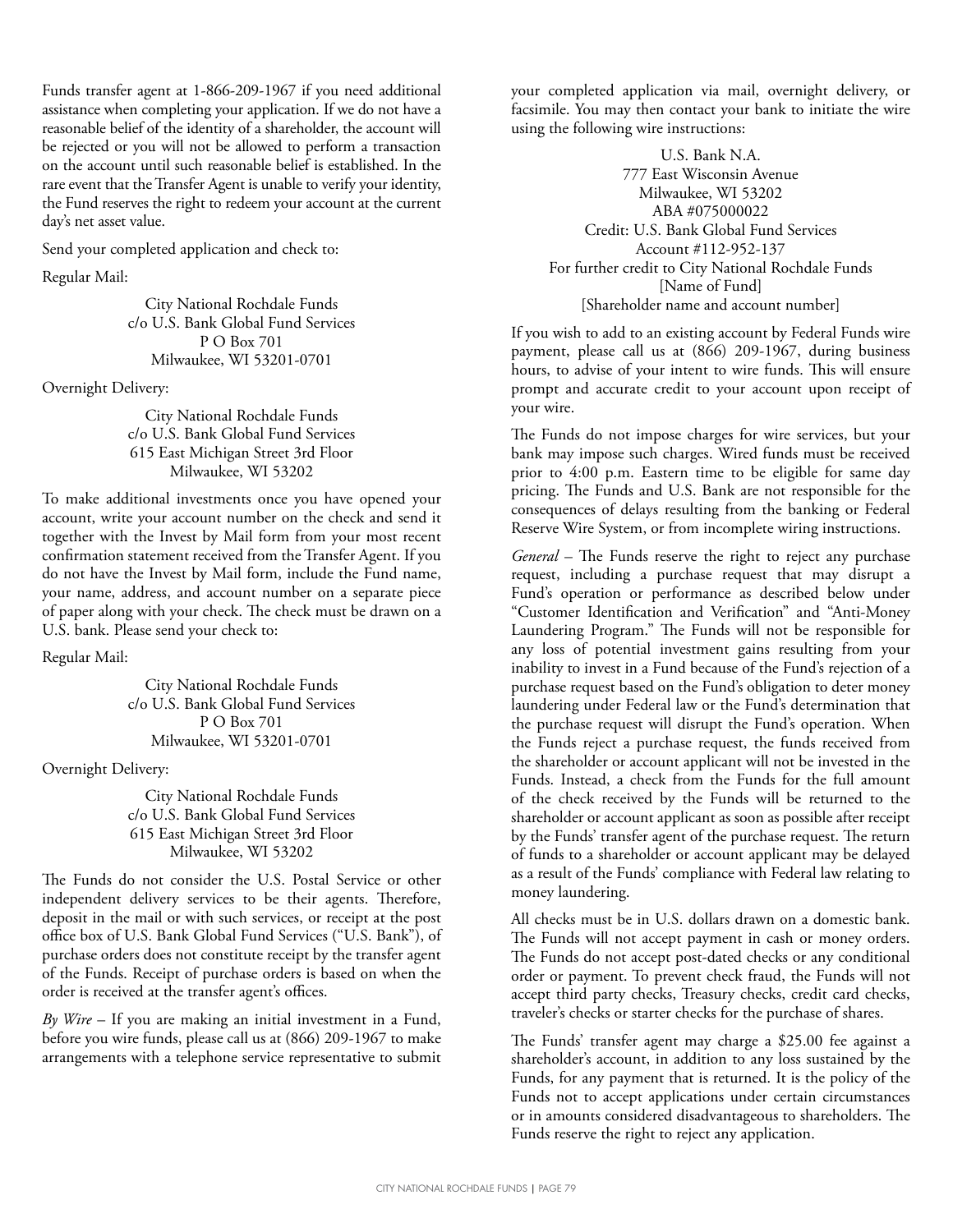You must certify whether you are subject to withholding for failing to report income to the IRS. The Funds may return investments received without a certified taxpayer identification number.

#### RETIREMENT PLANS

The Funds generally are available in Individual Retirement Account ("IRA") and Roth IRA plans offered by your Authorized Institution. You may obtain information about opening an IRA account by contacting your financial representative. If you wish to open another type of retirement plan, please contact your Authorized Institution.

## AUTOMATIC INVESTMENT PLAN

Once you open your account, you may make subsequent investments into the Funds through an Automatic Investment Plan ("AIP"). You can have money automatically transferred from your checking or savings account on a bi-weekly, monthly, bi-monthly or quarterly basis. To be eligible for this plan, your bank must be a domestic institution that is an Automated Clearing House ("ACH") member. The Transfer Agent is unable to debit mutual fund or pass through accounts. The Trust may modify or terminate the AIP at any time without notice. The first AIP purchase will take place no earlier than 7 business days after the Transfer Agent has received your request. You may modify or terminate your participation in the AIP by contacting the Transfer Agent five days prior to the effective date. If your bank rejects your payment for any reason, the Transfer Agent will charge a \$25 fee to your account. Please contact the Transfer Agent at 1-866-209-1967 for more information about the Funds' AIP.

## TELEPHONE PURCHASES

Investors may purchase additional shares of the Funds by calling 1-866-209-1967. If you did not decline telephone options on your account application, you may also make additional purchases via Electronic Funds Transfer from your checking/savings account. If your account has been open for at least 7 business days, telephone orders will be accepted via electronic funds transfer from your bank account through the ACH network. You must have banking information established on your account prior to making a purchase. Each telephone purchase must be a minimum of \$100. If an account has more than one owner or authorized person, the Fund will accept telephone instructions from any one owner or authorized person. Telephone trades must be received by or prior to a Fund's deadline or market close. Once a telephone transaction has been placed, it cannot be cancelled or modified after the close of regular trading on the NYSE (generally, 4:00 p.m., Eastern time). During periods of high market activity, you may encounter higher than usual wait times. Please allow sufficient time to ensure that you will be able to complete your telephone transaction prior to market close. You must have submitted a voided check or savings deposit slip to have banking information established on your account prior

to making a purchase. Your shares will be purchased at the NAV per share calculated on the day your order is placed, provided that your order is received prior to 4:00 p.m., Eastern Time.

## FOREIGN INVESTORS

Shares of the Funds have not been registered for sale outside of the United States. The City National Rochdale Funds generally do not sell shares to investors residing outside the United States, even if they are United States citizens or lawful permanent residents, except to investors with United States military APO or FPO addresses.

## HOW TO SELL SHARES

**All Funds** – You may redeem some or all of your shares of the Equity Funds or Bond Funds on any day the NYSE is open for regular session trading. Shares of the Government Money Fund may be redeemed on any day the NYSE and the Federal Reserve are open for business. If you purchased Fund shares through an Authorized Institution, you may sell your shares only through your Authorized Institution. To sell shares of a Fund, you should contact your Authorized Institution and follow its procedures. Your Authorized Institution may charge a fee for its services, in addition to the fees charged by the Funds.

Redemption requests for the Equity Funds and Bond Funds must be received by the Fund or your Authorized Institution before 4:00 p.m., Eastern Time or the Authorized Institution's earlier applicable deadline. Redemption requests for the Government Money Fund must be received before 3:00 p.m., Eastern Time, or before the Authorized Institution's earlier deadline.

As long as the Funds or their agents receive your redemption request in good order before the close of regular trading on the NYSE (usually 4:00 p.m., Eastern time) or the applicable earlier deadline, your shares will be sold at that day's NAV. A redemption request is in good order if it includes all required information. If the Funds receive your redemption request after the close of regular trading on the NYSE or the applicable earlier deadline, your redemption request will be executed the next business day, and your shares will be sold at the next day's NAV. Redemption proceeds may be withheld or delayed as required by anti-money laundering laws and regulations.

Normally, the Funds will make payment on your redemption request the next business day after receiving your request, while not expected, payment of redemption proceeds may take up to seven business days.

The Funds generally pay sale (redemption) proceeds in cash. The Funds typically expect to satisfy redemption requests by selling portfolio assets or by using holdings of cash or cash equivalents. On a less regular basis, the Funds may also satisfy redemption requests by drawing on a line of credit. The Funds use these methods during both normal and stressed market conditions. During conditions where cash redemptions are unwise and/or detrimental to a Fund and its shareholders (e.g., the amount you are redeeming is large enough to affect a Fund's operation), the Fund reserves the right to make redemptions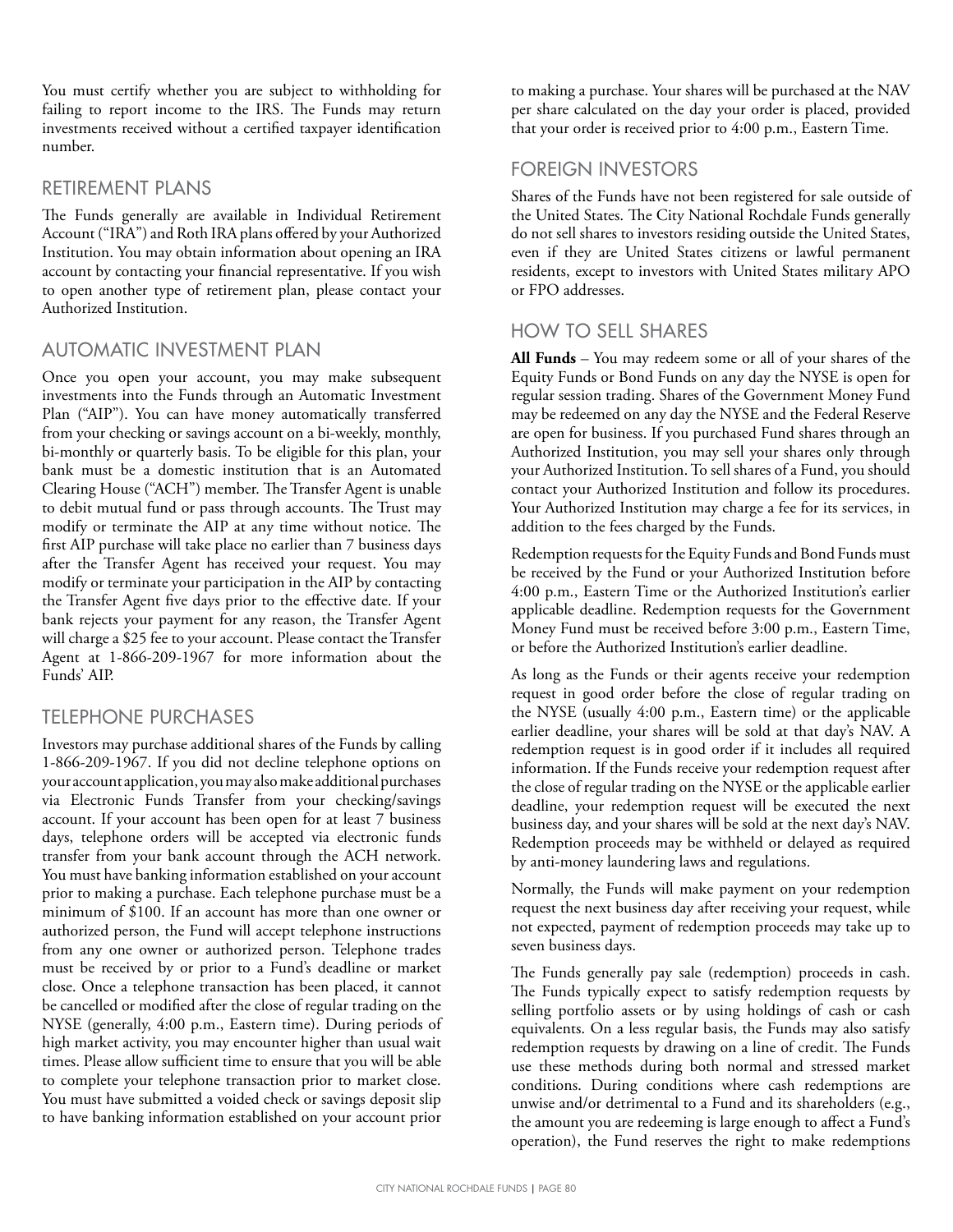in readily marketable portfolio securities rather than cash (a "redemption in kind"). The Funds may redeem shares in kind during both normal and stressed market conditions. If your shares were ever redeemed in kind, you would be responsible for paying the transaction costs to sell the securities distributed to you, as well as taxes on any capital gains from the sale as with any redemption. In addition, you would be subject to market exposure on securities received from a Fund until you sold them. By calling us before you attempt to redeem a large dollar amount, you are more likely to avoid in-kind or delayed payment of your redemption.

The Funds may suspend redemptions or postpone payments of redemption proceeds for more than seven days during any period when the NYSE is closed for other than customary weekends or holidays; trading on the NYSE is restricted; there are emergency circumstances as determined by the SEC; or the SEC has by order permitted such suspension to protect shareholders of a Fund.

**Muni High Income Fund, Intermediate Fixed Income Fund, Fixed Income Opportunities Fund and Equity Income Fund**  – If you purchased shares of any of these Funds directly, you may redeem some or all of your shares in the following ways. Redemption proceeds will be sent to you via check to your address of record or will be wired to the bank via the instructions on your account or will be sent via the ACH network to the bank instructions on your account.

*By Mail* – Complete a written redemption request that includes the Fund's name, your account number, each account owner's name and address, the dollar amount or number of shares to be sold, and the signature of each owner as it appears on the account with a signature guarantee, if applicable. Send the written request to:

Regular Mail:

City National Rochdale Funds c/o U.S. Bank Global Fund Services P O Box 701 Milwaukee, WI 53201-0701

Overnight Delivery:

City National Rochdale Funds c/o U.S. Bank Global Fund Services 615 East Michigan Street 3rd Floor Milwaukee, WI 53202

The Funds do not consider the U.S. Postal Service or other independent delivery services to be their agents. Therefore, deposit in the mail or with such services, or receipt at U.S. Bank's post office box, of redemption requests does not constitute receipt by the transfer agent of the Funds. Receipt of redemption requests is based on when the order is received at the transfer agent's offices.

*By Wire* – Redemption proceeds may be wired to the predetermined bank instructions on your account. The transfer agent charges a \$15 fee for each wire transfer. The fee will be deducted from your account on dollar specific trades, and from proceeds on complete redemptions and share-specific trades.

*By Telephone* – If you did not decline telephone options on your account application or by subsequent arrangement in writing, you may redeem shares up to \$50,000 by calling (866) 209-1967. You will need to provide your account number, the exact name(s) in which the account is registered and taxpayer identification number. We may also require additional forms of identification. Investors may have a check sent to the address of record, proceeds may be wired to a shareholder's bank account of record, or funds may be sent via electronic funds transfer through the Automated Clearing House (ACH) network, also to the bank account of record. Wires are subject to a \$15 fee paid by the investor. The investor does not incur any charge when proceeds are sent via the ACH system and credit is usually available in the investor's account within 2-3 days.

*General* – Special documentation may be required to redeem from certain types of accounts, such as trust, corporate, nonprofit or retirement accounts. Please call us at (866) 209-1967 before attempting to redeem from these types of accounts.

If you have recently purchased shares by check or electronic funds transfer through the ACH network, a Fund may withhold redemption proceeds until your purchase amount has cleared, which may take up to 15 calendar days from the date of purchase. Shareholders can avoid this delay by utilizing the wire purchase option. Shareholders who have an IRA must indicate on their written redemption request whether or not to withhold federal income tax. Redemption requests failing to indicate an election not to have tax withheld will generally be subject to 10% withholding. Shares held in IRA accounts may be redeemed by telephone at (866) 209-1967. IRA investors will be asked whether or not to withhold taxes from any distribution.

## HOW TO EXCHANGE SHARES

**All Funds** – You may exchange shares of a Fund for the same class of shares of any other Fund in which you are eligible to invest on any business day. When you exchange shares, you are really selling your shares and buying other shares, so your sale price and purchase price will be based on the NAVs of the relevant Funds next calculated after we receive your exchange request. Exchange instructions must be received before 3:00 p.m., Eastern time for the Government Money Fund, and before the close of trading on the NYSE for all other Funds.

If you wish to exchange shares of a Fund that you purchased through an Authorized Institution, you should contact your Authorized Institution. Your Authorized Institution may charge you transaction fees and additional amounts for its services.

**Muni High Income Fund, Intermediate Fixed Income Fund, Fixed Income Opportunities Fund and Equity Income Fund –** You may exchange shares of a Fund for the same class of shares of any other Fund in which you are eligible to invest on any business day. If you wish to exchange between these Funds, you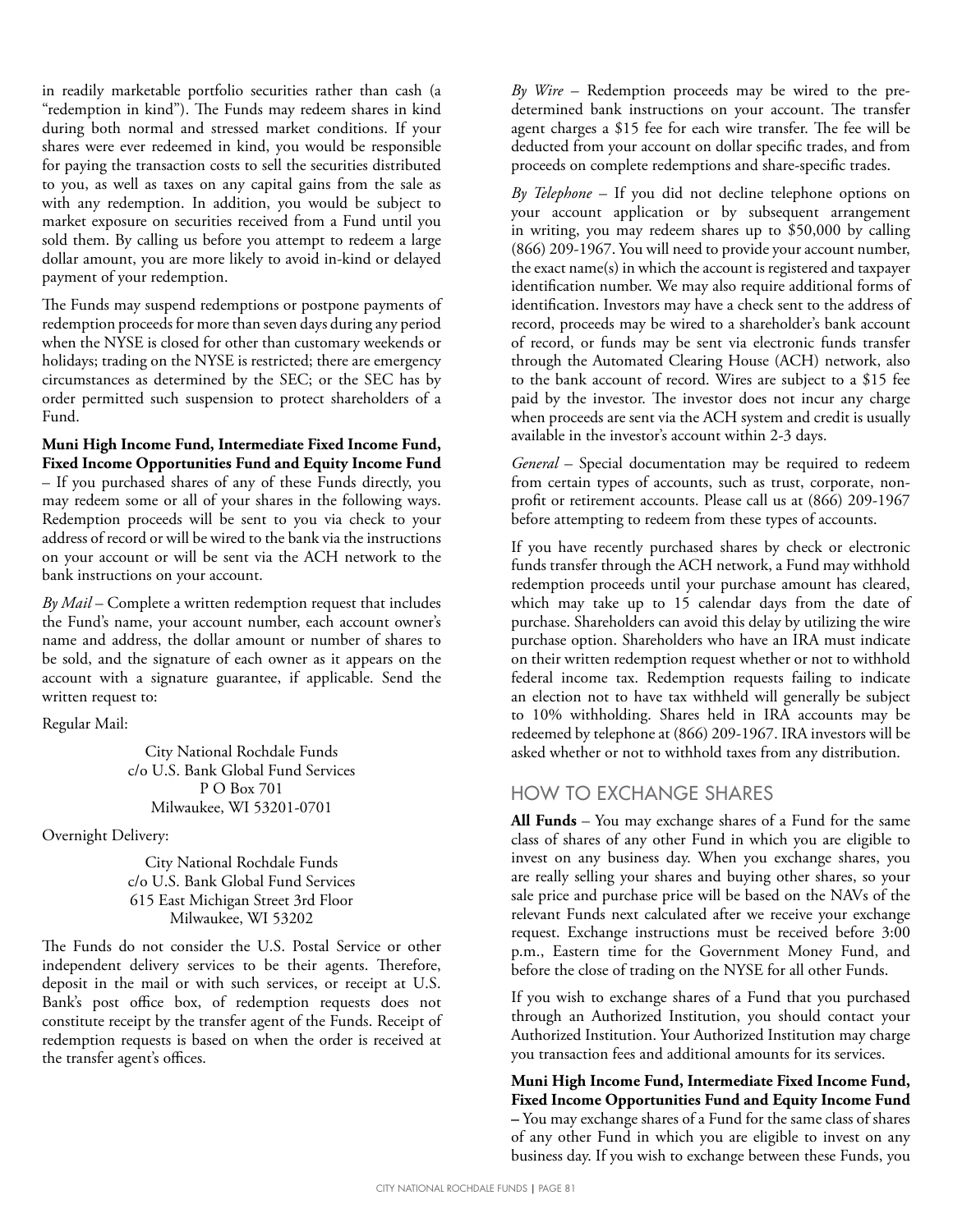may transfer investments among existing accounts or you may open a new account to accept the exchange from an existing account. When requesting an exchange between these Funds, both accounts must be registered in the same name, with the same address and taxpayer identification number.

*By Mail* – Send a written request using the procedures for written redemption requests above. No signature guarantee is required. For further information, please call us at (866) 209-1967.

*By Telephone* – You must have not declined telephone options on your initial account application. To authorize telephone exchanges after establishing your Fund account, send a signed written request to:

> City National Rochdale Funds c/o U.S. Bank Global Fund Services P O Box 701 Milwaukee, WI 53201-0701

To request an exchange, please call us at (866) 209-1967. Shares exchanged by telephone must have a value of \$1,000 or more. Exchange instructions must be received before 4:00 p.m., Eastern time.

## CONVERSION OF SHARES

A share conversion is a transaction in which shares of one class of a Fund are exchanged for shares of another class of the Fund. Share conversions can occur between each share class of a Fund. Generally, share conversions occur when a shareholder becomes eligible for another share class of the Fund or no longer meets the eligibility criteria of the share class owned by the shareholder (and another class exists for which the shareholder would be eligible). Please note that a share conversion is generally a nontaxable event, but you should consult with your personal tax adviser on your particular circumstances.

A request for a share conversion will not be processed until it is received in "good order" (as defined above) by the Fund or your Authorized Institution. To receive the NAV of the new class calculated that day, conversion requests for the Equity Funds and Bond Funds must be received in good order by the Fund or your Authorized Institution before 4:00 p.m., Eastern Time or the Authorized Institution's earlier applicable deadline. Conversion requests for the Government Money Fund must be received in good order before 3:00 p.m., Eastern Time, or before the Authorized Institution's earlier deadline. Please note that, because the NAV of each class of the Fund will generally vary from the NAVs of the other classes due to differences in expenses, you will receive a different number of shares in the new class than you held in the old class, but the total value of your holdings will remain the same.

The Funds' market timing policies will not be applicable to share conversions. If you hold your shares through an Authorized Institution, please contact the Authorized Institution for more information on share conversions. Please note that certain Authorized Institutions may not permit all types of share conversions. The Funds reserve the right to terminate, suspend or modify the share conversion privilege for any shareholder or group of shareholders.

The Funds reserve the right to automatically convert shareholders from one class to another if they either no longer qualify as eligible for their existing class or if they become eligible for another class. Such mandatory conversions may be as a result of a change in value of an account due to market movements, exchanges or redemptions. A Fund will notify affected shareholders in writing prior to any mandatory conversion.

## INACTIVE AND LOST ACCOUNTS

Please note that the value of your account may be transferred to the appropriate state if no activity occurs in the account within the time period specified by state law.

It is important that the Funds maintain a correct address for each investor. An incorrect address may cause an investor's account statements and other mailings to be returned to the Fund. Based upon statutory requirements for returned mail, the Funds will attempt to locate the investor or rightful owner of the account. If the Funds are unable to locate the investor, then they will determine whether the investor's account can legally be considered abandoned. The Funds are legally obligated to escheat (or transfer) abandoned property to the appropriate state's unclaimed property administrator in accordance with statutory requirements. The investor's last known address of record determines which state has jurisdiction.

Investors with a state of residence in Texas have the ability to designate a representative to receive legislatively required unclaimed property due diligence notifications. Please contact the Texas Comptroller of Public Accounts for further information.

If you elect to receive distributions and/or capital gains paid in cash, and the U.S. Postal Service cannot deliver the check, or if a check remains outstanding for six months, the Fund reserves the right to reinvest the distribution check in your account, at the Fund's current net asset value, and to reinvest all subsequent distributions.

## ADDITIONAL INFORMATION ABOUT TELEPHONE TRANSACTIONS

You may give up some level of security by choosing to exchange or sell shares by telephone rather than by mail. To prevent unauthorized transactions in your account, the Funds or their services providers, as applicable, will employ reasonable procedures to confirm that telephone instructions are genuine. If the Funds or their service providers follow these procedures, neither the Funds nor their service providers will be liable for any loss, liability, cost or expense arising from unauthorized or fraudulent telephone instructions. Because you may be responsible for unauthorized telephone requests, you should verify the accuracy of each telephone transaction as soon as you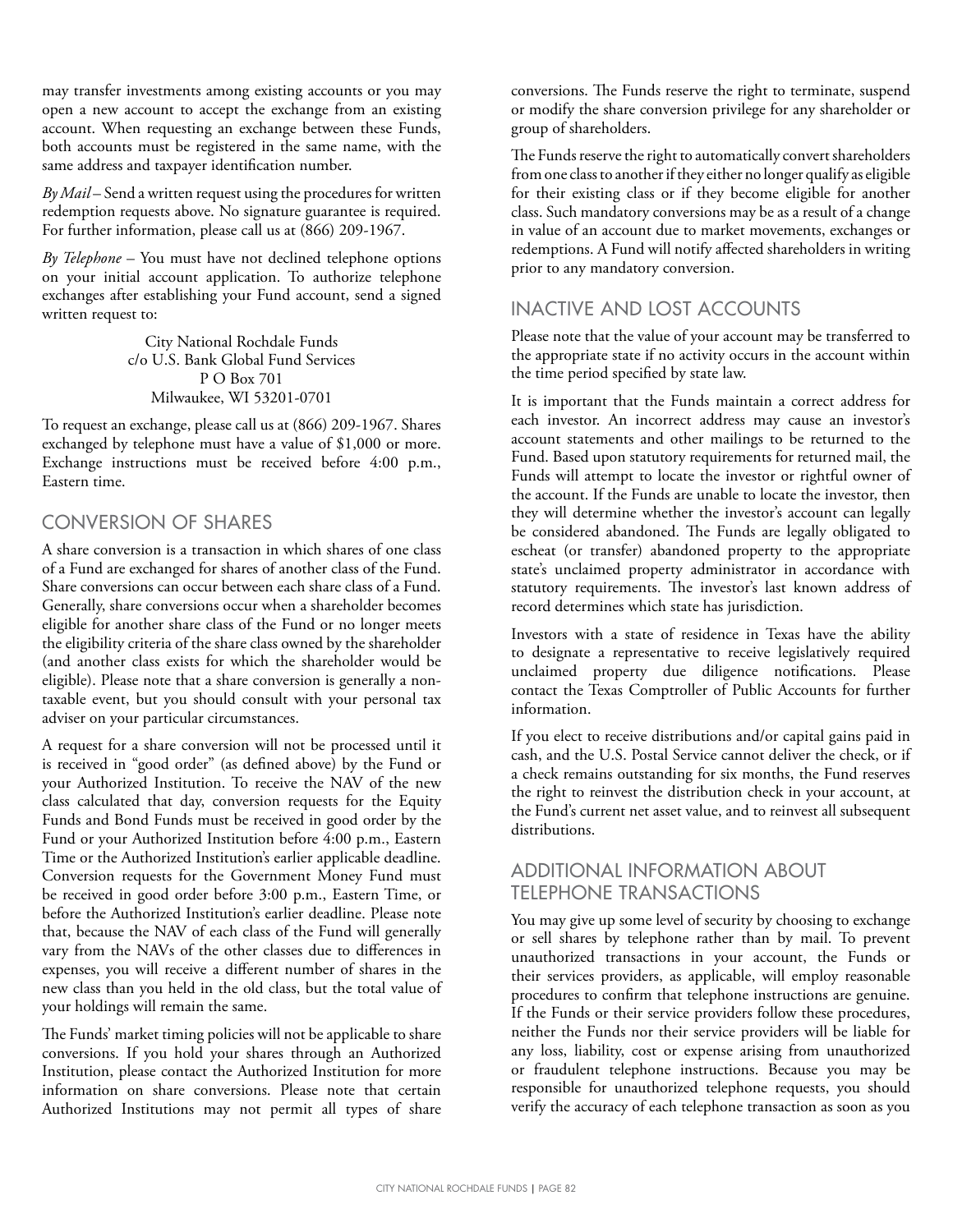receive your account statement and you should take precautions to keep confidential your account number and tax identification number.

If an account has more than one owner or authorized person, the Fund will accept telephone instructions from any one owner or authorized person.

Telephone trades must be received by or prior to a Fund's deadline or market close. During periods of high market activity, shareholders may encounter higher than usual call wait times. Please allow sufficient time to place your telephone transaction. Once a telephone transaction has been placed, it cannot be canceled or modified after the close of regular trading on the NYSE (generally, 4:00 p.m., Eastern time).

## SIGNATURE GUARANTEE REQUIREMENTS

To protect you and the Funds against fraud, signatures on certain requests must have a "signature guarantee." A signature guarantee verifies the authenticity of your signature. You can obtain one from domestic banks, dealers, credit unions, national securities exchanges, registered securities associations, clearing agencies and savings associations, as well as from participants in the New York Stock Exchange Medallion Signature Program and the Securities Transfer Agents Medallion Program ("STAMP"), but not from a notary public. A signature guarantee from either a Medallion program member or a non-Medallion program member is required for any of the following:

- If ownership is being changed on your account;
- When redemption proceeds are payable or sent to any person, address or bank account not on record;
- When a redemption is received by the Transfer Agent and the account address has changed within the last 15 calendar days;
- For all redemptions in excess of \$50,000 from any shareholder account.

In addition to the situations described above, the Funds and / or the Transfer Agent reserve the right to require a signature guarantee in other instances based on the circumstances relative to the particular situation.

Non-financial transactions, including establishing or modifying certain services on an account, may require a signature guarantee, signature verification from a Signature Validation Program member, or other acceptable form of authentication from a financial institution source. Additionally, each Fund reserves the right, in its sole discretion, to waive any signature guarantee requirement.

## FREQUENT PURCHASES AND REDEMPTIONS OF FUND SHARES

The Funds' Board of Trustees has adopted policies and procedures with respect to frequent purchases and redemptions of Fund shares. The Funds discourage short-term or other excessive trading (such as market timing) into and out of the Funds because such trading may harm performance by disrupting portfolio management strategies and by increasing expenses. The Funds do not accommodate frequent purchases and redemptions of Fund shares, other than the Government Money Fund, and reserve the right to reject or cancel (generally within one business day of receipt of the purchase order) without any prior notice, any purchase or purchase portion of any exchange order, including transactions representing excessive trading and, as applicable, transactions accepted by any shareholder's Authorized Institution.

Money market funds are generally not effective vehicles for market timing activity since these types of funds seek to maintain a constant NAV of \$1.00. In addition, the risks of frequent trading are not generally applicable to money market funds because they are cash management vehicles which accommodate frequent inflows and outflows of cash. As a result, money market funds are managed to accommodate such cash flows, particularly when used as bank sweep vehicles (as the Government Money Fund is used), which generally eliminates the potential for disruptive trading. However, a money market fund may be used in conjunction with an exchange with a non-money market fund in order to facilitate market timing activity in the nonmoney market fund. With respect to exchanges between the Government Money Fund and any other non-money market Fund, frequent trading will be monitored in conjunction with the Funds' frequent trading procedures as described below. The Government Money Fund reserves the right to reject or cancel (generally within one business day) without any prior notice, any purchase or purchase portion of any exchange order, including transactions representing excessive trading and transactions accepted by any shareholder's Authorized Institution. The Government Money Fund may exercise such right in the event the Government Money Fund determines that a purchase or exchange order is disruptive to the portfolio management of the Government Money Fund or any other Fund.

The transfer agents for the Funds have procedures in place designed to detect and prevent market timing activity. The Adviser also participates in the enforcement of the Funds' market timing prevention policy by monitoring transaction activity in the Funds. The Adviser and the transfer agents currently monitor for various patterns in trading activity in client accounts, including omnibus accounts, such as a purchase and sale of shares of a Fund (a "round trip") within 30 days, multiple round trips within several months, and four exchanges per quarter. These parameters are subject to change.

Shareholders seeking to engage in excessive trading practices may use a variety of strategies to avoid detection and, despite the efforts of the Funds to prevent excessive trading, there is no guarantee that the Funds or their transfer agents will be able to identify such shareholders or curtail their trading practices. The ability of the Funds and their agents to detect and curtail excessive trading practices may also be limited by operational systems and technological limitations. In addition, the Funds receive purchase, exchange and redemption orders through financial intermediaries and cannot always know or reasonably detect excessive trading which may be facilitated by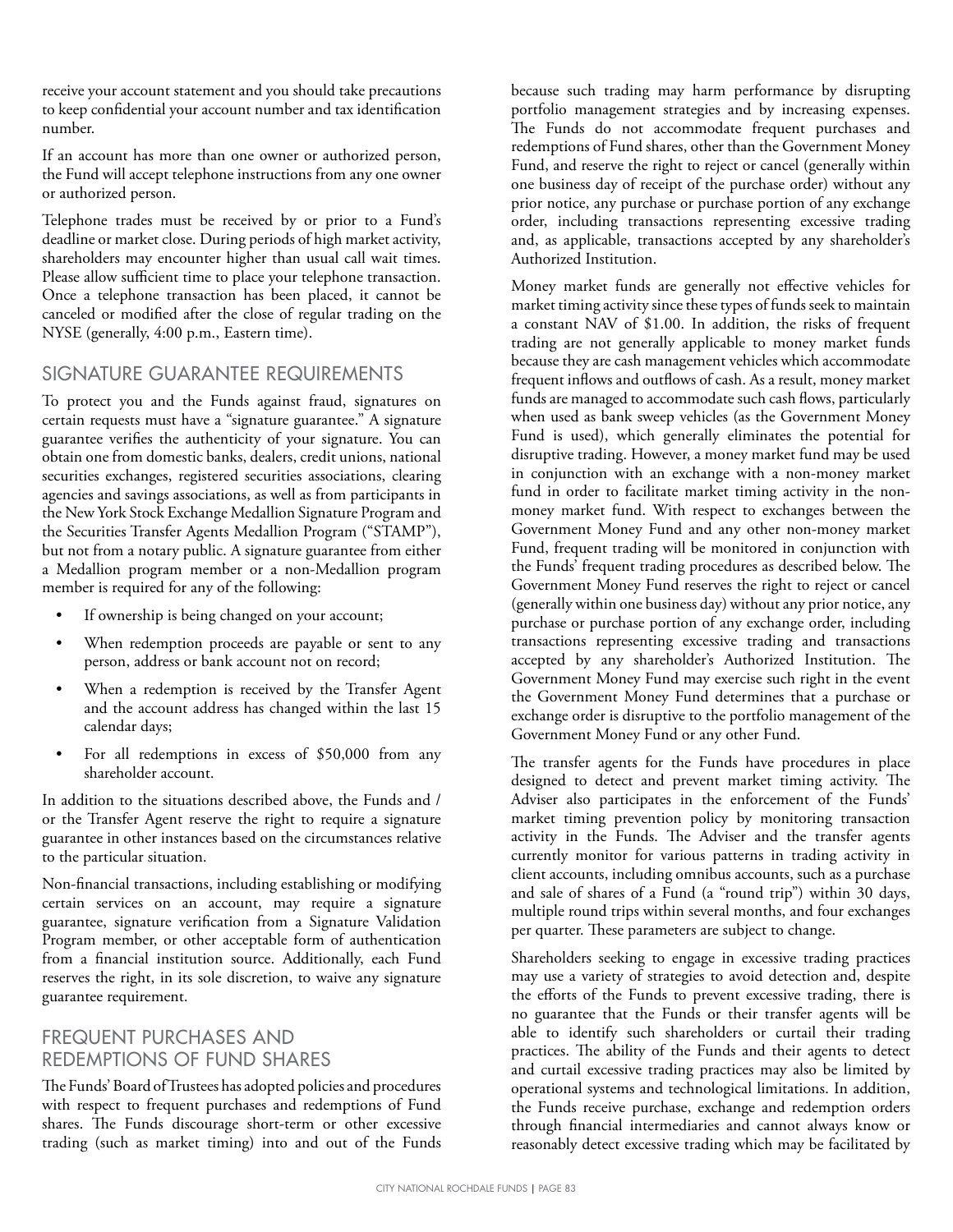these intermediaries. However, the Funds do attempt to review excessive trading at the omnibus level and work with each intermediary in enforcing the Funds' policies and procedures if suspicious activity is detected. In addition, the Distributor has received assurances from each financial intermediary which sells shares of the Funds that it has procedures in place to monitor for excessive trading. If the Funds or their service providers find what they believe may be market timing activity in an omnibus account with respect to the Funds, they will contact management of the Funds, who will review the activity and determine what action, if any, the Funds will take. Possible actions include contacting the financial intermediary and requesting assistance in identifying shareholders who may be engaging in market timing activity, and restricting or rejecting future purchase or exchange orders with respect to shareholders found to be engaging in such activity. There are no assurances that the Funds or their service providers will successfully identify all omnibus accounts engaged in excessive trading, or that intermediaries will properly administer their excessive trading monitoring policies. If you invest in the Funds through an intermediary, please read that firm's materials carefully to learn of any other rules or fees that may apply.

## COMPLIANCE WITH APPLICABLE CUSTOMER IDENTIFICATION, VERIFICATION, AND ANTI-MONEY LAUNDERING REQUIREMENTS

#### **CUSTOMER IDENTIFICATION AND VERIFICATION**

To help the government fight the funding of terrorism and money laundering activities, Federal law requires all financial institutions to obtain, verify, and record information that identifies each person who opens an account.

What this means to you: when you open an account, you will be asked to provide certain information, which includes your name, address, date of birth, and other information that will serve as a basis to establish your identity. This information is subject to verification. The Funds are required by law to reject your investment if the required identifying information is not provided.

In certain instances, a Fund, or an Authorized Institution on behalf of a Fund, may be required to collect documents pursuant to certain applicable legal obligations. Documents provided in connection with your application will be used solely to establish and verify your identity. Attempts to collect missing information required on the application will be performed by contacting you or, if applicable, your broker or Authorized Institution. If this information is unable to be obtained within a timeframe established in the sole discretion of the Funds, your application will be rejected.

Upon receipt of your application in proper form (or upon receipt of all identifying information required on the application), your investment will be accepted and your order will be processed at the NAV next determined after receipt of your application in proper form. However, a Fund reserves the right to close your account if it is unable to verify your identity. Attempts to verify your identity will be performed within a timeframe established in the sole discretion of a Fund. If a Fund is unable to verify your identity, the Fund reserves the right to liquidate your account at the then-current day's price and remit proceeds to you via check. The Fund reserves the further right to hold your proceeds until clearance of your original check. In such an instance, you may be subject to a gain or loss on Fund shares and will be subject to corresponding tax implications.

#### **ANTI-MONEY LAUNDERING PROGRAM**

Customer identification and verification is part of the Funds' overall obligation to deter money laundering under Federal law. The Funds have adopted an Anti-Money Laundering Compliance Program designed to prevent the Funds from being used for money laundering or the financing of terrorist activities. In this regard, the Funds reserve the right to: (i) refuse, cancel or rescind any purchase or exchange order; (ii) freeze any account and/or suspend account services; or (iii) involuntarily close your account in cases of threatening conduct or suspected fraudulent or illegal activity. These actions will be taken when, in the sole discretion of Fund management, they are deemed to be in the best interest of the Funds or in cases when the Funds are requested or compelled to do so by governmental or law enforcement authority. If your account is closed at the request of governmental or law enforcement authority, you may not receive proceeds of the redemption if the Funds are required to withhold such proceeds.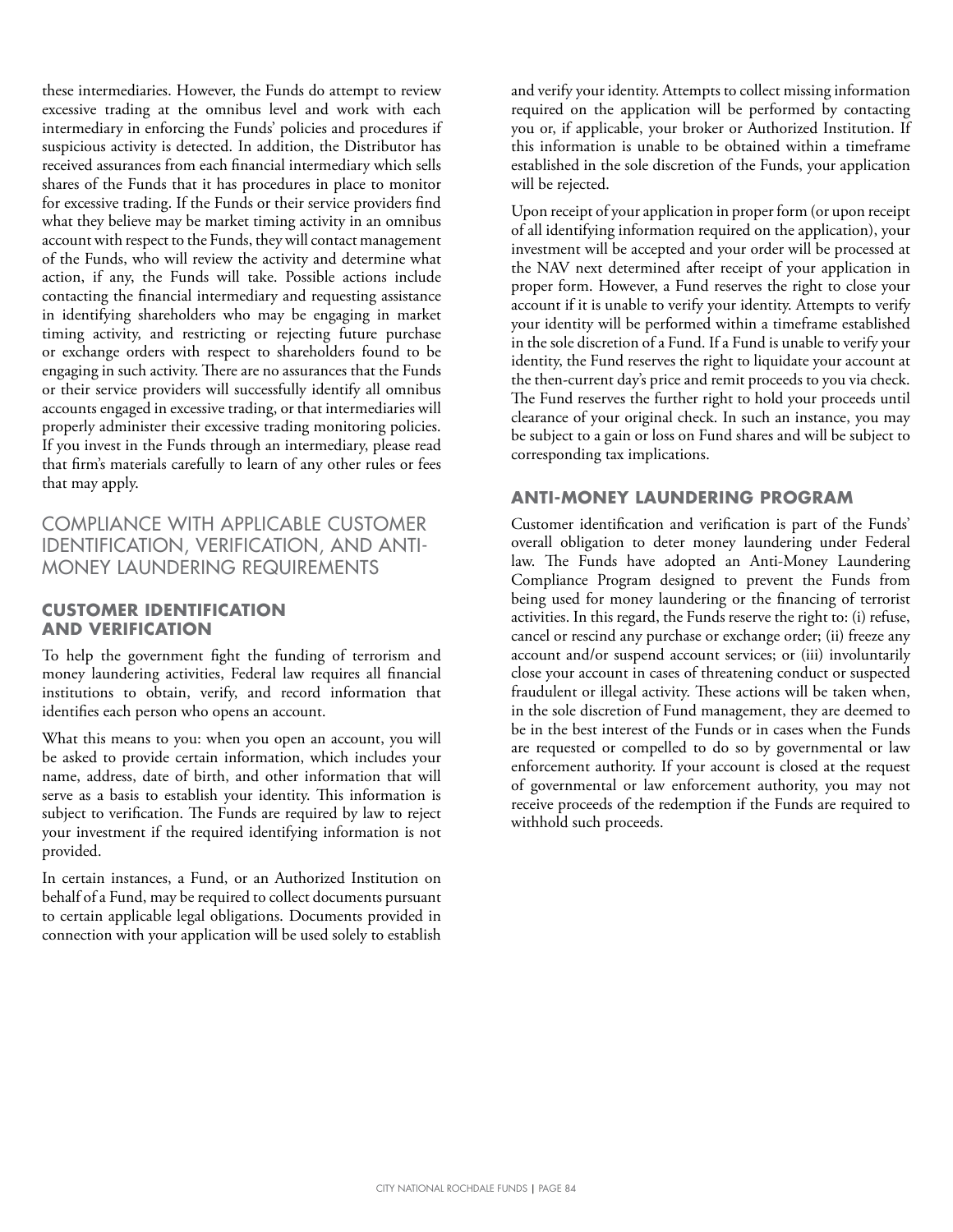# dividends and taxes

## DIVIDENDS

*Government Money Fund.* The Government Money Fund declares dividends each day the NAV is calculated, pays dividends monthly, and distributes net capital gains, if any, at least once a year. Your dividends begin to accrue on the day your purchase order is settled for shares bought before 3:00 p.m., Eastern time for the Government Money Fund. The Government Money Fund will not credit you with dividends for shares on the day the Fund makes payment on your redemption request.

*Bond Funds (except the Intermediate Fixed Income Fund and Fixed Income Opportunities Fund).* Each Bond Fund, with the exception of the Intermediate Fixed Income Fund and Fixed Income Opportunities Fund, declares investment income daily and distributes it monthly as a dividend to shareholders. You will begin earning dividends on a Bond Fund on the business day following your purchase order settlement. The Funds make distributions of capital gains, if any, at least annually. If you own Fund shares on a Bond Fund's record date, you will be entitled to receive the distribution.

*Equity Funds, Intermediate Fixed Income Fund and Fixed Income Opportunities Fund.* The Intermediate Fixed Income Fund, Fixed Income Opportunities Fund and Equity Funds declare and distribute investment income, if any, quarterly as a dividend to shareholders. The Equity Funds make distributions of capital gains, if any, at least annually. If you own Equity Fund shares on the Equity Fund's record date, you will be entitled to receive the distribution.

*All Funds.* Following their fiscal year end (September 30), the Funds may make additional distributions to avoid the imposition of a tax.

Each Fund automatically reinvests your dividends and capital gains distributions in additional full or fractional shares, unless you instruct your Authorized Institution or the Fund, in writing or by telephone prior to the date of the dividend or distribution, of your election to: (1) receive dividends in cash while reinvesting capital gain distributions in additional Fund shares; (2) reinvest dividends in additional Fund shares and receive capital gains in cash; or (3) receive all distributions in cash. Your election will be effective for all dividends and distributions paid after your notice is received if given five days prior to the record date of the distribution. To cancel your election, please write or call your Authorized Institution or the Fund, as applicable. Proceeds from dividends or distributions will normally be sent on the business day after dividends or distributions are credited to your account.

## TAXES

The following discussion is very general and does not address shareholders subject to special rules, such as those who hold fund shares through an IRA, 401(k) plan or other tax-advantaged account. Except as specifically noted, the discussion is limited to federal income tax matters, and does not address state, local, foreign or non-income taxes. Because each shareholder's circumstances are different and special tax rules may apply, you should consult your tax adviser about your investment in a Fund.

You will generally have to pay federal income taxes, as well as any state and local taxes, on distributions (other than exempt-interest dividends paid by the California Tax Exempt Bond Fund and the Muni High Income Fund from interest on municipal securities) received from a Fund, whether the distributions are paid in cash or additional shares. If you sell Fund shares or exchange them for shares of another Fund, it is generally considered a taxable event. If, however, you sell or exchange shares of the Government Money Fund, you generally will not have any gain or loss on the sale or exchange so long as the Government Money Fund maintains an NAV of \$1.00 and, while you held such shares, has not made a distribution that is treated as a return of capital for tax purposes. The following table summarizes the tax status of certain transactions related to the Funds:

| <b>TRANSACTION</b>                                                                                                  | <b>FEDERAL TAX STATUS</b>                                                                       |
|---------------------------------------------------------------------------------------------------------------------|-------------------------------------------------------------------------------------------------|
| Redemption or exchange of<br>shares                                                                                 | Usually capital gain or loss;<br>long-term only if shares<br>owned more than one year           |
| Distributions of net capital<br>gain (excess of net long-<br>term capital gain over net<br>short-term capital loss) | Long-term capital gain                                                                          |
| Ordinary dividends<br>(including distributions of<br>net short-term capital gain)                                   | Ordinary income; certain<br>dividends potentially taxable<br>at long-term capital gain<br>rates |
| Exempt-interest dividends                                                                                           | Exempt from regular federal<br>income tax                                                       |

Distributions of net capital gain are taxable to you as long-term capital gain regardless of how long you have owned your shares. Certain dividends may be "qualified dividend income," which for non-corporate shareholders is taxed at reduced rates. A portion of the dividends received from a Fund (but none of the Fund's capital gain distributions) may qualify for the dividendsreceived deduction for corporate shareholders.

Distributions in excess of a Fund's current and accumulated earnings and profits will, as to each shareholder, constitute a tax-free return of capital to the extent of the shareholder's basis in his or her shares of the Fund and constitute a capital gain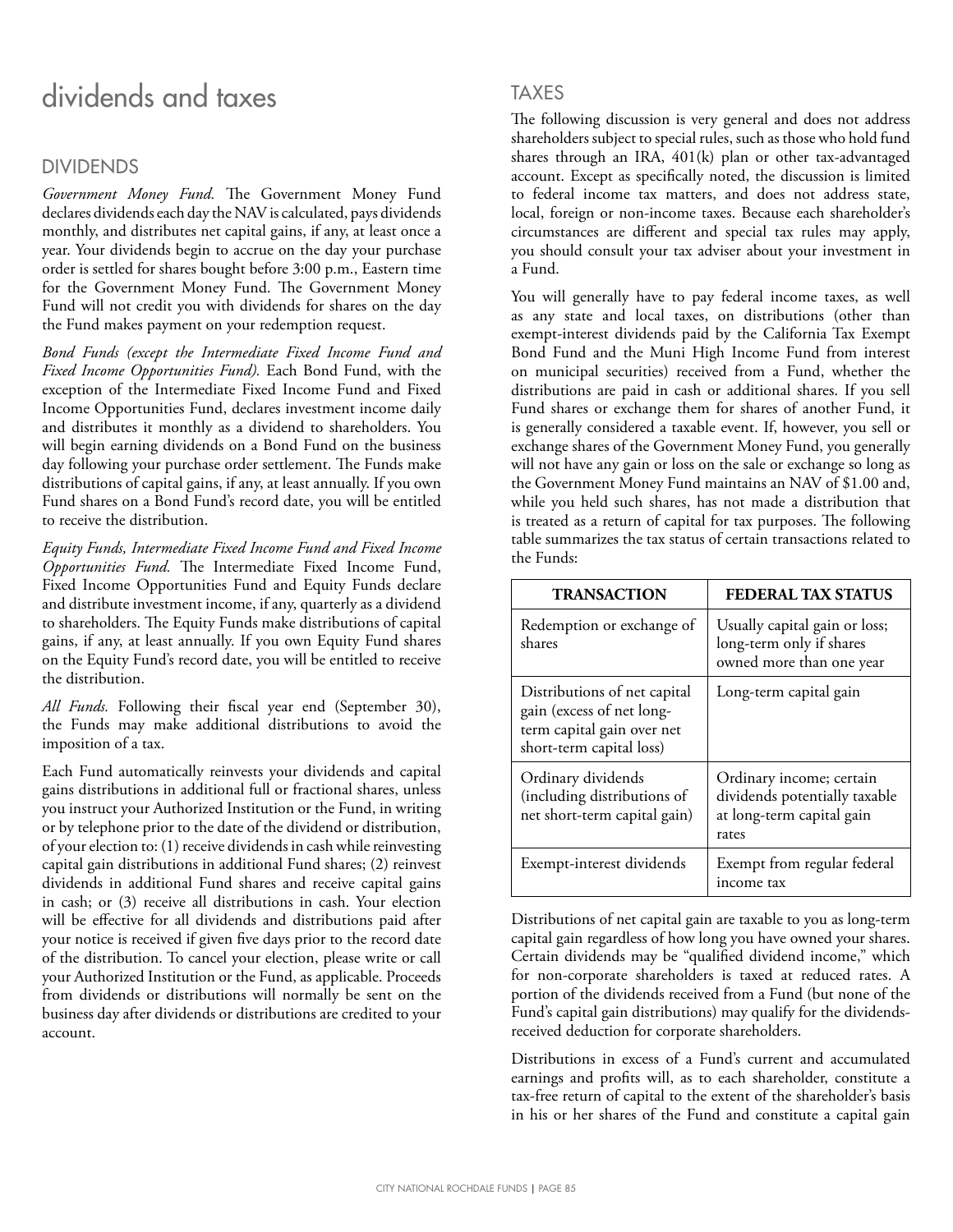thereafter (if the shareholder holds his or her shares of the Fund as capital assets). A distribution treated as a return of capital will reduce the shareholder's basis in his or her shares of the applicable Fund.

Most distributions from the California Tax Exempt Bond Fund and the Muni High Income Fund are expected to be exemptinterest dividends, which are exempt from regular federal income tax, but may be subject to state or local income taxes. Exempt-interest dividends paid by the California Tax Exempt Bond Fund from California municipal securities will also be exempt from California state personal income tax. A portion of the California Tax Exempt Bond Fund and Muni High Income Fund's exempt-interest dividends may be subject to the AMT. The Funds other than the California Tax Exempt Bond Fund and the Muni High Income Fund do not expect to be eligible to distribute exempt-interest dividends.

Distributions derived from interest on U.S. Government securities (but not distributions of gain from the sale of such securities) may be exempt from certain state and local taxes. Consult your tax adviser for restrictions and details.

You may want to avoid buying shares of a Fund when the Fund is about to declare a taxable dividend or distribution that is not declared on a daily basis, because it will be taxable to you even though it may effectively be a return of a portion of your investment.

A 3.8% Medicare contribution tax generally applies to all or a portion of the net investment income of a shareholder who is an individual and not a nonresident alien for federal income tax purposes and who has adjusted gross income (subject to certain adjustments) that exceeds a threshold amount. This 3.8% tax also applies to all or a portion of the undistributed net investment income of certain shareholders that are estates and trusts. For these purposes, dividends (other than exempt-interest dividends), interest and certain capital gains are generally taken into account in computing a shareholder's net investment income.

A Fund's dividends and other distributions are generally treated as received by shareholders when they are paid. However, if any dividend or other distribution is declared by a Fund in October, November or December of any calendar year and payable to shareholders of record on a specified date in such a month but is actually paid during the following January, such dividend or other distribution will be treated as received by each shareholder on December 31 of the year in which it was declared.

After the end of the year, the Funds will provide you with information about the dividends and distributions you received and any redemptions of shares during the previous year.

If you are neither a citizen nor a resident of the United States, certain dividends that you receive from a Fund may be subject to federal withholding tax. To the extent that a Fund's distributions consist of ordinary dividends or other payments that are subject to withholding, the Fund will withhold federal income tax at the rate of 30% (or such lower rate as may be determined in accordance with any applicable treaty). Most distributions from the California Tax Exempt Bond Fund and the Muni High Income Fund are expected to be exempt-interest dividends, which are not subject to such withholding. Ordinary dividends that are reported by a Fund as "interest-related dividends" or "short-term capital gain dividends" are generally exempt from such withholding. In general, a Fund may report interest-related dividends to the extent of its net income derived from U.S. source interest and original issue discount and a Fund may report short-term capital gain dividends to the extent its net short-term capital gain for the taxable year exceeds its net longterm capital loss.

If you do not provide the Funds with your correct taxpayer identification number and any required certifications, you will be subject to backup withholding on your redemption proceeds (except for proceeds from redemptions of Government Money Fund shares), dividends (including exempt-interest dividends), and other distributions. Backup withholding will not, however, be applied to payments that have been subject to the 30% withholding tax on shareholders who are neither citizens nor residents of the United States. The backup withholding rate is currently 24%.

More information about taxes is contained in the Funds' SAI.

Supplemental tax reporting information concerning the City National Rochdale Funds is posted online at www.citynationalrochdalefunds.com under the "Important Tax Information" tab.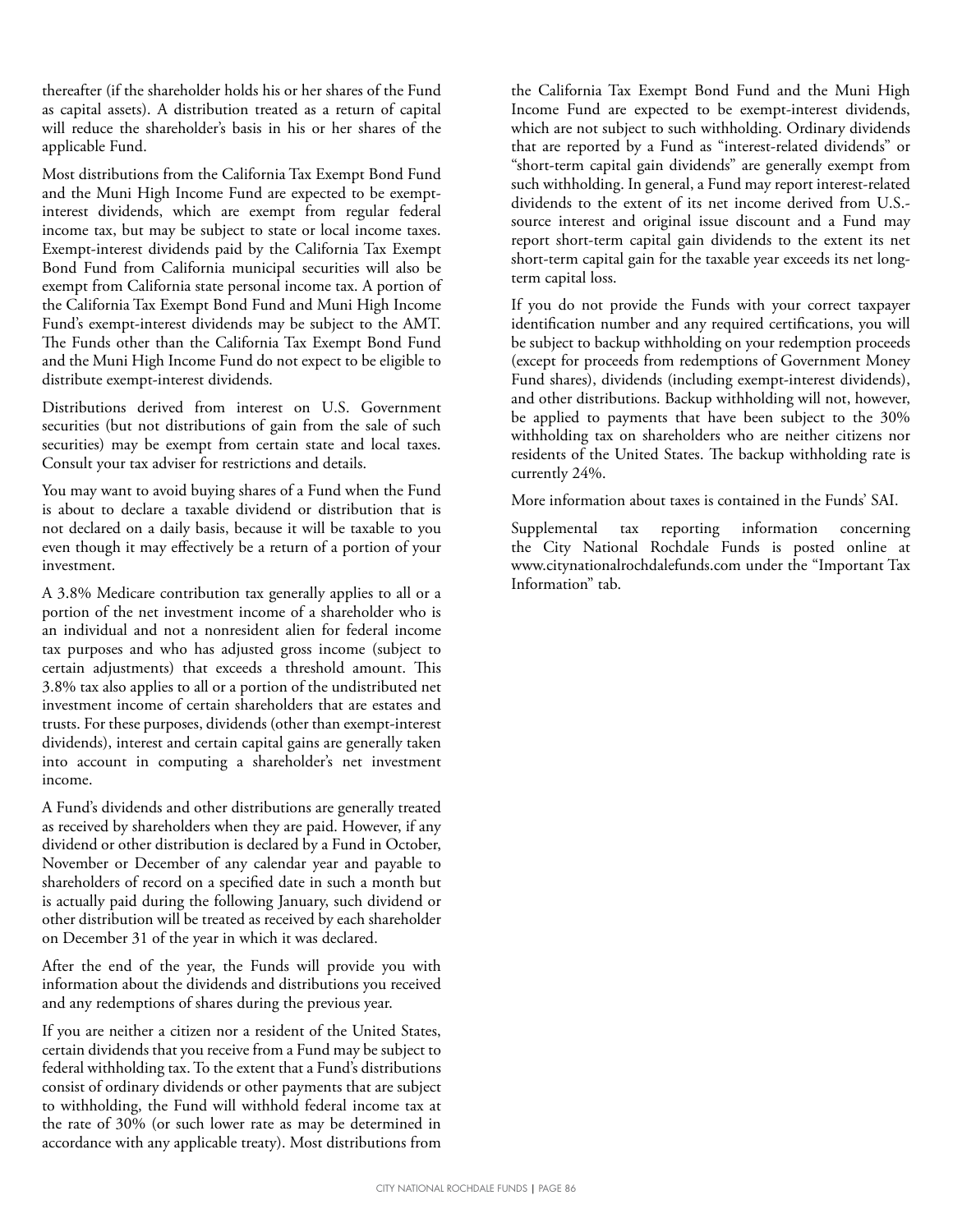# financial highlights

The following financial highlights tables are intended to help you understand the Funds' financial performance. Information for the year or periods indicated below, except as described hereafter, has been audited by BBD, LLP, an independent registered public accounting firm, whose report, along with the Funds' financial statements are included in the Funds' 2021 Annual Report (available upon request; see the back cover of this Prospectus). Information presented in the financial highlights tables is for a single City National Rochdale Fund share outstanding throughout the year or period shown. The total return figures in the tables represent the rate an investor would have earned (or lost) on an investment in the Fund (assuming reinvestment of all dividends and distributions).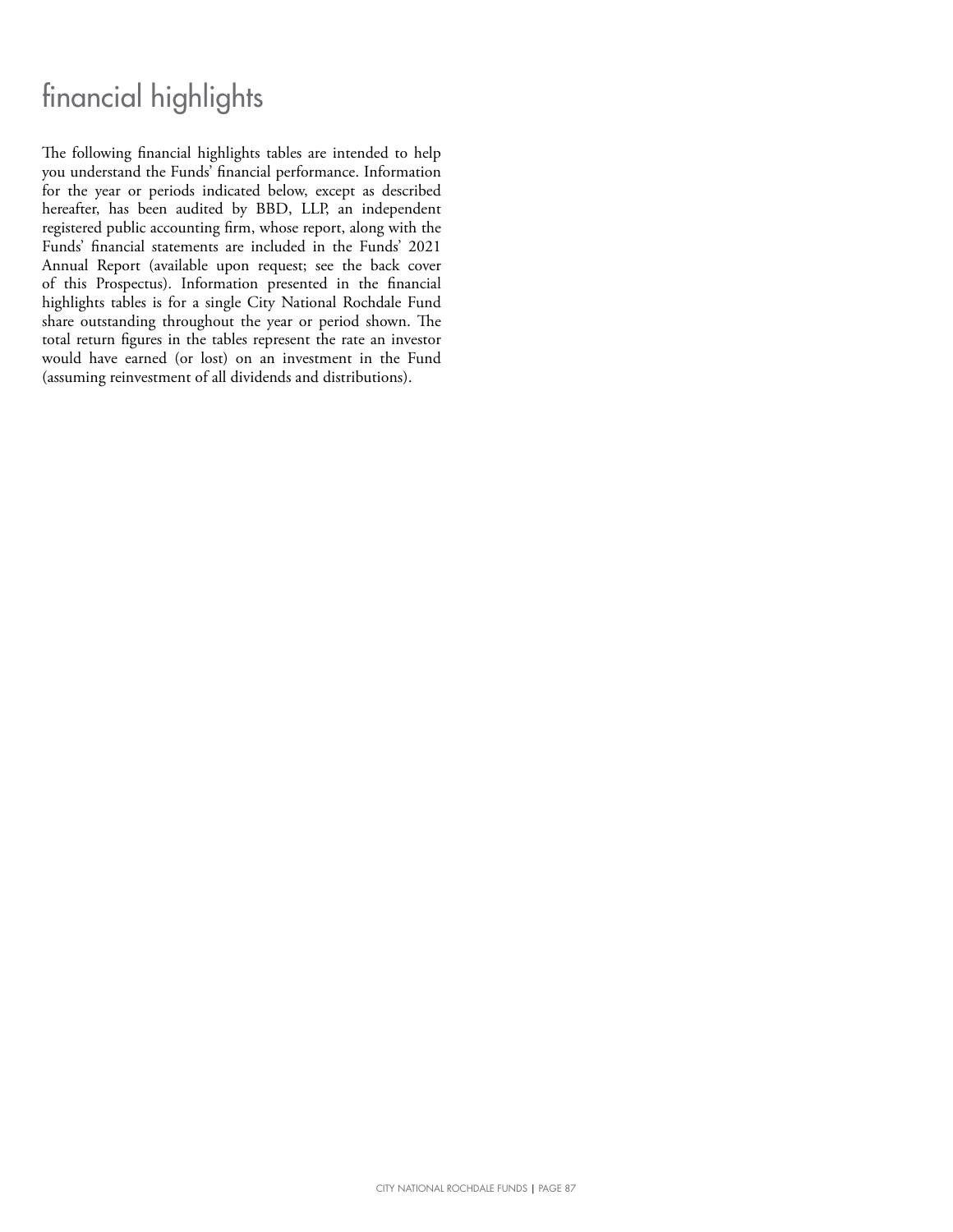# financial highlights/consolidated financial highlights

*For a Share Outstanding Throughout Each Year For the year ended September 30,*

|              |                                                            | <b>NET ASSET</b><br>BEGINNING | <b>VALUE</b><br>OF YEAR | INVESTMENT<br><b>INCOME</b> | <b>NET</b>  | <b>NET</b><br><b>REALIZED AND</b><br>UNREALIZED<br><b>GAINS</b><br>(LOSSES) ON<br><b>SECURITIES</b> |     | <b>DIVIDENDS</b><br>FROM NET<br>INVESTMENT<br><b>INCOME</b> |    | <b>DISTRIBUTIONS</b><br>FROM REALIZED<br><b>CAPITAL GAINS</b> | NET ASSET<br>VALUE END<br>OF YEAR | <b>TOTAL</b><br>RETURN <sup>1</sup> |      | <b>NET ASSETS</b><br>END OF<br>YEAR (000) | RATIO OF<br><b>EXPENSES TO</b><br><b>AVERAGE NET</b><br>$Assers^{(1)}$ | INVESTMENT<br><b>AVERAGE NET</b><br>$Assers^{\left(1\right)}$ | RATIO OF NET RATIO OF EXPENSES<br><b>TO AVERAGE NET</b><br>INCOME TO ASSETS (EXCLUDING PORTFOLIO<br><b>WAIVERS &amp;</b><br><b>RECOVERED FEES)</b> | <b>TURNOVER</b><br>RATE |
|--------------|------------------------------------------------------------|-------------------------------|-------------------------|-----------------------------|-------------|-----------------------------------------------------------------------------------------------------|-----|-------------------------------------------------------------|----|---------------------------------------------------------------|-----------------------------------|-------------------------------------|------|-------------------------------------------|------------------------------------------------------------------------|---------------------------------------------------------------|----------------------------------------------------------------------------------------------------------------------------------------------------|-------------------------|
|              | <b>City National Rochdale Government Money Market Fund</b> |                               |                         |                             |             |                                                                                                     |     |                                                             |    |                                                               |                                   |                                     |      |                                           |                                                                        |                                                               |                                                                                                                                                    |                         |
|              | Class N (commenced operations on June 21, 1999)            |                               |                         |                             |             |                                                                                                     |     |                                                             |    |                                                               |                                   |                                     |      |                                           |                                                                        |                                                               |                                                                                                                                                    |                         |
| 2021         |                                                            | \$                            | 1.00                    | \$                          | $0.000*$ \$ | $0.000*$                                                                                            |     | $$ (0.000)^* $$                                             |    |                                                               | \$<br>1.00                        | $0.01\%$ \$                         |      | 642,240                                   | 0.07%                                                                  | 0.01%                                                         | 0.87%                                                                                                                                              | $-$ %                   |
| 2020         |                                                            |                               | 1.00                    | 0.003                       |             | 0.001                                                                                               |     | (0.004)                                                     |    | $\overline{\phantom{0}}$                                      | 1.00                              | 0.42                                |      | 523,559                                   | 0.38                                                                   | 0.27                                                          | 0.88                                                                                                                                               |                         |
| 2019         |                                                            |                               | 1.00                    | 0.016                       |             | $0.000*$                                                                                            |     | (0.016)                                                     |    | $\overline{\phantom{0}}$                                      | 1.00                              | 1.58                                |      | 220,083                                   | 0.76                                                                   | 1.55                                                          | 0.87                                                                                                                                               |                         |
| 2018         |                                                            |                               | 1.00                    | 0.007                       |             | $0.000*$                                                                                            |     | (0.007)                                                     |    | $\overline{\phantom{0}}$                                      | 1.00                              | 0.71                                |      | 994,591                                   | 0.88                                                                   | 0.69                                                          | 0.86                                                                                                                                               |                         |
| 2017         |                                                            |                               | 1.00                    | 0.001                       |             | $0.000*$                                                                                            |     | (0.001)                                                     |    | $\overline{\phantom{0}}$                                      | 1.00                              | 0.06                                |      | 1,099,005                                 | 0.60                                                                   | 0.05                                                          | 0.86                                                                                                                                               |                         |
|              | Class S (commenced operations on October 6, 1999)          |                               |                         |                             |             |                                                                                                     |     |                                                             |    |                                                               |                                   |                                     |      |                                           |                                                                        |                                                               |                                                                                                                                                    |                         |
| 2021         |                                                            | \$                            | 1.00                    | \$<br>$0.000*$              | - \$        | $0.000*$                                                                                            | \$  | $(0.000)^*$ \$                                              |    | $\overline{\phantom{0}}$                                      | \$<br>1.00                        | 0.01%                               | \$   | 689,506                                   | 0.07%                                                                  | 0.01%                                                         | 1.02%                                                                                                                                              | $-$ %                   |
| 2020         |                                                            |                               | 1.00                    | 0.003                       |             | $0.000*$                                                                                            |     | (0.003)                                                     |    |                                                               | 1.00                              | 0.35                                |      | 421,153                                   | 0.50                                                                   | 0.31                                                          | 1.03                                                                                                                                               |                         |
| 2019         |                                                            |                               | 1.00                    | 0.014                       |             | $0.000*$                                                                                            |     | (0.014)                                                     |    | $\overline{\phantom{0}}$                                      | 1.00                              | 1.43                                |      | 285,778                                   | 0.91                                                                   | 1.43                                                          | 1.02                                                                                                                                               |                         |
| 2018         |                                                            |                               | 1.00                    | 0.006                       |             | $0.000*$                                                                                            |     | (0.006)                                                     |    | ÷.                                                            | 1.00                              | 0.62                                |      | 1,070,474                                 | 0.95                                                                   | 0.64                                                          | 1.03                                                                                                                                               |                         |
| 2017         |                                                            |                               | 1.00                    | 0.001                       |             | $0.000*$                                                                                            |     | (0.001)                                                     |    |                                                               | 1.00                              | 0.06                                |      | 841,246                                   | 0.67                                                                   | 0.06                                                          | 1.06                                                                                                                                               |                         |
|              | Servicing Class (commenced operations on April 3, 2000)^^  |                               |                         |                             |             |                                                                                                     |     |                                                             |    |                                                               |                                   |                                     |      |                                           |                                                                        |                                                               |                                                                                                                                                    |                         |
| 2021         |                                                            | \$                            | 1.00                    | $\mathcal{S}$<br>$0.000*$   |             | $\mathcal{S}$<br>$0.000*$                                                                           | \$  | $(0.000)^*$ \$                                              |    | $\overline{\phantom{0}}$                                      | \$<br>1.00                        | 0.02%                               |      | \$3,440,097                               | 0.07%                                                                  | 0.01%                                                         | 0.57%                                                                                                                                              | $-$ %                   |
| 2020         |                                                            |                               | 1.00                    | 0.005                       |             | 0.001                                                                                               |     | (0.006)                                                     |    | $\overline{\phantom{0}}$                                      | 1.00                              | 0.57                                |      | 3,216,095                                 | 0.31                                                                   | 0.46                                                          | 0.57                                                                                                                                               |                         |
| 2019         |                                                            |                               | 1.00                    | 0.019                       |             | $0.000*$                                                                                            |     | (0.019)                                                     |    |                                                               | 1.00                              | 1.89                                |      | 2,036,891                                 | 0.46                                                                   | 1.87                                                          | 0.57                                                                                                                                               |                         |
| 2018<br>2017 |                                                            |                               | 1.00<br>1.00            | 0.011<br>0.002              |             | $0.000*$<br>$0.000*$                                                                                |     | (0.011)                                                     |    |                                                               | 1.00<br>1.00                      | 1.11<br>0.17                        |      | 2,942,980                                 | 0.46<br>0.53                                                           | 1.12<br>0.24                                                  | 0.56<br>0.56                                                                                                                                       |                         |
|              |                                                            |                               |                         |                             |             |                                                                                                     |     | (0.002)                                                     |    |                                                               |                                   |                                     |      | 2,301,962                                 |                                                                        |                                                               |                                                                                                                                                    |                         |
|              | <b>City National Rochdale Government Bond Fund</b>         |                               |                         |                             |             |                                                                                                     |     |                                                             |    |                                                               |                                   |                                     |      |                                           |                                                                        |                                                               |                                                                                                                                                    |                         |
|              | Class N (commenced operations on April 13, 2000)           |                               |                         |                             |             |                                                                                                     |     |                                                             |    |                                                               |                                   |                                     |      |                                           |                                                                        |                                                               |                                                                                                                                                    |                         |
| 2021         |                                                            | \$10.91                       |                         | 0.05<br>\$                  |             | \$<br>(0.19)                                                                                        | -\$ | (0.06)                                                      | \$ |                                                               | \$<br>10.71                       | $(1.27)\%$ \$                       |      | 2,823                                     | 1.03%                                                                  | 0.53%                                                         | 1.67%                                                                                                                                              | 14%                     |
| 2020         |                                                            |                               | 10.59                   | 0.08                        |             | 0.33                                                                                                |     | (0.09)                                                      |    | $\overline{\phantom{0}}$                                      | 10.91                             | 3.90                                |      | 2,890                                     | 1.03                                                                   | 0.78                                                          | 1.50                                                                                                                                               | 25                      |
| 2019         |                                                            |                               | 10.27                   | 0.09                        |             | 0.33                                                                                                |     | (0.10)                                                      |    |                                                               | 10.59                             | 4.12                                |      | 2,827                                     | 1.03                                                                   | 0.87                                                          | 1.35                                                                                                                                               | 60                      |
| 2018         |                                                            |                               | 10.49                   | 0.07                        |             | (0.19)                                                                                              |     | (0.09)                                                      |    | (0.01)                                                        | 10.27                             | (1.21)                              |      | 1,984                                     | 1.03                                                                   | 0.72                                                          | 1.25                                                                                                                                               | 14                      |
| 2017         |                                                            |                               | 10.62                   | 0.05                        |             | (0.12)                                                                                              |     | (0.05)                                                      |    | (0.01)                                                        | 10.49                             | (0.68)                              |      | 1,743                                     | 1.03                                                                   | 0.43                                                          | 1.13                                                                                                                                               | 55                      |
|              | Servicing Class (commenced operations on January 14, 2000) |                               |                         |                             |             |                                                                                                     |     |                                                             |    |                                                               |                                   |                                     |      |                                           |                                                                        |                                                               |                                                                                                                                                    |                         |
| 2021         |                                                            | \$                            | 10.89                   | \$<br>0.08                  |             | \$<br>(0.19)                                                                                        | Ŝ.  | (0.09)                                                      | s. | $\overline{\phantom{m}}$                                      | \$<br>10.69                       | $(1.02)\%$ \$                       |      | 27,169                                    | 0.78%                                                                  | 0.79%                                                         | 1.41%                                                                                                                                              | 14%                     |
| 2020         |                                                            |                               | 10.57                   | 0.11                        |             | 0.33                                                                                                |     | (0.12)                                                      |    | $\overline{\phantom{0}}$                                      | 10.89                             | 4.17                                |      | 37,146                                    | 0.78                                                                   | 1.04                                                          | 1.24                                                                                                                                               | 25                      |
| 2019         |                                                            |                               | 10.26                   | 0.11                        |             | 0.33                                                                                                |     | (0.13)                                                      |    | $\overline{\phantom{m}}$                                      | 10.57                             | 4.28                                |      | 40,675                                    | 0.78                                                                   | 1.10                                                          | 1.11                                                                                                                                               | 60                      |
| 2018<br>2017 |                                                            |                               | 10.48<br>10.60          | 0.10<br>0.07                |             | (0.20)                                                                                              |     | (0.11)                                                      |    | (0.01)<br>(0.01)                                              | 10.26<br>10.48                    | (0.98)                              |      | 53,746                                    | 0.78<br>0.78                                                           | 0.97<br>0.68                                                  | 1.00<br>0.88                                                                                                                                       | 14<br>55                |
|              |                                                            |                               |                         |                             |             | (0.10)                                                                                              |     | (0.08)                                                      |    |                                                               |                                   | (0.34)                              |      | 56,911                                    |                                                                        |                                                               |                                                                                                                                                    |                         |
|              | <b>City National Rochdale Corporate Bond Fund</b>          |                               |                         |                             |             |                                                                                                     |     |                                                             |    |                                                               |                                   |                                     |      |                                           |                                                                        |                                                               |                                                                                                                                                    |                         |
|              | Class N (commenced operations on April 13, 2000)           |                               |                         |                             |             |                                                                                                     |     |                                                             |    |                                                               |                                   |                                     |      |                                           |                                                                        |                                                               |                                                                                                                                                    |                         |
| 2021         |                                                            | \$10.79                       |                         | \$<br>0.12                  |             | \$<br>(0.10)                                                                                        | -\$ | $(0.12)$ \$                                                 |    |                                                               | \$<br>10.69                       | $0.16\%$ \$                         |      | 12,837                                    | 1.01%                                                                  | 1.11%                                                         | 1.14%                                                                                                                                              | 59%                     |
| 2020         |                                                            |                               | 10.53                   | 0.18                        |             | 0.26                                                                                                |     | (0.18)                                                      |    | $\overline{\phantom{0}}$                                      | 10.79                             | 4.21                                |      | 11,827                                    | 1.01                                                                   | 1.66                                                          | 1.12                                                                                                                                               | 35                      |
| 2019         |                                                            |                               | 10.20                   | 0.21                        |             | 0.33                                                                                                |     | (0.21)                                                      |    | $\overline{\phantom{0}}$                                      | 10.53                             | 5.36                                |      | 8,947                                     | 1.01                                                                   | 2.04                                                          | 1.06                                                                                                                                               | 21                      |
| 2018         |                                                            |                               | 10.43                   | 0.18                        |             | (0.24)                                                                                              |     | (0.17)                                                      |    | $\overline{\phantom{0}}$                                      | 10.20                             | (0.55)                              |      | 7,065                                     | 1.01                                                                   | 1.72                                                          | 1.12                                                                                                                                               | 29                      |
| 2017         |                                                            |                               | 10.52                   | 0.16                        |             | (0.09)                                                                                              |     | (0.16)                                                      |    |                                                               | 10.43                             | 0.68                                |      | 5,626                                     | 1.01                                                                   | 1.53                                                          | 1.13                                                                                                                                               | 26                      |
|              | Servicing Class (commenced operations on January 14, 2000) |                               |                         |                             |             |                                                                                                     |     |                                                             |    |                                                               |                                   |                                     |      |                                           |                                                                        |                                                               |                                                                                                                                                    |                         |
| 2021         |                                                            | \$                            | 10.77                   | $\mathcal{S}$<br>0.15       |             | \$<br>(0.11)                                                                                        | \$  | (0.14)                                                      | s. | -                                                             | \$<br>10.67                       | 0.42%                               | - \$ | 102,431                                   | 0.76%                                                                  | 1.37%                                                         | 0.89%                                                                                                                                              | 59%                     |
| 2020         |                                                            |                               | 10.52                   | 0.20                        |             | 0.26                                                                                                |     | (0.21)                                                      |    | $\overline{\phantom{0}}$                                      | 10.77                             | 4.38                                |      | 121,827                                   | 0.76                                                                   | 1.93                                                          | 0.87                                                                                                                                               | 35                      |
| 2019         |                                                            |                               | 10.19                   | 0.24                        |             | 0.33                                                                                                |     | (0.24)                                                      |    | -                                                             | 10.52                             | 5.63                                |      | 124,710                                   | 0.76                                                                   | 2.30                                                          | 0.81                                                                                                                                               | 21                      |
| 2018         |                                                            |                               | 10.41                   | 0.20                        |             | (0.22)                                                                                              |     | (0.20)                                                      |    | $\overline{\phantom{0}}$                                      | 10.19                             | (0.22)                              |      | 132,532                                   | 0.76                                                                   | 1.95                                                          | 0.87                                                                                                                                               | 29                      |
| 2017         |                                                            |                               | 10.51                   | 0.19                        |             | (0.10)                                                                                              |     | (0.19)                                                      |    | -                                                             | 10.41                             | 0.84                                |      | 131,477                                   | 0.76                                                                   | 1.79                                                          | 0.88                                                                                                                                               | 26                      |

Amount represents less than \$0.001.

Per share calculations are based on Average Shares outstanding throughout the period.

‡ Returns are for the period indicated and have not been annualized. Fee waivers are in effect; if they had not been in effect, performance would have been lower. Returns shown do not reflect the deduction of<br>https://web.t

Amounts designated as " $-$ " are either \$0 or have been rounded to \$0.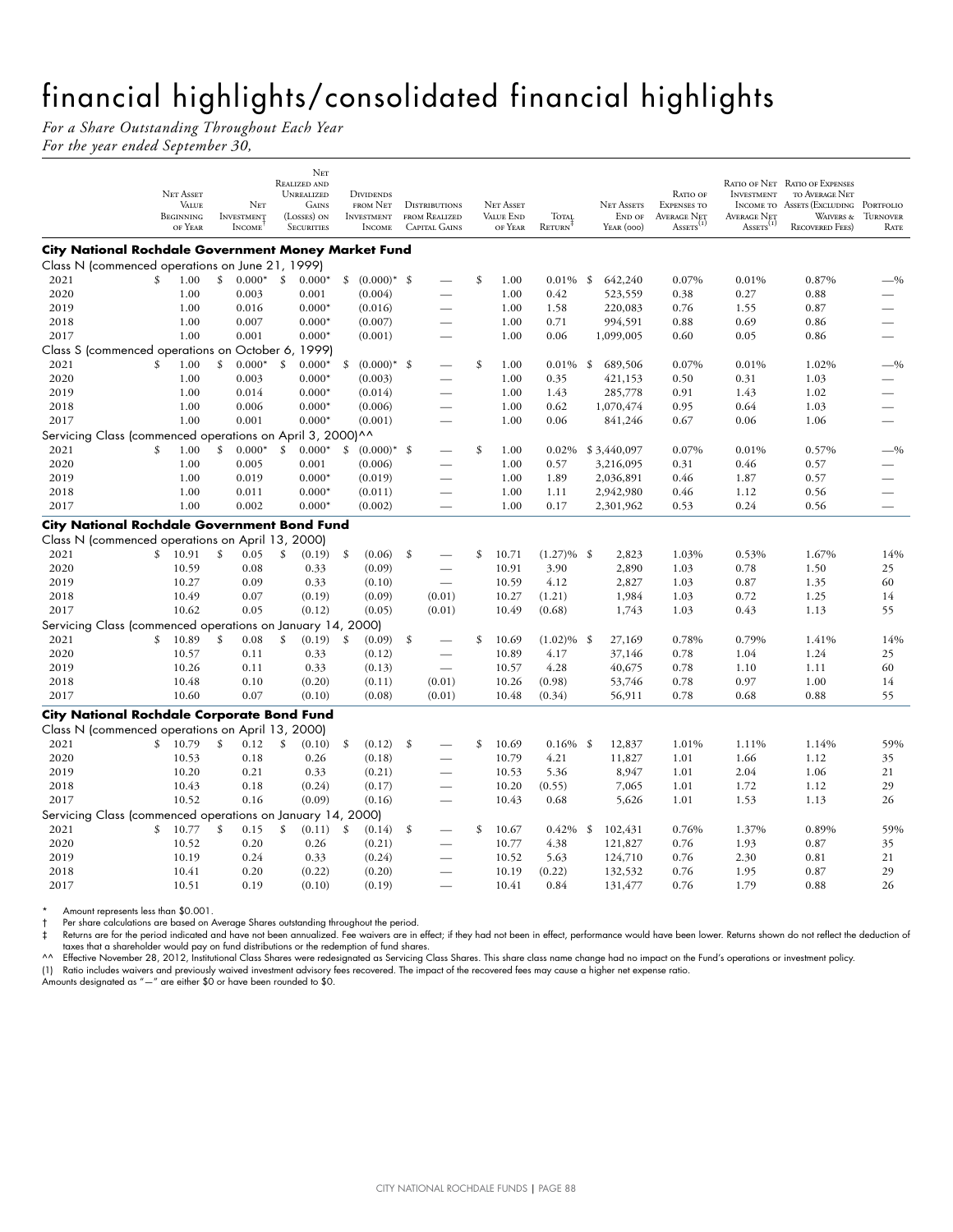# financial highlights

*For a Share Outstanding Throughout Each Year For the year ended September 30,*

|                                                                              | <b>NET ASSET</b><br><b>VALUE</b><br>BEGINNING<br>OF YEAR |               | NET<br>INVESTMENT<br><b>INCOME</b> |              | NET<br><b>REALIZED AND</b><br><b>UNREALIZED</b><br><b>GAINS</b><br>(LOSSES) ON<br><b>SECURITIES</b> | <b>DIVIDENDS</b><br>FROM NET<br>INVESTMENT<br><b>INCOME</b> |               | <b>DISTRIBUTIONS</b><br>FROM REALIZED<br><b>CAPITAL GAINS</b> | NET ASSET<br>VALUE END<br>OF YEAR | <b>TOTAL</b><br>RETURN <sup>+</sup> | <b>NET ASSETS</b><br>END OF<br>YEAR (000) | RATIO OF<br><b>EXPENSES</b><br><b>TO AVERAGE</b><br><b>NET ASSETS</b> | Ratio of Net<br><b>INVESTMENT</b><br>INCOME TO<br><b>AVERAGE NET</b><br><b>ASSETS</b> | <b>RATIO OF EXPENSES</b><br>TO AVERAGE NET<br>ASSETS (EXCLUDING PORTFOLIO<br>WAIVERS &<br><b>RECOVERED FEES)</b> | <b>TURNOVER</b><br>RATE |
|------------------------------------------------------------------------------|----------------------------------------------------------|---------------|------------------------------------|--------------|-----------------------------------------------------------------------------------------------------|-------------------------------------------------------------|---------------|---------------------------------------------------------------|-----------------------------------|-------------------------------------|-------------------------------------------|-----------------------------------------------------------------------|---------------------------------------------------------------------------------------|------------------------------------------------------------------------------------------------------------------|-------------------------|
| City National Rochdale California Tax Exempt Bond Fund                       |                                                          |               |                                    |              |                                                                                                     |                                                             |               |                                                               |                                   |                                     |                                           |                                                                       |                                                                                       |                                                                                                                  |                         |
| Class N (commenced operations on April 13, 2000)                             |                                                          |               |                                    |              |                                                                                                     |                                                             |               |                                                               |                                   |                                     |                                           |                                                                       |                                                                                       |                                                                                                                  |                         |
| 2021                                                                         | \$10.96                                                  | $\mathcal{S}$ | 0.10                               | \$           | (0.14)                                                                                              | \$<br>(0.10)                                                | $\mathcal{S}$ | (0.02)                                                        | \$<br>10.80                       | $(0.43)\%$ \$                       | 7,050                                     | 0.88%                                                                 | 0.87%                                                                                 | 1.13%                                                                                                            | 33%                     |
| 2020                                                                         | 10.80                                                    |               | 0.12                               |              | 0.16                                                                                                | (0.12)                                                      |               | -                                                             | 10.96                             | 2.65                                | 7,417                                     | 0.88                                                                  | 1.14                                                                                  | 1.10                                                                                                             | 23                      |
| 2019                                                                         | 10.43                                                    |               | 0.14                               |              | 0.37                                                                                                | (0.14)                                                      |               | $\overline{\phantom{0}}$                                      | 10.80                             | 4.90                                | 8,185                                     | 0.88                                                                  | 1.29                                                                                  | 1.06                                                                                                             | 24                      |
| 2018                                                                         | 10.64                                                    |               | 0.13                               |              | (0.21)                                                                                              | (0.13)                                                      |               |                                                               | 10.43                             | (0.78)                              | 7,760                                     | 0.88                                                                  | 1.21                                                                                  | 1.08                                                                                                             | 26                      |
| 2017                                                                         | 10.82                                                    |               | 0.12                               |              | (0.12)                                                                                              | (0.12)                                                      |               | (0.06)                                                        | 10.64                             | 0.05                                | 9,344                                     | 0.88                                                                  | 1.11                                                                                  | 1.05                                                                                                             | 45                      |
| Servicing Class (commenced operations on January 14, 2000)                   |                                                          |               |                                    |              |                                                                                                     |                                                             |               |                                                               |                                   |                                     |                                           |                                                                       |                                                                                       |                                                                                                                  |                         |
| 2021                                                                         | \$<br>10.93                                              | \$            | 0.12                               | \$           | (0.15)                                                                                              | \$<br>(0.12)                                                | \$            | (0.02)                                                        | \$<br>10.76                       | $(0.27)\%$ \$                       | 69,794                                    | 0.63%                                                                 | 1.13%                                                                                 | 0.89%                                                                                                            | 33%                     |
| 2020                                                                         | 10.77                                                    |               | 0.15                               |              | 0.16                                                                                                | (0.15)                                                      |               |                                                               | 10.93                             | 2.91                                | 70,935                                    | 0.63                                                                  | 1.40                                                                                  | 0.86                                                                                                             | 23                      |
| 2019                                                                         | 10.40                                                    |               | 0.16                               |              | 0.37                                                                                                | (0.16)                                                      |               |                                                               | 10.77                             | 5.17                                | 77,045                                    | 0.63                                                                  | 1.55                                                                                  | 0.81                                                                                                             | 24                      |
| 2018                                                                         | 10.61                                                    |               | 0.15                               |              | (0.21)                                                                                              | (0.15)                                                      |               |                                                               | 10.40                             | (0.53)                              | 78,830                                    | 0.63                                                                  | 1.46                                                                                  | 0.83                                                                                                             | 26                      |
| 2017                                                                         | 10.79                                                    |               | 0.14                               |              | (0.12)                                                                                              | (0.14)                                                      |               | (0.06)                                                        | 10.61                             | 0.31                                | 80,435                                    | 0.63                                                                  | 1.36                                                                                  | 0.80                                                                                                             | 45                      |
| <b>City National Rochdale Municipal High Income Fund</b>                     |                                                          |               |                                    |              |                                                                                                     |                                                             |               |                                                               |                                   |                                     |                                           |                                                                       |                                                                                       |                                                                                                                  |                         |
| Class N (commenced operations on December 30, 2013)                          |                                                          |               |                                    |              |                                                                                                     |                                                             |               |                                                               |                                   |                                     |                                           |                                                                       |                                                                                       |                                                                                                                  |                         |
| 2021                                                                         | 10.61<br>\$                                              | \$            | 0.33                               | \$           | 0.46                                                                                                | \$<br>$(0.33)$ \$                                           |               |                                                               | \$<br>11.07                       |                                     | 7.51% \$1,235,195                         | 1.07%                                                                 | 3.03%                                                                                 | 1.07%                                                                                                            | 15%                     |
| 2020                                                                         | 10.95                                                    |               | 0.35                               |              | (0.34)                                                                                              | (0.35)                                                      |               | -                                                             | 10.61                             | 0.17                                | 1,053,948                                 | 1.08                                                                  | 3.33                                                                                  | 1.08                                                                                                             | 45                      |
| 2019                                                                         | 10.57                                                    |               | 0.38                               |              | 0.39                                                                                                | (0.39)                                                      |               | ÷.                                                            | 10.95                             | 7.47                                | 894,519                                   | 1.08                                                                  | 3.60                                                                                  | 1.08                                                                                                             | 33                      |
| 2018                                                                         | 10.76                                                    |               | 0.40                               |              | (0.22)                                                                                              | (0.37)                                                      |               | $\overline{\phantom{0}}$                                      | 10.57                             | 1.73                                | 754,819                                   | 1.07                                                                  | 3.76                                                                                  | 1.07                                                                                                             | 24                      |
| 2017                                                                         | 11.14                                                    |               | 0.38                               |              | (0.38)                                                                                              | (0.38)                                                      |               |                                                               | 10.76                             | 0.16                                | 686,922                                   | 1.07                                                                  | 3.62                                                                                  | 1.07                                                                                                             | 50                      |
| Servicing Class (commenced operations on December 30,                        |                                                          |               |                                    |              |                                                                                                     | 2013)                                                       |               |                                                               |                                   |                                     |                                           |                                                                       |                                                                                       |                                                                                                                  |                         |
| 2021                                                                         | 10.62<br>\$                                              | \$            | 0.36                               | \$           | 0.46                                                                                                | \$<br>(0.36)                                                | \$            | $\overline{\phantom{0}}$                                      | \$<br>11.08                       | $7.77\%$ \$                         | 823,230                                   | 0.82%                                                                 | 3.27%                                                                                 | 0.82%                                                                                                            | 15%                     |
| 2020                                                                         | 10.95                                                    |               | 0.38                               |              | (0.33)                                                                                              | (0.38)                                                      |               | $\overline{\phantom{0}}$                                      | 10.62                             | 0.52                                | 608,688                                   | 0.83                                                                  | 3.58                                                                                  | 0.83                                                                                                             | 45                      |
| 2019                                                                         | 10.57                                                    |               | 0.41                               |              | 0.39                                                                                                | (0.42)                                                      |               | $\overline{\phantom{0}}$                                      | 10.95                             | 7.74                                | 570,401                                   | 0.83                                                                  | 3.85                                                                                  | 0.83                                                                                                             | 33                      |
| 2018                                                                         | 10.77                                                    |               | 0.43                               |              | (0.23)                                                                                              | (0.40)                                                      |               | $\overline{\phantom{0}}$                                      | 10.57                             | 1.89                                | 511,454                                   | 0.82                                                                  | 4.01                                                                                  | 0.82                                                                                                             | 24                      |
| 2017                                                                         | 11.14                                                    |               | 0.41                               |              | (0.37)                                                                                              | (0.41)                                                      |               | ÷.                                                            | 10.77                             | 0.50                                | 489,095                                   | 0.83                                                                  | 3.87                                                                                  | 0.83                                                                                                             | 50                      |
| City National Rochdale Intermediate Fixed Income Fund                        |                                                          |               |                                    |              |                                                                                                     |                                                             |               |                                                               |                                   |                                     |                                           |                                                                       |                                                                                       |                                                                                                                  |                         |
| Institutional Class (commenced operations on December 20, 2013)              |                                                          |               |                                    |              |                                                                                                     |                                                             |               |                                                               |                                   |                                     |                                           |                                                                       |                                                                                       |                                                                                                                  |                         |
| 2021                                                                         | \$27.57                                                  | \$            | 0.46                               | \$           | (0.38)                                                                                              | \$<br>$(0.38)$ \$                                           |               | (0.07)                                                        | \$<br>27.20                       | $0.27\%$ \$                         | 3,247                                     | 0.51%                                                                 | 1.68%                                                                                 | 0.67%                                                                                                            | 74%                     |
| 2020                                                                         | 26.52                                                    |               | 0.62                               |              | 1.06                                                                                                | (0.63)                                                      |               |                                                               | 27.57                             | 6.45                                | 5,609                                     | 0.51                                                                  | 2.31                                                                                  | 0.66                                                                                                             | 49                      |
| 2019                                                                         | 25.33                                                    |               | 0.68                               |              | 1.24                                                                                                | (0.73)                                                      |               |                                                               | 26.52                             | 7.66                                | 4,359                                     | 0.51                                                                  | 2.61                                                                                  | 0.58                                                                                                             | 35                      |
| 2018                                                                         | 26.18                                                    |               | 0.63                               |              | (0.81)                                                                                              | (0.67)                                                      |               |                                                               | 25.33                             | (0.70)                              | 4,528                                     | 0.51                                                                  | 2.45                                                                                  | 0.55                                                                                                             | 30                      |
| 2017                                                                         | 26.56                                                    |               | 0.64                               |              | (0.38)                                                                                              | (0.64)                                                      |               |                                                               | 26.18                             | 1.02                                | 4,589                                     | 0.51                                                                  | 2.43                                                                                  | 0.53                                                                                                             | $\overline{2}$          |
| Class N (commenced operations on December 31, 1999)                          |                                                          |               |                                    |              |                                                                                                     |                                                             |               |                                                               |                                   |                                     |                                           |                                                                       |                                                                                       |                                                                                                                  |                         |
| 2021                                                                         | 27.58<br>\$                                              | \$            | 0.32                               | \$           | (0.38)                                                                                              | \$<br>(0.24)                                                | \$            | (0.07)                                                        | \$<br>27.21                       | $(0.24)\%$ \$                       | 94,484                                    | 1.01%                                                                 | 1.15%                                                                                 | 1.18%                                                                                                            | 74%                     |
| 2020                                                                         | 26.52                                                    |               | 0.49                               |              | 1.07                                                                                                | (0.50)                                                      |               |                                                               | 27.58                             | 5.95                                | 99,695                                    | 1.01                                                                  | 1.83                                                                                  | 1.15                                                                                                             | 49                      |
| 2019                                                                         | 25.33                                                    |               | 0.55                               |              | 1.23                                                                                                | (0.59)                                                      |               | $\overline{\phantom{0}}$                                      | 26.52                             | 7.11                                | 114,655                                   | 1.01                                                                  | 2.13                                                                                  | 1.08                                                                                                             | 35                      |
| 2018                                                                         | 26.17                                                    |               | 0.50                               |              | (0.81)                                                                                              | (0.53)                                                      |               |                                                               | 25.33                             | (1.18)                              | 179,392                                   | 1.01                                                                  | 1.95                                                                                  | 1.05                                                                                                             | 30                      |
| 2017                                                                         | 26.56                                                    |               | 0.51                               |              | (0.39)                                                                                              | (0.51)                                                      |               |                                                               | 26.17                             | 0.48                                | 241,891                                   | 1.01                                                                  | 1.95                                                                                  | 1.03                                                                                                             | $\overline{2}$          |
| <b>City National Rochdale Fixed Income Opportunities Fund (Consolidated)</b> |                                                          |               |                                    |              |                                                                                                     |                                                             |               |                                                               |                                   |                                     |                                           |                                                                       |                                                                                       |                                                                                                                  |                         |
| Class N (commenced operations on July 1, 2009)                               |                                                          |               |                                    |              |                                                                                                     |                                                             |               |                                                               |                                   |                                     |                                           |                                                                       |                                                                                       |                                                                                                                  |                         |
| 2021                                                                         | \$22.57                                                  | \$            | 1.21                               | $\mathbf{s}$ | 1.04                                                                                                | \$<br>$(1.43)$ \$                                           |               |                                                               | \$<br>23.39                       |                                     | 10.14% \$4,111,912                        | 1.10%                                                                 | 5.14%                                                                                 | 1.10%                                                                                                            | 117%                    |
| 2020                                                                         | 24.22                                                    |               | 1.53                               |              | (1.83)                                                                                              | (1.35)                                                      |               | $\overline{\phantom{m}}$                                      | 22.57                             | (0.94)                              | 3,739,101                                 | $1.10^{(4)}$                                                          | 6.66                                                                                  | $1.11^{(4)}$                                                                                                     | 143                     |
| 2019                                                                         | 24.72                                                    |               | 1.36                               |              | (0.45)                                                                                              | (1.41)                                                      |               |                                                               | 24.22                             | 3.83                                | 3,416,111                                 | $1.09^{(4)}$                                                          | 5.53                                                                                  | $1.10^{(4)}$                                                                                                     | 180                     |
| 2018                                                                         | 25.81                                                    |               | 1.19                               |              | (0.92)                                                                                              | (1.36)                                                      |               |                                                               | 24.72                             | 1.09                                | 3,002,607                                 | $1.09^{(3)}$                                                          | 4.65                                                                                  | $1.09^{(3)}$                                                                                                     | 162                     |
| 2017                                                                         | 25.36                                                    |               | 1.30                               |              | 0.67                                                                                                | (1.52)                                                      |               |                                                               | 25.81                             | 7.99                                | 2,740,248                                 | $1.10^{(1)(2)}$                                                       | 5.04                                                                                  | $1.09^{(2)}$                                                                                                     | 140                     |
|                                                                              |                                                          |               |                                    |              |                                                                                                     |                                                             |               |                                                               |                                   |                                     |                                           |                                                                       |                                                                                       |                                                                                                                  |                         |

† Per share calculations are based on Average Shares outstanding throughout the year.<br>‡ Returns are for the year indicated and have not been annualized. Fee waivers are in effect; if they had not been in effect, performanc

that a shareholder would pay on fund distributions or the redemption of fund shares.<br>(1) Ratio includes waivers and previously waived investment advisory fees recovered. The impact of the recovered fees may cause a higher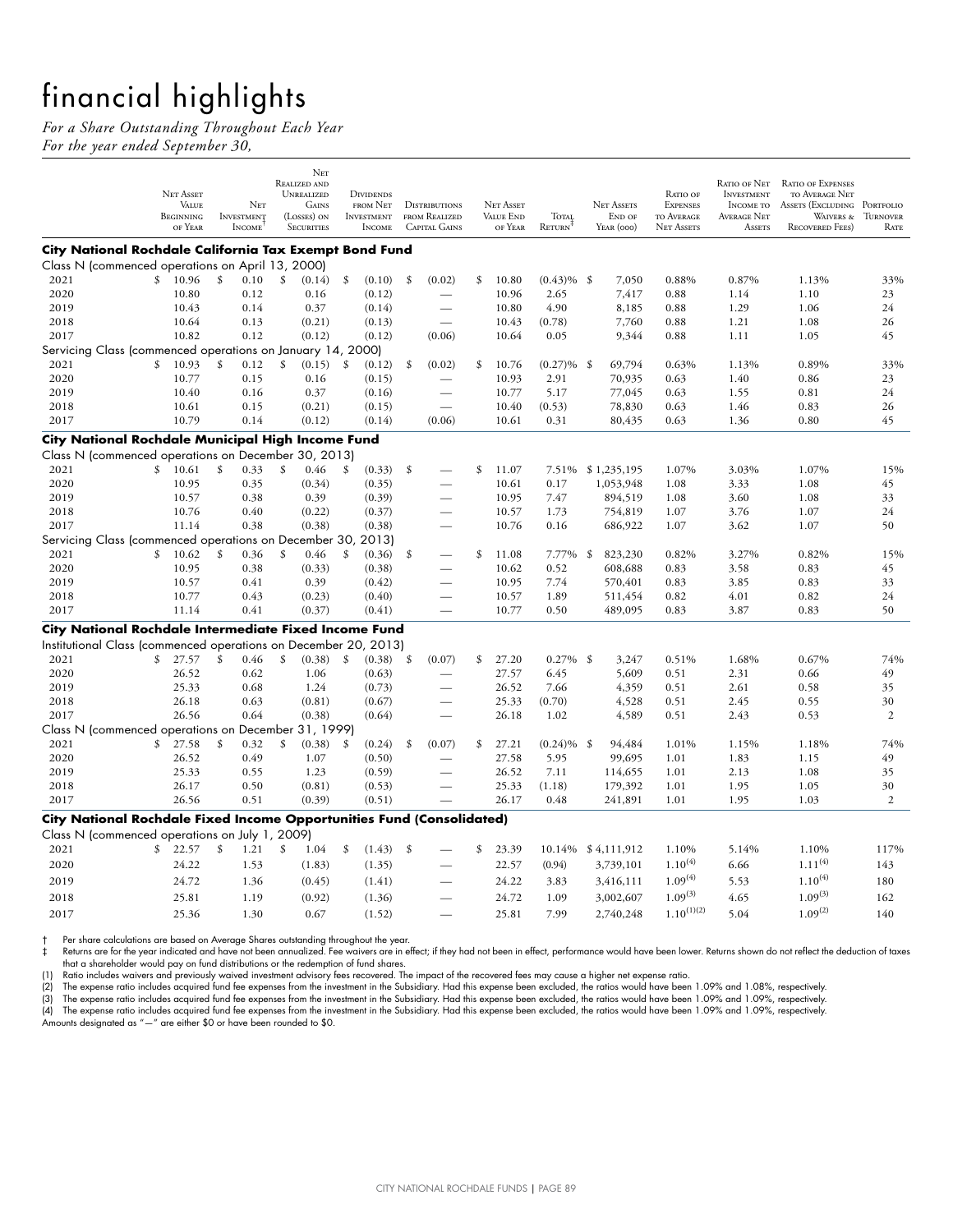# financial highlights

*For a Share Outstanding Throughout Each Year or Period For the year ended September 30,*

|                                                                     | <b>NET ASSET</b><br><b>VALUE</b><br>BEGINNING<br>OF PERIOD | <b>NET</b><br>INVESTMENT<br><b>INCOME</b> | NET<br>REALIZED<br>$\mathbf{AND}$<br>UNREALIZED<br><b>GAINS</b><br>(LOSSES) ON<br><b>SECURITIES</b> | <b>DIVIDENDS DISTRIBUTIONS</b><br>FROM NET<br>INVESTMENT | <b>FROM</b><br>REALIZED<br>INCOME CAPITAL GAINS | REDEMPTION<br>FEES |    | DISTRIBUTIONS<br><b>FROM</b><br>RETURNOF<br><b>CAPTIAL</b> | <b>NET ASSET</b><br>VALUE END<br>OF PERIOD | Total<br>RETURN <sup>+</sup> | <b>NET ASSETS TO AVERAGE</b><br>End of<br>Period (000) | Ratio of<br><b>EXPENSES</b><br>$\underset{\text{ }{\mathbf{A}}\text{ssers}^{(1)(2)}}{\text{Ner}}$ | Ratio<br>OF NET<br>INVESTMENT<br>INCOME TO<br>AVERAGE<br>$\underset{\text{--}}{\text{Assers}}^{\text{NET}}_{\text{(1)(2)}}$ | RATIO OF<br><b>EXPENSES</b><br><b>TO AVERAGE</b><br><b>NET ASSETS</b><br>(Excluding<br>WAIVERS & PORTFOLIO<br>RECOVERED<br>$FES)^{(1)}$ | <b>TURNOVER</b><br>RATE |
|---------------------------------------------------------------------|------------------------------------------------------------|-------------------------------------------|-----------------------------------------------------------------------------------------------------|----------------------------------------------------------|-------------------------------------------------|--------------------|----|------------------------------------------------------------|--------------------------------------------|------------------------------|--------------------------------------------------------|---------------------------------------------------------------------------------------------------|-----------------------------------------------------------------------------------------------------------------------------|-----------------------------------------------------------------------------------------------------------------------------------------|-------------------------|
| <b>City National Rochdale Short Term Emerging Markets Debt Fund</b> |                                                            |                                           |                                                                                                     |                                                          |                                                 |                    |    |                                                            |                                            |                              |                                                        |                                                                                                   |                                                                                                                             |                                                                                                                                         |                         |
| Class Y (commenced operations on May 15, 2019)                      |                                                            |                                           |                                                                                                     |                                                          |                                                 |                    |    |                                                            |                                            |                              |                                                        |                                                                                                   |                                                                                                                             |                                                                                                                                         |                         |
| 2021                                                                | \$8.55                                                     | \$0.52                                    | \$0.76                                                                                              | \$ (0.51)                                                | \$                                              |                    |    | \$(1.28)                                                   | \$8.04                                     | 16.24%                       | \$216,687                                              | 0.94%                                                                                             | 6.27%                                                                                                                       | 0.94%                                                                                                                                   | 26%                     |
| 2020                                                                | 9.71                                                       | 0.91                                      | (1.03)                                                                                              | (0.87)                                                   | (0.04)                                          | $-^{(3)}$          |    | (0.13)                                                     | 8.55                                       | (1.16)                       | 257,398                                                | 0.92                                                                                              | 10.00                                                                                                                       | 0.93                                                                                                                                    | 129                     |
| 2019                                                                | 10.00                                                      | 0.24                                      | (0.30)                                                                                              | (0.23)                                                   |                                                 |                    |    | -                                                          | 9.71                                       | (0.61)                       | 221,112                                                | 0.98                                                                                              | 6.41                                                                                                                        | 1.01                                                                                                                                    | 121                     |
| <b>City National Rochdale Dividend &amp; Income Fund</b>            |                                                            |                                           |                                                                                                     |                                                          |                                                 |                    |    |                                                            |                                            |                              |                                                        |                                                                                                   |                                                                                                                             |                                                                                                                                         |                         |
| Class N (commenced operations on June 1, 1999)                      |                                                            |                                           |                                                                                                     |                                                          |                                                 |                    |    |                                                            |                                            |                              |                                                        |                                                                                                   |                                                                                                                             |                                                                                                                                         |                         |
| 2021                                                                | \$35.52                                                    | \$0.88                                    | \$5.30                                                                                              | \$(1.12)                                                 | \$                                              | \$                 | S  |                                                            | \$40.58                                    | 17.53%                       | \$237,219                                              | 1.15%                                                                                             | 2.25%                                                                                                                       | 1.15%                                                                                                                                   | 30%                     |
| 2020                                                                | 41.01                                                      | 0.73                                      | (4.73)                                                                                              | (0.79)                                                   | (0.36)                                          |                    |    | (0.34)                                                     | 35.52                                      | (9.80)                       | 222,097                                                | 1.15                                                                                              | 1.95                                                                                                                        | 1.15                                                                                                                                    | 20                      |
| 2019                                                                | 39.32                                                      | 0.93                                      | 3.18                                                                                                | (1.12)                                                   | (1.30)                                          |                    |    |                                                            | 41.01                                      | 11.25                        | 247,154                                                | 1.14                                                                                              | 2.40                                                                                                                        | 1.14                                                                                                                                    | 3                       |
| 2018                                                                | 40.40                                                      | 1.10                                      | 0.12                                                                                                | (1.12)                                                   | (1.18)                                          |                    |    |                                                            | 39.32                                      | 3.10                         | 239,439                                                | 1.14                                                                                              | 2.79                                                                                                                        | 1.14                                                                                                                                    | 10                      |
| 2017                                                                | 39.68                                                      | 0.94                                      | 0.90                                                                                                | (1.12)                                                   |                                                 |                    |    |                                                            | 40.40                                      | 4.66                         | 253,209                                                | 1.13                                                                                              | 2.33                                                                                                                        | 1.13                                                                                                                                    | 15                      |
| City National Rochdale U.S. Core Equity Fund                        |                                                            |                                           |                                                                                                     |                                                          |                                                 |                    |    |                                                            |                                            |                              |                                                        |                                                                                                   |                                                                                                                             |                                                                                                                                         |                         |
| Institutional Class (commenced operations on December 3, 2012)      |                                                            |                                           |                                                                                                     |                                                          |                                                 |                    |    |                                                            |                                            |                              |                                                        |                                                                                                   |                                                                                                                             |                                                                                                                                         |                         |
| 2021                                                                | \$20.99                                                    | \$0.15                                    | \$5.45                                                                                              | \$ (0.10)                                                | \$                                              | \$                 | \$ |                                                            | \$26.49                                    | 26.76% \$                    | 148                                                    | 0.51%                                                                                             | 0.62%                                                                                                                       | 0.51%                                                                                                                                   | 13%                     |
| 2020                                                                | 19.32                                                      | 0.10                                      | 2.21                                                                                                | (0.14)                                                   | (0.50)                                          |                    |    | $-^{\wedge}$                                               | 20.99                                      | 12.20                        | 5,633                                                  | 0.56                                                                                              | 0.52                                                                                                                        | 0.56                                                                                                                                    | 14                      |
| 2019                                                                | 18.21                                                      | 0.20                                      | 1.79                                                                                                | (0.19)                                                   | (0.69)                                          |                    |    | -                                                          | 19.32                                      | 12.01                        | 443                                                    | 0.52                                                                                              | 1.07                                                                                                                        | 0.52                                                                                                                                    | 22                      |
| 2018                                                                | 15.83                                                      | 0.17                                      | 2.60                                                                                                | (0.18)                                                   | (0.21)                                          |                    |    |                                                            | 18.21                                      | 17.71                        | 34                                                     | 0.52                                                                                              | 0.97                                                                                                                        | 0.52                                                                                                                                    | 18                      |
| 2017                                                                | 14.00                                                      | 0.17                                      | 2.43                                                                                                | (0.17)                                                   | (0.60)                                          |                    |    |                                                            | 15.83                                      | 19.40                        | 17                                                     | 0.53                                                                                              | 1.19                                                                                                                        | 0.53                                                                                                                                    | 25                      |
| Class N (commenced operations on December 3, 2012)                  |                                                            |                                           |                                                                                                     |                                                          |                                                 |                    |    |                                                            |                                            |                              |                                                        |                                                                                                   |                                                                                                                             |                                                                                                                                         |                         |
| 2021                                                                | \$20.73                                                    | \$0.02                                    | \$5.53                                                                                              | \$ (0.03)                                                | \$                                              | \$                 | \$ |                                                            | \$26.25                                    | 26.79%                       | \$230,767                                              | 1.01%                                                                                             | 0.07%                                                                                                                       | 1.01%                                                                                                                                   | 13%                     |
| 2020                                                                | 19.10                                                      | 0.05                                      | 2.14                                                                                                | (0.06)                                                   | (0.50)                                          |                    |    | $-^{\wedge}$                                               | 20.73                                      | 11.64                        | 171,355                                                | 1.04                                                                                              | 0.26                                                                                                                        | 1.04                                                                                                                                    | 14                      |
| 2019                                                                | 18.01                                                      | 0.10                                      | 1.78                                                                                                | (0.10)                                                   | (0.69)                                          |                    |    |                                                            | 19.10                                      | 11.49                        | 157,700                                                | 1.02                                                                                              | 0.57                                                                                                                        | 1.02                                                                                                                                    | 22                      |
| 2018                                                                | 15.66                                                      | 0.09                                      | 2.56                                                                                                | (0.09)                                                   | (0.21)                                          |                    |    |                                                            | 18.01                                      | 17.12                        | 146,533                                                | 1.02                                                                                              | 0.51                                                                                                                        | 1.02                                                                                                                                    | 18                      |
| 2017                                                                | 13.86                                                      | 0.10                                      | 2.40                                                                                                | (0.10)                                                   | (0.60)                                          |                    |    |                                                            | 15.66                                      | 18.81                        | 127,086                                                | 1.03                                                                                              | 0.70                                                                                                                        | 1.03                                                                                                                                    | 25                      |
| Servicing Class (commenced operations on December 3, 2012)          |                                                            |                                           |                                                                                                     |                                                          |                                                 |                    |    |                                                            |                                            |                              |                                                        |                                                                                                   |                                                                                                                             |                                                                                                                                         |                         |
| 2021                                                                | \$20.77                                                    | \$0.08                                    | \$5.54                                                                                              | \$ (0.06)                                                | \$                                              | \$                 | \$ | $\overbrace{\phantom{12332}}$                              | \$26.33                                    | 27.13%                       | \$187,735                                              | 0.76%                                                                                             | 0.32%                                                                                                                       | 0.76%                                                                                                                                   | 13%                     |
| 2020                                                                | 19.13                                                      | 0.10                                      | 2.14                                                                                                | (0.10)                                                   | (0.50)                                          | -                  |    | $-^{\wedge}$                                               | 20.77                                      | 11.91                        | 155,403                                                | 0.78                                                                                              | 0.52                                                                                                                        | 0.78                                                                                                                                    | 14                      |
| 2019                                                                | 18.04                                                      | 0.15                                      | 1.77                                                                                                | (0.14)                                                   | (0.69)                                          |                    |    |                                                            | 19.13                                      | 11.74                        | 164,894                                                | 0.77                                                                                              | 0.83                                                                                                                        | 0.77                                                                                                                                    | 22                      |
| 2018                                                                | 15.69                                                      | 0.13                                      | 2.56                                                                                                | (0.13)                                                   | (0.21)                                          |                    |    |                                                            | 18.04                                      | 17.38                        | 154,589                                                | 0.77                                                                                              | 0.76                                                                                                                        | 0.77                                                                                                                                    | 18                      |
| 2017                                                                | 13.88                                                      | 0.14                                      | 2.40                                                                                                | (0.13)                                                   | (0.60)                                          |                    |    |                                                            | 15.69                                      | 19.14                        | 130,372                                                | 0.78                                                                                              | 0.95                                                                                                                        | 0.78                                                                                                                                    | 25                      |

† Per share calculations are based on Average Shares outstanding throughout the period.<br>‡ Returns are for the period indicated and have not been annualized. Fee waivers are in effect; if they had not been in effect, perfor

(2) Ratio includes waivers and previously waived investment advisory fees recovered. The impact of the recovered fees may cause a higher net expense ratio.<br>(3) See Note 2 for Redemption Fees.<br>Amounts designated as "—" are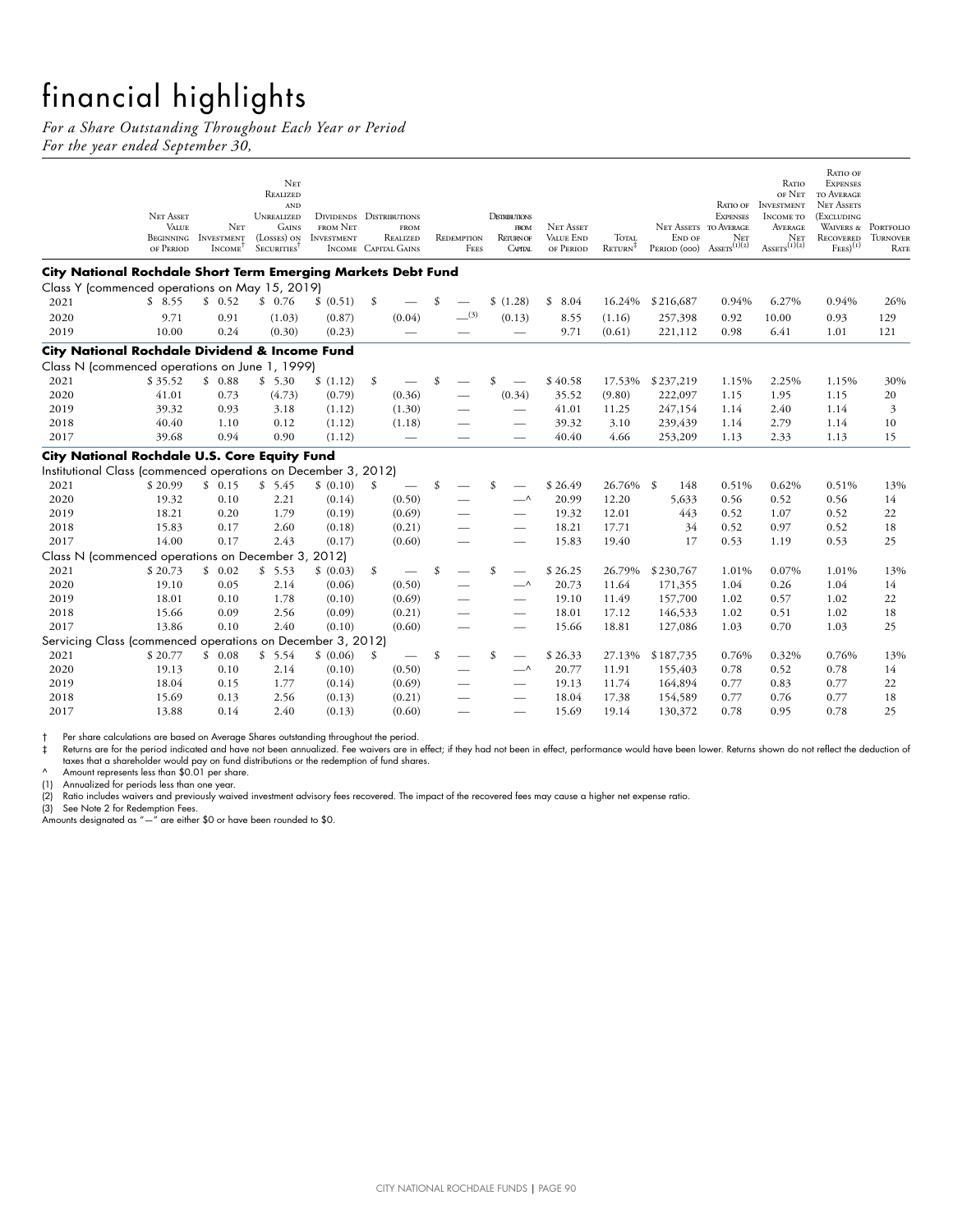## important terms to know

*7-Day Yield* — the dividend and interest earned by a Fund, and paid out during the seven-day period, minus any management fees incurred during those seven days.

*30-Day SEC Yield* — a standard yield calculation developed by the SEC, which reflects the dividends and interest earned by a Fund during a 30-day period, after the deduction of the Fund's expenses.

*Duration* — a weighted measure of the length of time required to receive the present value of future payments, both interest and principal, from a fixed income security.

*Effective Yield* — the interest rate, compounded weekly, you would receive if you kept your investment in a Fund for a year.

*Liquidity* — the ability to turn investments into cash.

*Quality* — the credit rating given to a security by a nationally recognized statistical rating organization.

*Yield* — the interest rate you would receive if you kept your investment in a Fund for a year. It is based on the current interest rate for a trailing seven-day period.

*Bloomberg 1-5 U.S. Corporate A3 or Higher, 2% Issuer Constrained Index* — an index comprised of fixed income securities issued by corporations which have between one and five years to maturity, with a rating of A3 or higher.

*Bloomberg 60% Tax-Exempt High Yield/40% Municipal Investment Grade Custom Capped Custom Weighted Index Unhedged USD* — an index that is comprised that is 60% of high yield municipal bonds and 40% of investment grade municipal bonds, with issuers capped at 1% of the index.

*Bloomberg California Intermediate-Short Municipal Index* — an index comprised of California state-specific municipal issues which have a fixed rate coupon, have between one and ten years to maturity, an investment grade rating from Moody's Investors Service ("Moody's") or Standard & Poor's Ratings Services ("Standard & Poor's") Baa3/BBB- or better, and are publicly registered. The individual issues must also have at least \$7 million par outstanding and be part of a deal of \$50 million or more. The composition of the Index is rebalanced monthly to include the universe of securities meeting the above criteria.

*Bloomberg Emerging Markets High Yield Index* — an index that includes U.S.-dollar denominated debt of sovereign, quasisovereign and corporate issuers in emerging market countries.

*Bloomberg Global Aggregate Corporate Total Return Index Hedged USD* — an index that provides a measure of global investment grade, fixed-rate corporate debt. This benchmark includes bonds from developed and emerging markets issuers within the industrial, utility and financial sectors.

*Bloomberg Multiverse Total Return Index Value Hedged USD* an index that provides a broad based measure of the global fixed income bond market. The index is the union of the Bloomberg Global Aggregate Index and the Bloomberg Global High Yield Index.

*Bloomberg U.S. 1-5 Year Government Bond Index* — an index that includes U.S. Treasury and agency securities with remaining maturities of one to five years.

*Bloomberg U.S. Aggregate Bond Index* — an index generally representing fixed-rate, investment-grade government bonds, corporate debt securities, mortgage-backed securities, and assetbacked securities with minimum maturity dates of at least one year.

*Bloomberg U.S. Intermediate Government/Credit Bond Index* — a total return index comprised of investment grade corporate debt issues as well as debt issues of U.S. Government agencies and the U.S. Treasury. All debt issues maintain maturities within a range of one to ten years.

*BofA Merrill Lynch Core Fixed Rate Preferred Securities Index* an index designed to track the performance of fixed rate U.S. dollar denominated preferred securities issued in the U.S. domestic market.

*Dow Jones U.S. Select Dividend Index* — an index comprised of 100 stocks selected by dividend yield, subject to screens for dividend-per-share growth rate, dividend payout ratio and average daily dollar trading volume.

*MSCI U.S. REIT Index* — a free float-adjusted index that is designed to measure U.S. real estate investment trust (REIT) market performance. The index represents approximately 85% of the U.S. REIT universe.

*S&P 500 Index* — a broad market-weighted average of U.S. blue-chip companies.

*S&P Global Leveraged Loan Index* — an index designed to measure the performance of the global senior loan market. This fixed-weight index is 75% weighted in the S&P/LSTA Leveraged Loan Index and 25% weighted in the S&P European Leveraged Loan Index.

*S&P Municipal Yield Index —* an index that provides a measure of an investing strategy that allocates a specific percentage to bonds rated both above and below investment grade.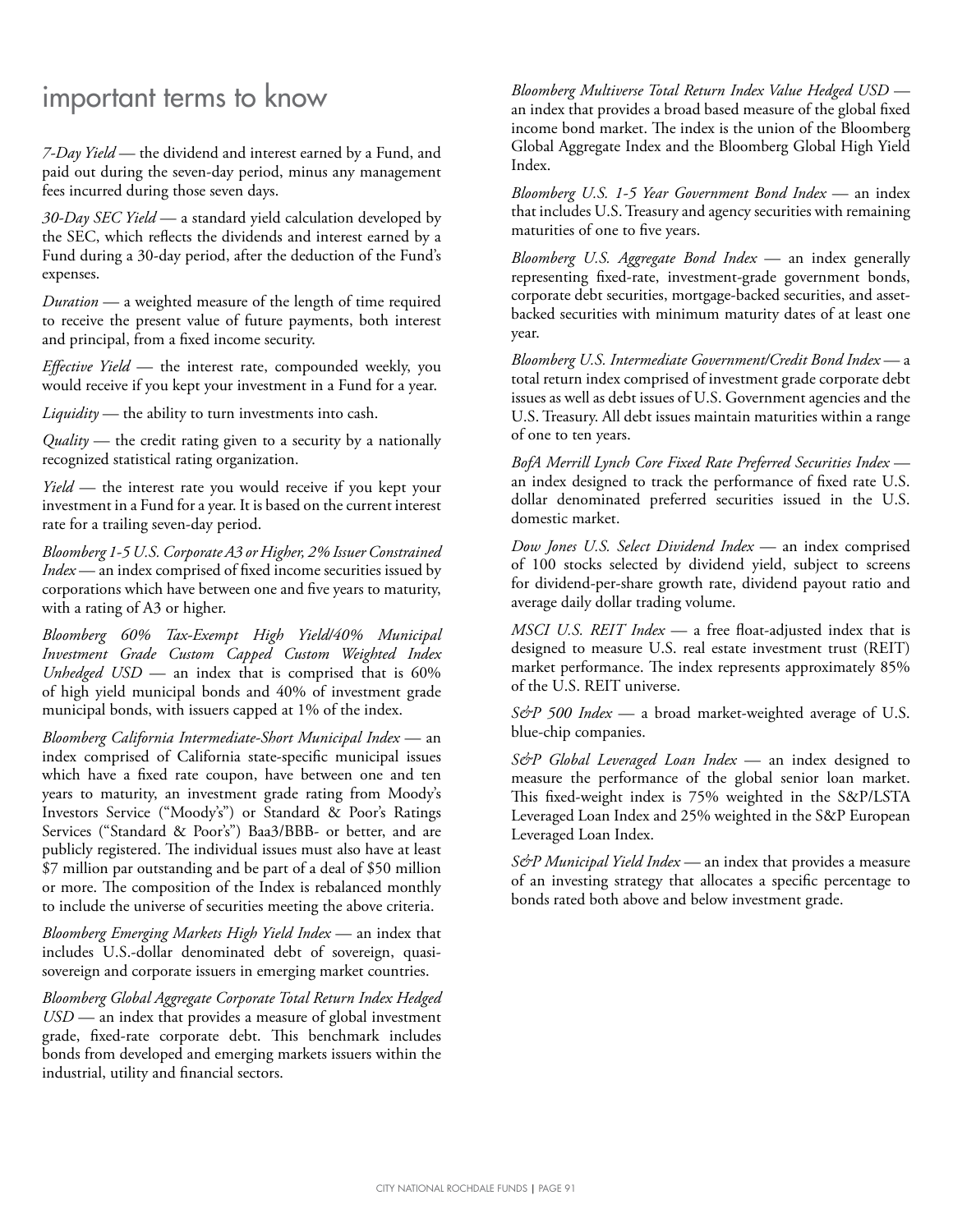# notice of privacy principles

The City National Rochdale Funds and their affiliates know our shareholders expect and rely upon us to maintain the confidentiality and privacy of all of the information about them in our possession and control. Maintaining the trust and confidence of our shareholders is our highest priority. The Funds have adopted a Privacy Policy to guide our conduct when we collect, use, maintain or release nonpublic personal information from our shareholders and prospective shareholders. Certain information regarding the Privacy Policy is summarized below.

We will obey all applicable laws respecting the privacy of nonpublic personal information and will comply with the obligations of the law respecting nonpublic personal information provided to us. A Fund may obtain nonpublic personal information from and about its shareholders and prospective shareholders from different sources, including the following: (i) information we receive from shareholders and prospective shareholders directly or through their financial intermediaries, on subscription agreements, forms or other documents; (ii) information about shareholder transactions with the Fund, its affiliates, or others; (iii) information about a shareholder's transactions with nonaffiliated third parties; (iv) information from or about a shareholder collected online; and (v) information we receive from a consumer reporting agency. We collect, use and retain the information, including nonpublic personal information, about our shareholders and prospective shareholders that we believe is necessary for us to, among other things, understand and better meet their financial needs and requests, administer and maintain their accounts, provide them with our products and services, anticipate their future needs, protect them and us from fraud or unauthorized transactions, and meet legal requirements.

We may share information regarding our shareholders with our affiliates as permitted by law because some of our products and services are delivered through or in conjunction with our affiliates. We instruct our colleagues and applicable affiliates to limit the availability of all shareholder information within their respective organizations to those colleagues responsible for servicing the needs of the shareholder and those colleagues who reasonably need such information to perform their duties and as required or permitted by law.

We do provide shareholder information, including nonpublic personal information, to our vendors and other outside service providers whom we use when appropriate or necessary to perform and enhance our shareholder services. When we provide shareholder information to anyone outside our organization, we only do so as required or permitted by law. We require all of our vendors and service providers who receive shareholder information from us to agree to maintain the information in confidence, to limit the use and dissemination of the information to the purpose for which it is provided and to abide by the law. To the extent permitted by law, we undertake to advise a shareholder of any government or other legal process served on us requiring disclosure of information about that shareholder.

We generally limit our disclosure of nonpublic personal information to third parties to the following circumstances: (i) when requested to do so by the shareholder; (ii) when necessary, in our opinion, to effect, administer, or enforce a shareholder initiated transaction or a shareholder request for a product or service; and (iii) when required or permitted to do so by law or regulation, including authorized requests from government agencies and if we are the victim of fraud or otherwise suffer loss caused by the unlawful act of the shareholder.

We maintain physical, electronic, and procedural safeguards that are designed to guard all shareholder information. In addition, we educate all our colleagues about the Privacy Policy and their obligations to maintain confidentiality and privacy of shareholder information as summarized in this Notice and we take appropriate disciplinary measures to enforce these obligations.

A full copy of the Funds' Privacy Policy is available upon request from the Fund. Should you have any questions regarding the Privacy Policy, please contact your investment professional or the Funds at (888) 889-0799.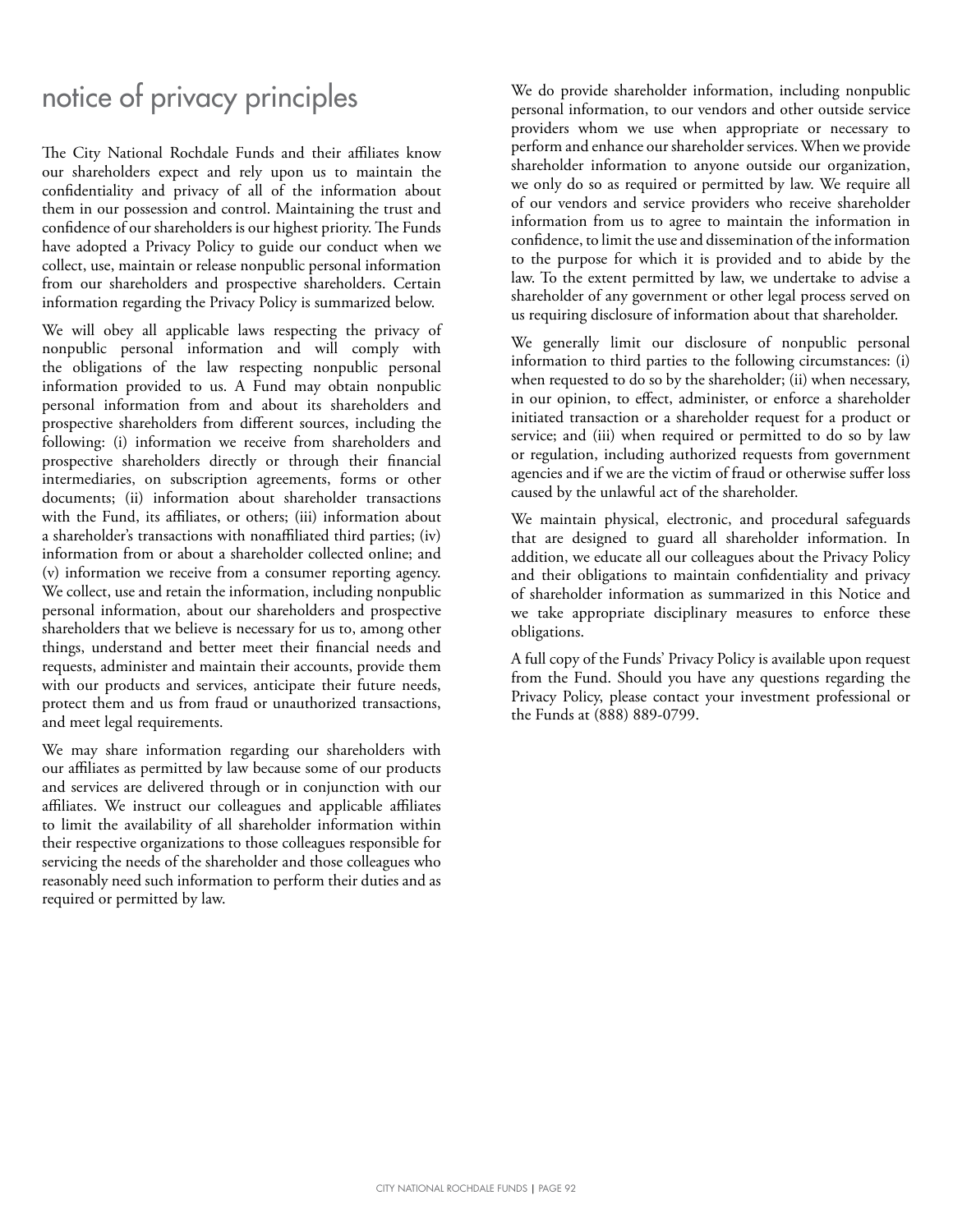*This page intentionally left blank.*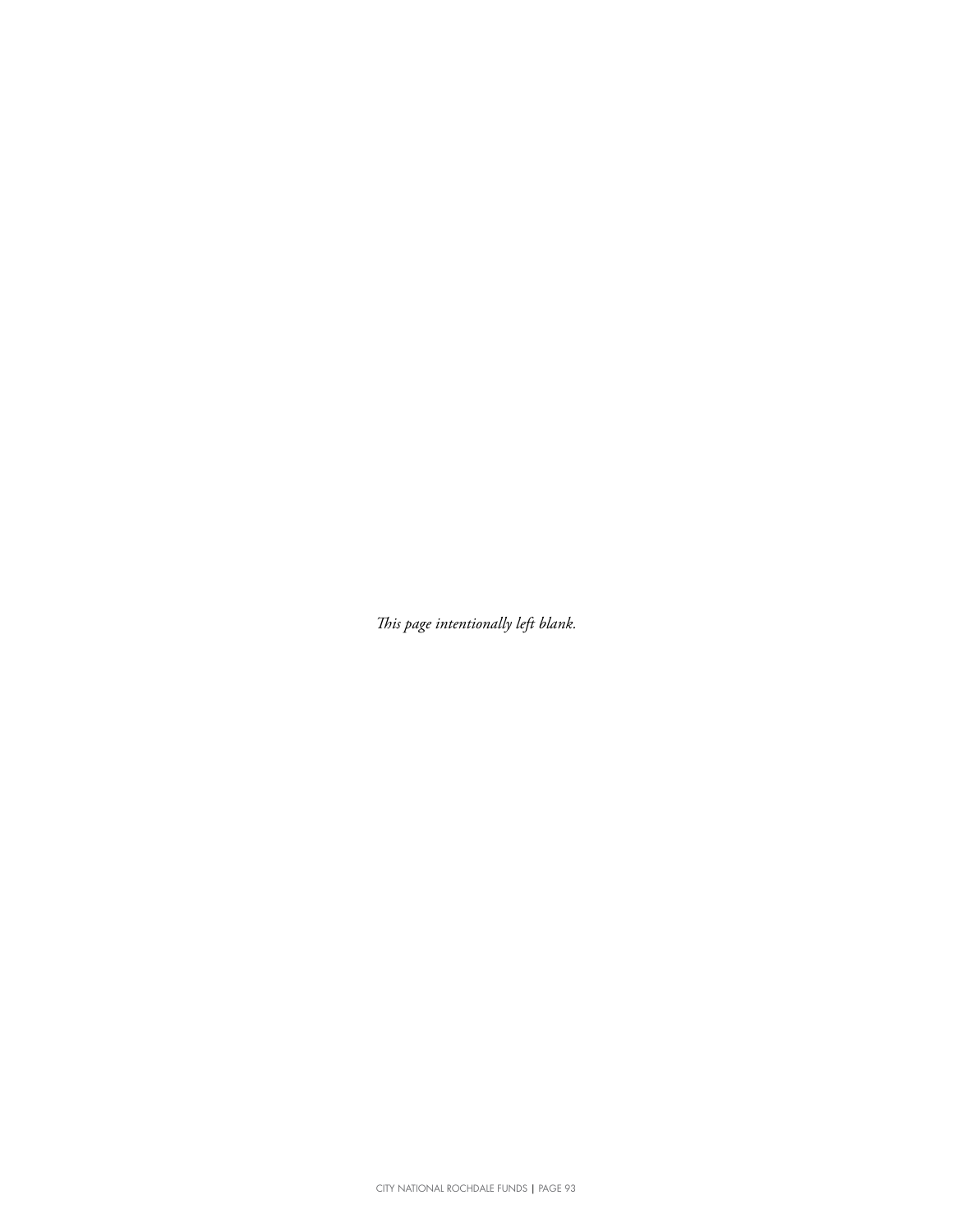*This page intentionally left blank.*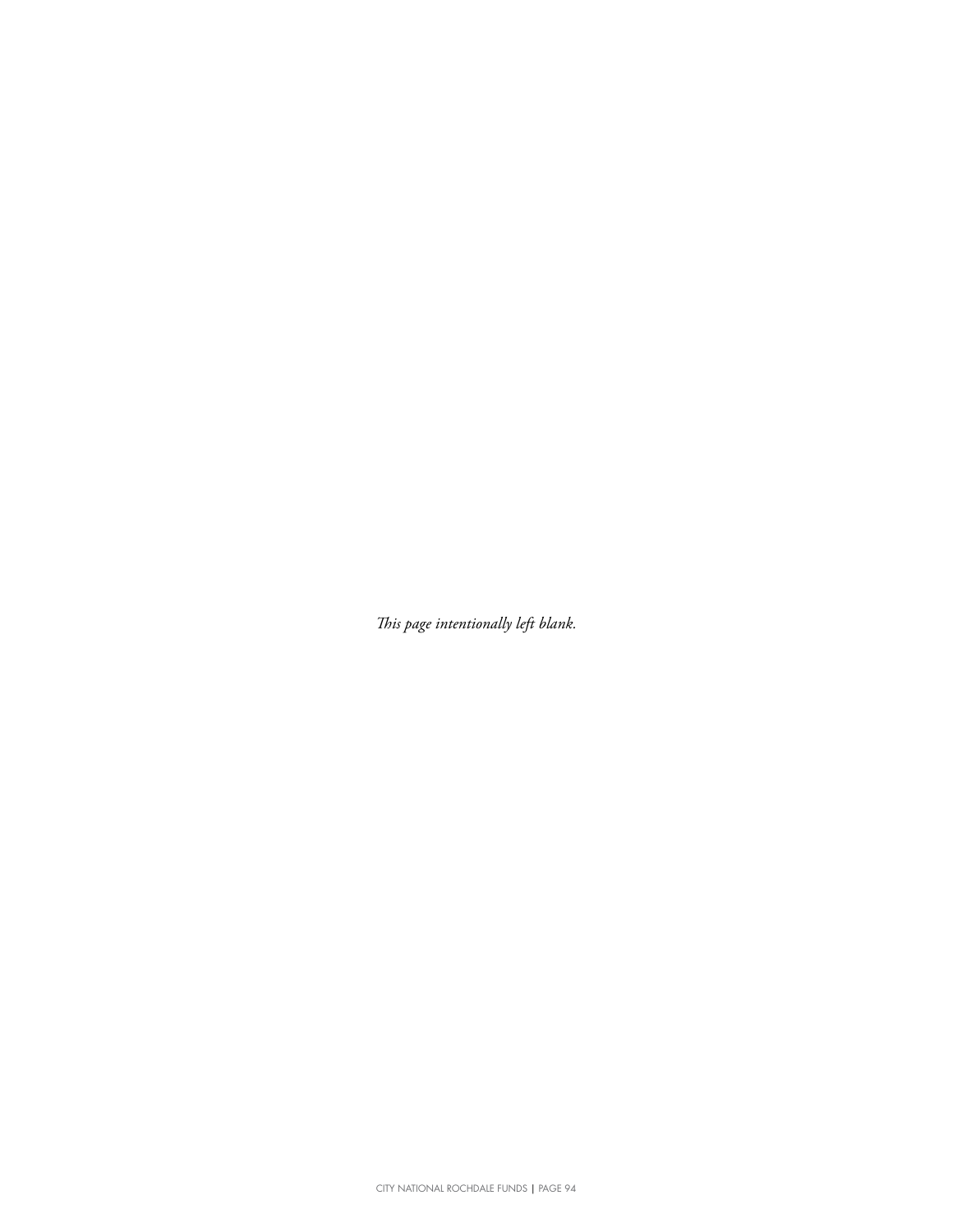*This page intentionally left blank.*